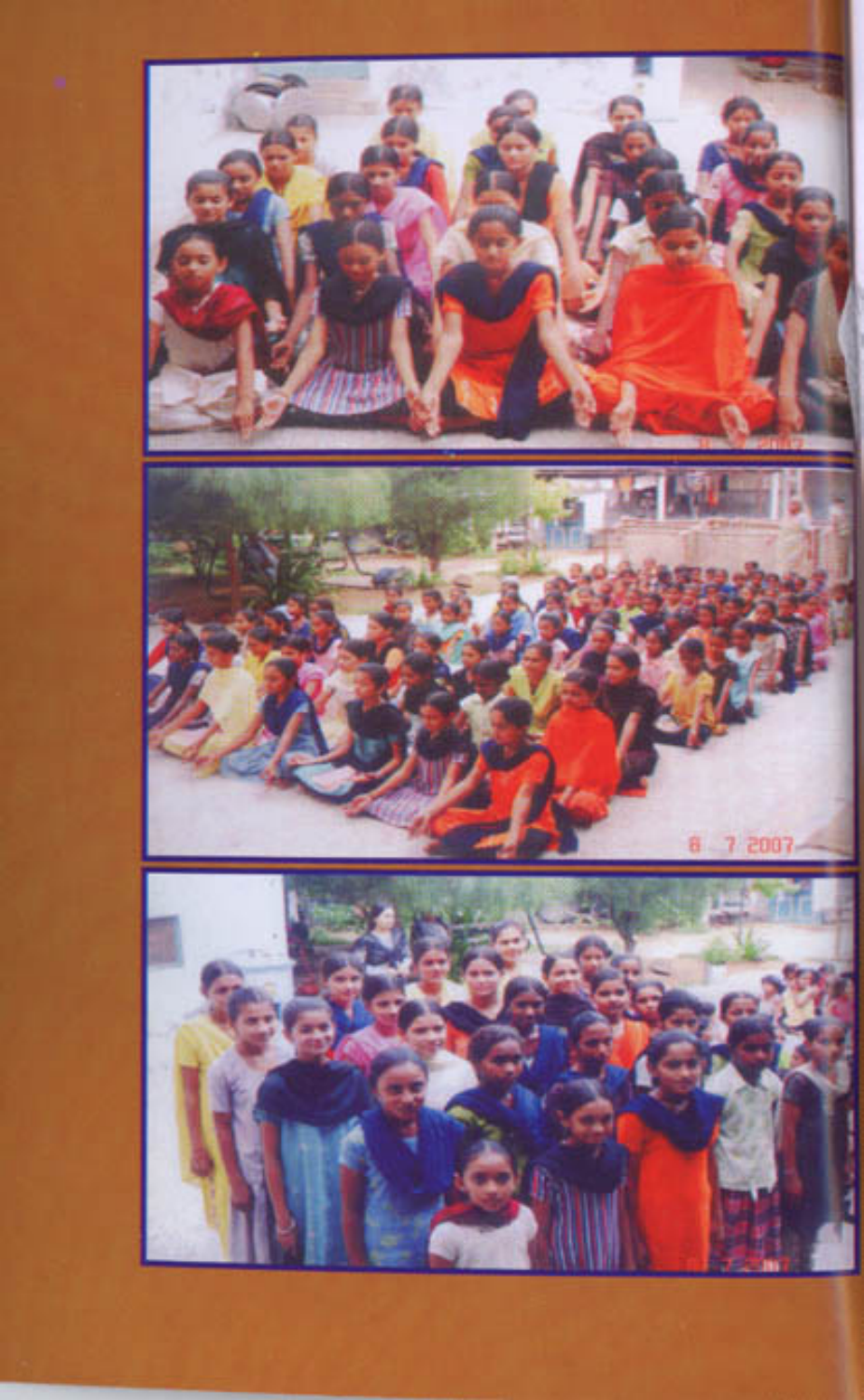

้งส  $:9000$ film : 1000 film : 1000<br>The 1000 film : 1000 film : 1000 film : 1000 film : 1000 film : 1000 film : 1000 film : 1000 film : 1000 film<br>The 1000 film : 1000 film : 1000 film : 1000 film : 1000 film : 1000 film : 1000 film :

### <u>શ્રીવાસુદેવાનંદસરસ્વતી સ્વામીમહારાજની જચંતી</u>

આવૃત્તિ : પ્રથમ<br>શ્રાવણ વદ પાંચમ, ૨૦૬૩. o o e -ə o film<br>Romanız (d. 9-o e-ə o ov Bw…\_Û∑, EÛ. 1-09-2007.

 $(0996 - 3861)$ 

 $\sqrt{2}$ પ્રકાશક : પ્રેમજચંતી સમિતિ  $EEMBENQSE$  $di.$  ELETY OTROS.

**: પ્રથમ** 

 $(00C-24843C08)$  $\sqrt{25454539}$ <u>ગ્રાફિક્સ : શ્રી રવીશ રાજેન્દ્ર ઉપાધ્યાચ</u> **'રાહ-રંગપ્રેમની'**<br>આણંદ- ૩૮૮ ૦૦૧.

: અંબિકા પિન્ટર્સ i⁄Q 8&& : અંબિકા પ્રિ<br>.અમદાવાદ.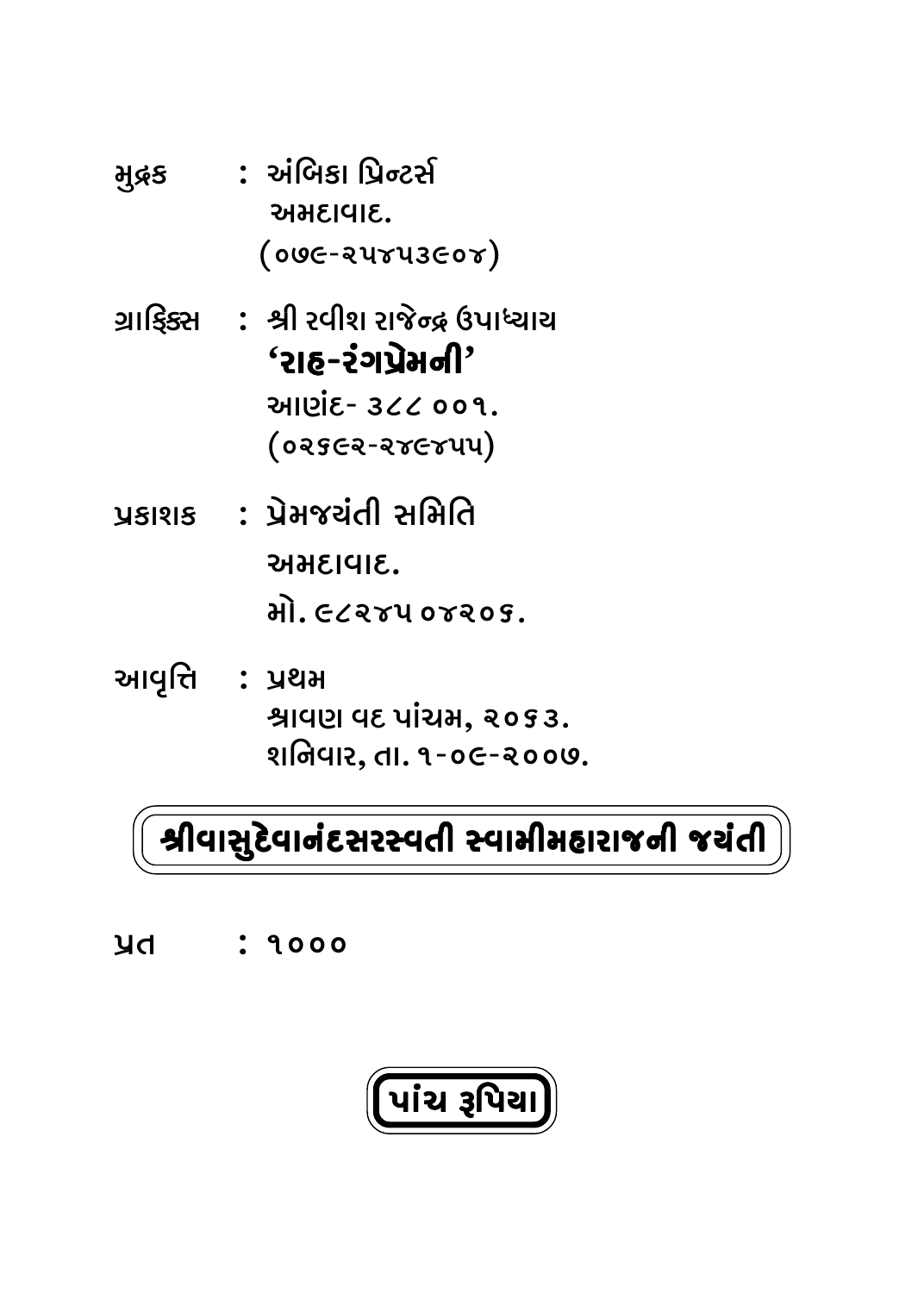

#ÛB—\_™{… #ÛB—\_™{… সમચમાં દાદા-દાદીના ખોળામાં માથું મૂકીને સૂતેલા બાળકને દાદા-દાદી દ્વારા વાર્તા સાંભળવાની મળતી. હું પાંચ વર્ષની ઉંમરનો odો ત્યારે મારા માતુશ્રીના ખોળામાં સૂતા સૂતા તેમના મુખેથી —<br>ભકત ધ્રુવની વાર્તા સાંભળતો. એના ફળ સ્વરૂપે 'બાળકોના રંગદાદા'નું<br>બાળ સાહિત્ય પાપ્ત થયં છે એવં મને લાગે છે. હવે આવા ભાગ્યશાળી બાળ સાહિત્ય પ્રાપ્ત થયું છે એવું મને લાગે છે. હવે આવા ભાગ્યશાળી<br>પરિવારોની સંખ્યા ઓછી જોવા મળે છે. નાની ઉંમરના બાળકોને પૂ. બાપજીની વાતો કહીને એમનામાં પૂ.શ્રીની ભક્તિના અમી ઘૂંટડા પાવાનું કામ પરિવારમાં સભાનપણે થવું જોઈએ. પૂ.શ્રીની ભક્તિનો ,<br>વિસ્તાર વધે અને એ ભક્તિનો વારસો પરિવારમાં જળવાઈ રહે<br>એ આશચથી 'બાળકોના રંગદાદા' પસ્તક શ્રેાગીનં આચોજન થચં છે. એ આશચથી 'બાળકોના રંગદાદા' પુસ્તક શ્રેણીનું આચોજન થયું છે.<br>એ શ્રેણીમાં બાર પુસ્તકો તો પ્રકાશિત થઈ પણ ગયા છે.

લાળકોને વાંચવાનું ગમે અને છતાં જાણતાં-અજાણતાં એના મનમાં સંસ્કારો દઢ થતા જાય એ રીતે તૈયાર થતું લખાણ પ્રશંસનીચ છે, અનુકરણીચ છે.

.<br>'બાળકોના રંગદાદા' ભાગ-૧૩ને હું આવકારું છું અને<br>પ.પ. સદગર શ્રી રંગ અવધત મહારાજને પાર્થના કરં છું કે આવં પ.પૂ. સદ્ગુરુ શ્રી રંગ અવધૂત મહારાજને પ્રાર્થના કરું છું કે આવું બાળ સાહિત્ચ શ્રી કુલીનભાઈ વધુ ને વધુ પરિવારના બાળકોને<br>પીરસતા રહે.

આપણે બાળકોને સાચવીશું તો બાળકો આપણને સાચવશે. બાળપણ એ ભગવાનની ભેટ છે. આ કીમતી ભેટનું આપણે જતન µÛ¥fo #@ I"\_Û……— I@ŸO ©Â@. #Û xOflfiE— I@ŸO…⁄√ #Ûfo@ QÂE… xO∑—#@ #…@ #Û\_Û \_A⁄ f⁄ÕExOÛ@…⁄√ w…fiÛ™o xO∑—#@.

તિ.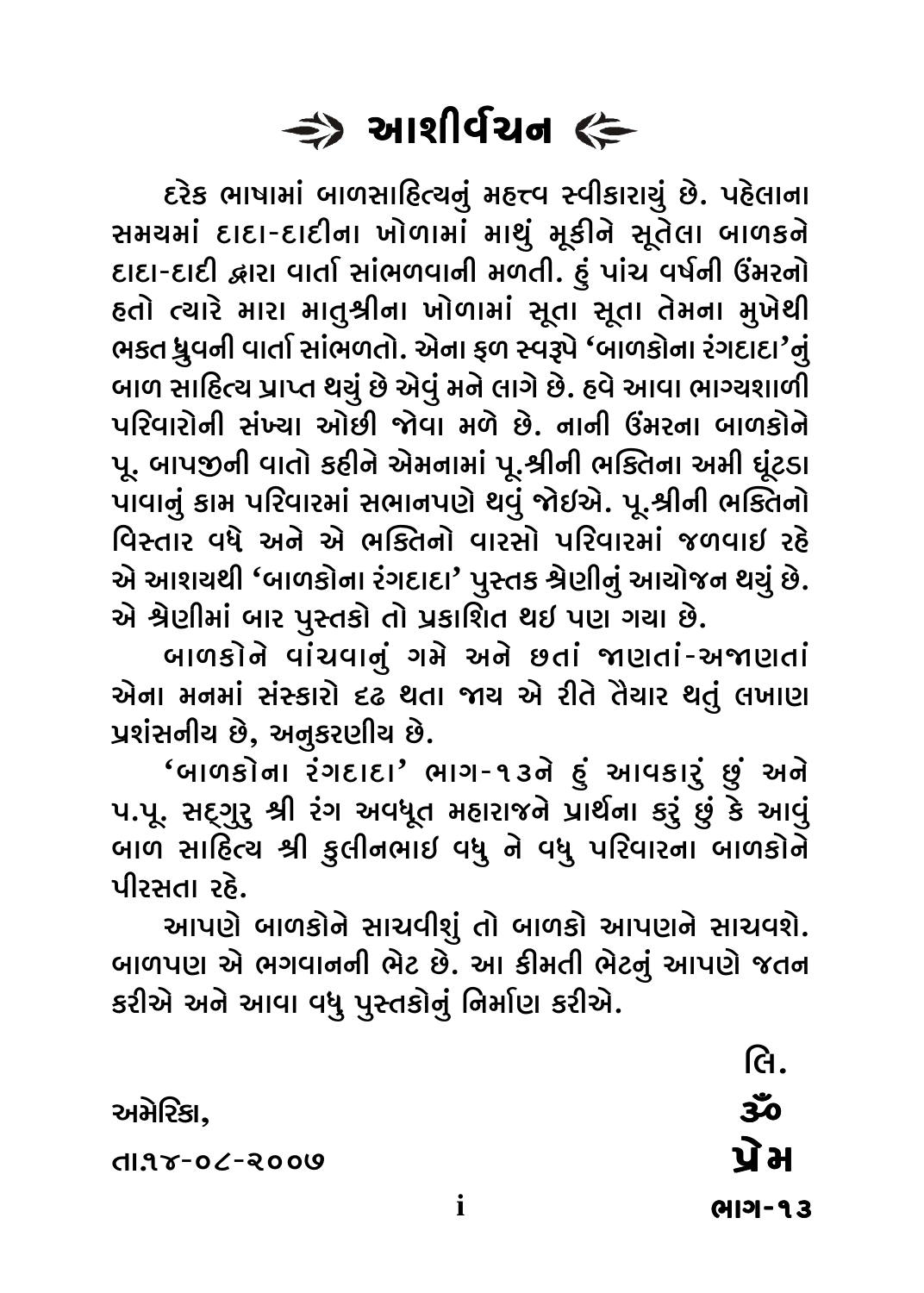

Y√ પહેલ કરવામાં 'બાળકોના રંગદાદા' પુસ્તકની શ્રેણી સુંદર કામ કરે છે<br>કરવામાં 'બાળકોના રંગદાદા' પુસ્તકની શ્રેણી સુંદર કામ કરે છે<br>અને કરશે. સંસ્કારનં સિંગન અને ૮ટીકરાગ શારા તો ભાળિ ઘડોયા અને કરશે. સંસ્કારનું સિંચન અને દઢીકરણ થાચ તો ભાવિ ઘડવેચા<br>સમાન આ બાળકો વિશ્વમંદિરને સુખસમૃદ્ધિથી ઝળહળતું કરી દેશે. મુ.ભવાનીશંકર શાસ્ત્રીએ લખેલી પ્રશસ્તિના સંદર્ભમાં પૂ.શ્રીએ

Hને કહ્યું હતું: અરે! મારે માટે તો લખશે જ પરંતુ સ્થાનને માટે rin પર હજ્ય કરવા જે જે જે જે જે કોઈ છે.<br>પણ લખાશે. પૂ.અવધૂતજીની એ ભવિષ્યવાણીએ સ્નેહી<br>શ્રી કલીનભાઈને ચંદન નારેશ્વરની માટીનું ભજન લખવાની પેરાગા ્<br>આપી એમ હું દઢપણે માનું છું. બાપજી કહેતા કે મારું અધુરુ કામ<br>મારા ભક્તો કરશે અને આપણે એવા બે આર ઊભા કરી દઈશું તો મારા ભકતો કરશે અને આપણે એવા બે ચાર ઊભા કરી દઈશું તો<br>તેમાના કુલીનભાઈ પાંચમા છે.

માળકોના રંગદાદા શ્રેણીના આ તેરમાં ભાગને આવકારતાં મને આનંદ થાય છે. મને આવકાર લખવાનું આમંત્રણ આપ્યું એ માટે હૃદચથી આભાર માનું છું.

fiÛŸ@O ΩpO}Z— #ÛIÛ∑ fiÛ…⁄√ ©⁄Â√. I"\_Û… ∑√"Û\_A\Eu…@ fVÛZ™…Û xO∑⁄√ ©⁄Â√ x@O x⁄OË—…IÛ\$ & TE સેક્સના કાર્રસા કાર્યમાં મેઇ વેદરસા દર કાર્ય કાર્યમાં હવે<br>પૂ.પ્રેમ અવધૂતજીનો પ્રેમાભિષેક થતો રહે. કુલીનભાઈ હજી નવા<br>નવા મેડાણ કર્યા કરે એવી મારી અંતરાશિષ …\_Û «@¤OÛo xO}Û™ xO∑@ #@\_— fiÛ∑— #√E∑ÛwB∆.

### વિશ્વનાથ દેસાઈ

 $dL.95-02-2009$ 

લીલોડ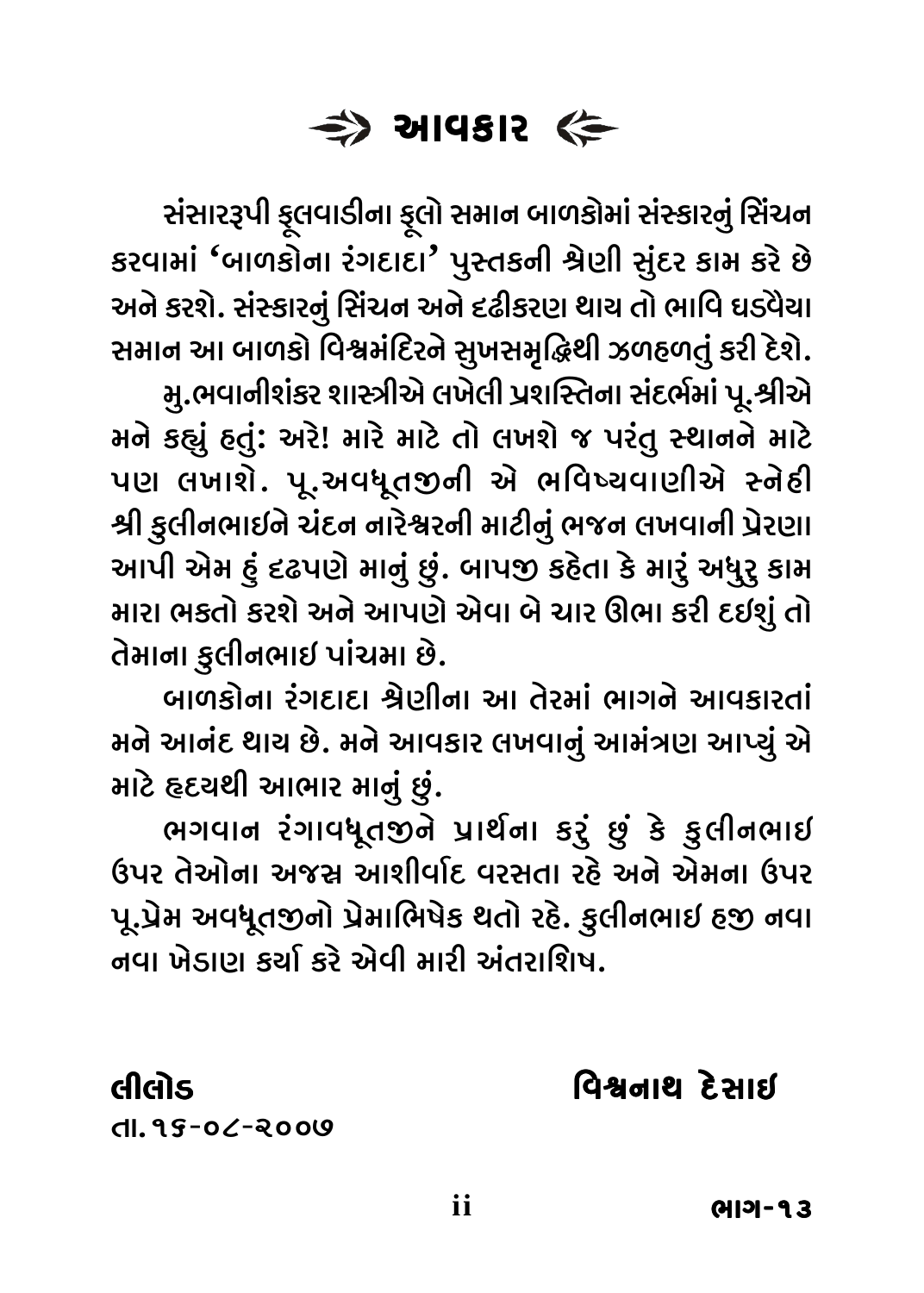### $\Rightarrow$  dusd gage  $\Leftarrow$

જ્યારે બાળકોનું મન કોરી સ્લેટ જેવું હોચ ત્યારે જ આપણે એના ઉપર સંસ્કારી વાતોનું રેખાંકન કરી દઈએ તો સારું. 'કુમળા છોડને વાળીએ તેમ વળે' એ ન્યાયે નાના બાળકોને પૂ.શ્રી વિશેની વાતો જાણવા મળે તો સારૂં એવા વિચારમાંથી આ પુસ્તિકાનું પ્રકાશન થઈ રહ્યું છે.

મારા પુત્ર હર્ષલની નિર્જરીને આ સંસ્કારોથી મઢવાની વૃત્તિથી વાર્તો કરતાં કરતાં આવી પુસ્તિકાની શ્રેણી રચવાની ઈચ્છા .<br>જાગી. એમાં 'બાળકોના મોટા' એવી પુસ્તિકા હાથમાં આવી. શ્રી મુકુલ કલાર્થીની આ પુસ્તિકાની વાત શ્રી સુભાષભાઈ દવેને કરી તો એમણે મને પ્રોત્સાંહિત કર્યો કે રંગ પરિવારના મુકુલભાઈ તમે બનો. એમનો વિશ્વાસ ગુરૂ મહારાજની કૃપાથી સાર્યો ઠર્યો છે એટલે એ વિશ્વાસ જગાવનારના ઋણ સ્વીકારરૂપે એમનું સ્મરણ કરૂં અને આભાર માનું એ ઉચિત જ છે.

આવકાર લખી આપવા બદલ પ.શ્રીના અનન્ય ભકત મુ. વિશ્વનાથભાઈ દેસાઈનો આભારી છું. પ્રૂકું તપાસી આપવા બદલ મું. ધીરૂભાઈનો તથા સો. અંજની ઉપાધ્યાચનો હું આભારી છું.

પૂ. પ્રેમ અવધૂતજીનો આભાર માની હું અંગતપણાનો ભાવ ક્ષીણ થવા નહિ દઉં. એ પ્રેરકબળ પણ છે અને ચાલક બળ પણ છે. પ.પૂ.શ્રી રંગ અવધૂત મહારાજના ચરણોમાં અનેકાનેક વંદન અને પૂ. પ્રેમ અવધૂતજીને સાદર વંદન હો!

અમદાવાદ

dl. 98-06-2000.  $(00C - 208C)$  તિ.

કુલીન ઉપાધ્યાય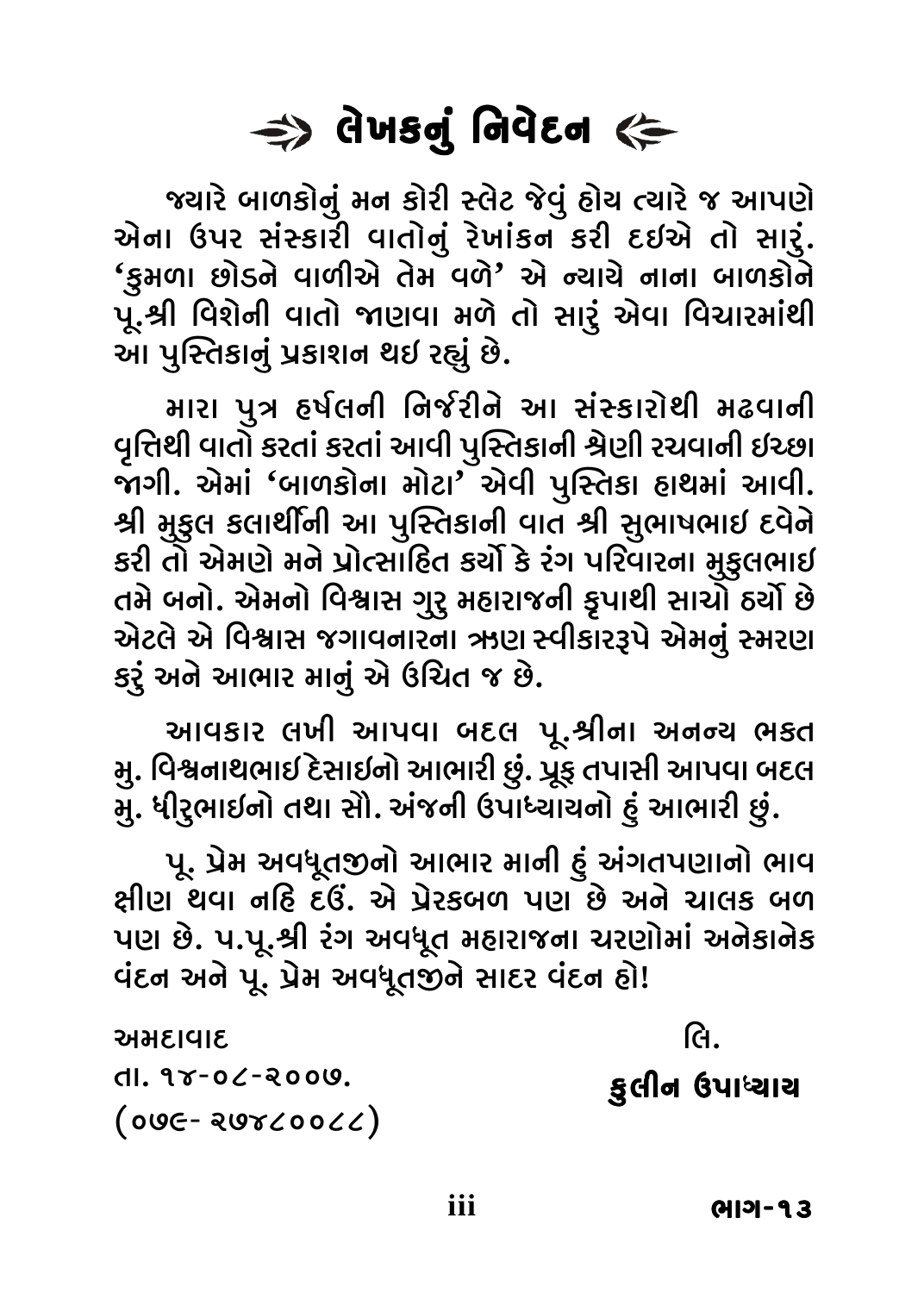

રવ. શ્રી હરગોવિંદદાસ કાનજીભાઈ સોની (દાસકાકા) (seirys) સર્વ સમર્પણ કીધું જેણે શ્રી અવધૂતના ચરણે.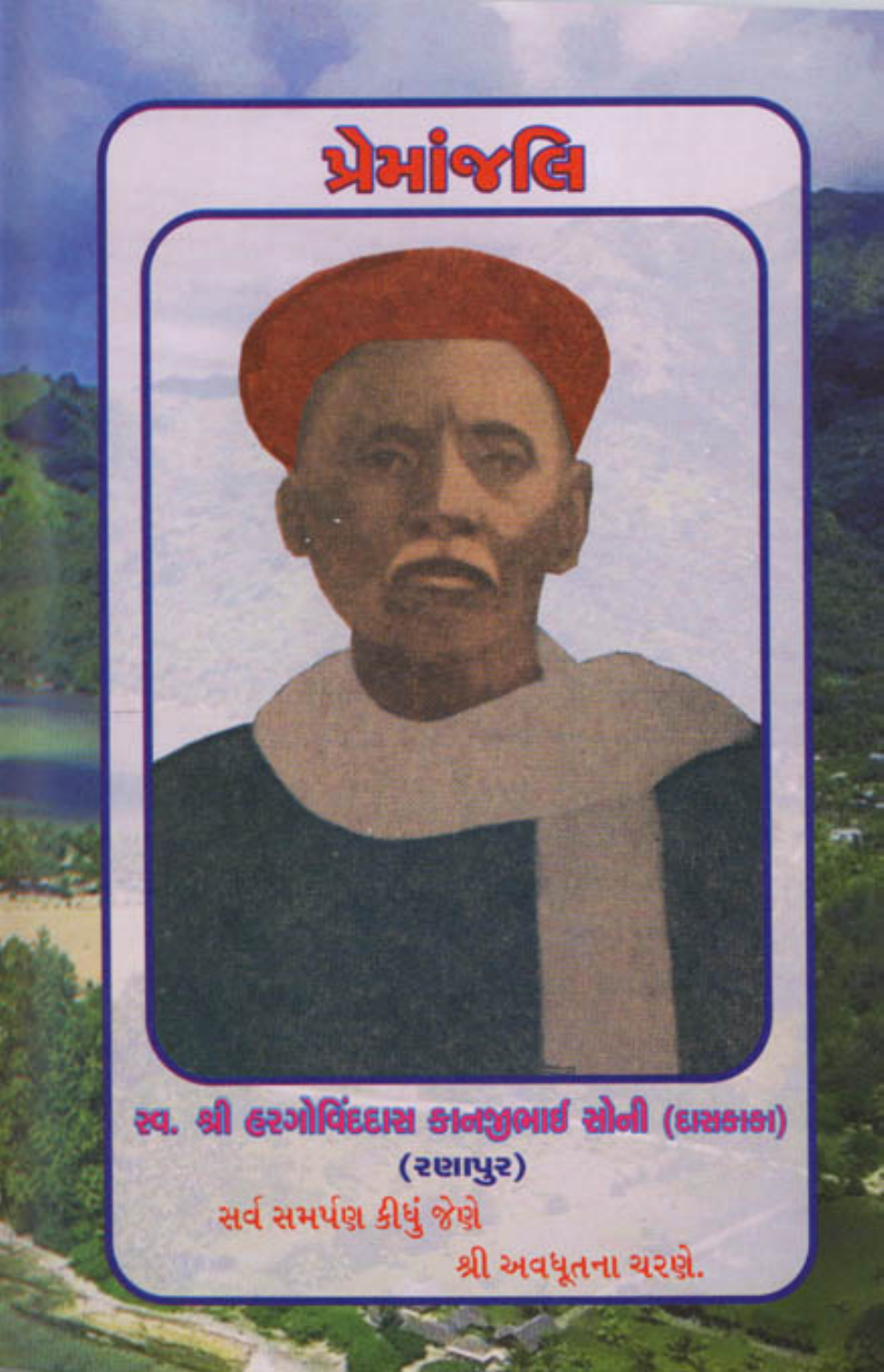

### રવ. ગં. સ્વ. મૂળીબેન ડાહ્યાભાઈ સોની (દાસકાકાના દીકરી)

(પૂ.શ્રી એમને બહેન માનતા એટલે परिवारना भूजीक्षेर्ध. पू.श्रीनी આરતીના રચચિતા)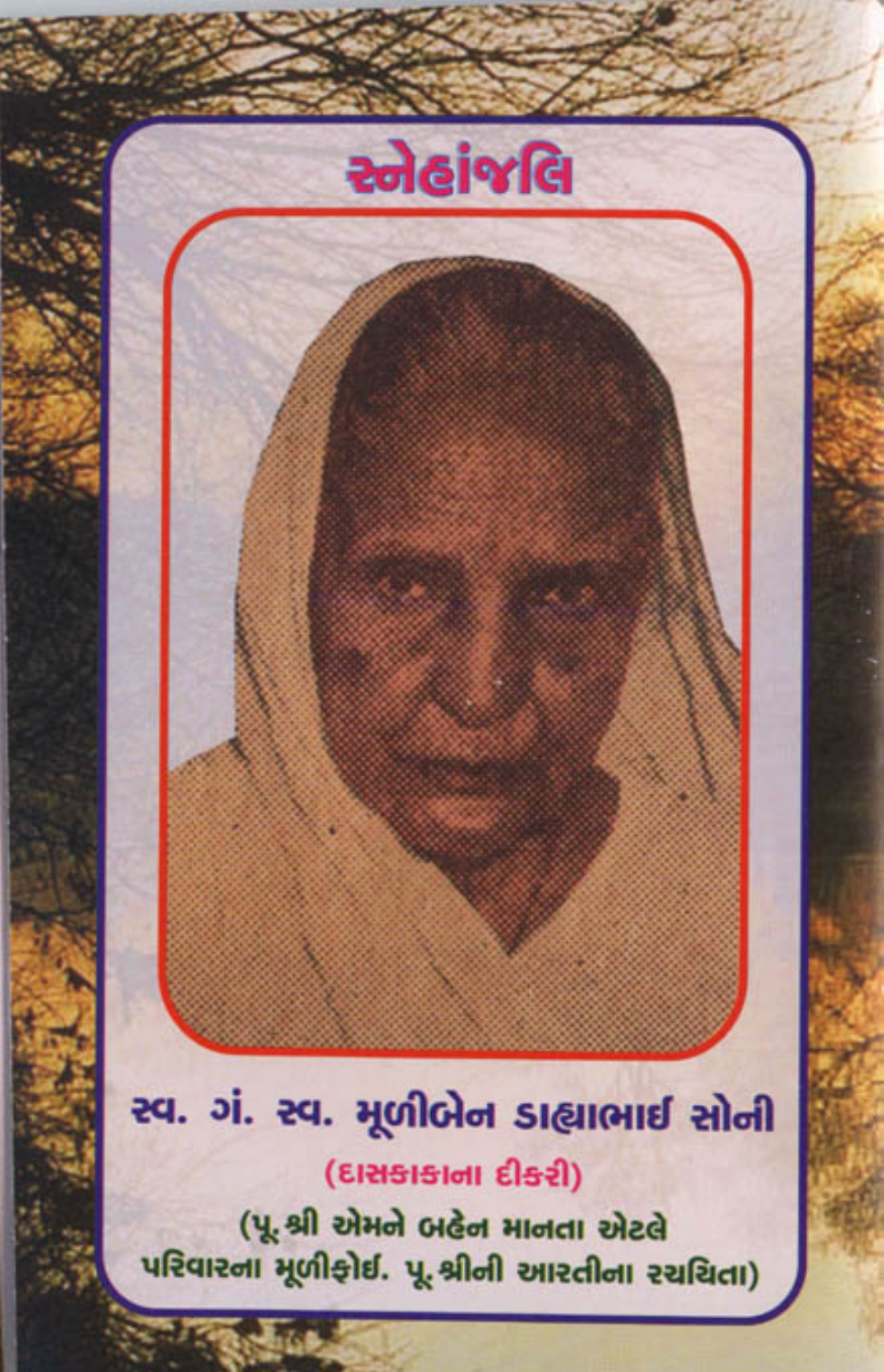# (1)

વડોદરા પાસે ડભોઈ ગામ. ડભોઈની નજીક રામપુરા ભીલોડિઆ ગામ. એના એક જુવાન બાજી ડોડીઆનું ગાંડપણ પૂ.શ્રી.ની કૃપાથી દૂર થયું. બાજી માટે બાપજી ભગવાન બન્યા. પોતાને સાજો કરનાર સદ્ગુરને પોતાને આંગણે <u>ભોલાવવાની ઇચ્છા થઈ.</u> બાજી તો પહોંચ્યા નારેશ્વર. પૂ. બાપજીને પ્રાર્થના કરી: ''મારું આંગણું પાવન કરો.<br>માર્ગ ઝંપડીએ પધાગે '' મારી ઝૂંપડીએ પધારો.'' પૂ.શ્રી.એ કહ્યું: ''બાજી! ઘેર આવ્યે શું વ**ધા**રે છે?<br>તમે સાજા સમા થઈ ગયા એટલે બસ ્રિય માટી આયો.<br>અને તમે અવારનવાર અહીં આવો છો તે શું ઓછું છે?''<br>પણ આ તો બાજા એણે તો ખૂબ ખૂબ આગ્રહ કર્યો. #@o@ EÛ@ «\µ «\µ #Û"V˜ xO}Û@™. µÛfu#@ xO·⁄√: **"**I"\_Û… ËÛ\_B@ '}Û∑@ #Û\_—B. એ બાજુએ આવવાનું થશે ત્યારે તમારા ઘરે આવીશ. µY!**"**

# fi… #@ µ√ fi… #@ µ√ #@ µ√A……⁄√ #…@ fi⁄»®E…⁄√ µ√…@…⁄√ xOÛ∑o ©Â@. ……⁄√ #…@ fi⁄»®E…⁄√ µ√…@…⁄√ xOÛ∑o ©Â@.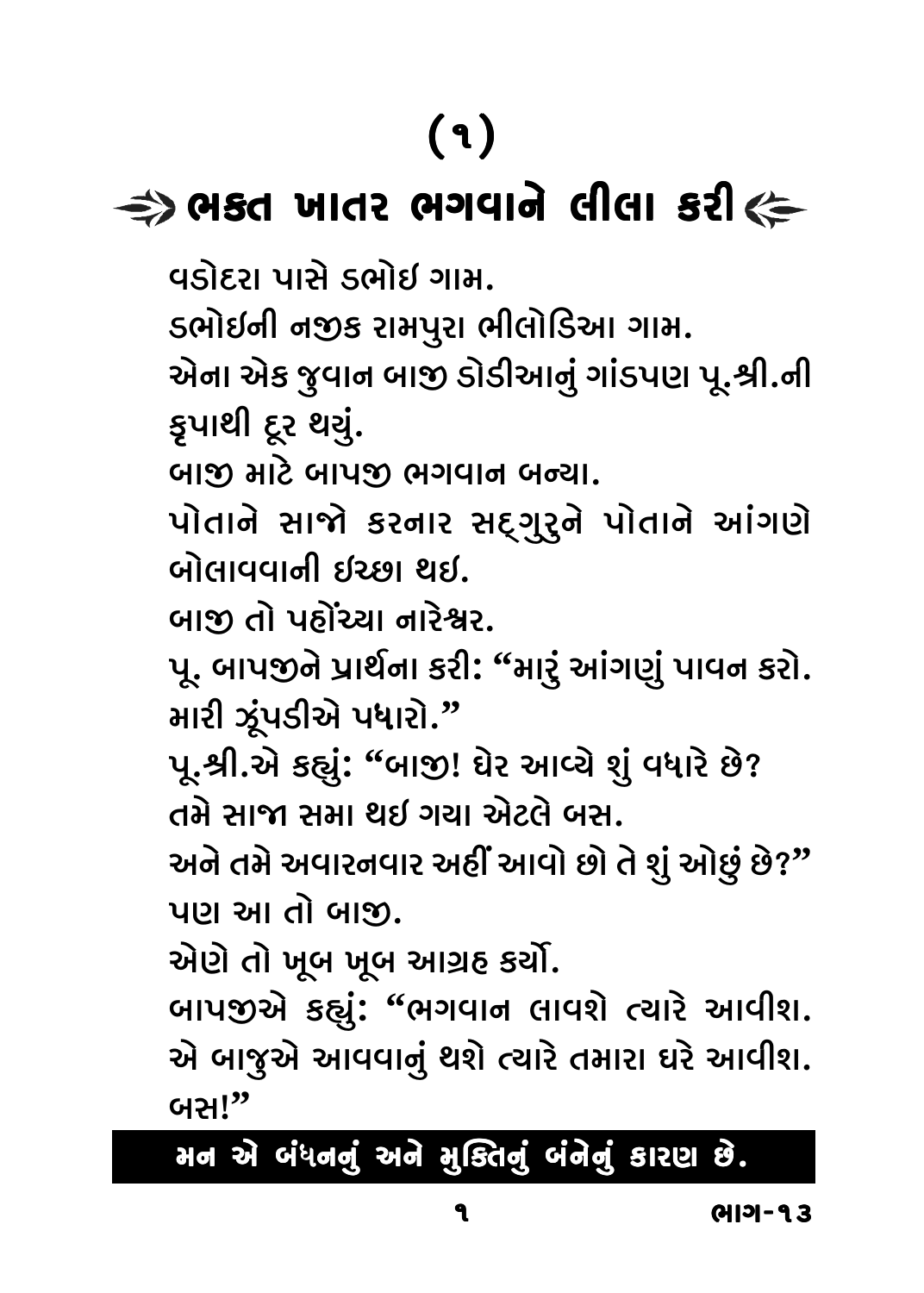પૂ.શ્રી. પોતાના ગુરુદેવના સમાધિસ્થાન ગરુડેશ્વર ગયા<br>હ્વા પૂ. બાપજી ત્યાંથી વજીરીઆ જવાના હતા. લાજીને આ વાતની જાણ થઈ. બાજી તો પહોંચ્યા ગરૂડેશ્વર. બાપજીનાં દર્શન કરતાં જ ભાવ ઉભરાયો. આમંત્રણ આપતાં આપતાં બાજી રડી પડ્યા. પૂ.શ્રી.ને એનો ભાવ સ્પર્શી ગયો. હૃદચનો ભાવ કેવો ઊંચો હતો? પૂ.શ્રી.એ આમંત્રણ સ્વીકાર્યું. ્<br>પૂ.શ્રી.એ કહ્યું: ''બાજી! ઠું તમારે ગામ આવીશ અને<br>તમારી ઝંપડીમાં રૂઠીશ. બસા<sup>?</sup>' તમારી ઝૂંપડીમાં રહીશ, બસ!" બાજીએ કહ્યું કે ''બાપજી! હું ગાડું લઇને આવીશ.''<br>બાજી ગયા ને થોડીવારમાં ભીલોડિઆ ગામના ઠાકોર સાઠેબ આવ્યા. \_\_<br>પૂ. બાપજીને કહે**: ''બાપજી! અહીંથી ભીલોડિઆ**<br>પાસે છે. આપ માટે ગામ પ્રધારો '' fÛY@ ©Â@. #Ûf fiÛ∑@ "Ûfi fAÛ∑Û@.**"** પૂ. બાપજીએ તરત જ કહ્યું: "ઠાકોર! હું તમારે ગામ આવવાનો જ છું."

# ing Glz is, and the Shake was leave<br>Record use  $\frac{1}{2}$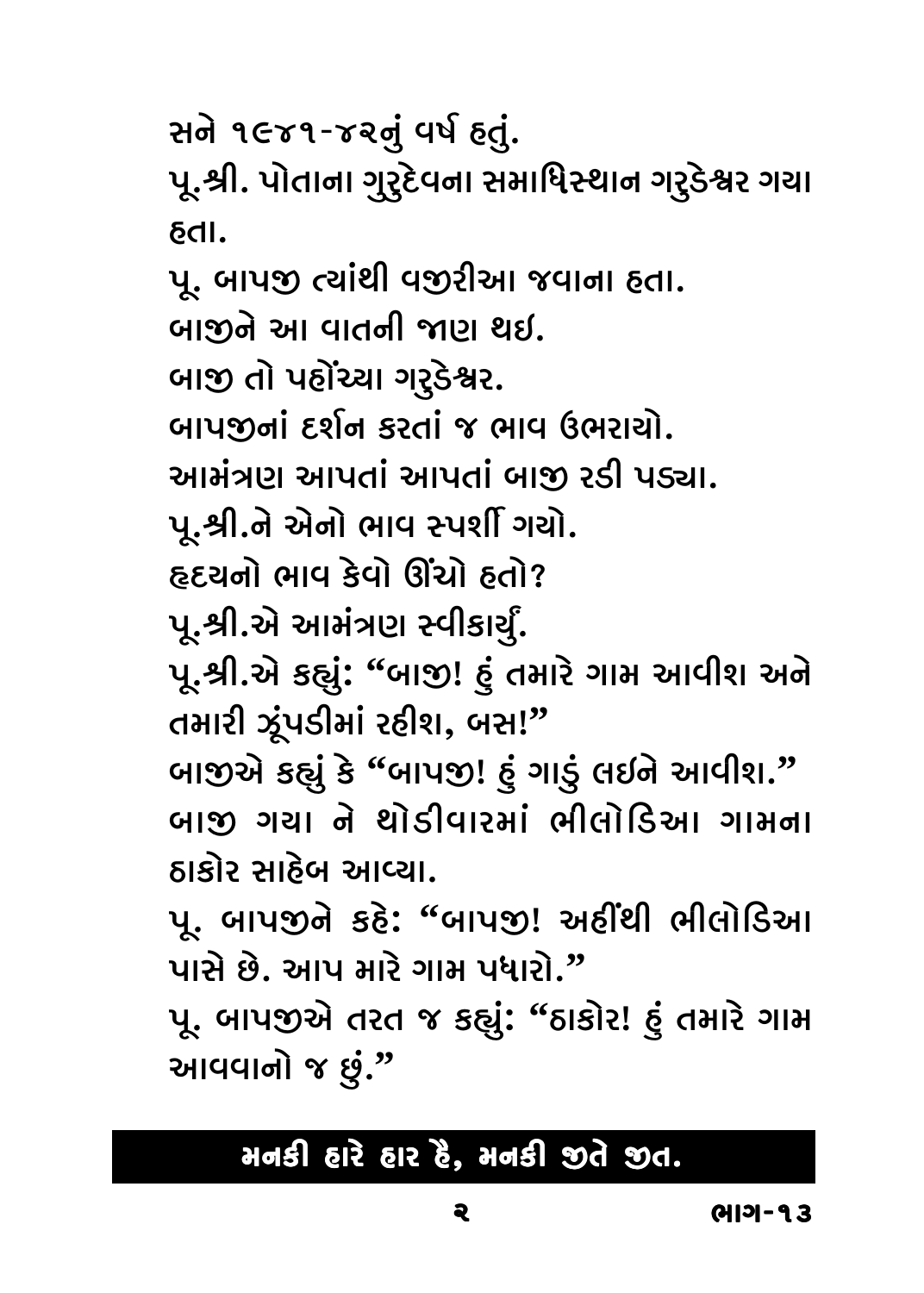ઠાકોર સાઠેબને નવાઈ લાગી. .<br>"કોના ઘરે બાપજી?" ઠાકોર સાહેબે પૂછ્યું.<br>"બાજને *ત્*યાં" પ શ્રી એ કહ્યં

**"બાજીને ત્યાં". પૂ.શ્રી.એ કહ્યું.**<br>ઠાકોર સાહેબના અવાજમાં શ્રીમંતાઈનો રણકો ભળ્યો. \_<br>એણે કહ્યું: ''બાપજી! બાજીનું ઘર તો નાનું છે. અત્યારે<br>ગરમી ખાગ ખૂબ છે. બાપજી! આપત્ને ખૂબ તકલીક  $\tilde{y}$  , which is a control of  $\tilde{y}$  of  $\tilde{y}$  . પડશે.''<br>પ શ્રી ઃ

પૂ.શ્રી.એ કહ્યું: "મેં બાજીને હા કહી દીધી છે.<br>કં <u>ઘરાતશી બંધાઈ ગયો છું એટલે પ્રકેલો સકાસ</u> તો હું વચનથી બંધાઈ ગચો છું એટલે પહેલો મુકામ તો<br>એને ત્યાં જ થશે. અને ઠાકોર! હું તો અગવડતા જ પસંદ કરું છું. અગવડ સગવડ એ તો બધી મનની<br>કલ્પના છે.'' કલ્પના છે.''<br>ઠાકોર સાઠેબનો અઠંકાર ઘવાચો.

sOÛxOÛ@∑ YÛ˜@µ…Û@ #˜√xOÛ∑ n\_Û}Û@. µÛfu#@ ©Â@\_Ÿ@O xO·√⁄: **"**Efi@ µÛu…Û n∑@ #Û\_@.  $z$ <sup>U</sup>

કરીશ.''<br>બાજી ગાડું લઈને આવ્યો અને પૂ.શ્રી. એ ગાડામાં બેસી ભીભોડિઆ આવ્યા.

I—ËÛ@w¤O#Û #Û[}Û.  $\sim$ 

# . अन होय तो भाणपे **જવાય**<br>ह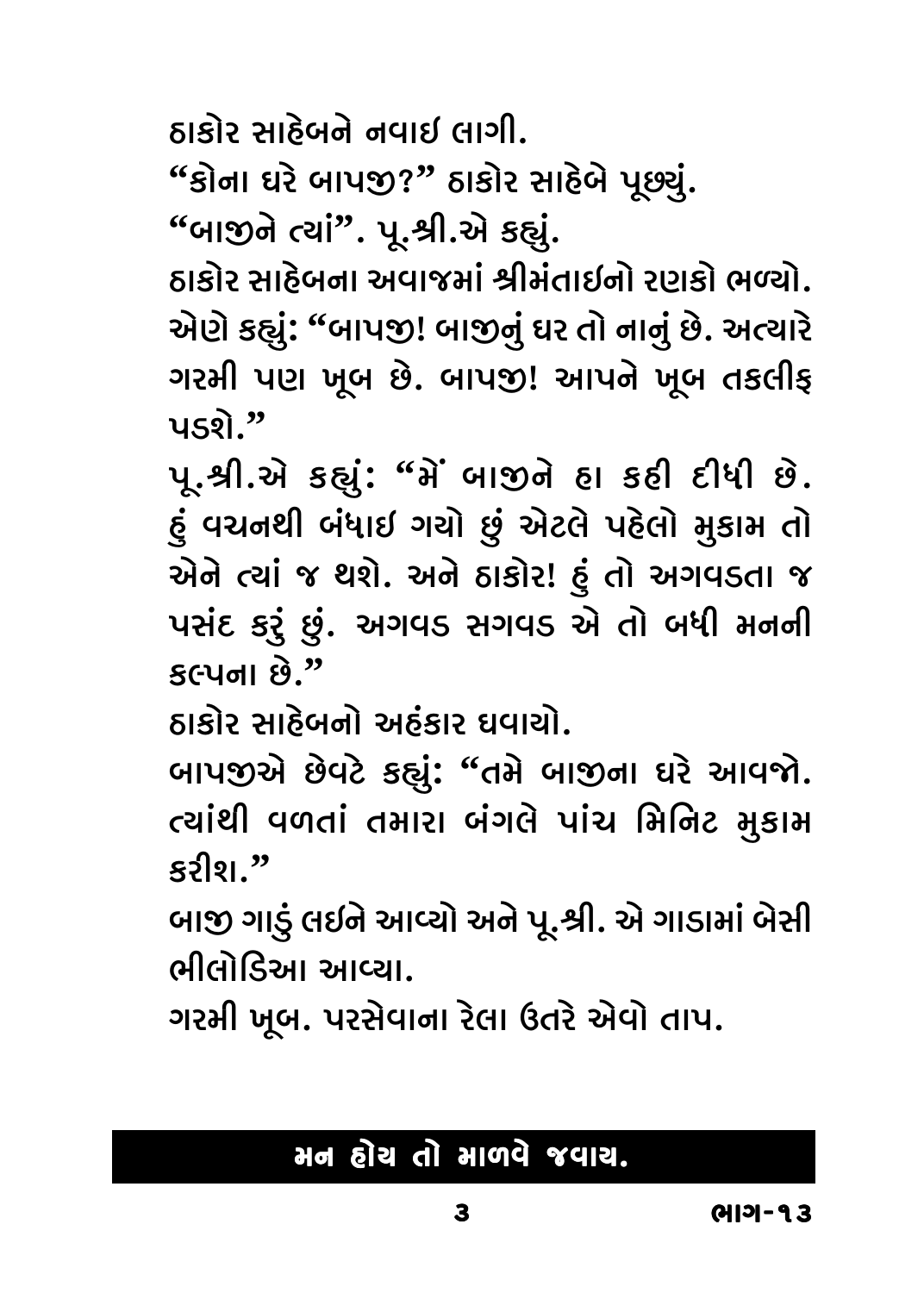બાજી ખસની ટહી માગવા ઠાકોરને ત્યાં ગયેલા પણ<br>ઠાકોરે કહ્યું કે બાપજીને ગરમી લાગતી હોય તો અહીં આવવું જોઈએને? ટહી ન આપી.

્ય સ્થાપિત કરી હતું.<br>બાજી તો પૂ.શ્રી.ને ઓછો તાપ લાગે એ માટે બધા<br>ઉપાગો કરે

.<br>બાપજીએ કહ્યું પણ ખરું: ''અરે બાજી! તમે શું કામ<br>અકળાવ છો? તારેશ્વરમાં પણ કર્યા ઓછો તાપ #xO¥Û\_ ©ÂÛ@? …Û∑@U∑fiÛ√ fo ®}Û√ #Û@©ÂÛ@ EÛf f¤@O ©Â@?**"** f∑√E⁄ #Û "∑—µ wµ{Û∑Û@ µÛu fi…Û@fi…

દુ:ખ અનુભવતો રહ્યો.<br>એનું દુ:ખ કેવી રીતે દૂર થાચ?

પૂ.શ્રી.એ મનોમન કોઈ સંકલ્પ કર્યો.

થોડીવારમાં જ આકાશમાં એક કાળું ડિબાંગ વાદળું આવ્યું અને બાજીની ઝૂંપડીની આજુબાજુ વરસી ગયું. #Û[}⁄√ #…@ µÛu…— •\√f¤O—…— #ÛQ⁄µÛQ⁄ \_∑Y— "}⁄√. <sup>µ</sup>A@ QÂ¥µ√µÛxOÛ∑ Z\$ "}⁄√.

વાતાવરણમાં ઠંડક આવી એની સાથે જ બાજીના ોગ કોટક વ્યાપી ગઈ

 $6$   $6$   $6$   $6$   $8$   $10$   $10$   $10$   $10$   $10$   $10$   $10$ 

માંજે ઠાકોર સાઠેબ આવ્યા. YÛ∑QÛXOÛZ

### fi… {√"Û EÛ@ xOZ∑Û@ŸOfi@> "√"Û. fi… {√"Û EÛ@ "√"Û.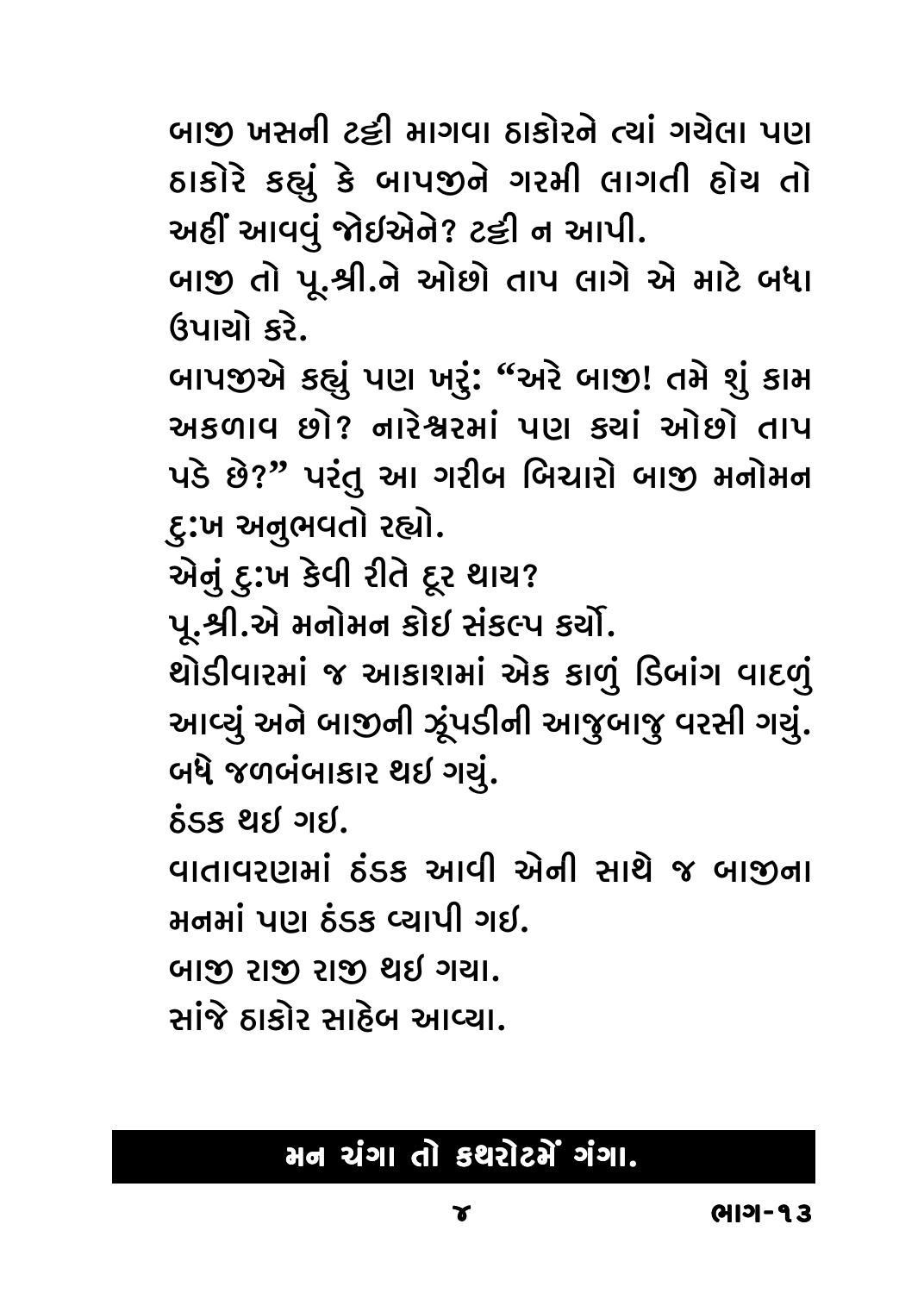આખું ગામ કોરું કટ અને ગરમીમાં શેકાતું હતું, પણ<br>બાજીના ઝૂંપડાની આજુબાજુ કાદવ જોયો.

્… છ … <sub>ફૂ</sub> . … … … …<br>અંદર જઈને પૂ.શ્રી.ને પગે લાગી તરત પૂછ્યું: "બાપજી!<br>અહીં વરસાદ શરો છે કે શં? ગામમાં તો વરસાદનું કોઈ #˜—> \_∑YÛpO Z}Û@ ©Â@ x@O B⁄√? "ÛfifiÛ√ EÛ@ \_∑YÛpO…⁄√ xOÛ@\$ …Ûfi w…BÛ… …Z—.**"**

પૂ.શ્રી. હસીને બોલ્યા: ''આ બાજી કચારના જીવ<br>બાળતા હતા અને દુ:ખ અનુભવતા હતાં કે મેં બાપજીને બહુ દુ:ખી કર્યા. એમનો ભાવ જાણી ભગવાને ઠંડક ્ચું ડું… - …<br>કરી દીધી. આપણો ભગવાન તો દચાળુ છે ને! એની<br>પાસે ક્યાં ખસની ટ્વી કતી!" પાસે ક<mark>્યાં ખસની ટ</mark>કી હતી!''<br>ઠાકોર સાઠેબના અઠંકારને બીજો આંચકો લાગ્યો.

<u>ભકતની ભાવનાને વશ ભગવાન લીલા કરે એમાં </u>  $\mathfrak{g}$  aul $\mathfrak{g}$ 

# $\frac{1}{2}$ મન ચંચલ છે, એને ચલ રાખો.<br>પ

.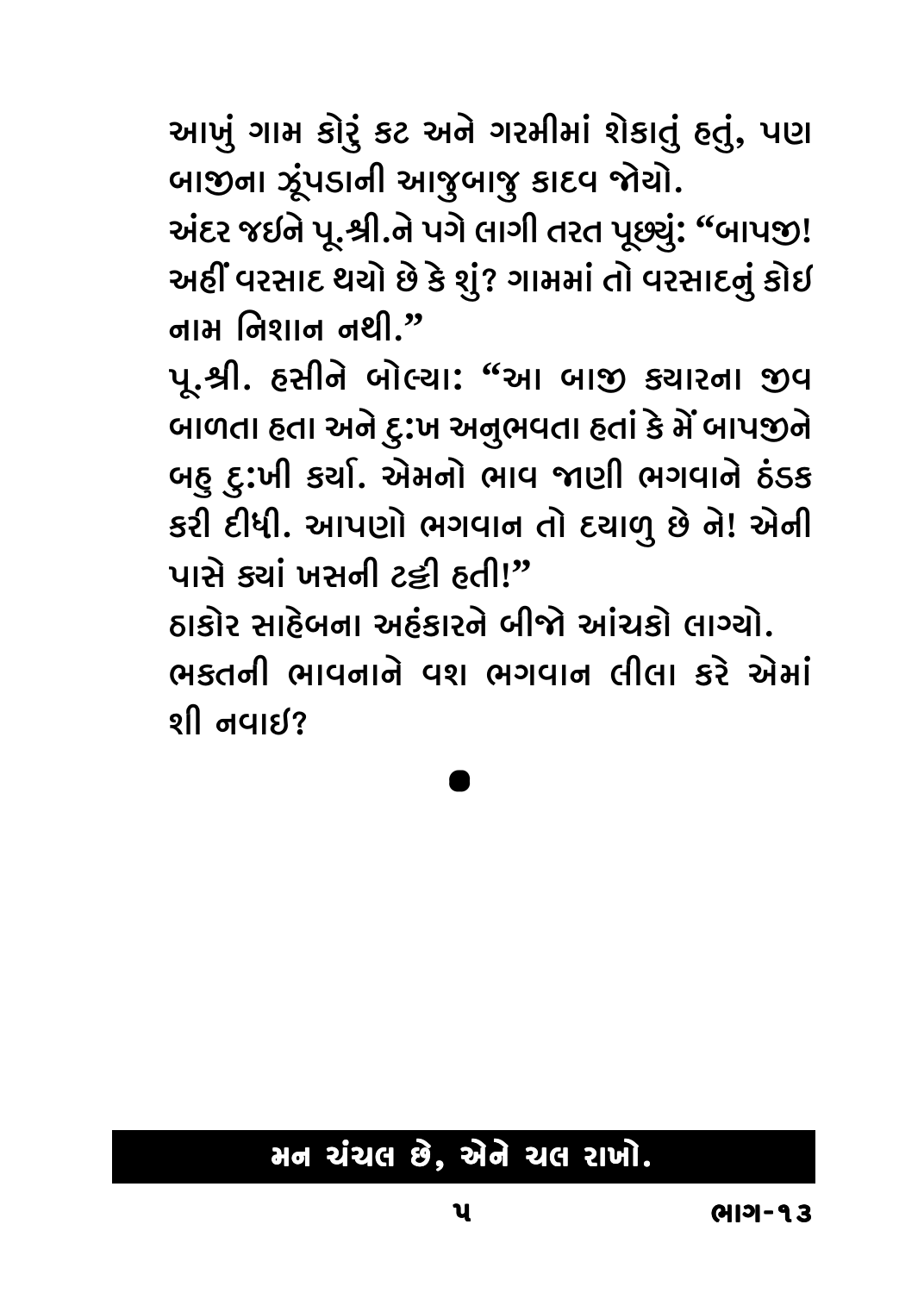### $\frac{1}{2}$  $C^{\infty}$  fixed— $\frac{1}{\sqrt{2}}$  fixed  $\frac{1}{\sqrt{2}}$

પૂ.શ્રી.ને પોતાના સદ્ગુરુ માનનારા ઘણા ભકતો<br>એમને સાક્ષાત્ પરબ્રહ્મ જ માનતા હતા.

#@fi…@ YÛÆÛE≤ f∑µVÔ QÂ fiÛ…EÛ ˜EÛ. #@fi…— Y@\_ÛfiÛ√ ∑˜@ '}Û∑@ #@fi…@ **'**I"\_Û…**'** xO˜@ #…@

પરંતુ આવા ભકતોની સંખ્યા નાની હતી.

મોટા ભાગના ભકતો પૂ.શ્રી.ને સમર્થ સંત જ માનતા. ...<br>સાંધક તરીકે નારેશ્વરમાં આવ્યા અને પછી તપશ્ચર્યાથી<br>ત્રિહ સંત બન્યા એવી ભાવના

આવું બને એ સ્વાભાવિક જ હતું.

 $4$ બલસાડમાં હાલર રોડ પર રહેતા દામજીકાકા પણ આવા $\gamma$  ભકત હતા.

પરંતુ એક વાર એમની આંખ ખૂલી ગઈ.

પૂ.શ્રી. પરબ્રહ્મ સ્વરૂપ છે એની પ્રતીતિ થઈ ગઈ.

મુ. દામજીકાકા એક વાર નારેશ્વર ગચેલા.

પૂ.શ્રી. લીમડાની નીચે ખુરશી પર બેઠા હતા.

<u>લોકો દર્શનાર્થે આવ્યે જતા હતા.</u>

દામજીકાકા પૂ.શ્રી.ની પાસે બેઠા હતા. pour <sub>ou</sub> me ne de **q** 

# # સંજયોસ અને વૈરાગ્યથી મન પર કાબૂ મેળવી શકાય.<br>કુ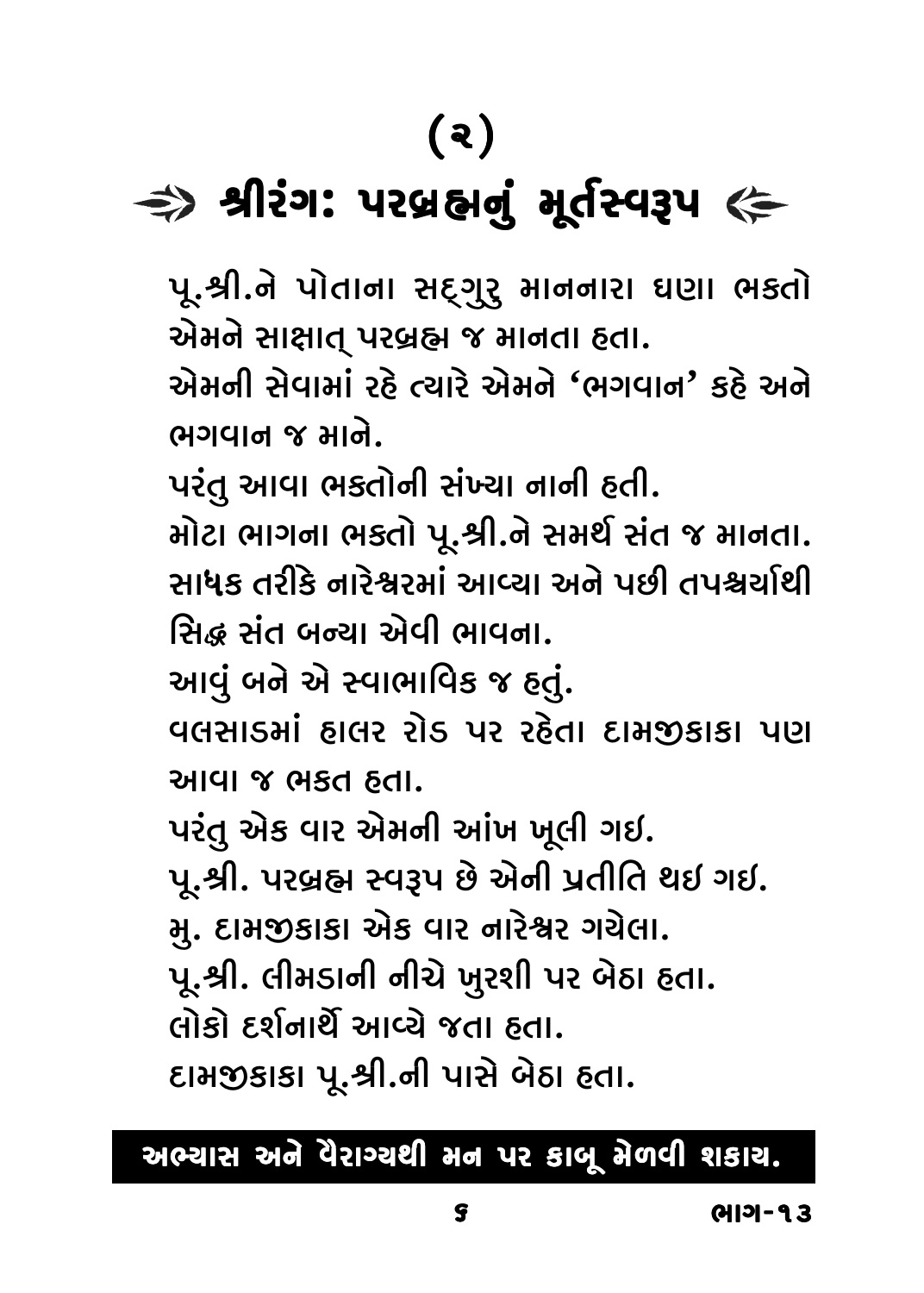લોકો દર્શને આવ્યે જતા હતા ત્યારે પૂ.શ્રી. કચાં તો<br>છાપું વાંચતા હોચ અથવા તો દામજીકાકા જોડે વાતો કરતા **હો**ચ.

દામજીકાકાએ જોયું કે ભક્તો ભાવથી પગે લાગે છે પણ પૂ.શ્રી. એમની સામે જોતા પણ નથી.

for a formulation  $\epsilon$  and  $\epsilon$  and  $\epsilon$  in  $\epsilon$  $\sim$   $\sim$ 

દામજીકાકાને દુ:ખ થયું.

pOÛfiuxOÛxOÛ…@ p⁄O:« Z}⁄√.  $\frac{1}{2}$  and  $\frac{1}{2}$   $\frac{1}{2}$ 

ખૂબ પ્રેમથી ભક્તો દર્શને આવે છે પરંતુ પૂ.શ્રી.ને તો  $\dot{\mathbf{s}}$ ઇ પટી જ નથી.

છાપું વાંચવાનું શું એવું મહત્ત્વનું?

દામજીકાકા બસ! જોઈ જ રહ્યા.

pOÛfiuxOÛxOÛ µY! @\$ QÂ ∑·Û. µAÛ I®EÛ@ pOB™… xO∑—…@ "}Û #…@ f\.C—. #@xOËÛ

દામજીકાકાએ પોતાના મનના ભાવો-ફરિયાદો રજૂ કરી. pover and the total twenty of the sector.<br>એ બોલ્યા: "બાપજી! લોકો કેટલા ભાવથી આપના<br>દર્શને આવે છે. પગે પડે છે. આપના રાગગમાં બાળક દર્શને આવે છે, પગે પડે છે, આપના ચરણમાં બાળક<br>મૂકે છે અને તમને તો કાંઈ પડી જ ન હોચ એમ તમે  $\sim$ 

# الإطها**ب العرب العرب الثقافة الثقافة الثقافة**<br>V في التقاضية الثقافة الثقافة الثقافة الثقافة الثقافة الثقافة الثقافة<br>V في الثقافة الثقافة الثقافة الثقافة الثقافة الثقافة الثقافة الثقافة الثقافة الثقافة الثقافة الثقافة الث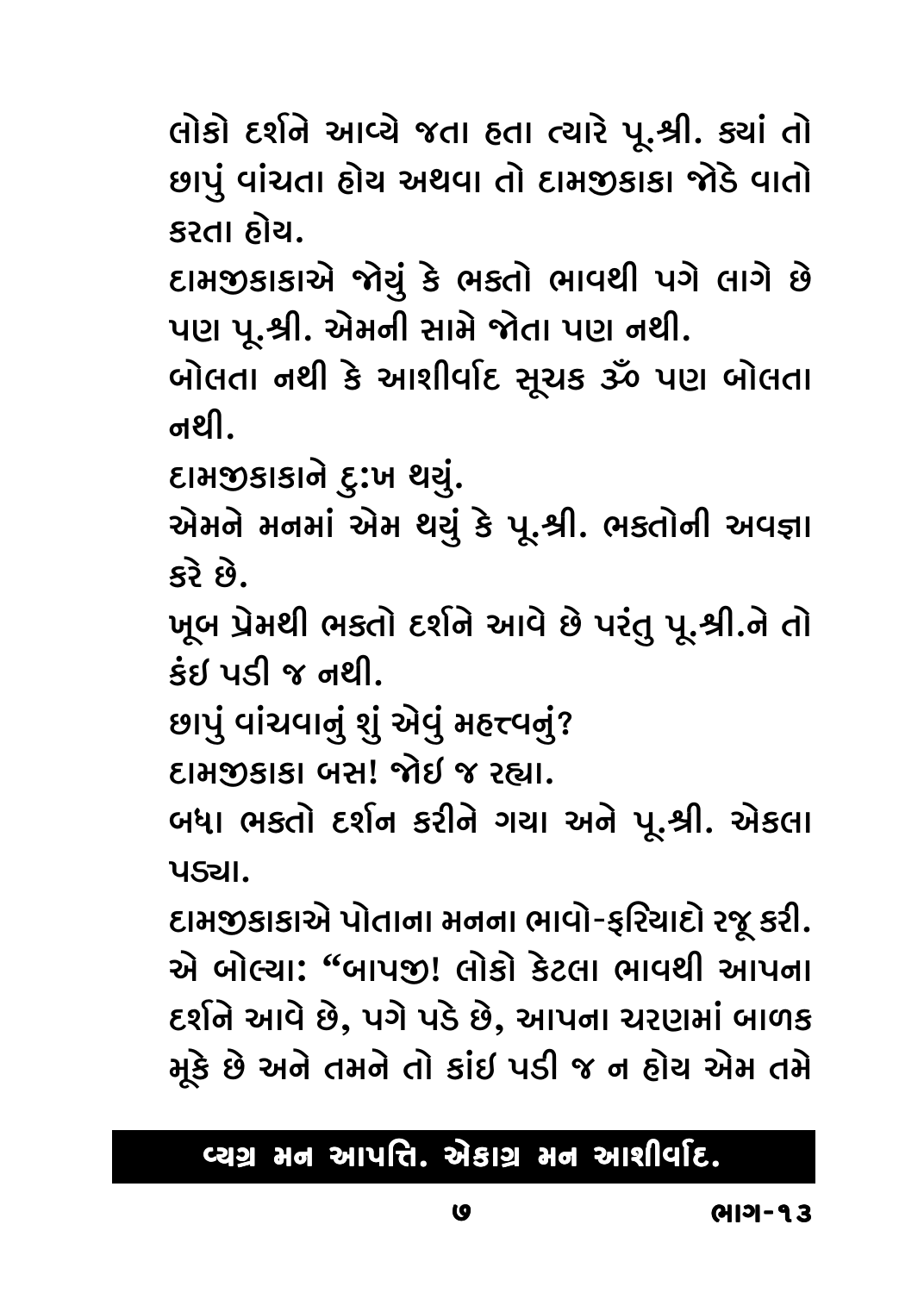તો છાપું જ વાંચ્ચા કરો છો. એમને ખરાબ ના લાગે?''<br>બસ! દામજીકાકા બોલી રહ્યા ત્યાં જ પૂ.શ્રી. ઊંચા ાય કરવા માટે કરવા માટે છે.<br>અવાજે બોલ્યા: "દામજીભાઈ! તમને એવું લાગે છે તો<br>ભલે લાગતં. તમે એમને જઈને પછો કે એમને સંતોષ ભલે લાગતું. તમે એમને જઈને પૂછો કે એમને સંતોષ<br>થયો છે કે નહિ? તમે પહેલા જઈને પૂછો અને ખાત્રી Z}ો. પછી ફરિયાદ કરો."<br>દામજકાકાએ વાત કેરવી

pOÛfiuxOÛxOÛ#@ \_ÛE l@∑\_—. **"**#Ûf xO˜Û@ ©ÂÛ@ EÛ@ µAÛ…@ Y√EÛ@∆ Z}Û@ ˜B@.**"**

દામજીકાકા એમ બોલ્ચા તો ખરા પણ પૂ.શ્રી.એ<br>એમને ઊભા કર્ચા

.<br>દામજીકાકા બધા ભકતોને મળ્યા.<br>વાગકરતી બધાને પછ્યું ભક્તો

વારાફરતી બધાને પૂછ્યું. ભકતો તો આશ્ચર્યમાં ડૂબી<br>ગચા.

<sub>ં …</sub><br>એમણે સામેથી દામજીકાકાને પૂછ્યું: "કાકા! કેમ<br>આમ પછો છો?

.<br>અમને તો પૂરો સંતોષ થયો છે." એક બહેન બોલ્યાં.<br>બીજા બકેને કહ્યં: મેં માગ નાના બાળકને પ શ્રી ના બીજી બદેને કહ્યું: મેં મારા નાના બાળકને પૂ.શ્રી.ના<br>ચરણમાં મૂક્યું તો પૂ.શ્રી.એ ૐ બોલીને આશીર્વાદ {∑ofiÛ√ fi\®}⁄√ EÛ@ f\.C—.#@ ¿ µÛ@Ë—…@ #ÛB—\_Û™pO

# જ્યારે મન પ્રસન્ન થાય ત્યારે બુદ્ધિ સ્થિર થાય.<br>દૂત-ાણા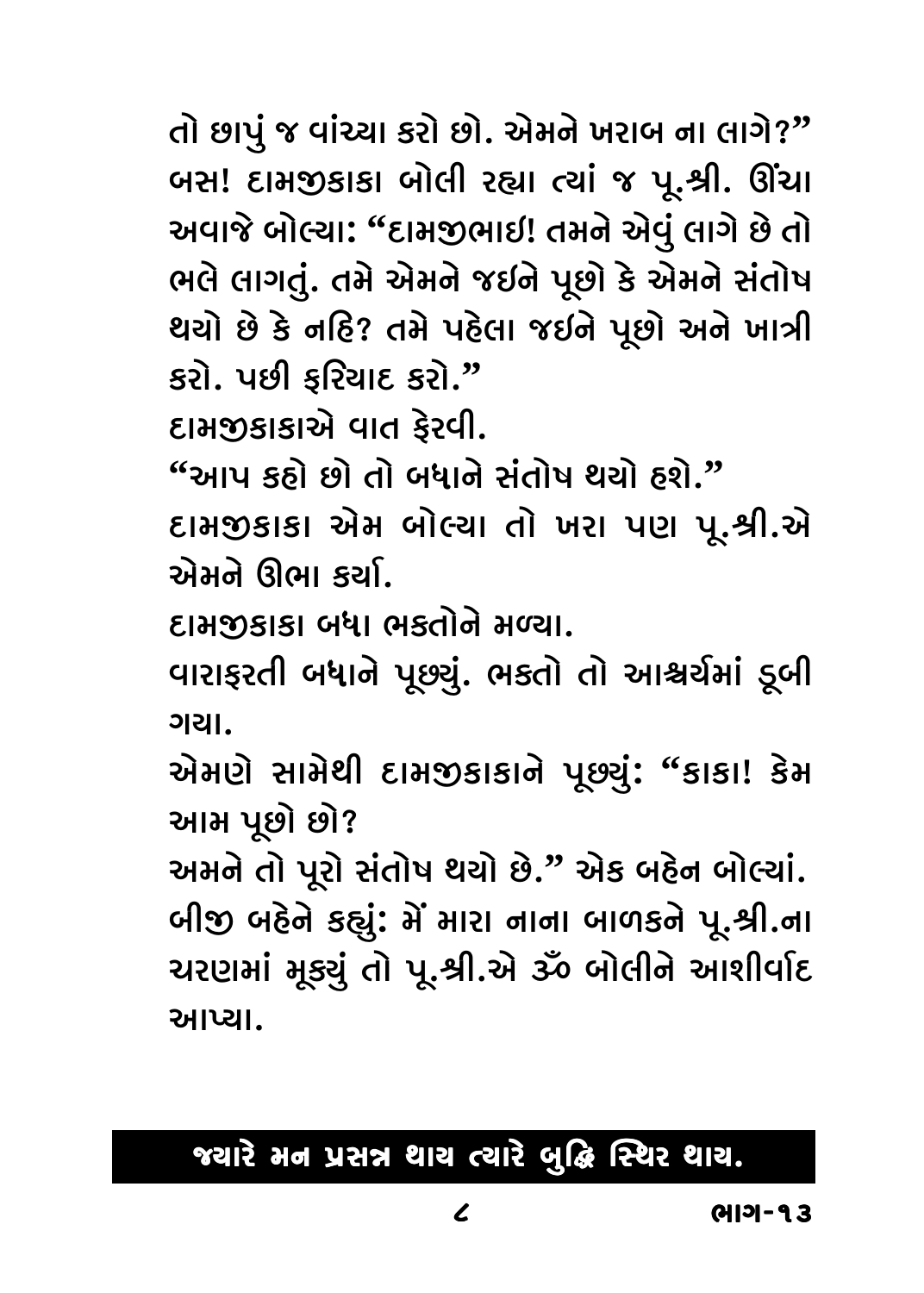એક ભાઈએ એમ કહ્યું કે પૂ.શ્રી.એ અમારા સૌની ખબર પૂછી હતી.

કોઈકે કહ્યું મને શ્રીફળ આપ્યું.

બંધાની વાત સાંભળીને દામજીકાકા તો દંગ થઈ ગયા. એમને ભગવાન કૃષ્ણની બાળલીલા ચાદ આવી ગઈ. ભગવાન પાસે જશોદા માતાએ દૂધ દોહવા માટે તાંબડી (બોઘરણું) માગી તો ભગવાને ઘરમાં બેઠા બેઠા જ દૂર બેઠેલી માતાને વાસણ પહોંચાડી દીધું.

ભગવાન કૃષ્ણ સાક્ષાત્ પરબ્રહ્મ હતા એની માતાને પ્રતીતિ કરાવી હતી.

દામજીકાકાને ખાતરી થઈ ગઈ કે શ્રીરંગ પોતે સાક્ષાત્ પરબ્રહ્મનું જ સ્વરૂપ છે.

### જેણે મન જીત્યું તેણે જગત જીત્યું.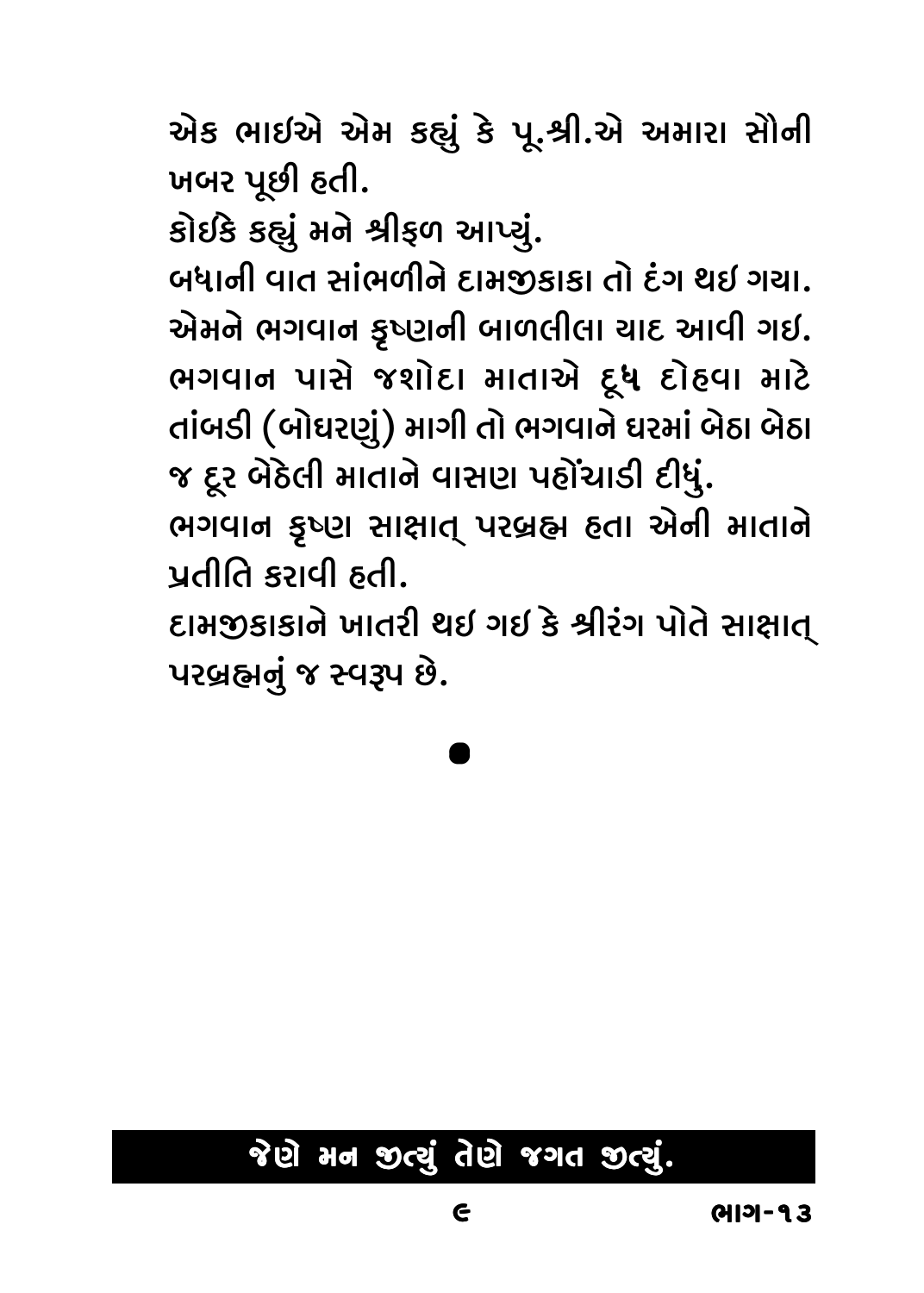### $\frac{1}{2}$ કાન્તાને માતૃત્<mark>વ</mark> દીધું<br>

નારેશ્વરથી ત્રણેક કિલોમીટર દૂર એક નાનું ગામ.<br>ગામનું નામ લીલોડ.

આ લીલોડ ગામમાં એક બાહ્મણ રહે.

એનું નામ વિશ્વનાથ.

્<br>પરંતુ આખું ગામ એને 'વિશુ' ના નામે જ ઓળખે.<br>પ શ્રી ના સંપર્દમાં આવ્યા અને ભક્ત બની ગયા

પૂ.શ્રી.ના સંપર્કમાં આવ્યા અને ભક્ત બની ગયા.<br>એમનાં લગ્ન થયાં

પત્નીનું નામ કાન્તાબેન.

બંને જણાં નારેશ્વર સેવામાં રહે.

વિશુભાઈ બાપજીની સેવા કરે અને કાન્તાબેન પ.માજીની સેવા કરે.

એમની સેવાથી માજી પ્રસન્ન રહે.

પૂ.માજી સેવામાં રહેનારને એના ઘર વિશે પૂછે. એના <u>સૂખ-દુ:ખની વાતો જાણે અને દુ:ખ હોચ તો દૂર કરવા</u> પૂ.શ્રીને કહે પણ ખરા.

આ કાન્તાબેનને લગ્ન થચે બે-ચાર વર્ષ વીત્યાં, પણ  $\frac{1}{2}$  $\frac{3}{2}$ 

# ી કાનજી મુસાફર રે, ચાલો નિજ દેશ ભણી.<br>કાગ્ગા ગર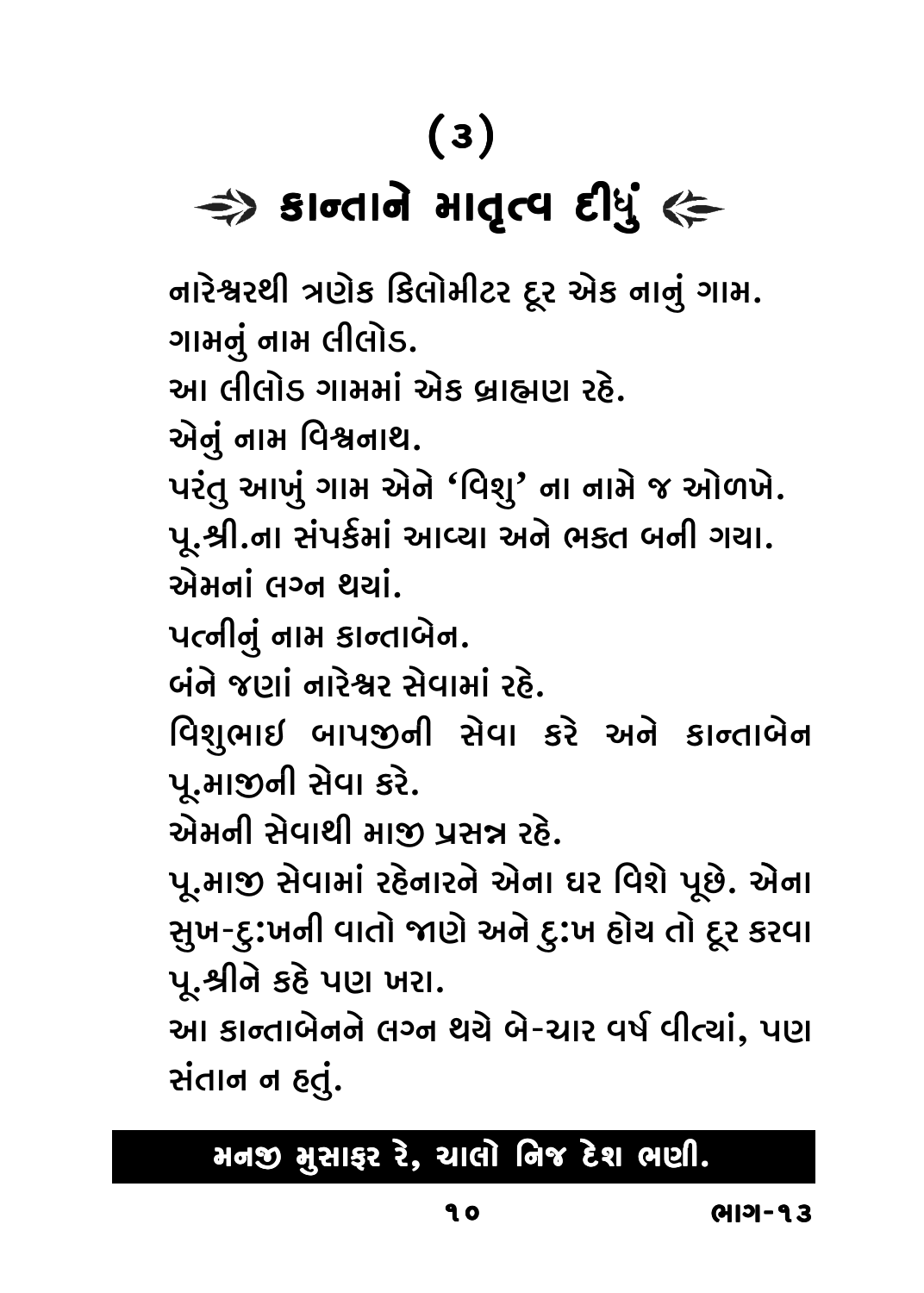જુનો જમાનો અને ગામડાના લોકો.<br>એમને મન તો શુકનિયાળ વહ એ જ કહેવાય કે જે લગ્નના એક-બે વર્ષમાં જ પહેલે ખોળે દીકરાને જન્મ Ëa……Û #@xO-µ@ \_∆™fiÛ√ Q f˜@Ë@ «Û@¥@ pO—xO∑Û…@ Q±fi

થોડો સમય વધુ થાય તો બહેનોમાં ચણભણ શરૂ<br>શહ્

કાન્તાબેન પૂ.બાપજીની સમર્થતાની વાતો કરે.

<u>લોકો સાંભળે પાગ ખરા.</u>

એક દિવસ કાન્તાબેન સાંભળે એમ એક બહેન બીજી .<br>બહેનને કહેતાં હતાં: 'બાપજી બાપજી કરે છે અને મોટી<br>મોટી વાતો કરે છે તો પછી સેવાનું કૂળ તો મળતું નથી fi ઘોડિયું તો બંધાતું નથી.'<br>દાન્તાબેને સાંભળ્યું, એમને ખૂબ દુ:ખ શર્ચ<br>ધાન્તાબેને સાંભળ્યું, એમને ખૂબ દુ:ખ શર્ચ

કાન્તાબેને સાંભળ્યું. એમને ખૂબ દુ:ખ થયું.<br>અરેરે! મારે આવું સાંભળવાનું આવ્યું?

એક દિવસ પૂ.માજી પાસે કાન્તાબેન બેઠા હતાં.

વાતમાંથી વાત નીકળી અને કાન્તાબેન રડી પડ્યાં. ,<br>સ્ટાન્લા! તું કેમ રડે છે?'' એમ જ્યારે પૂ.માંજીએ પૂછ્યું<br><sup>આ</sup>ગે કાન્લાલેને બનેલી બધી વાત કૂઠી સંભળાવી

ત્યારે કાન્તાબેને બનેલી બધી વાત કહી સંભળાવી.<br>પૂ.માજીને પણ થયું કે કાન્તાનું દુ:ખ દૂર થવું જોઈએ. પૂ.શ્રી. ભિક્ષા લેવા આવ્યા.  $\alpha$ 

# $x\bar{x}$  iso posses for every find  $\bar{x}$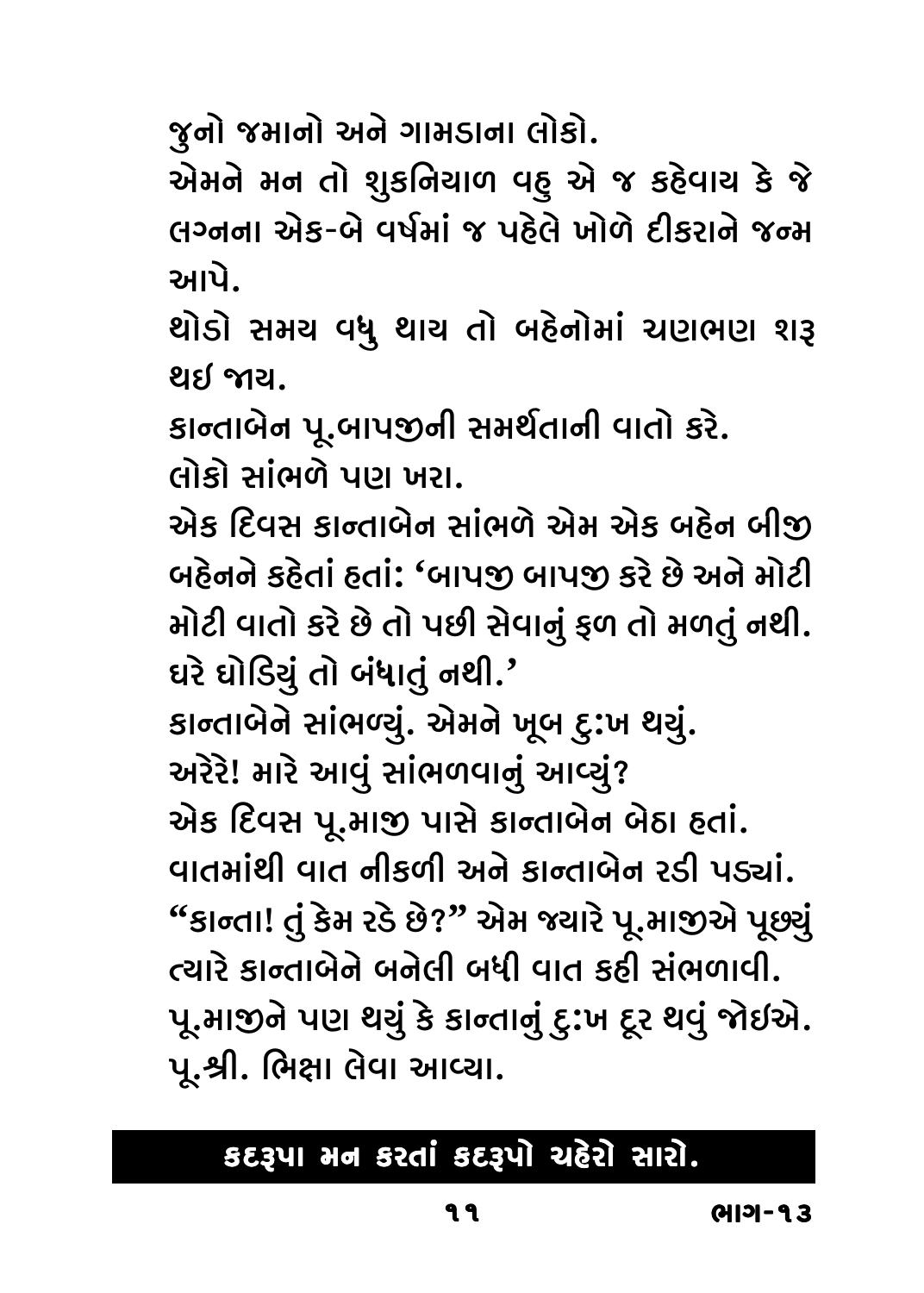ભિક્ષા કરવા બેઠા.

્<br>ભિક્ષા લીધી.<br>ભિશ્રા લઈને પ્ર શ્ર

wIÆÛ Ë\$…@ f\.C— f\.fiÛu fÛY@ µ@sOÛ '}Û√ f\.fiÛu µÛ@º}Û: **"**EÛ∑Û@ I"\_Û… µAÛ…⁄√ xOÛfi xO∑@ ©Â@ EÛ@  $\mathcal{L}^{(1)}$  which we have  $\mathcal{L}^{(2)}$ <u>આપે?"</u>

પૂ.શ્રી.એ વાતને હળવી કરવા કહ્યું**: ''અરે માજી! તમે**<br>પણ શું? આ વિશુ અને કાન્તા જ હજી છોકરાં જેવાં છે તો એમને છોકરાંને શું કરવાં છે? છતાં તમારી ઈચ્છા છે ્<br>તો એમને ભગવાન સંતાન આપશે."<br>સંવત <u>૨૦૦૯માં દાન્</u>તાબેને પત્રને જન્મ આપશો

સંવત ૨૦૦૯માં કાન્તાબેને પુત્રને જન્મ આપ્યો.<br>પૂ.શ્રી.એ પોતે એનું નામ પાડ્યું.

ૂ<br>નામ પાડ્યું: 'સર્વદમન'.<br>પછી તો કાન્વાબેનને સરેશ તેમજ

પછી તો કાન્તાબેનને સુરેશ તેમજ કિશોર એવા બીજા<br>બે દીકરા પણ થચા અને દીકરી પણ થઈ.

આ સર્વદમનભાઈ નારેશ્વરના સર્વધર્મકર્મ આચાર્ચ છે.<br>વિશુભાઈ હજા જાવે છે અને પ શ્રી ના સ્થાનની સેવા વિશુભાઈ હજી જીવે છે અને પૂ.શ્રી.ના સ્થાનની સેવા<br>કરે છે. આ પુસ્તિકાનો આવકાર એમણે જ લખ્યો છે. xO∑@ ©Â@. #Û f⁄»ÕExOÛ…Û@ #Û\_xOÛ∑ #@fio@ Q ˈ}Û@ ©Â@.

## .<br>,<br>,<br>,<br>,  $\ddot{\textbf{c}}$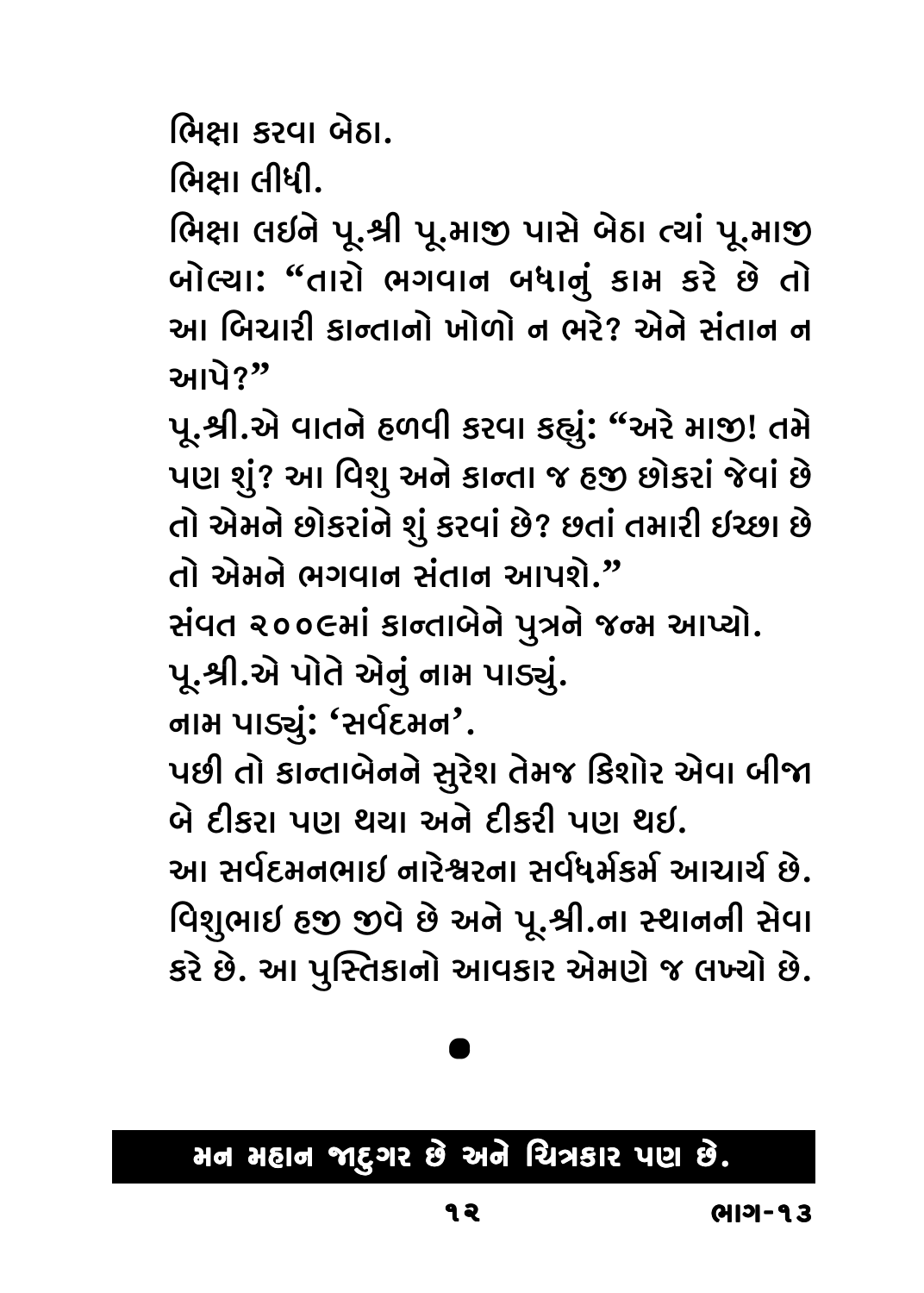### 

ભકત પ્રશ્ન પૂછે પછી જવાબ આપે એવા સંતો તો ઘણા હ્રોચ.

પરંતુ ભકત પ્રશ્ન પૂછે એ પહેલાં જ એના પ્રશ્નોના જવાબ આપી દે એવા સંતો જવલ્લે જ જોવા મળે.

રંગદાદા આ પ્રકારના સંત હતા. નર્મદાને કિનારે ભરૂચ નામનું શહેર. એમાં એક પતિષ્ઠિત વકીલ રહે. એમનું નામ નરહરિભાઈ બળવંતરાચ ઠાકોર. ભરૂચ પાસેના અંકલેશ્વરમાં વકીલાત કરે. વકીલાતનો વ્યવસાચ ખૂબ સારો ચાલે. એમને એક દીકરો અને એક દીકરી. દીકરાનું નામ કેસરીપ્રસાદ અને દીકરીનું નામ તિલોત્તમા. દીકરી ખૂબ લાડકી. એનું વ્યક્તિત્વ જાજરમાન. ઓંકારનાથ ઠાકુર પાસે સંગીત શીખેલાં.

એ જમાનામાં સ્ત્રી ઠોવા છતાં કવિતા લખતાં.

દીકરીને પરણાવી અને તે સાસરે ગઈ.

### मनना संडल्पो ४ सृष्टिनुं सर्शन કरे છે.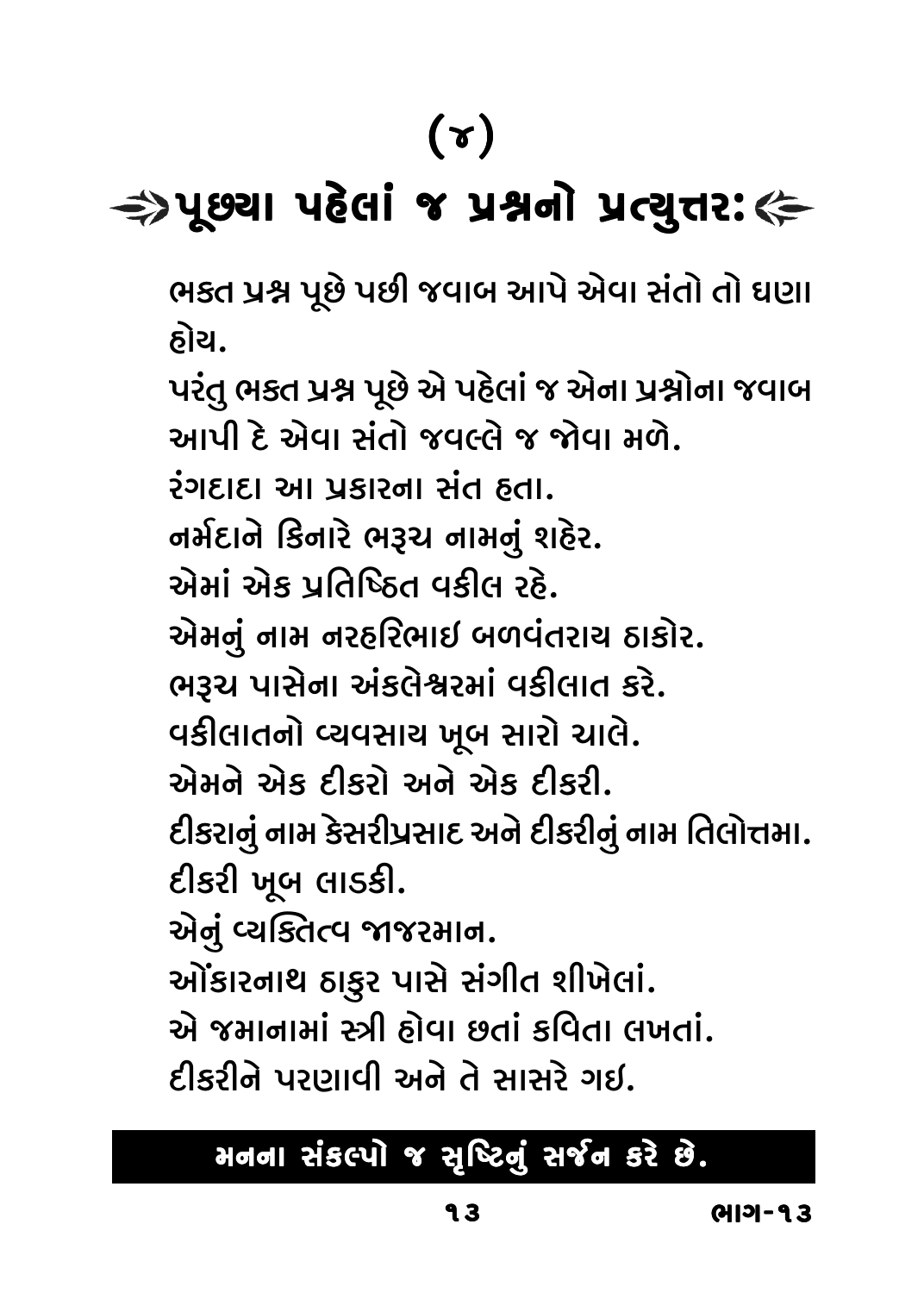ઇ.સ. ૧૯૫૩-૫૪નું વર્ષ.<br>કોઇ અગમ્ચ કારણસર નરઠરિભાઇમાં માનસિક સસ્થિરતા આવી ગઇ.

વકીલાતનો વ્યવસાય છોડીને ભરૂચ આવી ગયા.

ભાઈોશ વકીલ બિચારા બની ગચા.

આ નરહરિભાઈ કોઈ વાર જીદે ચઢે તો પછી એ  $\mathcal{L}$  સિંઘણિ

દીકરી તિલોત્તમાને બોલાવવી પડે.

દીકરી રાજકોટથી દોડતી આવે.

popola 607 abipta 6 angleri 4 angleri pola fÛ@EÛ…Û Y√YÛ∑…@ I"\_Û……@ YÛ@>f—…@ wfEÛ…— \_˜Û∑@ ધાય.<br>પિતા શોડા ઠીક શારા એટલે પાછાં ગજકોટ જારા

દીકરીને દૃહિતા એટલા માટે જ કહેવાચ છે ને! એ પિતાનું અને પતિનું એમ બંનેનાં ઘર સાચવે. હીકરી રાજકોટમાં રહ્યાં રહ્યાં પણ પિતાની ચિંતા કરે.

એક વાર તિલોત્તમાબેન ભરૂચ આવ્યાં.

પિતાની ચિંતામાં ડૂબેલાં.

શું કરીએ તો પિતાને સારૂં થાય.

્<sub>ઝ</sub>્— ……………<sub>…..</sup>...<br>ક્યાં સુધી આવી દયાજનક સ્થિતિમાં જીવ્યા કરશે?<br>પડોશમાં એક બાહ્યણ બેન રકે</sub> f¤OÛ@BfiÛ√ #@xO µVÛÔo µ@… ∑˜@.

# fiam film fies for and fine fine fi<br>AT and the set of the set of the set of the set of the set of the set of the set of the set of the set of the<br>AT set of the set of the set of the set of the set of the set of the set of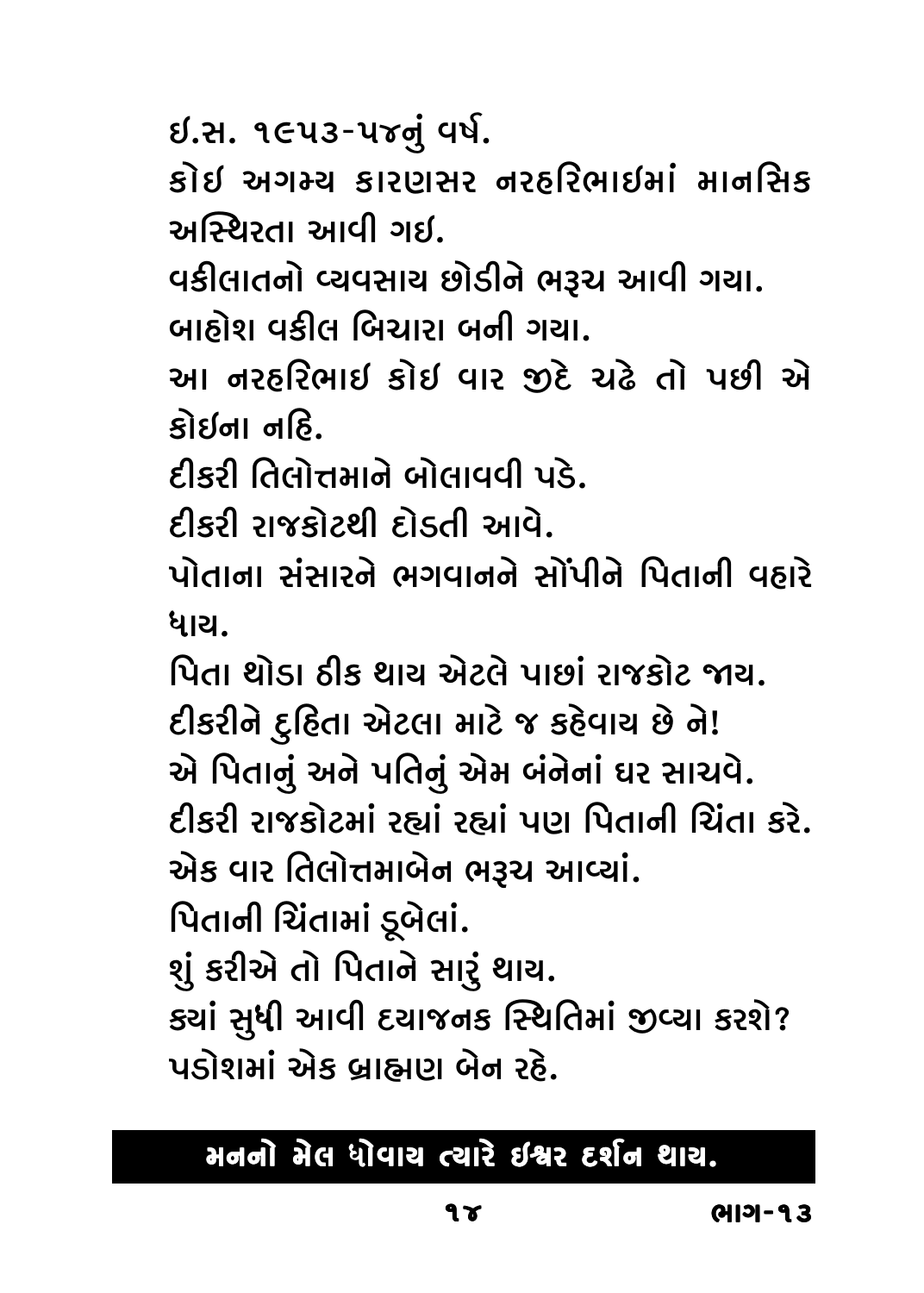આે .<br>એને બંધા ગોરાણી તરીકે ઓળખે.<br>બાતમાં તે. વાતમાં પભાવતીબેને

વાતમાં ને વાતમાં પ્રભાવતીબેને નારેશ્વરના સિદ્ધ<br>સંતની વાત કરી.

આ સંતના આશીર્વાદ મળે તો બધું સમુંસૂતરું પાર<br>ઉતરે

એમની પાસે જઈએ અને પૂછીએ કે પિતા આવી ્સિતિમાં ક્યાં સુધી જીવશે?<br>સ્થિતિમાં ક્યાં સુધી જીવશે?<br>દીકરીને એક જ ચિંતા અને તે પોતાના પિતાની

<u>તિલોત્તમાબેન તો ગોરાાગી સાથે ગચાં નારેશ્વર.</u>

પૂ.શ્રી.નાં દર્શન માટે લાંબી લાઈન હતી.

 $f$ .C. woll posturing that the solution of  $\tilde{g}$ 

µ√…@ QÂoÛ√ ËÛ\$…fiÛ√ ≥IÛ√ ∑·Û√. ËÛ\$… A—∑@ A—∑@ #Û"¥ \_AE— ˜E—.

કચાં તો ધનનો દુ:ખી (અર્થાર્થી) અથવા સંસારનો<br>દ∙ાની (આર્ત) આવે

દુ:ખી (આર્ત) આવે.<br>પોતાનો વારો ક્યારે આવશે અને બાપજી શું કહેશે એ વિચારોમાં મન ડૂબેલું હતું.

ત્યાં પૂ.શ્રી.એ એક સેવકને બોલાવ્યો અને કહ્યું: .<br>''પેલા બેનને જઈને કહો કે તમે જેમની ચિંતા કરો છો,<br>\*

# Õ\_ÕZ fi… ˜B@ EÛ@ E… fo Õ\_ÕZ ˜B@. Õ\_ÕZ fi… E… fo Õ\_ÕZ ˜B@.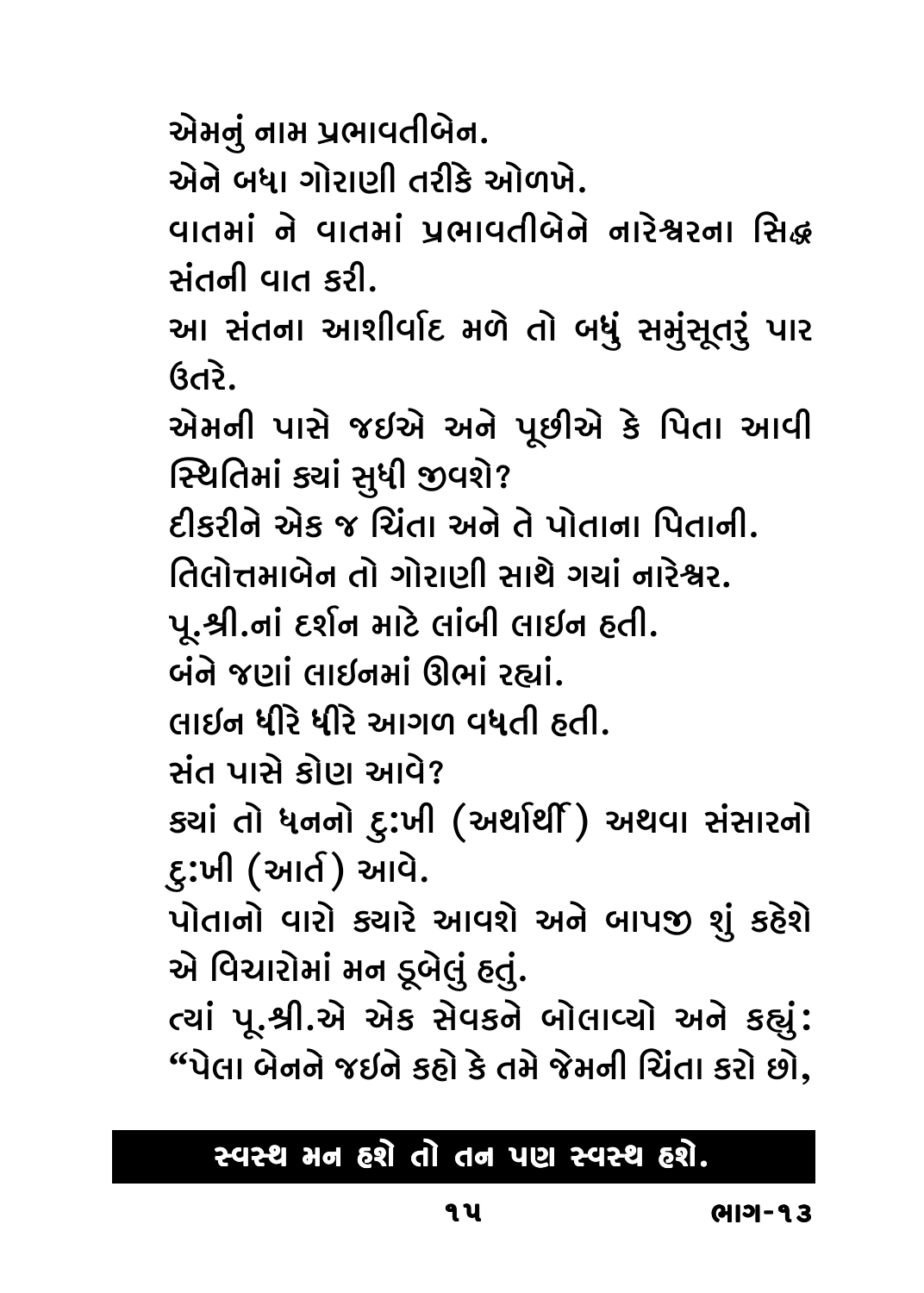જેમને માટે અહીં સુધી આવ્યા છો તે વ્યક્તિ છ માસથી વધારે સમચ નથી જીવવાના.''<br>સેવક તો તિલોત્તમાબેન પાસે ગયો.

જઈને પૂ.શ્રી.એ કહેલો સંદેશો સંભળાવ્યો.

તિલોત્તમાબેન તો નવાઈમાં પડ્યાં, હજી મનની વાત તો મઠારાજશ્રીને કરી જ નથી.

EÛ@ fi˜Û∑ÛQÂC—…@ xO∑— QÂ …Z—.  $\frac{1}{2}$  and  $\frac{1}{2}$  .  $\frac{1}{2}$  is the set of  $\frac{1}{2}$ 

એમનું મન શાંત થઈ ગયું.

 $\mu$ હિા $\epsilon$  bury) જિંતાના

એ તો લાઈનમાં ઊભાં જ રહ્યાં.

પોતાનો વારો આવ્યો ત્યારે પૂ.શ્રી.નાં ચરણોમાં વંદન કર્યાં અને પછી ભરૂચ ગયાં.

બસ! ત્યારથી એ પૂ.શ્રી.નાં અનન્ય ભકત બની ગયાં. ેઠ બાળકો! આ તિલોત્તમાબેન મારાં એટલે બાળકોના રંગદાદા પુસ્તિકાના લેખક શ્રી કુલીનભાઈનાં સાસુ ્<br>એટલે કે ધર્મપત્ની સોે. અંજનીબેનના માતુશ્રી.<br>સંજાગેલા મનને શાંત કરવાની પ રંગદાદાની ગજલની

મૂંઝાચેલા મનને શાંત કરવાની પૂ.રંગદાદાની ગજબની<br>શક્તિ હતી. B»®E ˜E—.

### -<br>प्रदे<br>१*९* f˜@ËÛ√ ∑Û@" fi…fiÛ√ fV\_@B@ ©Â@, f©Â— E…fiÛ√. f˜@ËÛ√ ∑Û@" fV\_@B@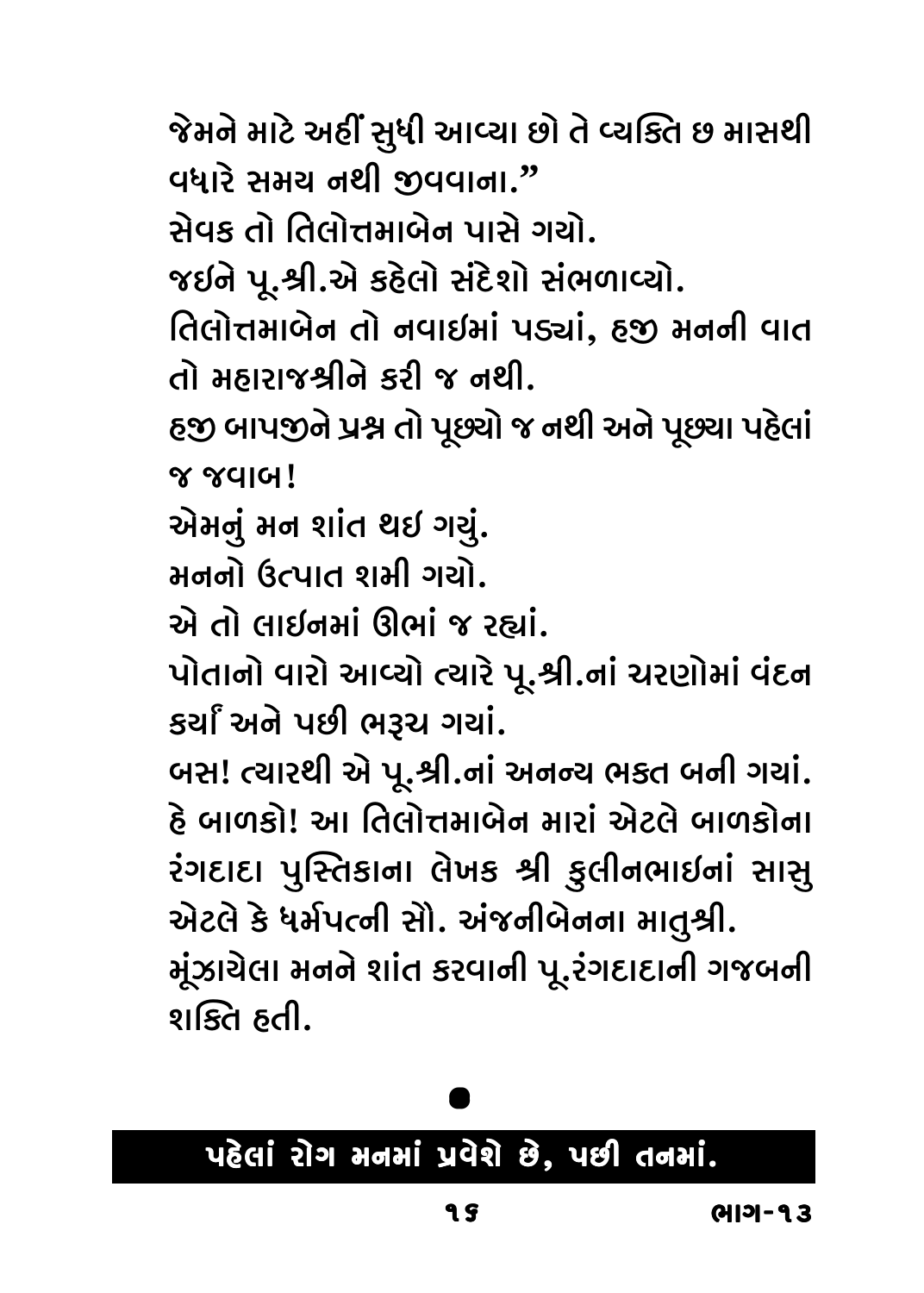## (૫)<br>خ) ઠાકોરલાલના ઠાકોરજી *દ*⇒ soù eus e douez

મહારાષ્ટ્ર અને ગુજરાતની સરહદે આવેલું નવાપુર ગામ.<br>એમાં ઠાકોરભાઈ શાહ નામે રંગભકત રહે. એમનાં લગ્ન નારેશ્વર પાસેના સાચર ગામે થચેલાં. પત્નીનું નામ સુલોચનાબેન. 6।કોરલાલ સાચર ગામના જમાઈ એટલે પૂ.શ્રી. \_<br>પણ એમને 'ઠાકોરલાલ' જ કહેતા.<br>કેસ છો 'ઠાકોરલાલ!' આવં પ શ્રી બોલે એટલે &ેમ છો 'ઠાકોરલાલ!' આવું પૂ.શ્રી. બોલે એટલે<br>ઠાકોરભાઈના આનંદનો તો પાર નહિ આ ઠાકોરભાઈને ભગંદરનો રોગ થયો. એ વખતે ઉંમર ૨૫ વર્ષની. સને ૧૯૫૬માં ઓપરેશન કરાવ્યું. એ રોગ દૂર થયો એવું લાગ્યું. #@ ∑Û@" p\O∑ Z}Û@ #@\_⁄√ ËÛa}⁄√. ઇ.સ. ૧૯૫૯માં મુંબઇ જઇ B.Ed. કર્યુ અને<br>નવાપરમાં ઊશ્વક તરીકેની નોકરીએ લાગ્યા ્<br>પરંતુ ઈ.સ. ૧૯૬૦માં ભગંદરે ફરીથી દેખા દીધી.<br>આ ભગંદર એ ઊંતાજનક લ્યાધિ કઠેવાય આ ભગંદર એ ચિંતાજનક વ્યાધિ કહેવાચ.<br>ઠાકોરભાઈ દવાખાનામાં દાખલ થચા. sOÛxOÛ@∑IÛ\$ pO\_Û«Û…ÛfiÛ√ pOÛ«Ë Z}Û.

### fi……@ YÛ∑Û w\_{Û∑Û@Z— I∑— pOÛ@. fi……@ YÛ∑Û w\_{Û∑Û@Z—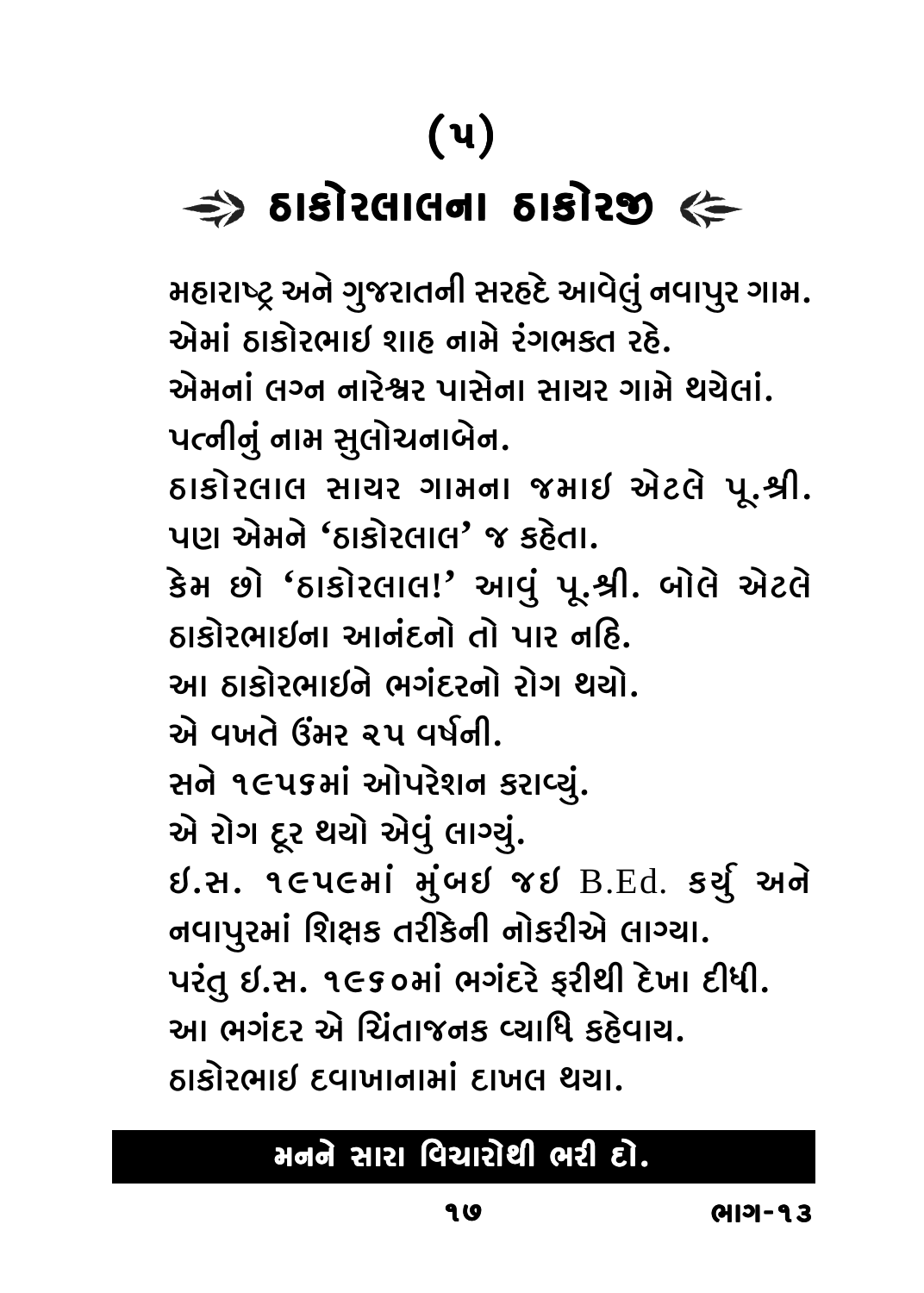ઓપરેશન કરાવ્યું. દવા કરાવી પણ કાંઈ ઠેકાણું પડે<br>નહિ

રોગના દુ:ખે દુ:ખી ઠાકોરભાઈને ખબર પડી કે પૂ.શ્રી.નો ગુકામ સુરત પાસે ડુમસમાં છે.

એ તો ઉપડ્યા ડુમસ.

.<br>બાપજીને પગે લાગ્યા અને પૂછ્યું: "ેહં બાપજી! મારું<br>આ બગંદર મૂટી જશે તે?'' <u>આ ભગંદર મૂટી જશે તેર?</u>

પૂ.શ્રીએ જવાબ આપ્યો**: ''**દાક્તરે ઓપરેશન સારી રીતે

કર્યું હશે તો મટી જશે.''<br>આનો અર્થ સમજુ હોચ તો સમજી જાચ કે ઓપરેશન બરાબર થયું નથી.

ભગંદર મટવાનું નથી.

∵∽∽∽∽∽……<br>બધી જ દવાઓ કરવા છતાં રોગ મટતો ન હતો કે<br>ફટ્યો પણ ન ફ્યો

ઠાકોરભાઈનું મન નિરાશ થયું અને પછી હતાશાથી ઘેરાઈ ગયું.

આપઘાત કરવાનો વિચાર પણ આવી ગયો.

હવે શું કરવું?

એક દિવસ ઠાકોરભાઈના મનમાં વિચાર ઝબક્યો.

એમને થયું કે સુલોચના સાચરની છે.  $\mathcal{O}$   $\mathcal{O}$ 

# આળસુ મન એ શેતાનનું કારખાનું છે.<br>^^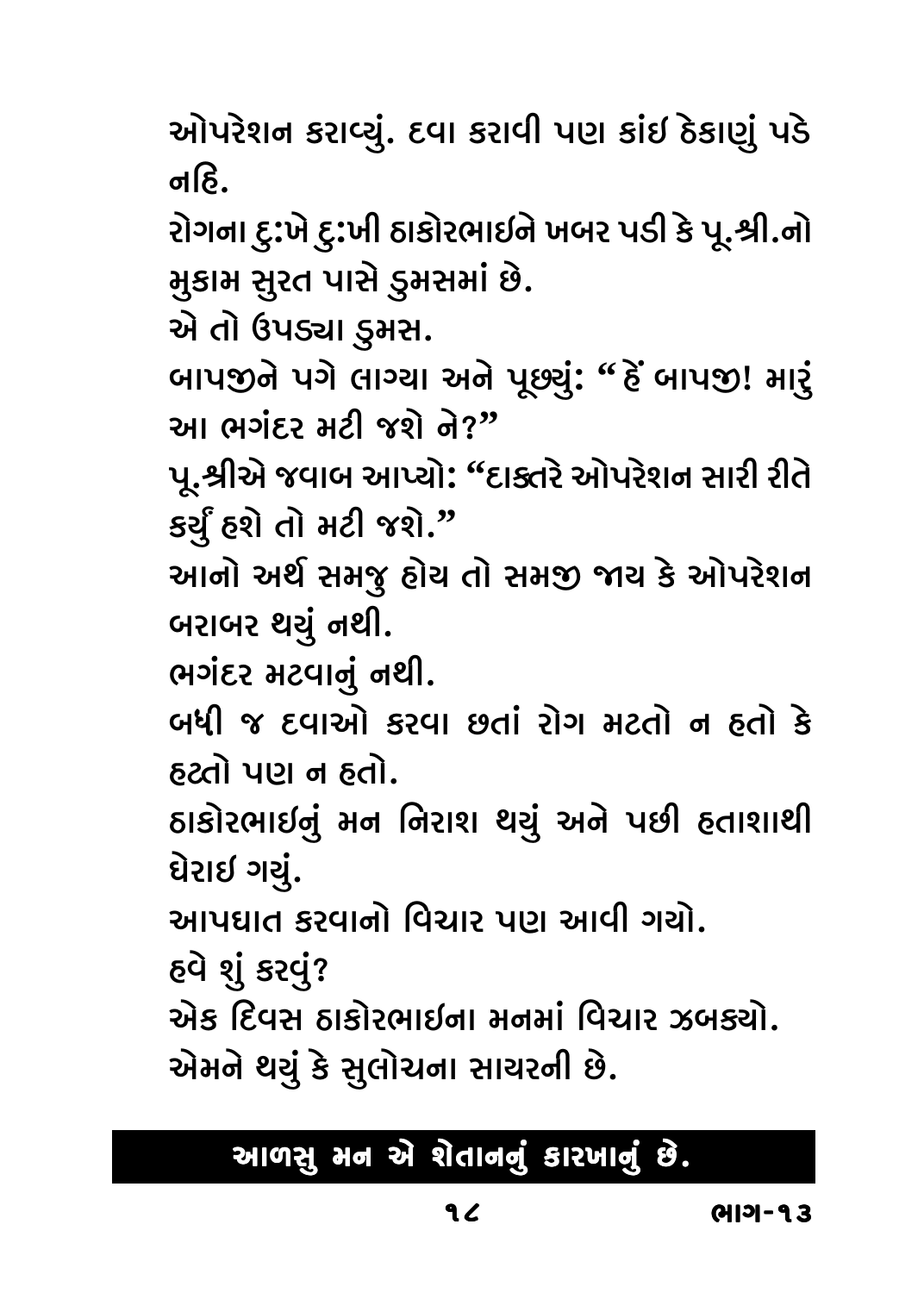પૂ.શ્રી. એને દીકરી જેવી ગણે છે.<br>તો એને જ પૂ.શ્રી. પાસે મોકલું.

એ પૂછશે તો રોગનો ઉપાચ જલદી હાથમાં આવશે.

સુલોચનાબેન સાચરના આસુકાકા સાથે પૂ.શ્રી. પાસે ગચા

આસુકાકાએ સુલોચનાબેન વતી વાત કરી અને ઠાકોરભાઈના ભગંદરના દૃ:ખને કારણે મનની થચેલી અવદશાની વાત કરી.

#\_pOBÛ…— \_ÛE xO∑—. f∑√E⁄ f\.C—.#@ EÛ@ #@ŸOË⁄√ Q xO·⁄√: **"**B⁄√ ZÛ}? …Y—µfiÛ√

દુ:ખ હોચ તો સહન કર્ચા સિવાચ છૂટકો જ નથી.<br>ખુદ ભગવાનને પણ દુ:ખ સહન કરવું જ પડ્યું હતું ને ? ્<sub>ઝ</sub><br>છતાં એને નારેશ્વર આવવાનું કહેજો.''<br>પાગ્બ્ધવશા કાકોગ્ર્યાહીને નારેશ્વર જતાં ઘાગો સમર્ય

પ્રારબ્ધવશ ઠાકોરભાઈને નારેશ્વર જતાં ઘણો સમચ<br>લાગ્ચો.

પૂ.શ્રી. સુરત પધાર્યા અને ત્યાં ઠાકોરભાઈ મળ્યા તો<br>પણ પાસી એ તો નારેશ્વર આવજો એટલું જ કહ્યું પણ પૂ.શ્રી.એ તો નારેશ્વર આવજો એટલું જ કહ્યું.<br>આખરે ઠાકારેભાઈ નારેશ્વર ગચા.

લીમડા નીચે પૂ.શ્રી. ખુરશીમાં બેઠા હતા.

મોદીકાકા સાથે વાતો કરતા હતા. વાતો પૂરી થઈ. <u>મોદીકાકા ગચા.</u> fiÛ@pO—xOÛxOÛ "}Û.

# e - Big Bad an Malus was an Malus<br>Pe - Malo - 13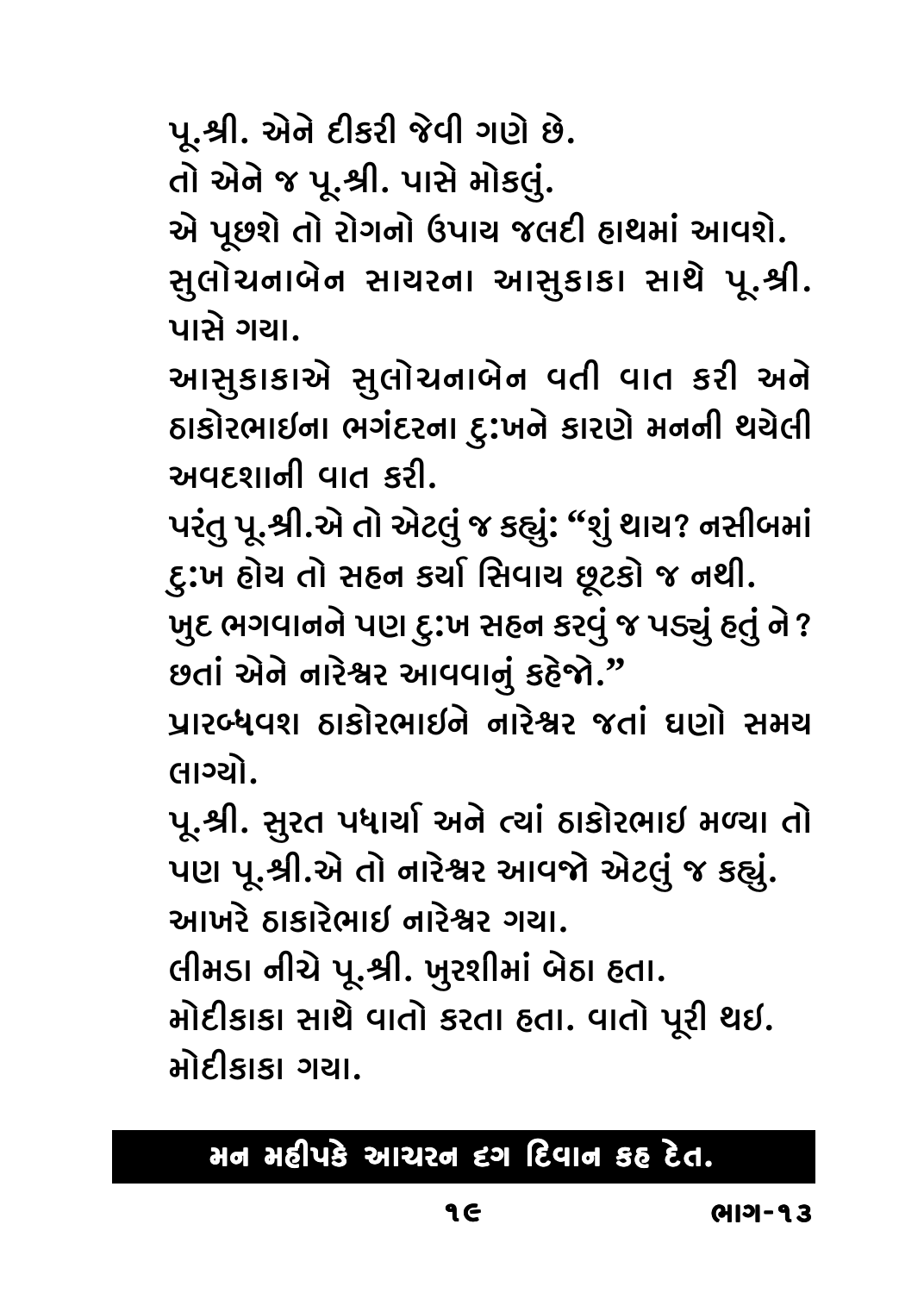<sub>.</sub><br>"ઠાકોરલાલ! આ લીમડાને શું લગાવ્યું છે?"<br>દાકોરલાલે કહાં: "બાપજા! આ તો સોનાગેરં છે." sOÛxOÛ@∑ËÛË@ xO·⁄√: **"**µÛfu! #Û EÛ@ YÛ@…Û"@∑⁄√ ©Â@.**"** બાપજી ધીમેથી બોલ્ચા: ''બસ! એ લગાવજે.''<br>ઠાકોરભાઈ પગે લાગીને ઊઠ્યા અને ગયા નવાપુર. નવાપુર જઈને મોદીની દુકાનેથી સોનાગેરું લઈ આવ્યા. પચાસ પૈસાનું સોનાગેરૂં લાવ્યા.

પૂ.શ્રી.નું સ્મરણ કરતાં જાય અને સોનાગેરૂં લગાવતા f\.C—.…⁄√ Õfi∑o xO∑EÛ√ } #…@ YÛ@…Û"@∑⁄√ Ë"Û\_EÛ

.<br>}ב וו for the internal conduction of the internal conduction of the internal conduction of the internal conduction of the i<br>December of the internal conduction of the internal conduction of the internal conduction of the intern

ઈ.સ. ૧૯૬૦માં ભગંદર મટ્યું પછી ઈ.સ. ૨૦૦૭ \$.Y. 1960fiÛ√ I"√pO∑ fij⁄√ f©Â— \$.Y. 2007 Y⁄A— Z}⁄√ …Z—.

નવાપુર છોડીને હવે સુરતમાં પોતાનું નિવૃત્ત જીવન<br>ગાળે છે અને પૂ.શ્રી.નું સ્મરણ કરતા રહે છે.

 $\frac{1}{2}$ @ for fax of  $\frac{1}{2}$  of  $\frac{1}{2}$  of  $\frac{1}{2}$  and  $\frac{1}{2}$  $\sim$ 

# મન રાજાનું આચરણ દગ્ દિવાન દર્શાવે.<br>કર

.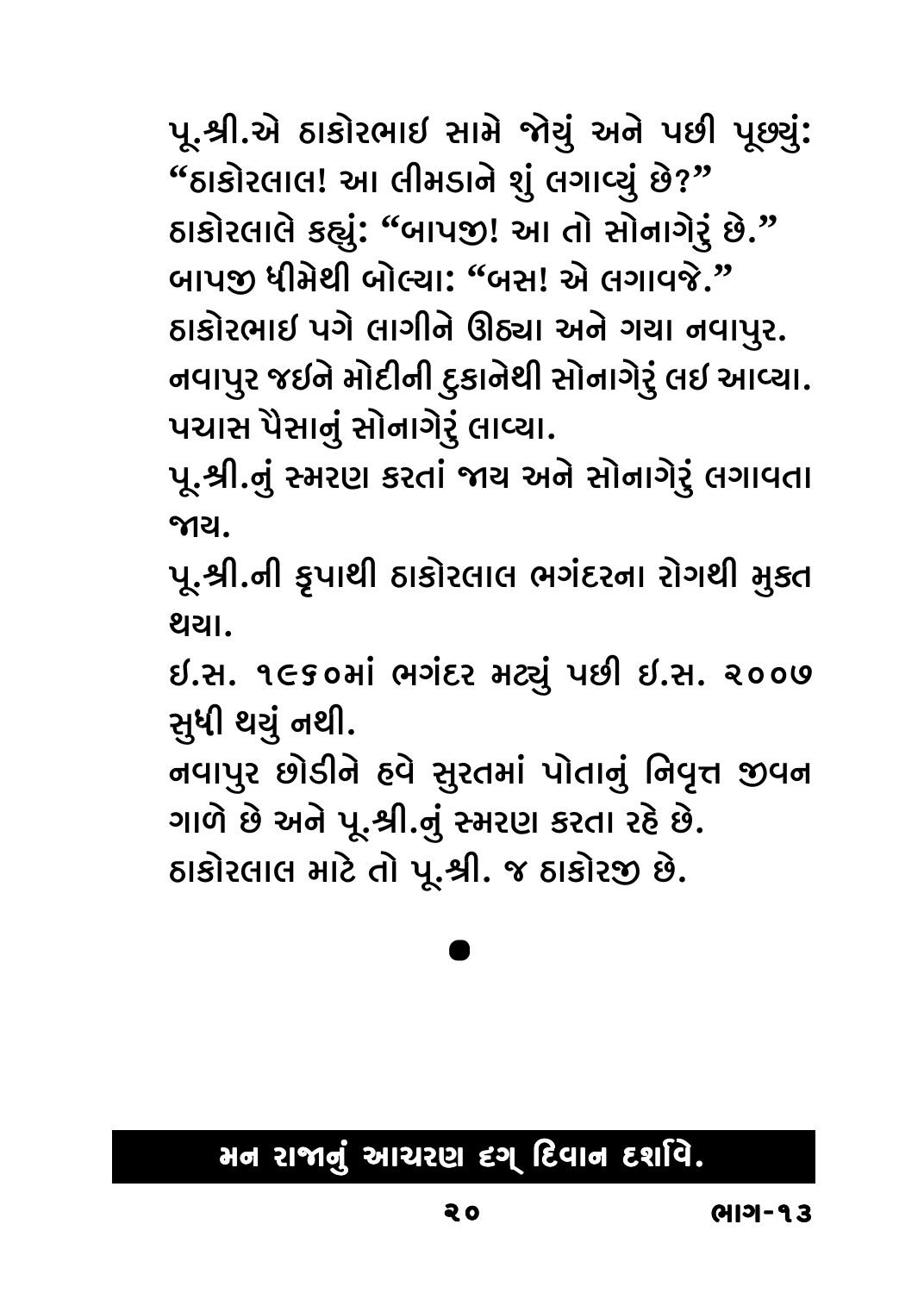### $\frac{1}{\sqrt{2}}$ QÂ}√E—IÛ\$…— QÂ}√E— l¥— l¥—QÂ}√E—IÛ\$…—

જચંતીલાલ શંકરલાલ આચાર્ચ એમનું નામ.<br>વડોદરામાં રહે.

સને ૧૯૬૨માં ઉત્તમ શિક્ષકનો એવોર્ડ મળેલો. નાની ઉંમરે પત્ની ગુમાવેલી છતાં પૂ.શ્રી.ની આર્ષવાણી અનુસાર બીજી વાર ના પરણ્યા.

…<br>પૂ.શ્રી.ને જચંતીભાઈના નજીકના સંબંધી બહેને જ્યારે<br>જચંતીભાઈના પત્નીના અવસાનના સમારાણ આપચા ,<br>ત્યારે પૂ.શ્રી. બોલ્યા: ''ઠીક, મોટો દીકરો પ્રવીણ છે*ને*?<br>એનું લગ્ન શશે એટલે બધા પ્રશ્નો ઉકલી જશે '' એનું લગ્ન થશે એટલે બધા પ્રશ્નો ઉકલી જશે."

બસ! ૩૯ વર્ષે વિધુર થચેલા જચંતીભાઇ ફરીથી ન જ<br>પરાગ્યા

વડોદરા પાસે છાણી મુકામે પૂ.શ્રી.ની રંગજચંતી  $\sim$   $\sim$   $\sim$   $\sim$   $\sim$   $\sim$   $\sim$   $\sim$ 

રંગજચંતીનો ઉત્સવ ઠાઠમાઠથી ઉજવાચો.

&ગ્નંતીભાઈથી પભુાગ્રત સારી વહિ<sup>.</sup>

એમને બ્રોન્કો ન્યુમોનિયા થયેલો.

તબિચત લશડી ગચેલી. Ewµ}E ËZ¤O— "}@Ë—.

# ing એટલે અંત:કરણની સંકલ્પ વિકલ્પ કરવાની વૃત્તિ.<br>દ૧–ાણા©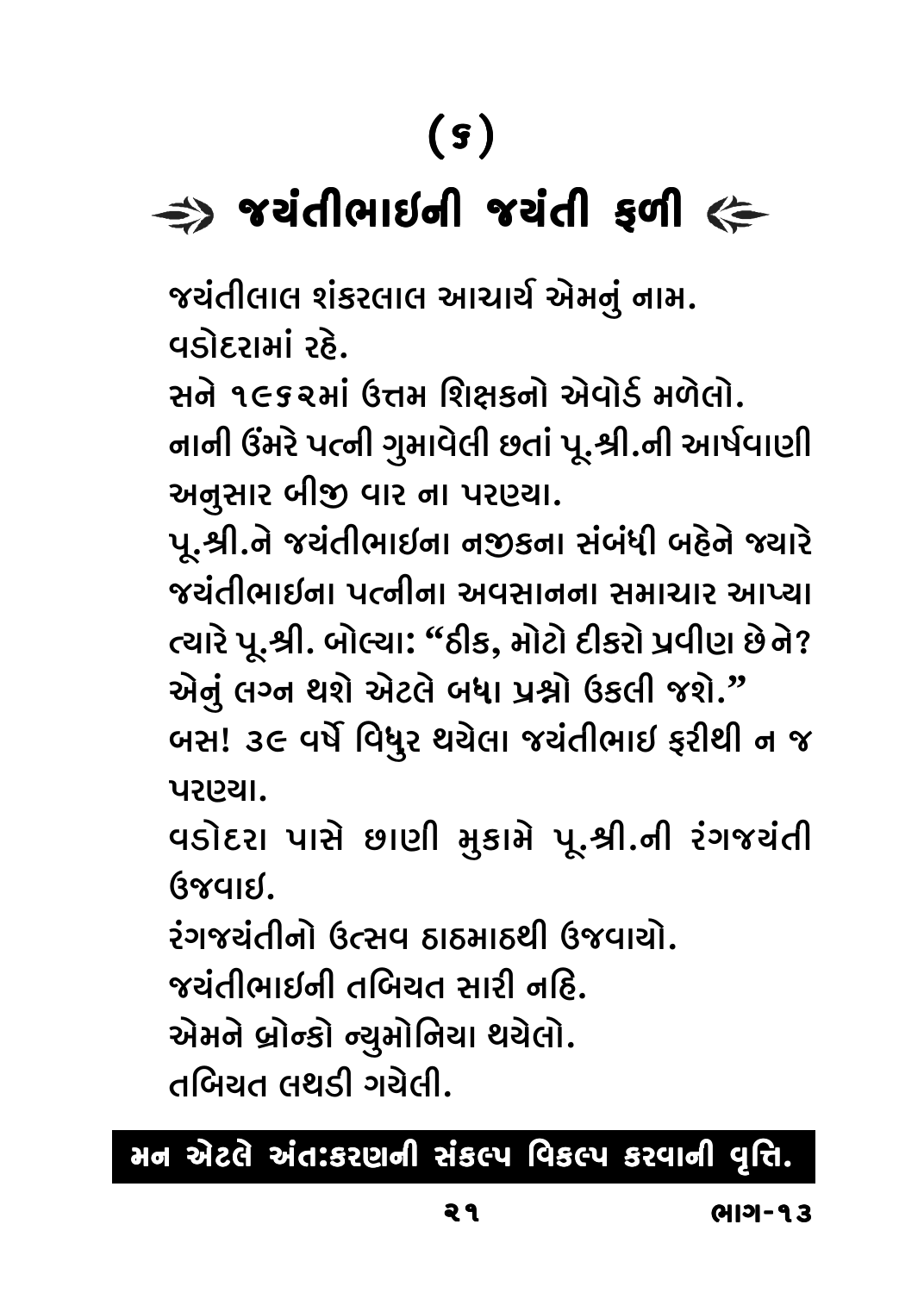આવી નાજુક તબિચતે પણ જચંતીભાઈ પૂ.શ્રી.ના<br>દર્શન માટે તો ગયા જ pOB™… fiÛŸ@O EÛ@ "}Û QÂ. QÂ}√E—IÛ\$…@ @EÛ√ QÂ f\.C—. µÛ@Ë— ≥ÿÛ: **"**x@Ofi શરીર આવું થઇ ગચું છે?''<br>જચંતીભાઈએ પોતાની માંદગીની વાત કરી. પૂ.શ્રી.એ બીજો પ્રશ્ન કર્યો: "દવા કરો છો?"<br>જગંતીભા<sup>ડ(</sup>એ કહ્યું: ઘ્રા ભાપજા! દવા રાાલ જચંતીભાઇએ કહ્યું: હા બાપજી! દવા ચાલુ જ છે.''<br>અને જે ડૉકટરની દવા કરતા હતા તેની વાત કરી. પૂ.શ્રી.એ ડૉકટર વિશે જાણ્યું. ્<br>દવા વિશે સાંભળ્યું અને પછી કહ્યું: ''દવા છોડી દો.<br>સોનાની વીંટી તમાવી, માણીમાં છંકોરીને તે મીવાનં <sub>રાખોે</sub>. દત્તજચંતી ઉપર નારેશ્વર નથી આવવાનું?''<br>બસા જચંતીભાઈએ દવા છોડી દીધી બસ! જચંતીભાઈએ દવા છોડી દીધી.<br>પૂ.શ્રી.એ જણાવેલો ઉપાચ શરૂ કર્યો. સોનાની વીંટી ગરમ કરી તેને પાાગીમાં છંકોરી અને તે પાણી પીવાનું ચાલુ કર્યું. એક અઠવાડિયામાં દર્દ ગાચબ થઈ ગયું. આજચંતી પર ખખડી ગચેલી તબિચતવાળા જચંતીભાઈ  $\varepsilon$ ત્તજચંતી ઉપર નારેશ્વર જઈ શક્યા.  $\phi$  enternales botanische  $\phi$  $\circ$ 

### $f(x) = \frac{1}{2}$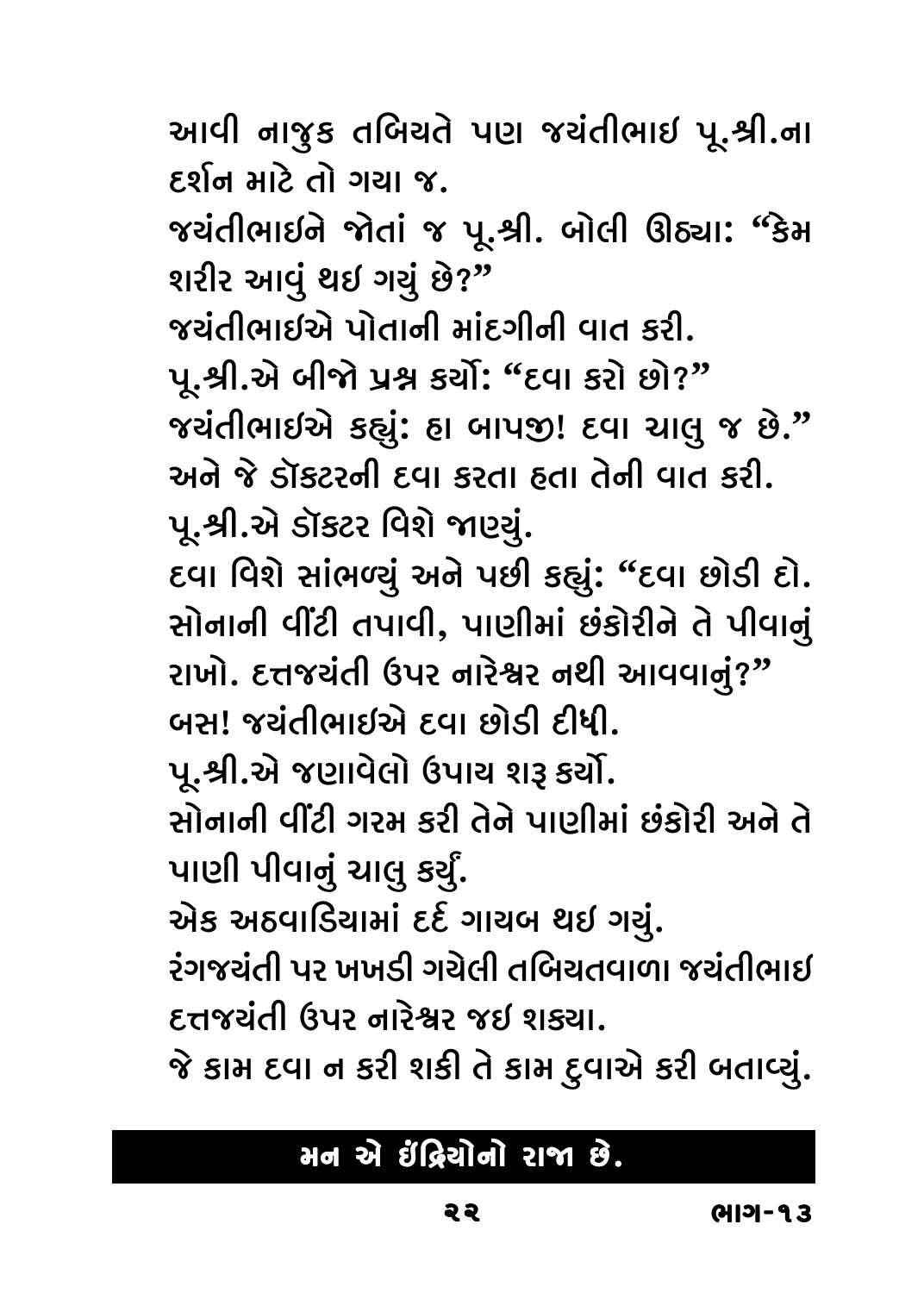આ જચંતીભાઈ આચાર્ચ એટલે આપણા નારેશ્વરના અવધૂત નિવાસ ટ્રસ્ટના ભૂતપૂર્વ પ્રમુખ.<br>શ્રીગરલીલાસતમાં આવતા આખ્યાનોને ગુધર્મા

— ∕∑∕∕∕™∑∕°™∆∆ #Û∰∕∆©™∑∕∑∕∕™<br>∩

''દત્તલીલાસાર'' એ પુસ્તકનું નામ. એના બીજા લેખક<br>તે પશ્ચી તા અનુન્ય સેવક જગજવનદાસ ગાંધી તે પૂ.શ્રી.ના અનન્ય સેવક જગજીવનદાસ ગાંધી.

એનું પ્રકાશન પણ અવધૂતજીની કૃપાનું જ ફળ હતું.<br>રંગજચંતી પર પૂ.શ્રી.નાં દર્શન કર્યાં અને એના ફળસ્વરૂપે દત્તજચંતી પર નારેશ્વર ગ**યા.** 

આમ જચંતીભાઇને તો ખરેખર રંગજચંતી ફળી એમ  $\mathcal{L}$ xO˜@\_Û}.

.

# ે દરૂપી રથના ઇંબ્રિયોરૂપી ઘોડાની લગામ મન છે.<br>દરૂઆ હાલ હવ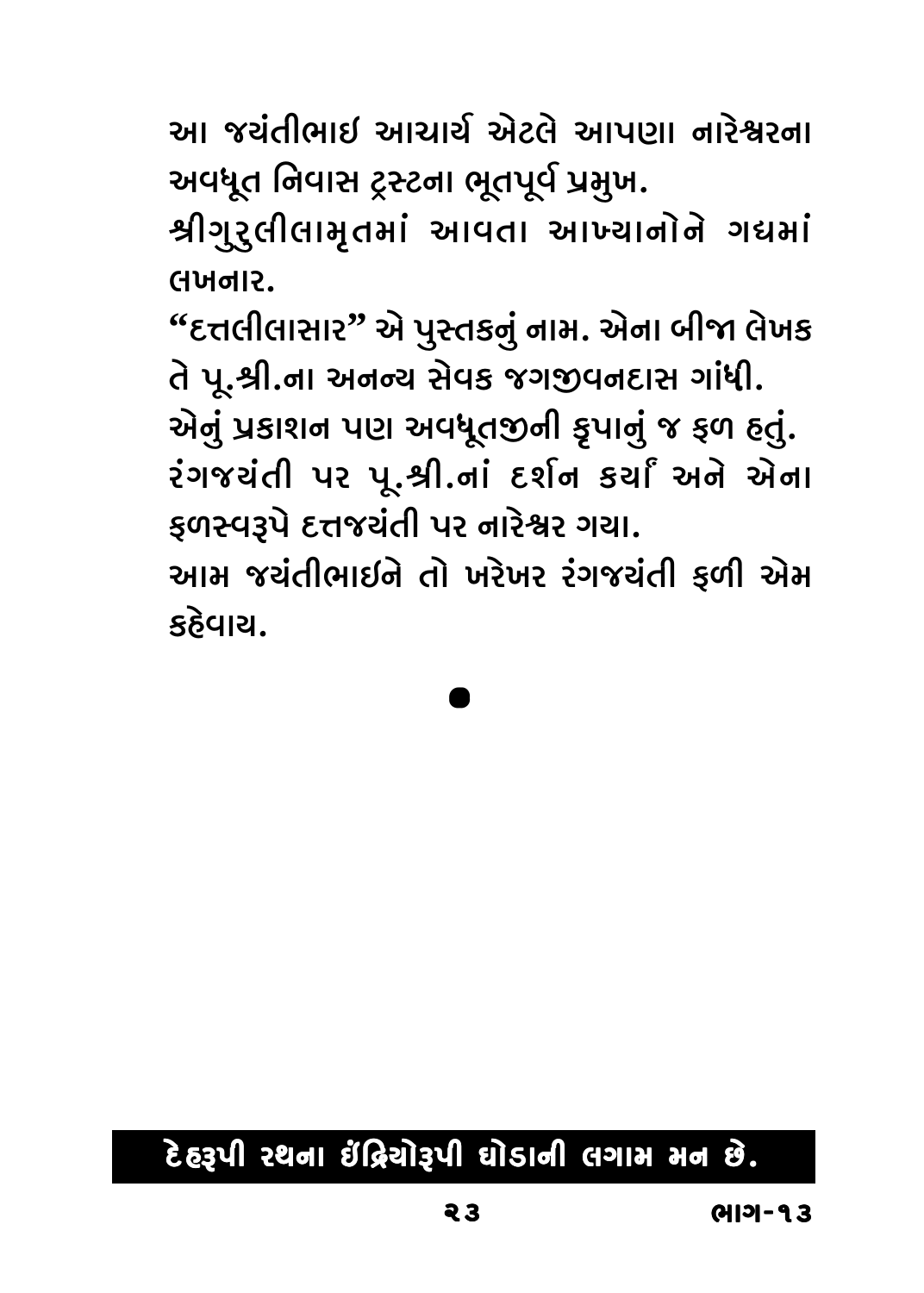### $\sim$  $\cdots$   $\cdots$   $\cdots$   $\cdots$   $\cdots$   $\cdots$   $\cdots$

પ્રાગજી મિસ્ત્રી એમનું નામ.<br>રાજપીપળામાં રહે. સુથારીકામના જાણકાર. લાકડાની લાટી-લાકડાનો વેપાર કરે. પૂ.શ્રી. પ્રત્યે અનન્ય ભક્તિ. ૂ<br>નારેશ્વરનું બધું જ બાંધકામ પ્રાગજીભાઈ સંભાળે.<br>પ શ્રી એ એમને નારેશ્વરના વિશ્વદર્મા બનાવી *દ* પૂ.શ્રી.એ એમને નારેશ્વરના વિશ્વકર્મા બનાવી દીધા.<br>પ્રાગજીભાઈ નારેશ્વરનું કામ કરે પણ પૂ.શ્રી. સાથે <u>વાતચીત ઓછી કરે.</u> પૂ. માજી સાથે દિલ ખોલીને વાત કરે. નારેશ્વરનું કામ કરે એમાં ફક્ત માલસામાનના જ ોેસા તે. ્………<br>બીજી બધી મહેનત એ તો પૂ.શ્રી.ની ભક્તિરૂપે થાય.<br>૫ શ્રી શ્રી આ કાંઈ અજાણ્યું ન કતું પૂ.શ્રી.થી આ કાંઈ અજાણ્યું ન હતું.<br>એક વાર સ્થાનના કામ માટે પ્રાગજીભાઈ નારેશ્વર #@xO \_Û∑ ÕZÛ……Û xOÛfi fiÛŸ@O fVÛ"uIÛ\$ …Û∑@U∑

# સુખ અને દુ:ખ એ મનનાં સોણલાં છે.<br>રજ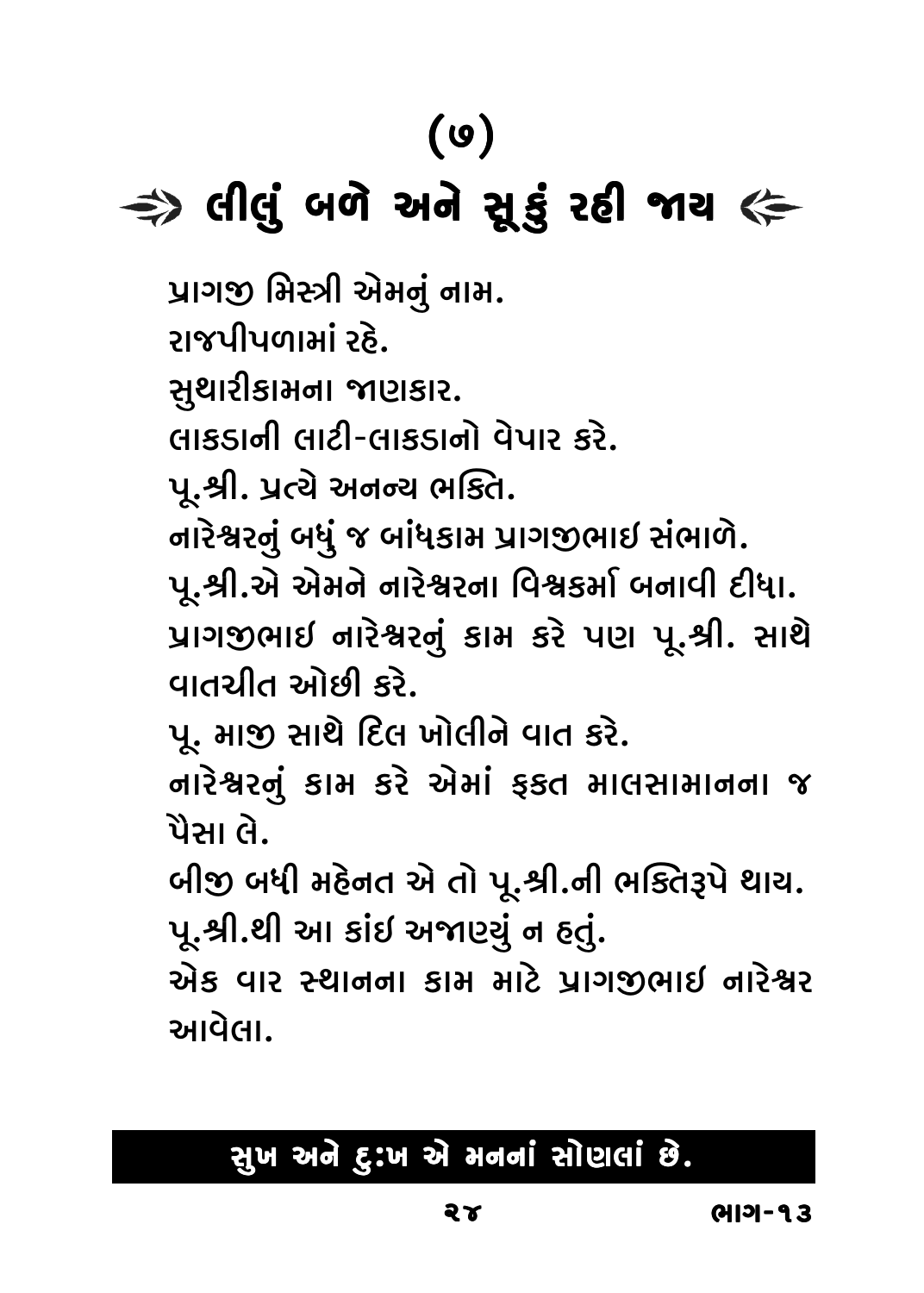w…vOÛf\\_™xO xOÛfi xO∑EÛ ˜EÛ '}Û√ Y√p@OBÛ@ #Û[}Û@: **"**Efi…@ µÛfu ˜fioÛ√ …@ ˜fioÛ√ µÛ@ËÛ\_@ ©Â@.**"**

પ્રાગજીભાઈ જતાં જતાં વિચારવા લાગ્ચા કે એવું તે શું<br>કામ પડ્યું હશે? એવું તે શું બન્યું હશે કે તાત્કાલિક બોલા**લ્યો** 

પ્રાગજીભાઈ તો પહોંચ્યા પૂ.શ્રી. પાસે.

પગે લાગીને ઊભા રહ્યા

f"@ ËÛ"—…@ ≥IÛ ∑·Û. µÛfu#@ xO·⁄√: **"**Efi@ ˜ÛË …@ ˜ÛË ∑ÛQÂf—f¥Û \_.**"** અને પછી કહ્યું: ''મિસ્ત્રી! લીલું બળી જાચ ને સૂકું

ર**હી જાય."**<br>ગુરુમહારાજની આજ્ઞા માનીને પ્રાગજીભાઈ તો ગજપીપળા જવા નીકળ્યા.

આખે રસ્તે વિચારતાં જ રહ્યા કે લીલું બળી જાચ અને સૂ ફું રહી જાય એટલે શું?

પૂ.શ્રી. આવું કેમ બોલ્ચા હશે?

આ વાક્યનો અર્થ શું?

આમ વિચારતાં ને વિચારતાં રાજપીપળા આવી ગયું. પોતાના ઘરે પહોંચ્યા ત્યારે આશ્ચર્યથી આંખ પહોળી fÛ@EÛ…Û n∑@ f˜Û@> }Û '}Û∑@ #ÛŒ}™Z— #Û√« f˜Û@¥—

એવું તે શું બન્યું હતું?  $\bullet$   $\bullet$   $\bullet$   $\bullet$   $\bullet$ 

# ે કૂળ સંસારનું મૂઢ મન માંકડું.<br>અચ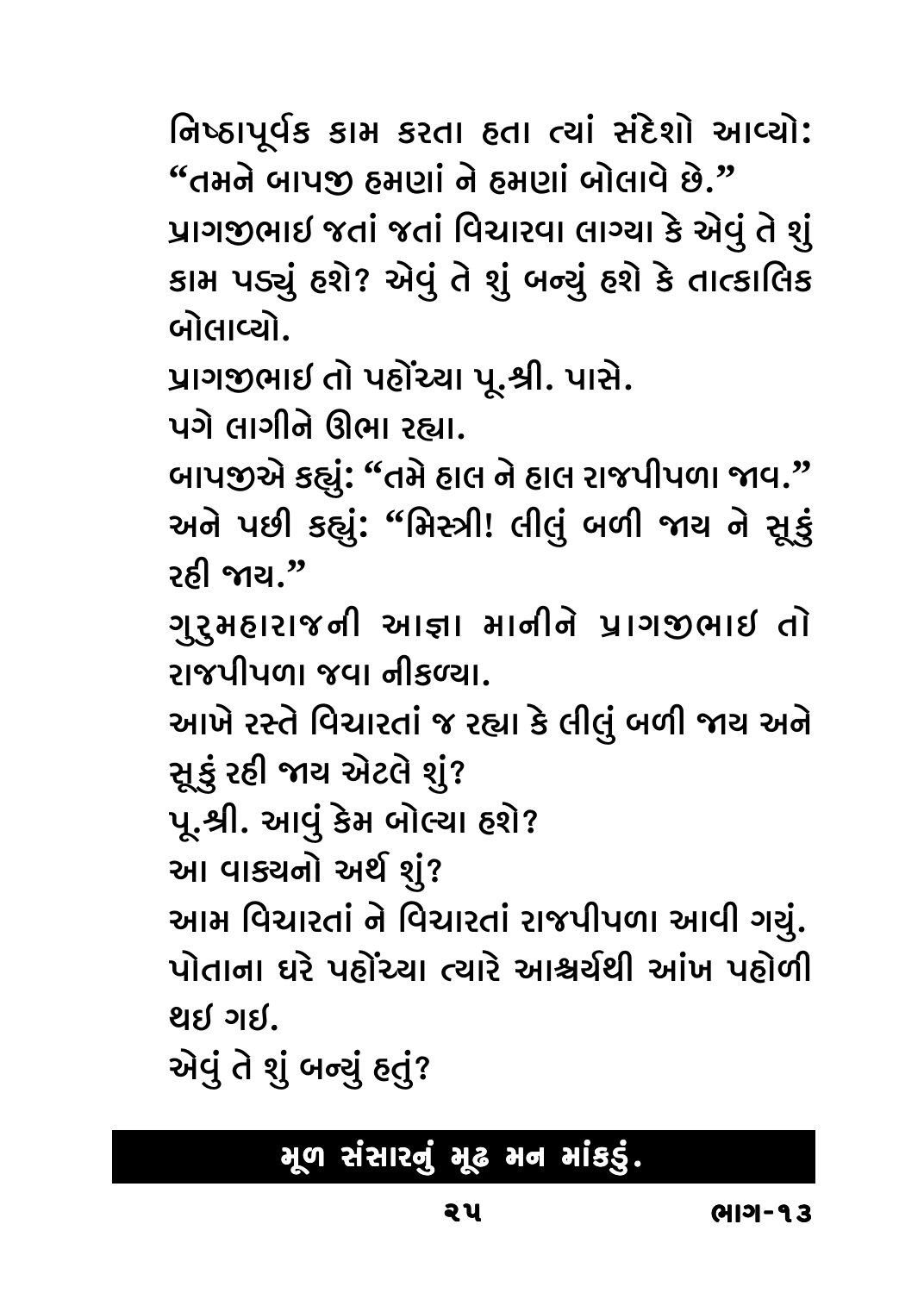પોતાના પીઠાની બાજુમાં લાકડાનું પીઠું હતું.<br>આ પડોશના પીઠામાં ભચંકર આગ લાગી ઠતી. આગ એવી ભચંકર હતી કે પ્રાગજીભાઈની લાકડાની લાટી કેવી રીતે બચી ગઈ એ જ કોચડો હતો. માન્યામાં ન આવે એવો બનાવ હતો.

આ જોયું ત્યારે પ્રાગજીભાઈને પૂ.શ્રી.ના શબ્દો ચાદ આવ્યા અને સમજાયા

પૂ.શ્રી.ની કેવળ કૃપાથી જ એમની લાટી બચી ગઈ હતી. ્ર માયા આ કરવામાં આવે છે.<br>લાટીની ધારે આવેલાં લીલાં ઝાડ બળી ગયાં અને<br>સક્રંગીકં રૂઠી ગયું એ જેચં

Y\ xÂ⁄√ f—s⁄√O ∑˜— "}⁄√ #@ @}⁄√.  $\sim$ 

# -<br>(८)<br>ธ ธ

પૂ.શ્રી.નો નારેશ્વરમાં મુકામ હતો.

<u>સેવામાં લીંચના બચુભાઈ રાવલ (હાલના</u> Y@\_ÛfiÛ√ Ë—>{…Û µ{⁄IÛ\$ ∑Û\_Ë (˜ÛË…Û fV@fi #\_A\Eu) #…@ Q"u\_…IÛ\$ fiÛÕE∑ ˜EÛ. પૂ.શ્રી. ભિક્ષા લઈને બપોરે ગુફામાં આરામ કરવા જાચ.<br>એ સમય દરમ્યાન સેવકો જમવા જાય અને બે વાગ્યા પછી બચુભાઈની સેવા રહેતી.

### FOR THE PARTY OF THE ENDING: fi……— #fÛ∑ BÛ√wE #@ YÛ{— Y√fw˙ ©Â@. fi……— #fÛ∑ BÛ√wE Y√fw˙ ©Â@.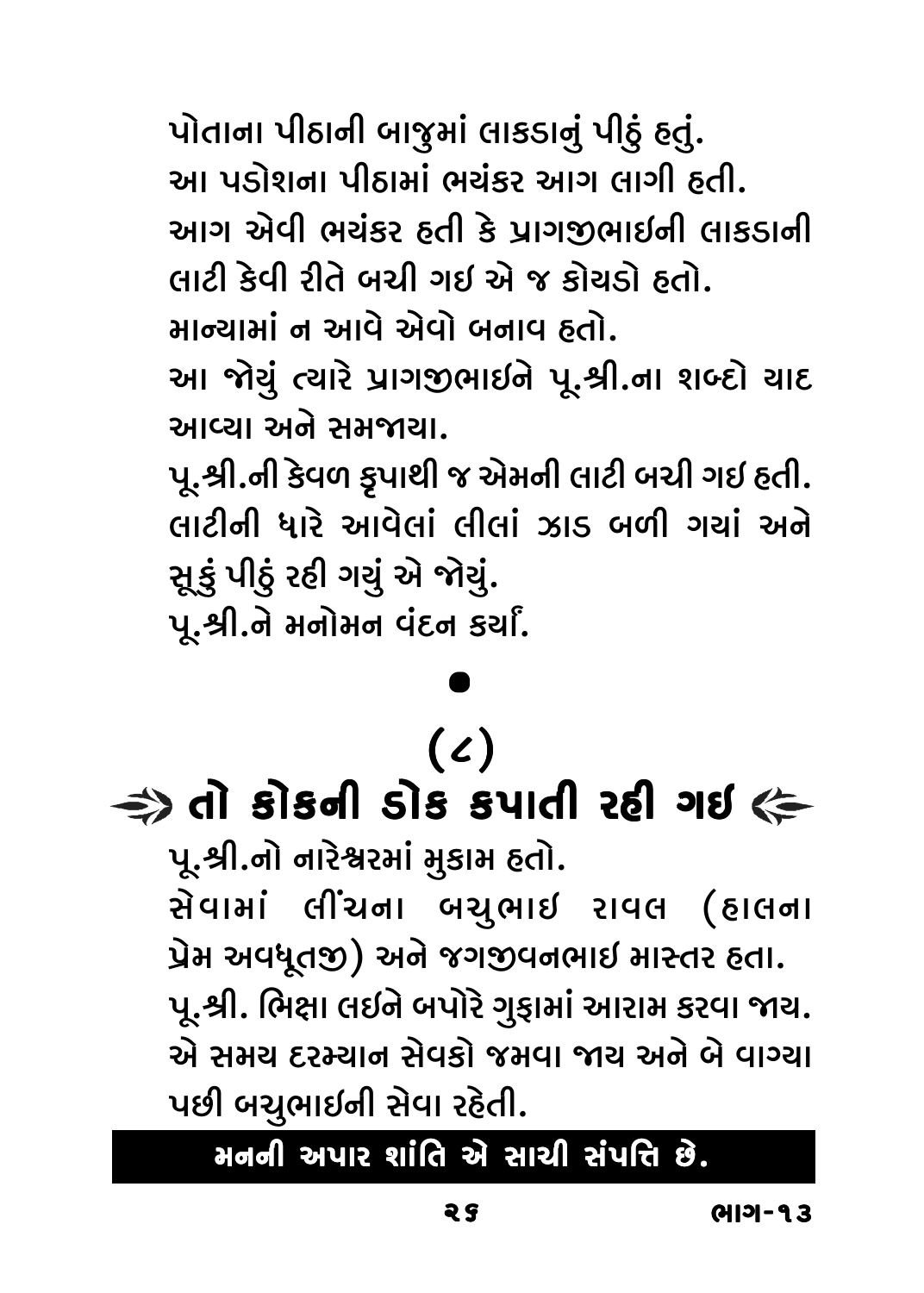$AIO-9.3$ 

# ે પચરંગી મન ક્ષણે ક્ષણે રંગ બદલે છે.<br>ચૂહ

એ તો જમીને બે વાગે સેવામાં ઠાજર થઈ ગયા. પૂ.શ્રી. અઢી વાગે ગુફાની બહાર આવ્યા. કોઈ દિવસ નહિ અને આજે ગુફાના ઓટલે બેઠા. સેવકને આશ્ચર્ય થયું. Y@\_xO…@ #ÛŒ}™ Z}⁄√. '}Û√ EÛ@ f\.C—. µÛ@º}Û: **"**@…@ µ{⁄! #Û fi…@ x@O\_⁄√ વાગ્યું છે!''<br>બચુભાઈ તો એકદમ દોડી ગયા**.**  $\hat{d}$ ચે તો ઘા ઘણો ઊંડો હતો. એમને ખૂબ જ દુ:ખ થયું. .<br>પૂ.શ્રી.એ હસતાં હસતાં કહ્યું: ''જેને લીંબુ કાપતાં પણ<br>નથી આવડતં એ તમારં શું ભલં કરવાનો?'' <u>નથી આવડતું એ તમારૂં શું ભલું કરવાનો?"</u>

લોહી વહી ગયું.

અંદર લીંબુ કાપવા ગયા તો લીંબુ છટકી ગયું.

અંદર પૂ.શ્રી. ત્યાં મૂકેલા લીંબુનું પાણી બનાવીનેપી લે.<br>એક દિવસની વાત છે.

છરી આંગળી પર વાગી. ઊંડો ઘા પડ્યો અને ઘણું

પાણીનો નળ ખોલી ત્યાં આંગળી રાખી મૂકી.

fÛo—…Û@ …¥ «Û@Ë— '}Û√ #Û√"¥— ∑Û«— fi\xOfl. ZÛ@¤OÛ Yfi}fiÛ√ ËÛ@˜— \_˜@E⁄√ µ√A Z\$ "}⁄√.

પૂ.શ્રી. ગુફામાં ગયા.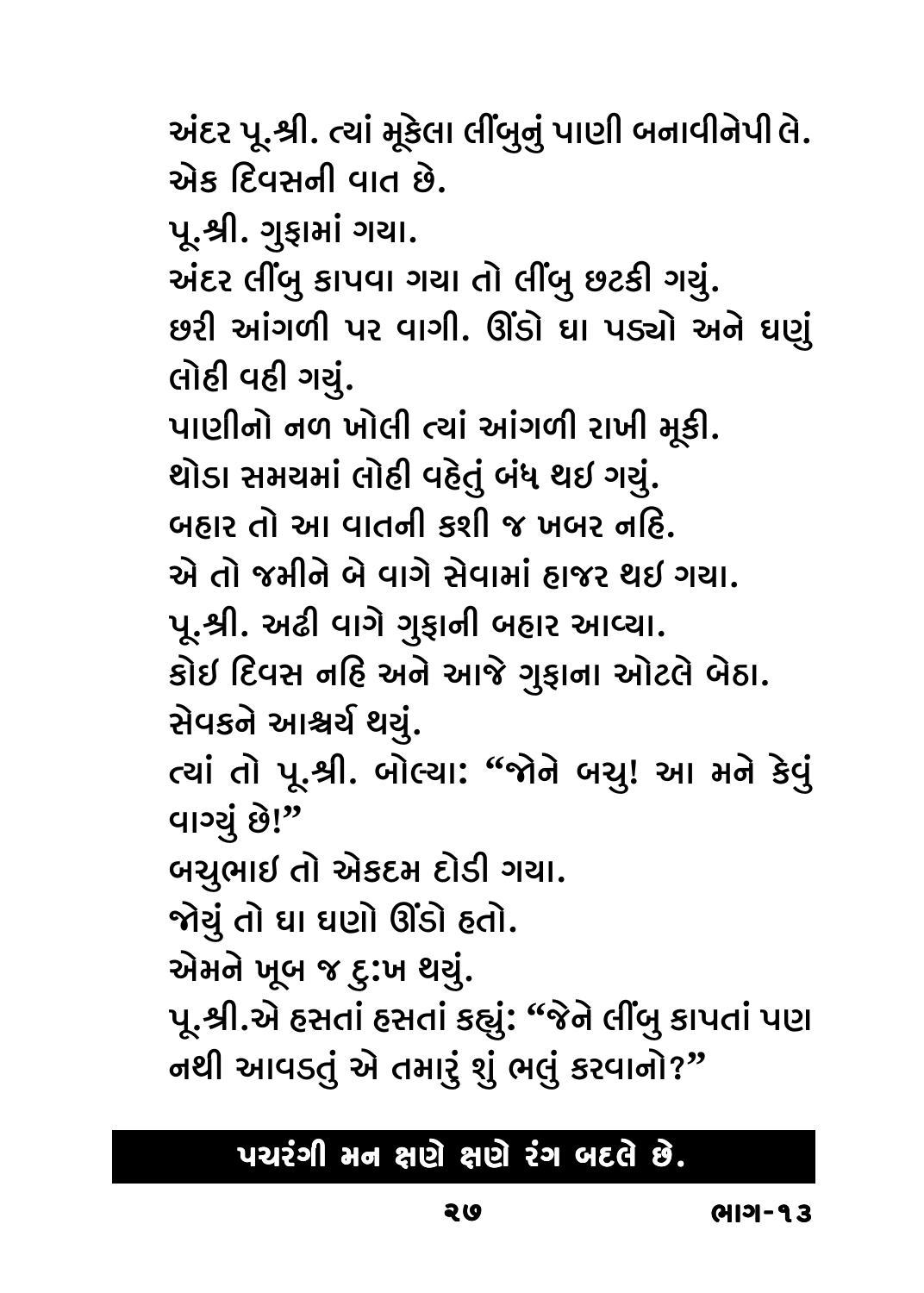અને ત્યાર પછી એકદમ ગંભીર થઇને બોલ્ચા: ...<br><sup>''</sup>આપણી આંગળી કપાઈ તો કોકની ડોક કપાતી<br>રૂકી ગુહ*ે* 

રહી ગઈ.''<br>બચુભાઈને આ વાક્ય સમજા<u>યું</u> નહિ.

્<br>આંગળીને અને ડોકને શું સંબંધ?<br>બીજે દિવસે સવારે ૫ શ્રી િ ભ્રિશ્ના લેત્

બીજે દિવસે સવારે પૂ.શ્રી. ભિક્ષા લેતા હતા.<br>એ સમગ્રે ગજપીપળાથી એક ભાઈ આવ્યા

્ર<br>એ હાંફળા-ફાંફળા બનીને પૂછતા હતા કે "બાપજી<br>કચાં છે? બાપજ કચાં છે?" ક્યાં છે? બાપજી ક્યાં છે?''<br>સેવકો બોલ્યા કે બાપજી ભિક્ષા કરવા ગયા છે.

આપ બેસો

એ ભાર્ય બેઠા

પૂ.શ્રી. ભિક્ષા કરીને આવ્યા એટલે પેલા ભાઈ પગે ્ર્રેલ્ સ્ટેટિયન કર્યો કર્યો કર્યો કર્યો કર્યો છે.<br>લાગ્યા અને કહેવા લાગ્યા: "બાપજી! કાલે તો ગજબ<br>શહે ગયો

પ્રાગજી મિસ્ત્રીનો છોકરો લાકડાં વહેરવાના મશીન (બેન્ઝો)માં આવી ગયો હતો પરંતુ એ બહાર ફેંકાઈ (µ@±•Û@)fiÛ√ #Û\_— "}Û@ ˜EÛ@ f∑√E⁄ #@ µ˜Û∑ l@>xOÛ\$ "}Û@. µÛfu! #@…— ¤OÛ@xO xOfÛEÛ√ xOfÛEÛ√ ∑˜— "\$.**"** આ વાત સાંભળતા જ બચુભાઈને પૂ.શ્રી.નું કાલનું<br>વાકચ ચાદ આવ્યું અને સમજાયું.  $\frac{d}{dx}$ 

# ે કિંગે આ ગીફો જો આપણું માત્ર કેલેશો આદિવાડી સારી માત્ર હોય છે.<br>દિવસ દિવસ માત્ર માત્ર કેલે જો માત્ર માત્ર કેલે<br>દિવસ દિવસ દિવસ દિવસ માત્ર માત્ર કેલે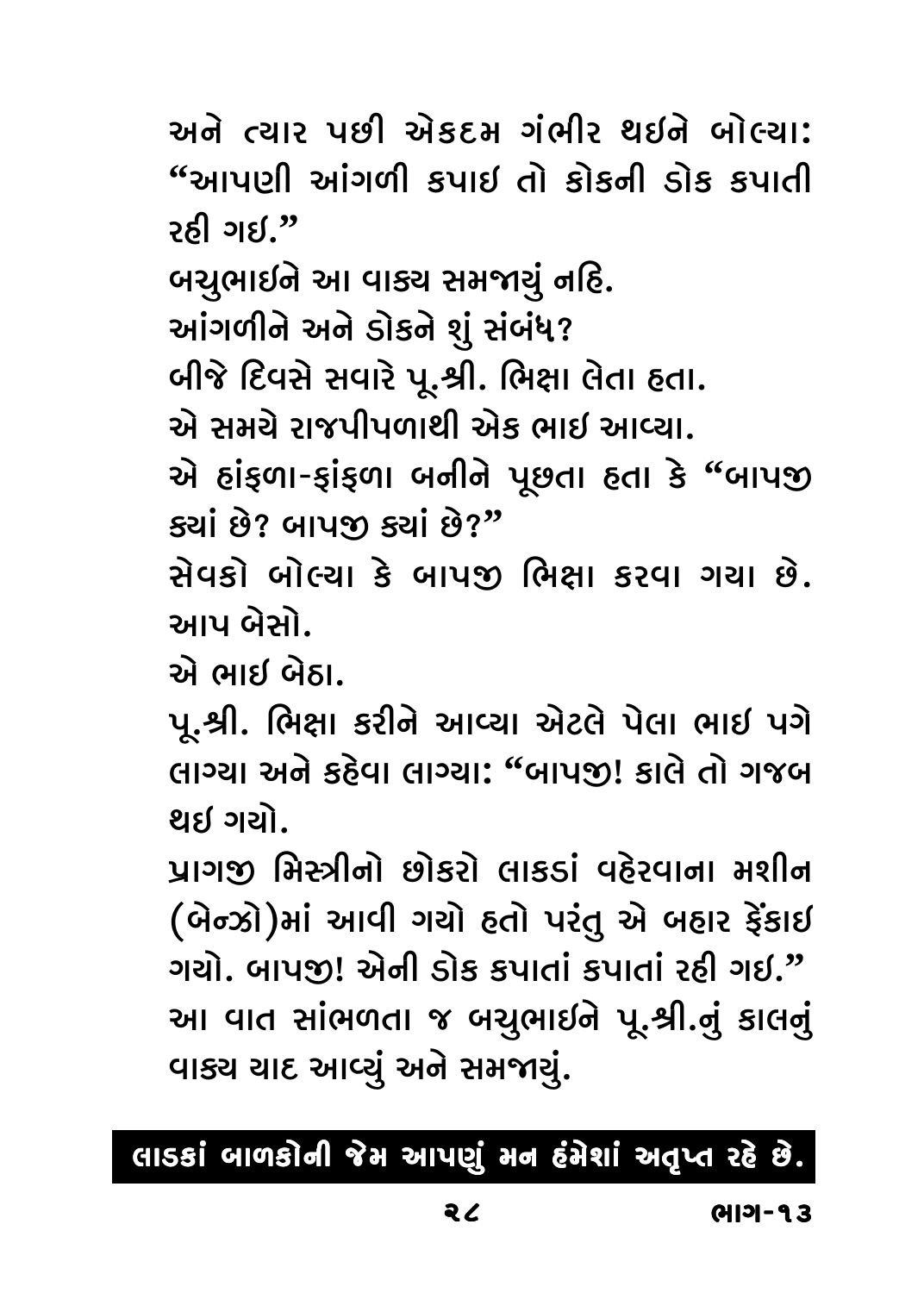એમને થયું: ''વાહ રે અવધૂત! અહીં બેઠા બેઠા પણ<br>તું દૂર દૂર આવેલા ભક્તના પુત્રને ઊંચકીને ફેંકી દઈ <sub>ુ ફર</sup> કરવા માટે કરવા મળવા છે.<br>શકે છે એ સિદ્ધિની તો અત્યારે જ જાણ થઇ."<br>સાંભળનાર અને રાજપીપળાનો ભક્ત પ શ્રી ને</sub> સાંભળનાર અને રાજપીપળાનો ભકત પૂ.શ્રી.ને<br>મનોમન વંદન કરી રહ્યા.

<u>હે બાળકો! આ માની ન મનાચ એવી વાત છે ને!</u> ૅ<br>પણ તપ દ્વારા, ચોગ દ્વારા, ગુરુકૃપા દ્વારા આ બધું જ<br>શક્ય છે. કો કે!!  $\mathbb{R}^2$  of  $\mathbb{R}^2$  of  $\mathbb{R}^2$ 

### $(e)$  $\sim$ <mark>વિધાચક વિચારધારા</mark>

દરેક વ્યક્તિમાં ગુણ અને અવગુણ હોચ છે.<br>દરેક વસ્તુની સારી અને નબળી બાજુ હોચ છે. આપણે તો એની સારી બાજુ જ જોવાની, વ્યક્તિના ગણ જ જોવાના. સારૂં જોવાથી આપણે પણ સારા બનીએ. રંગદાદાની આવી ગુણગ્રાહી દષ્ટિ હતી.  $\tilde{\mathcal{L}}$ cc iaic (enthe Principologue) boyde  $\overline{C}$   $\overline{C}$   $\overline{C}$ 

# \$˚wß} &f∑ xOÛµ\ #@ŸOË@ pOfi, fi… f∑ xOÛµ\ #@ŸOË@ Bfi. \$˚wß} &f∑ xOÛµ\ #@ŸOË@ pOfi, f∑ xOÛµ\ #@ŸOË@ Bfi.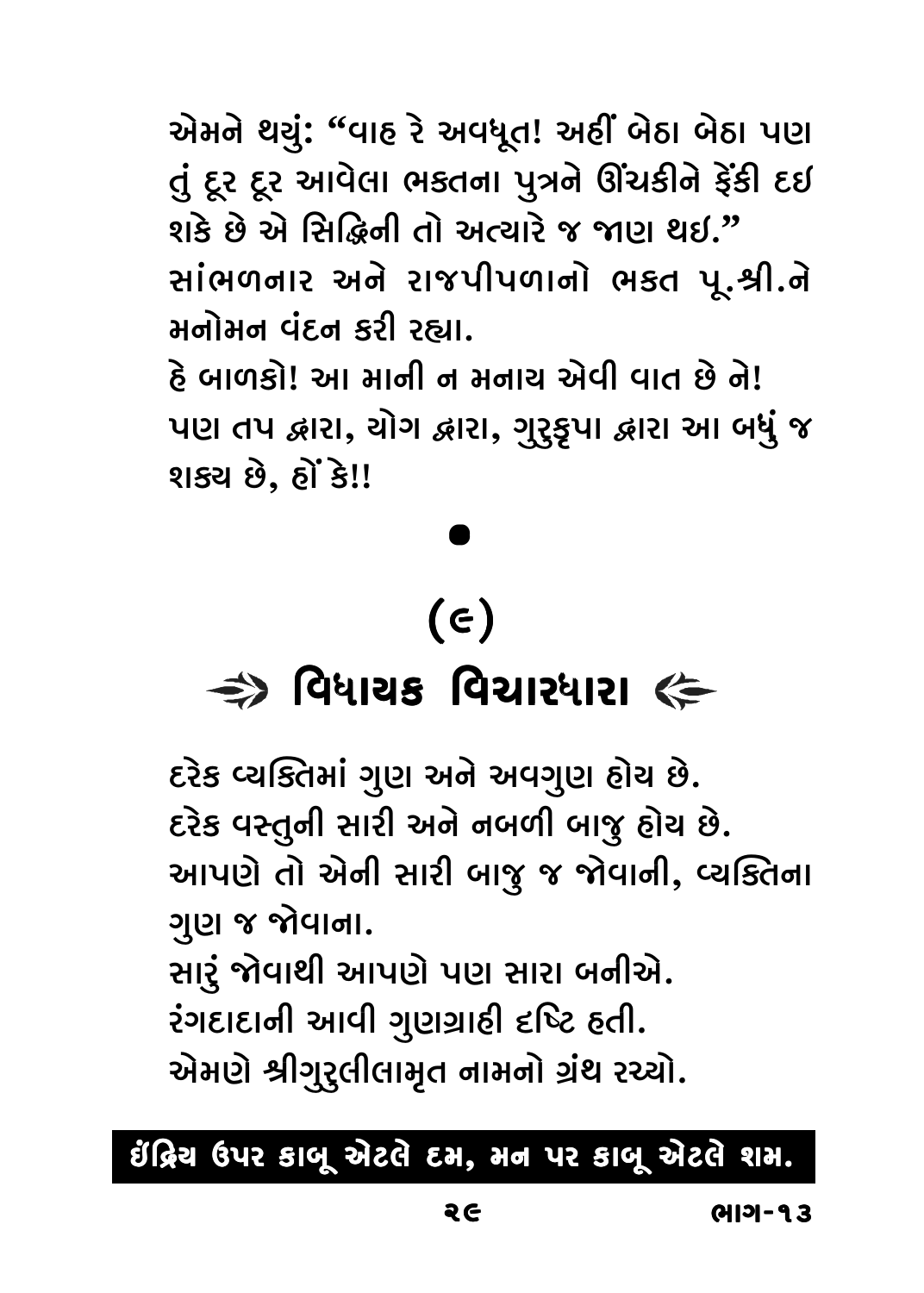એમાં દત્તભગવાનના ચોવીસ ગુરૂની વાત લખી છે. એમાં પણ જે જે વસ્તુને કે વ્યક્તિને ગુરૂ બનાવ્યા છે તે દરેક પાસેથી કંઈ ને કંઈ સારૂ જ શીખ્યા છે. રંગદાદાની વિચારવાની દષ્ટિ હકારાત્મક હતી. એક દિવસ એક ભાઈ આવ્યા.

પૂ.શ્રી. પાસે બેઠા અને અચાનક પોતાની જાત વિષે કઠેવા લાગ્યા.

એ ભાઈ બોલ્ચા: ''બાપજી! હું તો બહુ ખરાબ માણસ છું, નાલાચક માણસ છું."

બાપજી તો સાંભળી જ રહ્યા.

એ ભાઈને અંદરથી ખૂબ દુ:ખ થયું હશે, ખૂબ પસ્તાવો હિત દિવાર

વ્યક્તિ ખોટું કરતાં તો કરી નાંખે, પણ પછીથી એને પસ્તાવો થાચ.

એનું મન દુ:ખી થઇ જાય.

આ પસ્તાવો થયો એ પણ સારુ કહેવાય.

પૂ.શ્રી.એ એ ભાઈને કહ્યું: ''ભાઈ! તમે કહો છો પણ હું તમને નાલાયક કે ખરાબ માનતો નથી. ભગવાન પોતે સંપૂર્ણ લાચકાતોથી ભરેલો છે. આવા લાચકાતથી ભરેલા ભગવાનનું સર્જન પણ લાચકાતવાળું જ હોચ.

#### વિકાસ એટલે માનવીનો મન પર કાબૂ હોવો.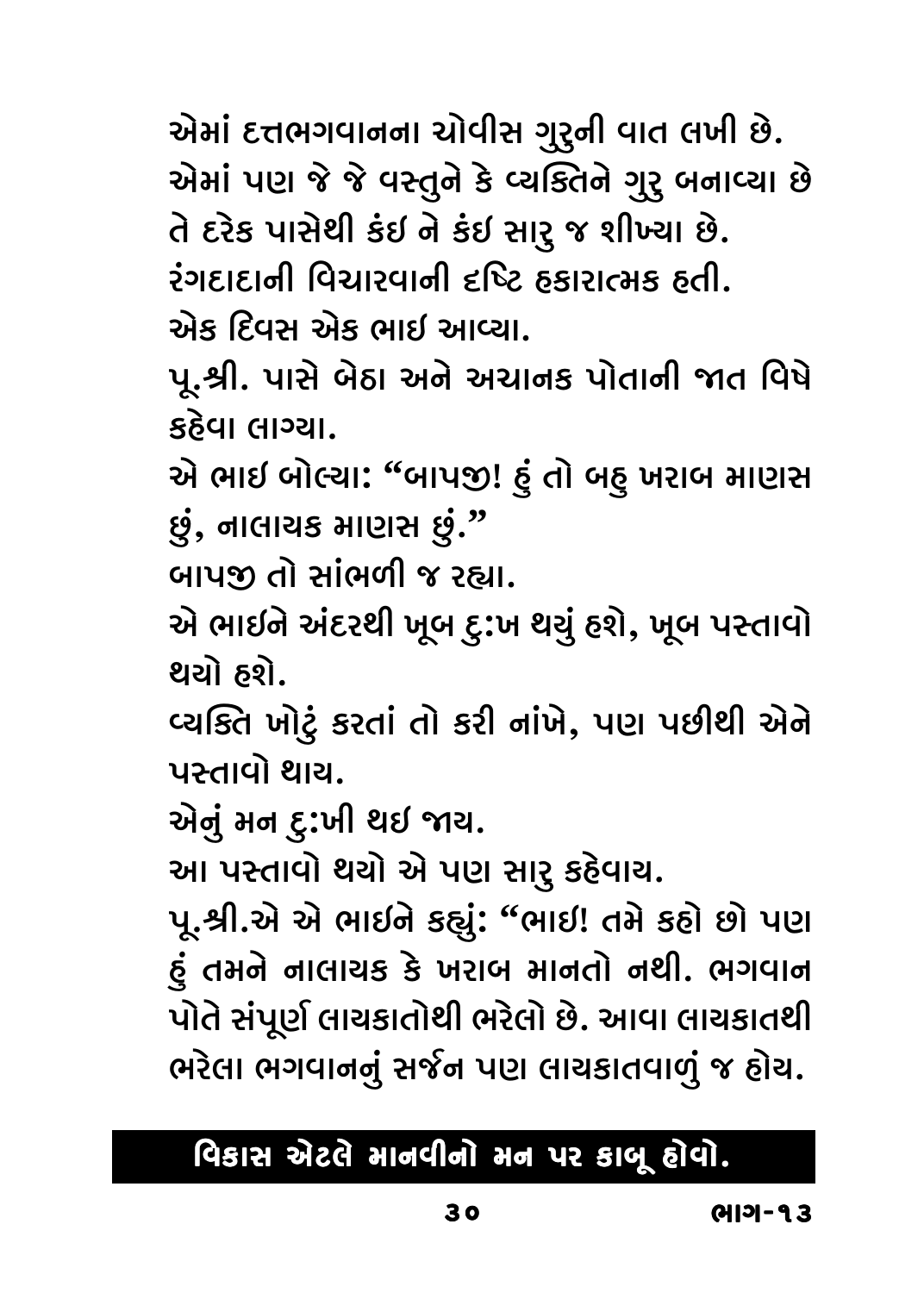એ નાલાચક હોઈ શકે જ નહિ. આમ છતાં તમને એમ લાગતું હોચ તો આપણે હવે લાચક બની જવાનું, સારા બની જવાનું."

કેવો સરસ જવાબ! કેવો સંતોષકારક જવાબ!

પૂ.શ્રી.ની કેવી વિધાચક વિચારધારા!

આવી વિચારધારાથી વ્યક્તિની વાણી નિર્મળ અને પેમાળ બને છે અને સામી વ્યક્તિના મનને શાંત કરે છે.

આવી શાંતિ જેની પાસેથી મળે તેને જ સંત કઠેવાચ ને! શાંતિ પમાડે તેને સંત કહીએ એમ અમસ્<u>ત</u> થોડું લખાચું છે!

### मननी पृति બદલाय तो प्रपृति पણ બદલાય.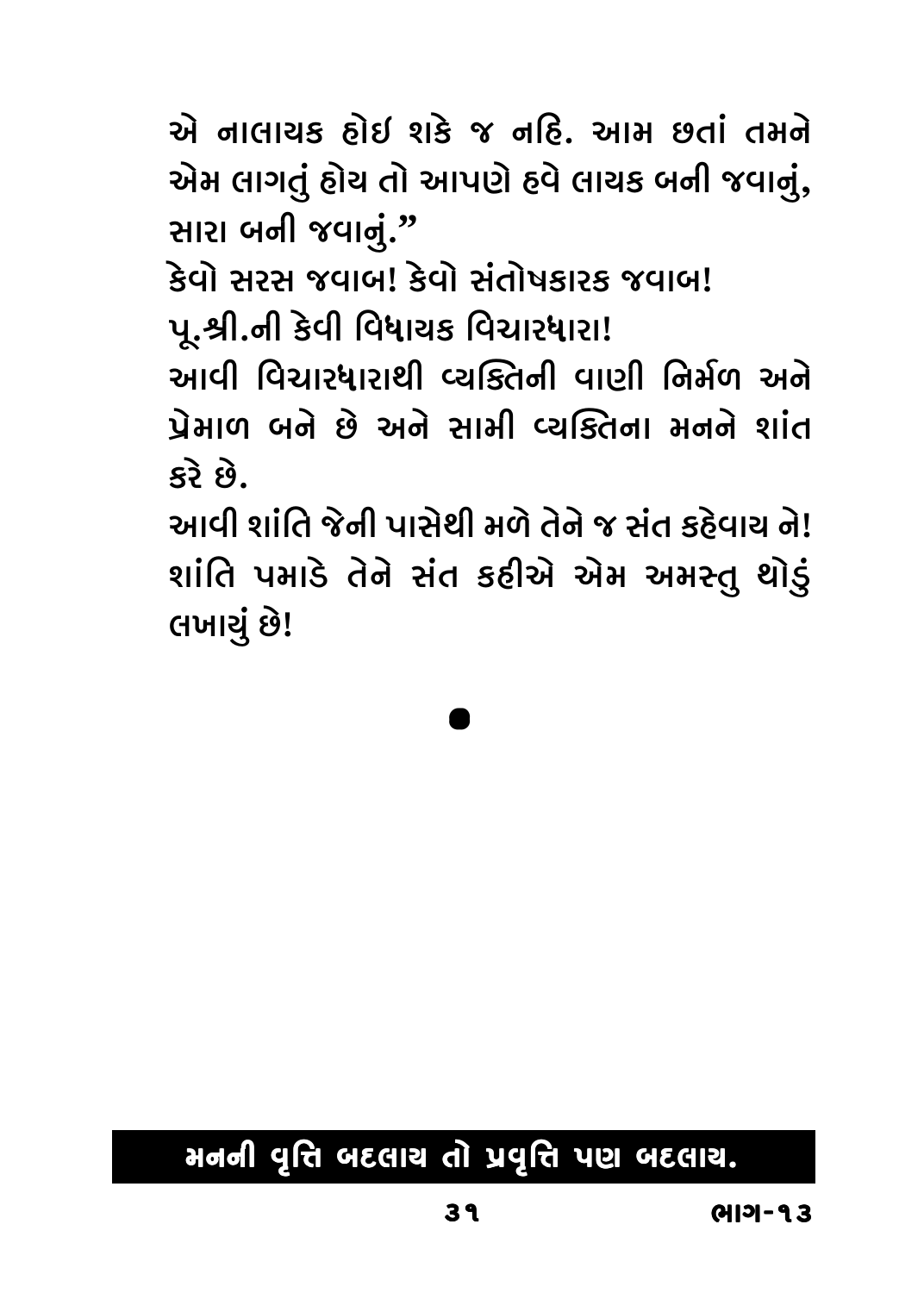## $(10)$  $\sum_{i=1}^{n}$

એમાં એક રંગભકત રહે. <u>નામ એનું નરહરિભાઈ ત્રિવેદી.</u> પૂ.શ્રી. પ્રત્યે એમની અનન્ય ભક્તિ. પૂ.શ્રી. માટે જાનનું જોખમ પણ ઉઠાવે. આ નરહરિભાઈ મ્યુનિસિપાલિટીમાં નોકરી કરે. અમદાવાદની મ્યુનિસિપાલિટીના જકાત નાકા (રંપગ્ની નોકરી <u>આ નોકરીનાં સ્થળ બદલાતાં રહે.</u> સરસપુર વિસ્તારના નિકોલી નાકા પર નોકરી.  $\Omega$ તેમાં રાતપાળી ઠતી રાત્રે બહારગામથી આવતી ટ્રકમાં જે સામાન હોચ તેના ઉપર જકાત વસૂલ કરવાની ફરજ બજાવવાની. એક વાર પૂ.શ્રી. અમદાવાદ આવ્યા. .<br>અમદાવાદ રેલ્વે સ્ટેશન સામેની ધર્મશાળામાં ઉતરેલા.<br>ધર્મશાળાનું નામ કરસનદાસની ધર્મશાળા ધર્મશાળાનું નામ કરસનદાસની ધર્મશાળા.

# . 114 અને પુણ્ય મનના ભાવથી જ નક્કી થાય છે<br>સ્થાન-૧૩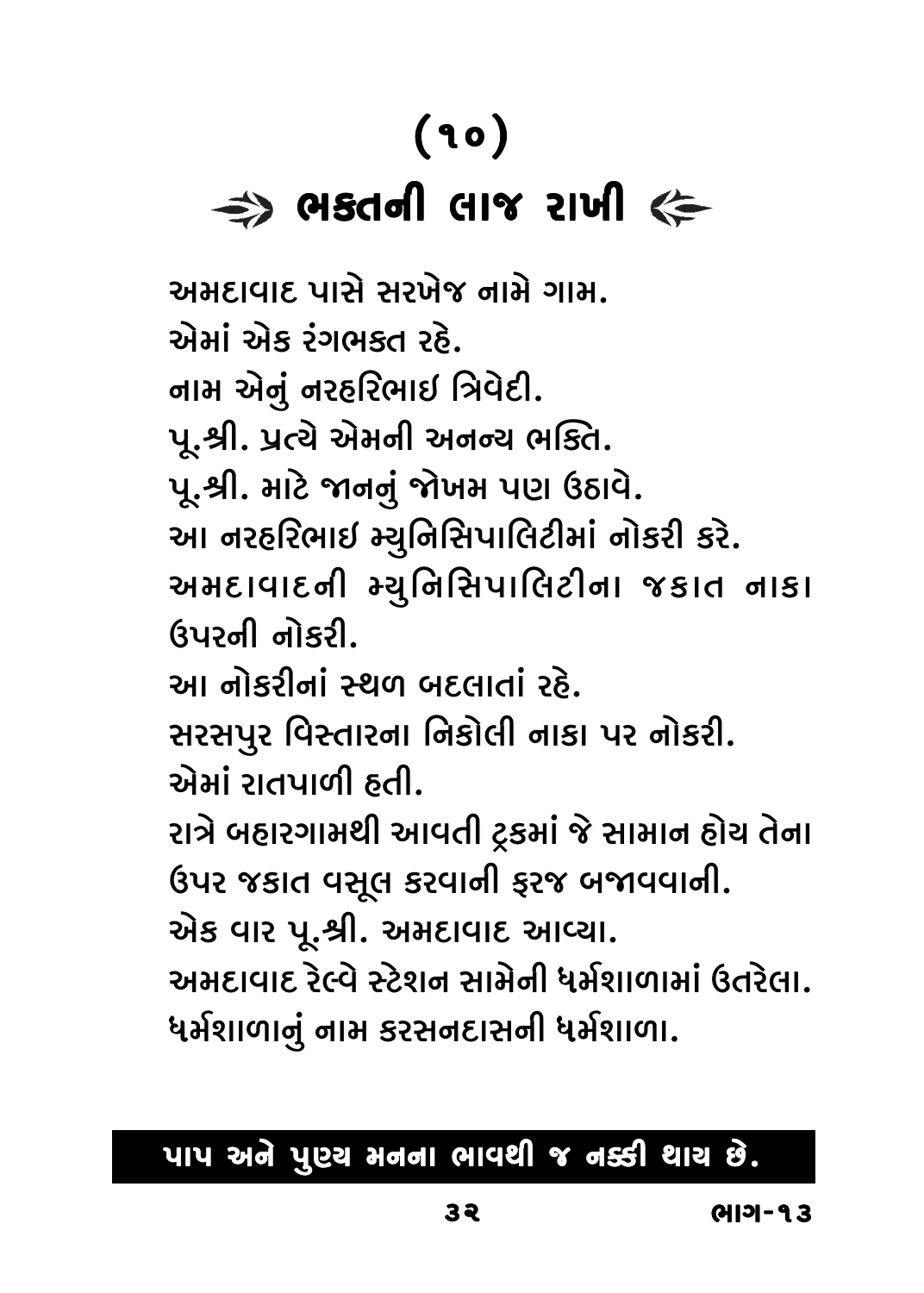શ્રીગુરુલીલામૃતનાં પ્રૂફ તપાસવા માટે પૂ.શ્રી. પધાર્યા<br>હતા.

પ્રેસમાં તૈયાર થયેલાં પ્રૂફ પૂ.શ્રી.ને પહોંચાડવાની જવાબદારી શ્રી નરહરિભાઈની.

એક વાર રાતપાળી હતી.

રાત્રે જકાતનાકે પહોંચવાનું અને એ જ સમચે પ્રેસમાંથી પ્રૂફ આવ્યું.

આ પ્રૂફ પૂ.શ્રી.ને પહોંચાડવાનું.

નરહરિભાઈને મન પૂ.શ્રી.નું કામ સૌથી મહત્ત્વનું. ્ર<br>એ તો પ્રૂફ લઈને પહોંચ્યા કરસનદાસની ધર્મશાળામાં.<br>આ બાજ તરફરિભાઈ ધર્મશાળામાં ૫ શ્રી તે ૫ક આ બાજુ નરહરિભાઈ ધર્મશાળામાં પૂ.શ્રી.ને પ્રૂફ<br>આપવા આવ્યા અને પેલી બાજુ એમના જકાતનાકા પર ચેકિંગ આવ્યું.

ઈન્સ્પેક્ટર ચેકિંગ માટે આવ્યા.

વ્યક્તિ જાગે છે કે નહિ અને બરાબર ફરજ બજાવે છે કે  $\overline{\phantom{a}}$ ન્નિકિ તે જોવા $\overline{\phantom{a}}$ 

જો વ્યક્તિ બેદરકાર માલમ પડે અને રિપોર્ટ થાય તો @ [}»®E µ@pO∑xOÛ∑ fiÛËfi f¤@O #…@ w∑fÛ@Ÿ™O ZÛ} EÛ@ …Û@xO∑—fiÛ√ \_Û√AÛ@ #Û\_@.

…∑˜w∑IÛ\$ QÂ@\_Û f˜Û@> }Û x@O E∑E Q f\.C—.#@ xO·⁄√: **"**E⁄√ #'}Û∑@ BÛ fiÛŸ@O #Û[}Û@? EÛ∑— EÛ@ ∑ÛEfÛ¥— ©Â@.

# IÛ@QÂ…Z— E……@ #…@ IQÂ…Z— fi……@ f⁄‰O xO∑Û@. IÛ@QÂ…Z— E……@ #…@ IQÂ…Z— fi……@ xO∑Û@.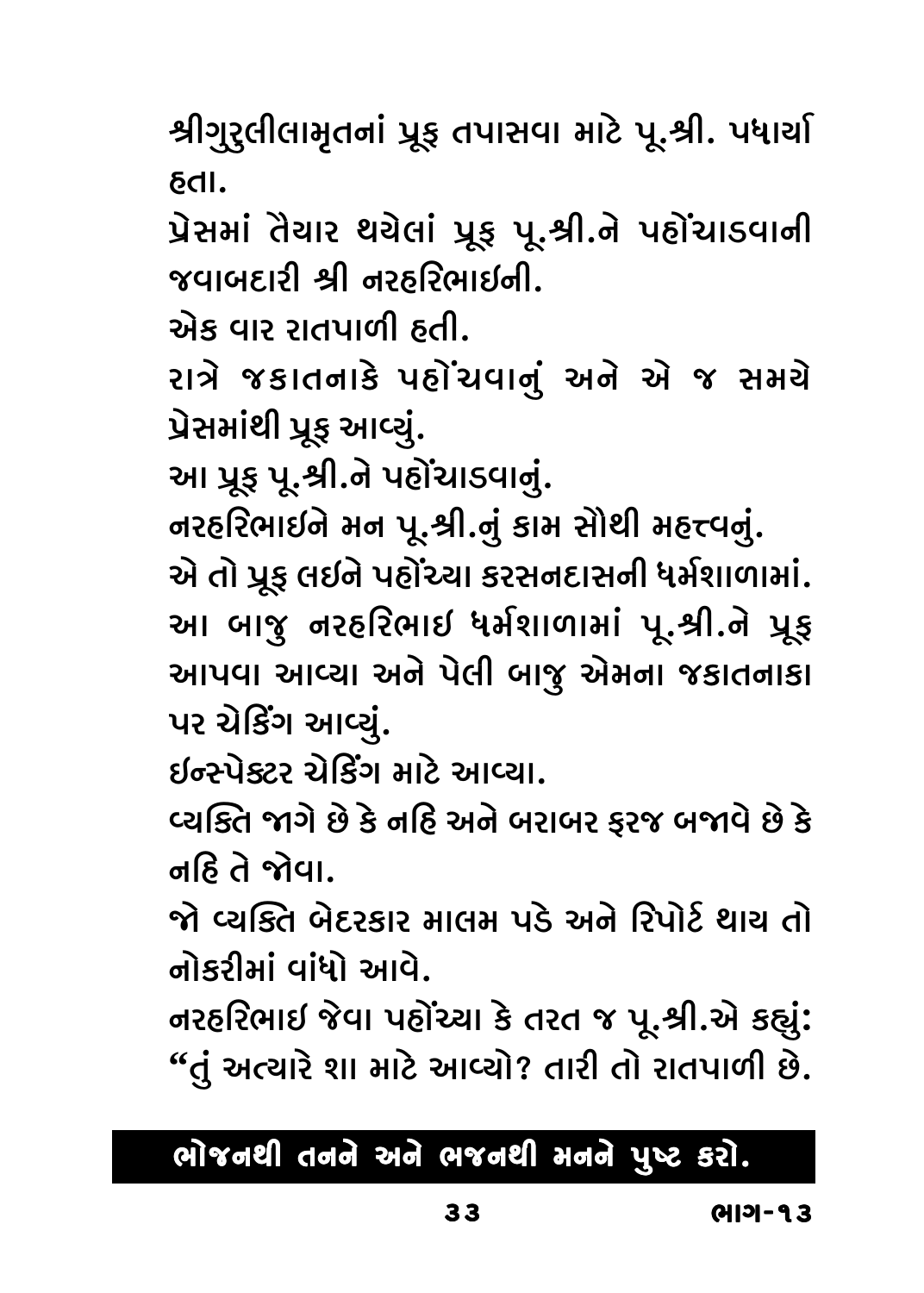તું તારી નોકરી પર જા."

નરહરિભાઈ તો પહોંચી ગચા પરંતુ ત્યાં પહોંચતા વાર તો લાગે જ.

બીજે દિવસે પેલા ઈન્સ્પેક્ટર મળ્યા.

એમણે જ એમના જકાતનાકા પર ચેકિંગ કર્યું હતું.

રાત્રે દસ વાગે જ ચેકિંગ કરવા ગયા હતા.

આ સમયે તો નરહરિભાઈ પૂ.શ્રી. પાસે હતા.

એમણે કહ્યું: ''ગઈ કાલે રાત્રે અમે તમારૂં કામ જોયું. તમારૂં કામ બહ્ વ્યવસ્થિત છે."

ઈન્સ્પેક્ટરની વાત માન્યામાં ન આવે એવી હતી.

નરહરિભાઈ ઈન્સ્પેક્ટરને મળ્યા ન હતા પણ ઈન્સ્પેક્ટરે નરઠરિભાઈને કામ કરતાં જોચા હતા.

નરહરિભાઈનો વિશ્વાસ મજબૂત બન્યો કે પૂ.શ્રી. સાક્ષાત્ ભગવાન છે અને એમણે જ મારૂં રૂપ લઈને મને બચાવ્યો.

ભકતની લાજ રાખવા માટે ભગવાન શું ના કરે?

#### નમન (મન વિનાનું) અને સુમન (સારું મન) સુખનાં રાજમાર્ગ છે.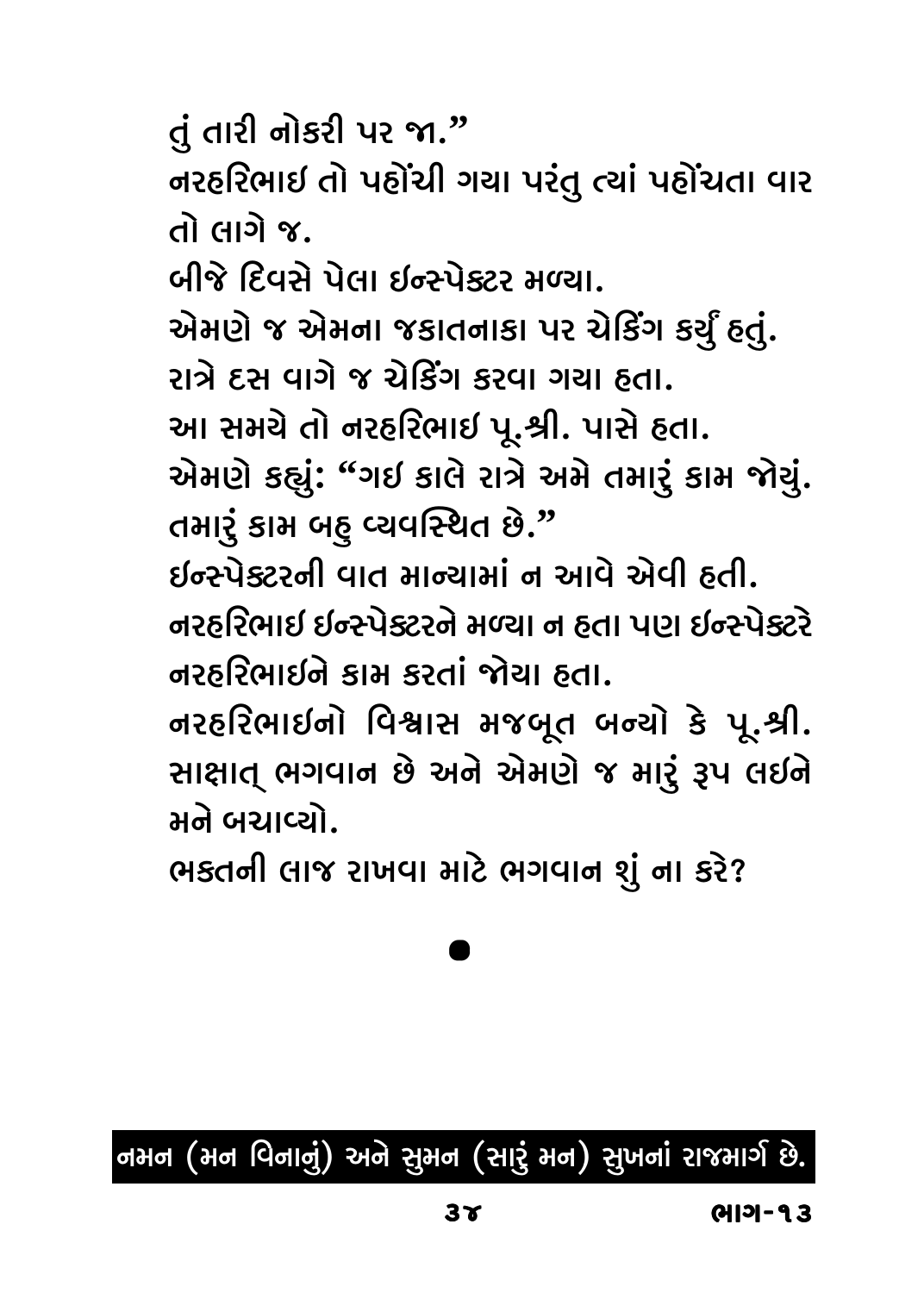## $(99)$

## 

સંતો એ માખણથી પણ વધુ કોમળ હોચ છે. સામી વ્યક્તિનો ભાવ જુએ એટલે એ ભાવને આધિન ี ตะโ ซารา

એ ભકતને રાજી રાખવા માટે એ ઈચ્છે તે પ્રમાણે વર્તે. ભકત સમજુ હોચ એટલે ઈચ્છા વ્યકત જ ના કરે, પણ સંત એવો પસંગ ઊભો કરે કે પેલો ભક્ત ઈચ્છા વ્યક્ત કરે અને સંત એની ઇચ્છા પમાણે વર્તે.

પૂ.શ્રી. પણ પોતાની સેવામાં રહેતા સેવકનું ધ્યાન રાખે. પોતાનું સર્વ સમર્પણ કરીને સેવા કરનારની પૂ.શ્રી. બધી સંભાળ રાખે.

આવા એક રંગભકત.

नाभ એનું નંદલાલ પાઠક.

આ નંદલાલભાઈ દીવેરમાં રહે.

તિલકવાડા એમનું મોસાળ.

ખૂબ નાના હતા ત્યારે એમનાં માતુશ્રી એમને સ્વામી મહારાજને પગે લગાડવા લઈ ગયાં હતાં.

પૂ. ગાંડા મહારાજનાં પણ એમણે દર્શન કરેલાં.

#### અર્ધજાગ્રત મન એટલે જ ચિત્ત.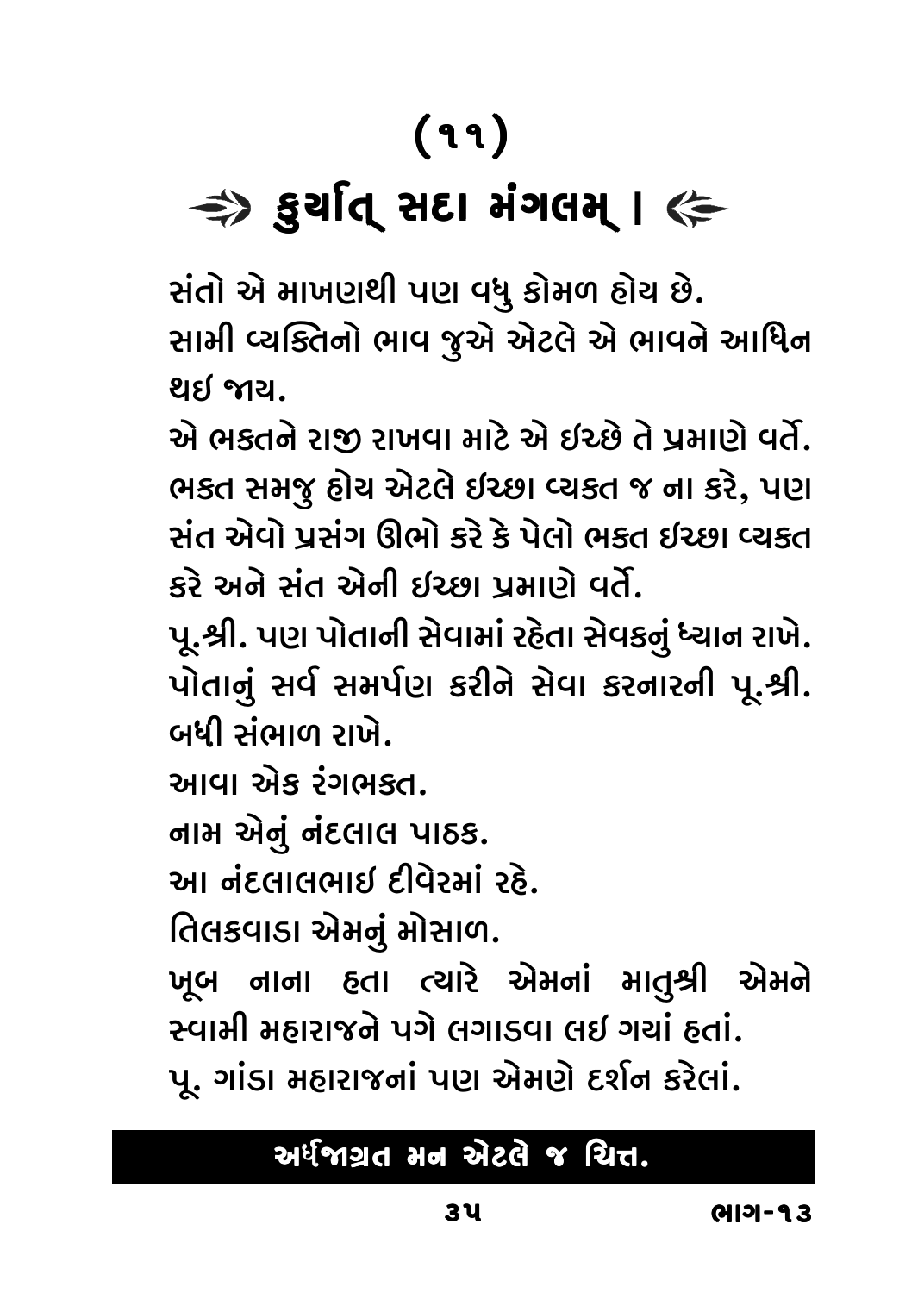એ દર્શનના ફળ સ્વરૂપે પૂ.શ્રી. સદ્ગુરૂ તરીકે મળ્યા અને એમની સેવા કરવાનો લાભ પાગ મળ્યો. પૂ.શ્રી. એમના કુટુંબના વડીલ બની ગયા, મોભી બની ગચા.

ઈ.સ. ૧૯૫૮નું વર્ષ.

કન્યાદાન માટે શ્રેષ્ઠ ચોગ આવવાનો ઠતો.

પૂ.શ્રી.એ નંદલાલભાઈને કહ્યું: ''આ વર્ષે કન્યાદાન માટે શ્રેષ્ઠ ચોગ આવવાનો છે. તો તમારી દીકરીના લગ્નનું ગોઠવજો."

પોતાના સેવકના સાંસારિક પ્રશ્નોને ઉકેલવા માટે કેવી ચુક્તિ ગોઠવે?

નંદલાલભાઈએ એની દીકરી ભાનુબેનનું લગ્ન ગોઠવ્યું. દીકરીનાં લગ્ન સાથે નાના દીકરા નવીનનું જનોઈ પણ રાખેલું.

પૂ.શ્રી.ને નંદલાલભાઈએ આમંત્રણ આપ્યું.

સામાન્ય રીતે પૂ.શ્રી. આવા સાંસારિક પ્રસંગોમાં જતા નો $^{\prime}$ તા.

લગ્ન પછી આશીર્વાદ લેવા વરવધૂ દર્શને જાચ એવી પ્રથા ઠતી.

#### পাગ્રત મન સ્વામી છે, અર્ધજાગ્રત મન સેવક છે.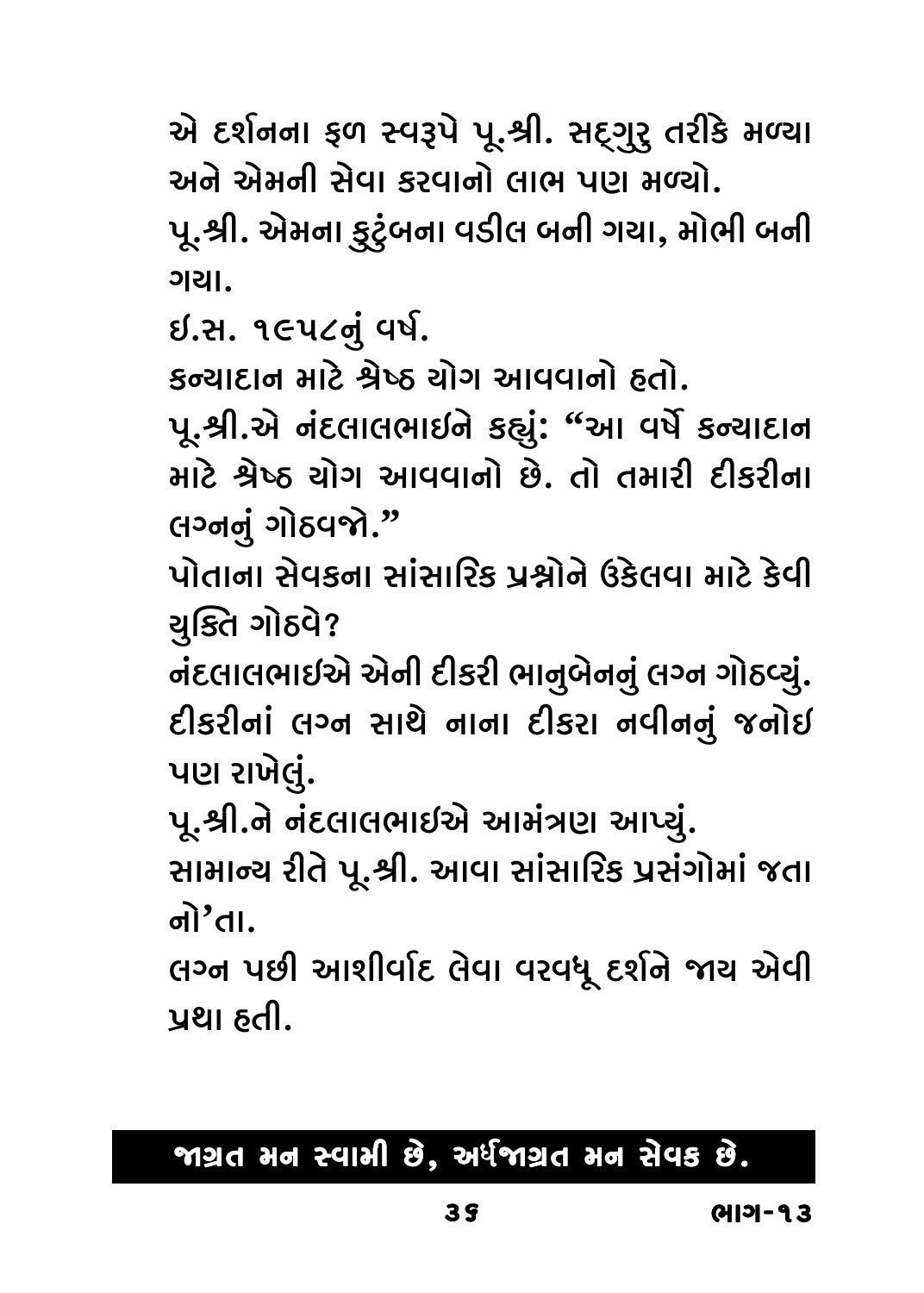.<br>રાજપીપળા પધાર્ચા.<br>તળીતભાડ(તે. ગાગૂગીસંત્ર-. ગરસંત્ર, અવધતે. જાતે

નવીનભાઇને ગાચત્રીમંત્ર- ગુરુમંત્ર અવધૂતે જાતે<br>કાનમાં કહ્યો.

xOÛ…fiÛ√ xO·Û@. IÛ…⁄µ@……⁄√ xO±}ÛpOÛ… #\_A\Eu…— &f»ÕZwEfiÛ√

વરદ હસ્તે થયું.<br>કુર્યાત્ સદા મંગલમ્ એવું લગ્ન કરાવનારા મહારાજ ્ય પ્યાસ્કૃત આ ફરી છે.<br>લો બોલતા જ હતા પરંતુ અવધૂતે તો હાજર રહીને<br>'કર્ચાત સદા સંગલસ' કરી બતાવ્યં **'કુર્યાત્ સદા મંગલમ્' કરી બતાવ્યું.**<br>સંત પોતે જ પોતાના નિચમનો અપવાદ કરે ત્યારે

સામી વ્યક્તિના **ઠૈયાના ભાવની પારાશીશીનો પારો** કેટલો ઊંચો હશે તેનો અંદાજ સહેજે મૂકી શકાચ.

જેના કાનમાં ગાયત્રીમંત્ર ફંક્યો હતો તે નવીનભાઈ QÂ@…Û xOÛ…fiÛ√ "Û}L—fi√L l\ √®}Û@ ˜EÛ@ E@ …\_—…IÛ\$

\_<br>તેઓ નિવૃત્ત પ્રાધ્યાપક છે.

# અર્ધજાગ્રત મન મશ્કરી સમજતું નથી.<br>સહ

.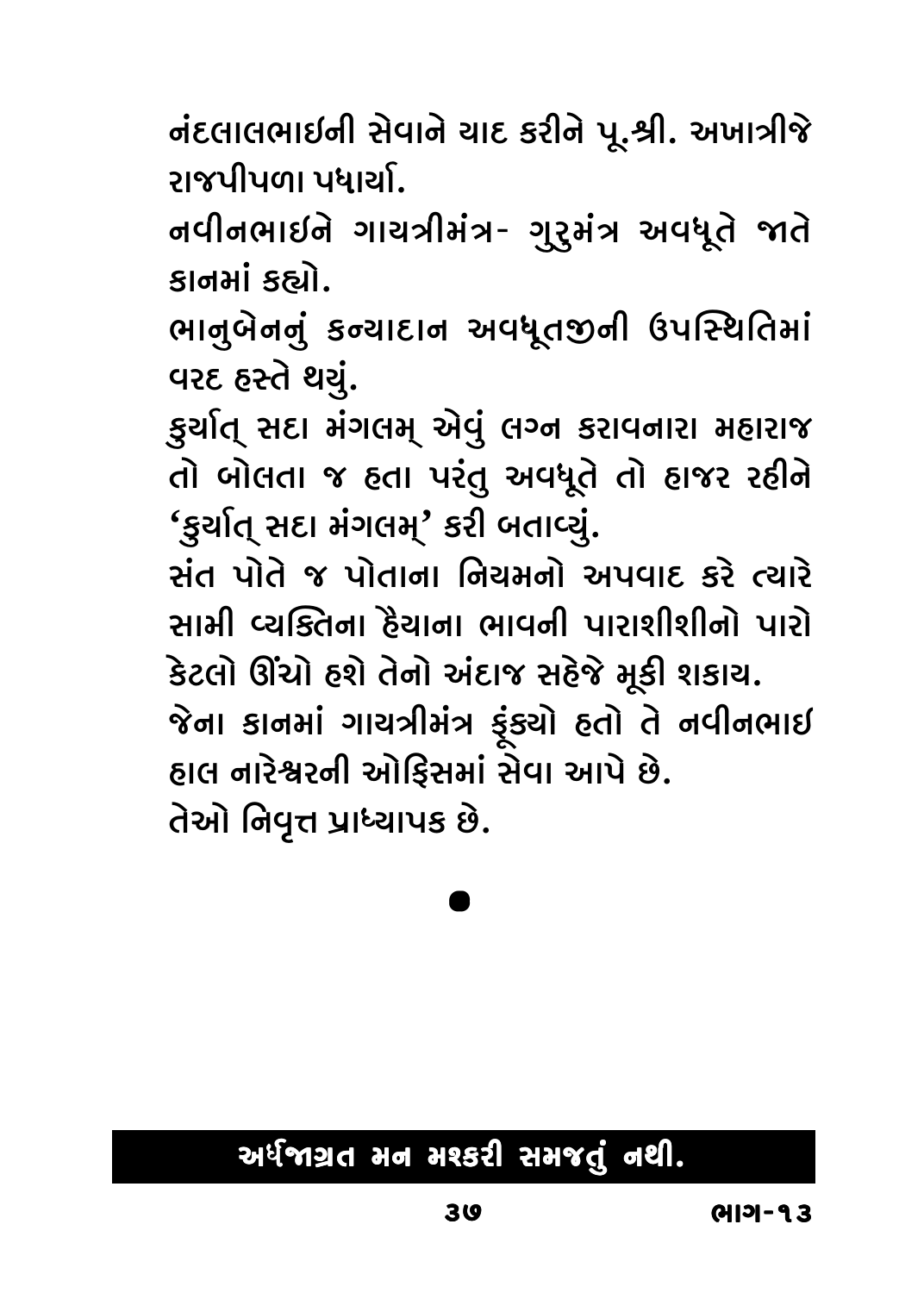## $\begin{bmatrix} 1 & 1 \\ 1 & 1 \end{bmatrix}$  $\frac{1}{\sqrt{2}}$

પૂ.શ્રી.નો મુકામ પુણા-કુંભારિયામાં. આ પુણા કુંભારિયા સુરત પાસે આવ્યું. <u>સેવામાં લીંચના બચુભાઈ રાવળ (હાલના</u> પૂ. પ્રેમ અવધૂતજી).<br>મગનભાઈલા ખેતરમાં મકામ મગનભાઈના ખેતરમાં મુકામ.<br>ષટ્કોણ આકારની ઝૂંપડી તૈયાર કરેલી.  $\dot{\rm x}$ પડીમાં સરસ મોંઘી જાજમ પાથરેલી અને એના પર પૂ.શ્રી.નો પલંગ. પલંગ પાસે ટેબલ. બીજાની સારી વસ્તુને પૂ.શ્રી. બરોબર સાચવે. કોઈની વસ્તુ આપણી બેદરકારીથી બગડે એ ઠીક ન xOÛ@\$…— \_ÕE⁄ #Ûfo— µ@pO∑xOÛ∑—Z— µ"¤@O #@ sO—xO … xO˜@\_Û} #@\_— w\_{Û∑AÛ∑Û. એક દિવસ ટેબલ ઉપર મૂકેલું પાણીનું પવાલું ઢળી ગયું.<br>પાણી પડ્યું શેતરંજી પર. શેતરંજી પલળી એટલે બચુભાઈનો વાંક ન હતો ત<mark>ો</mark> પણ પૂ.શ્રી. એમને વઢ્યા.

# "VE fi… #"VE fi… &f∑…Û@ f˜@∑@"—∑ ©Â@. "VE fi… fi… f˜@∑@"—∑ ©Â@.

 $\frac{1}{\alpha}$  for  $\frac{1}{\alpha}$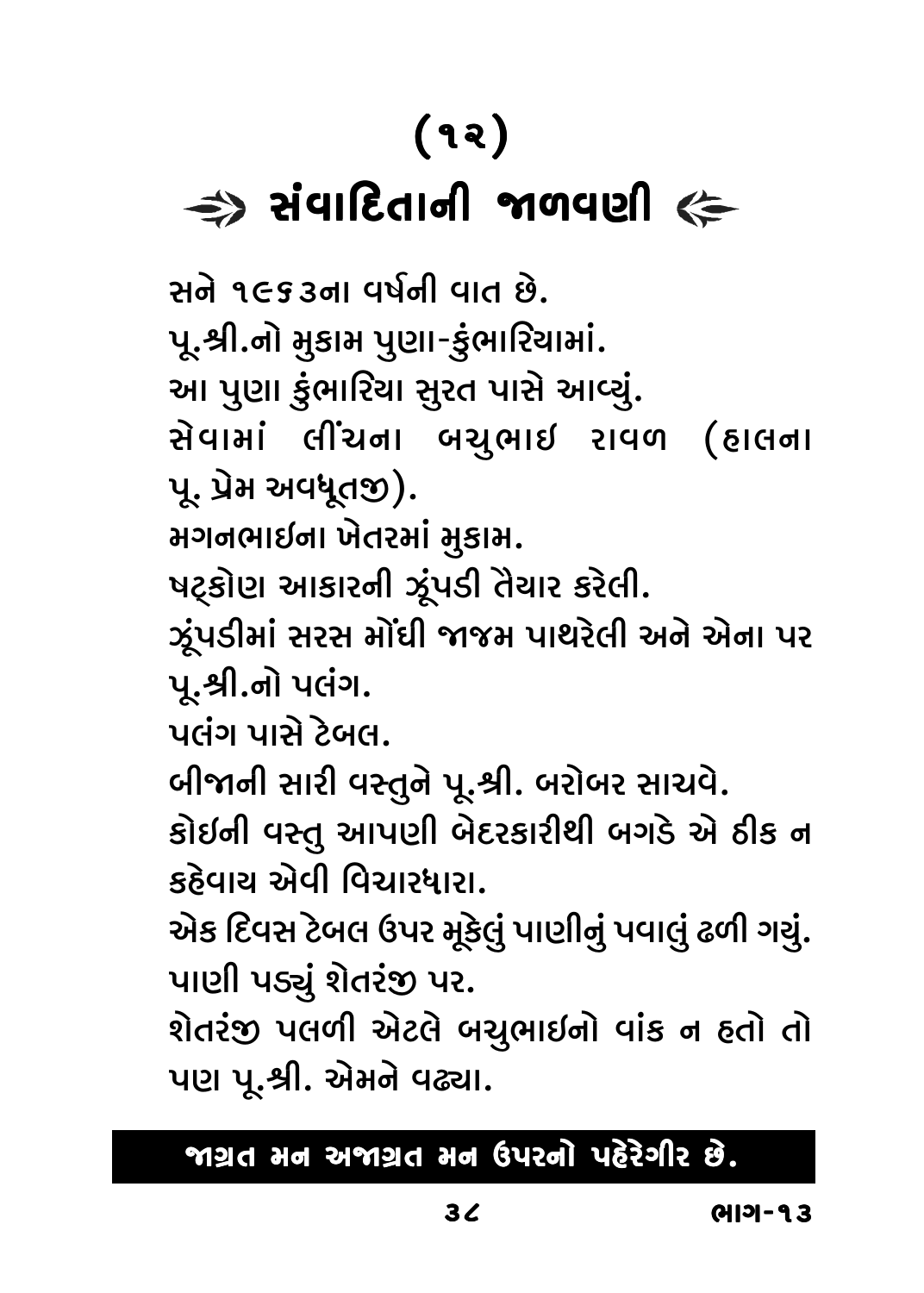વગર વાંકે વઢ્યા એ બચુભાઈને લાગી આવ્યું.<br>એમનું મન દુ:ખી થઈ ગયું.

પૂ.શ્રી. પ્રત્યે નારાજગી પણ થઈ હોય તો નવાઈ નહિ. બચુભાઈને દુ:ખ થયું એ વાત પૂ.શ્રી. ન જાણે એમ તો  $\theta$ બે જ નહિ ને!

સેવકને થયેલા દુ:ખને કારણે સંવાદિતામાં ક્ષોભ ઉત્પન્ન થયો તો સંવાદિતાને પાછી મૂળ સ્થિતિમાં કેવી  $\partial \overline{\partial}$  સાવવી?

સેવકનું મન પ્રસન્ન થાય એવું કરવું જોઈએ.

સેવક મનમાં ને મનમાં રાજી રાજી થાય તો જ સંવાદિતાની જાળવણી થાય.

મળસ્કે ચાર વાગે બચુભાઈ સેવામાં હાજર થાચ પછી પૂ.શ્રી.ને પાણી આપે અને સેવા શરૂ થાય.

 $\kappa$  is a main that  $\kappa$  is a main  $\kappa$  and  $\kappa$ µ{⁄IÛ\$ #Û\_—…@ "⁄∑⁄p@O\_ pO˙ xO˜@ #@ f˜@ËÛ√ #@xO

.<br>سين ج العر  $\tilde{\tilde{C}}$ 

. . ...<br>લોટો પાણીથી ભરેલો હતો એટલે બધું પાણી જાજમ<br>પર ટોળણં પર ઢોળાચું.<br>જાજમ પાણીથી તરબતર થઈ ગઈ.

QÂfi fÛo—Z— E∑µE∑ Z\$ "\$.

# ે પ્રિયત મન કરતાં અજાગ્રત મનની શક્તિ અનેક ઘણી છે.<br>અટવાણ અને જાહ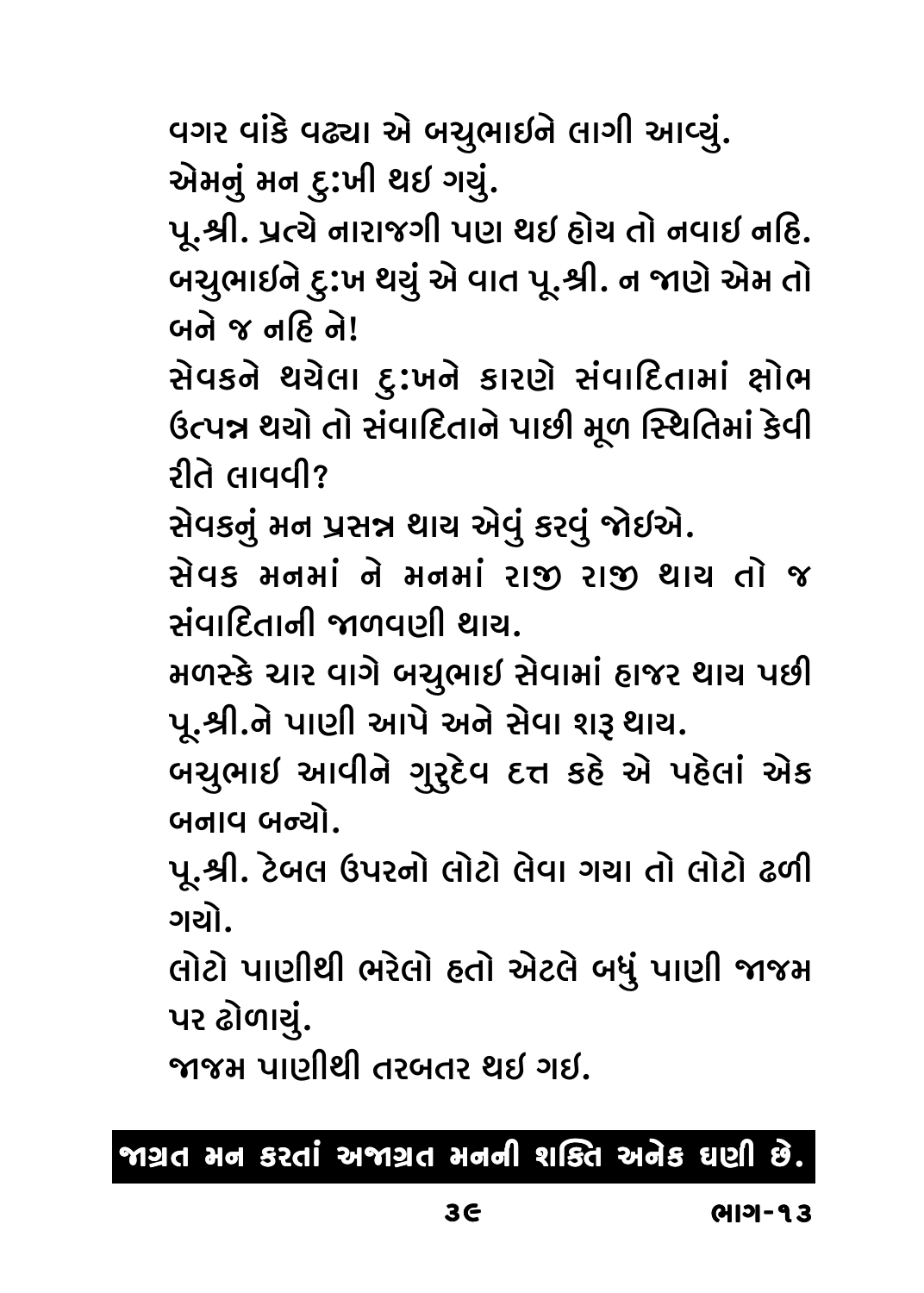બચુભાઈએ દરવાજાની બહારથી આ જોચું પણ પોતે ઊભા જ રહ્યા.

કશું બોલ્ચા જ નહિ.

પોતે એકલા જ છે એમ માનીને પૂ.શ્રી.એ પાણીનો નિકાલ કરવા માંડ્યો.

પોતાનો નેપકીન પાણીમાં ઝબોળે અને પછી બારી પાસે જશેલે નીઓવે

પોતાને વગર વાંકે વઢ્યા'તા એટલે પૂ.શ્રી.ને આવું કરતા જોઇને બચુભાઈ રાજી રાજી થયા.

પાણી કેવી રીતે ઢળે છે એની હવે બાપજીને ખબર પડશે એવો વિચાર પણ આવ્યો ઠશે.

પૂ.શ્રી.તો ત્રણ વખત નેપકીન ભીનો કરીને નીચોવતા રહ્યા.

બધું વ્યવસ્થિત થઈ ગયું એટલે પૂ.શ્રી. પલંગ પર બેઠા. પૂ.શ્રી. જેવા પલંગ પર બેઠા તેવા જ બચુભાઈએ 'ગુરૂદેવ દત્ત' કહ્યું.

પોતે જાણે હમણાં જ આવ્યા હોચ એવું વાતાવરણ ઊભું કર્યું.

પૂ.શ્રી.એ કહ્યું: ''જુઓને! આ પાણીનો લોટો મારાથી ઢળી ગયો. જાજમ બધી ભીની થઇ ગઇ.''

#### श्रद्धापान् तलते ज्ञानभ् ।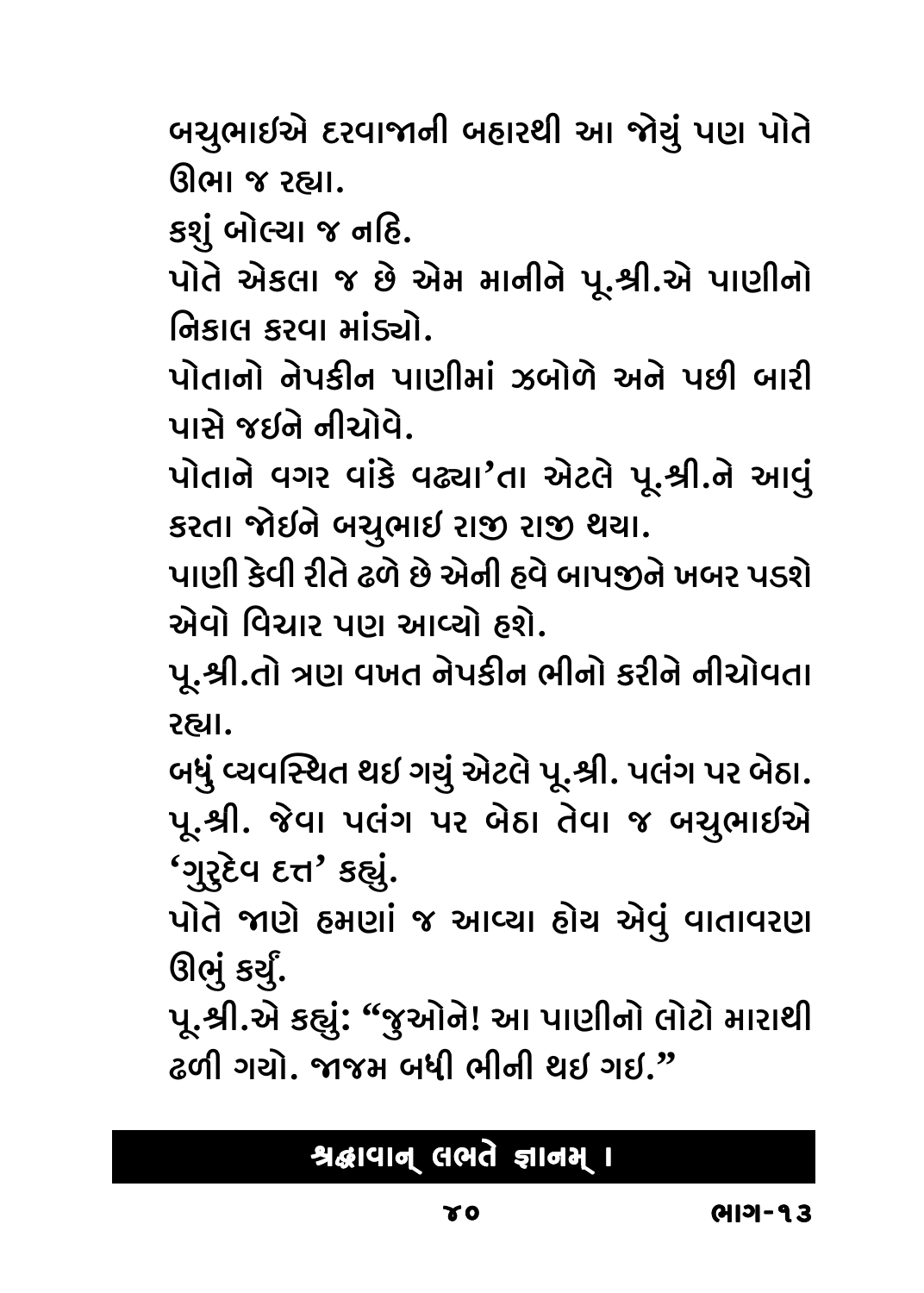પછી તો બચુભાઈએ બાકીનું કામ પૂરું કરી દીધું. પરંતુ એમને સંતોષ થઇ ગયો.

''બસ! મને વઢ્યા'તા તો ઠવે એમને ખબર પડી ઠશે કે કોઈની ભૂલ વગર કેવી રીતે પાણી ઢોળાચ છે.'' એ બનાવ તો બનતાં બની ગયો પણ એ પછી પૂ.શ્રી.એ એમના મનમાં ઝબકારો કર્યો.

પોતાને રાજી રાખવા પોતાના ગુરૂમહારાજે આ લીલા કરી હતી. એ રહસ્ચનો ઘટસ્કોટ થયો.

ખળભળી ઊઠેલી સંવાદિતાની જાળવણી માટે પૂ.શ્રી.એ કરેલી યુક્તિનો વિચાર કરતાં બચુભાઈને આજે એમ પણ લાગતું હશે કે મેં જે કર્યું તે અચોગ્ય હતું. મારે તરત દોડી જઈને પાણી કાઢી નાંખવું જોઈતું હતું.

પણ બિચારા બચુભાઈ પણ શું કરી શકે? એ તો ગુરૂમહારાજ કરાવે તેટલું જ કરી શકે ને! પૂ.શ્રી. તો કર્તુમુ, અકર્તુમ્ અન્યથા કર્તુમ્ સમર્થ હતા

એટલે એમનું ધાર્ચુ જ થાચ ને!

#### श्रद्धा अने पिश्वास भानपीने मुणेली पांजो छे.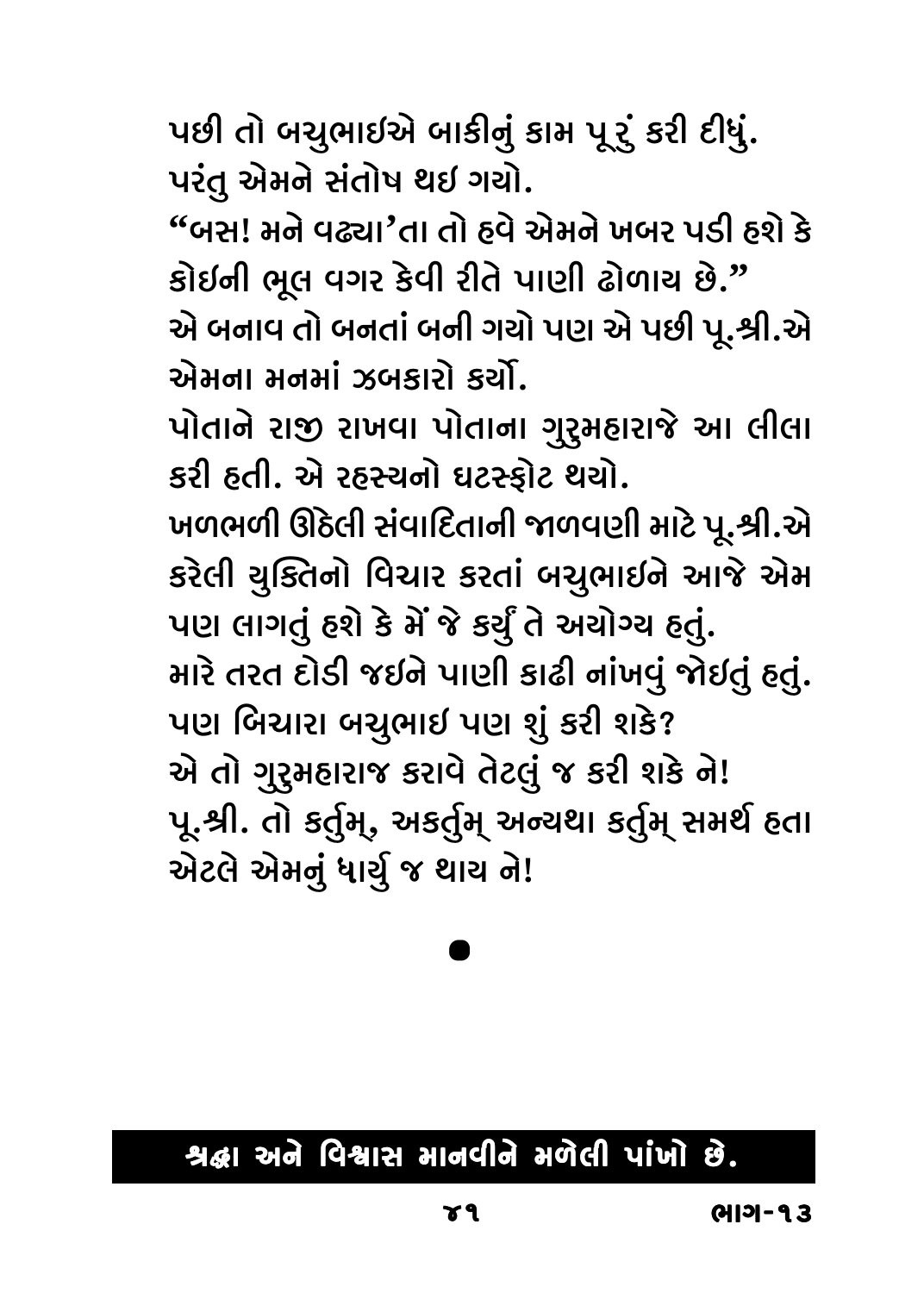## $\sum$ "@µ— B»®E…Û@ f∑{Û@ B»®E…Û@ B»®E…Û@

\_¤OÛ@pO∑ÛfiÛ√ #@xO ∑√"I®E ∑˜@. fÛ@E@ YÛAxO fo «∑Û. પિનાકિન ગુરુજી એ નામથી આજે ઓળખે છે.<br>પૂ.શ્રી. પ્રત્યે બહ્ ઊંચો ભાવ. પૂ.શ્રી.ને તત્ત્વથી પીછાને. આ પિનાકિનભાઈ ન્યુ ગ્રેઇટ ઇન્ડિયા કંપનીમાં **મ્ણુ ક**ર્ગ સ્ એક વાર એ કંપનીના મેનેજર ભાસ્કરભાઈ વીણ <u>સાશે નારેશ્વર ગયા.</u> ઓકિસમાંથી નીકળીને ગયા નારેશ્વર. ઓફિસમાં કોઈને કહેલું નહિ. ઓફિસની ચાવીઓ એમની પાસે જ. એ ચાવીની ડુપ્લિકેટ ચાવી નહિ. મેલેજર પાસે જ એક માત્ર ચાવી . લારેશ્વર ગચા ત્યારે દર્શન કરીને તરત વડોદરા પરત શવા**ની ગણતરી.** ાણેશ્વર પહોંચ્યા. ……

## $B^{\prime\prime}$  which we understand with  $B^{\prime\prime}$  with  $B^{\prime\prime}$  with  $B^{\prime\prime}$  with  $B^{\prime\prime}$  with  $B^{\prime\prime}$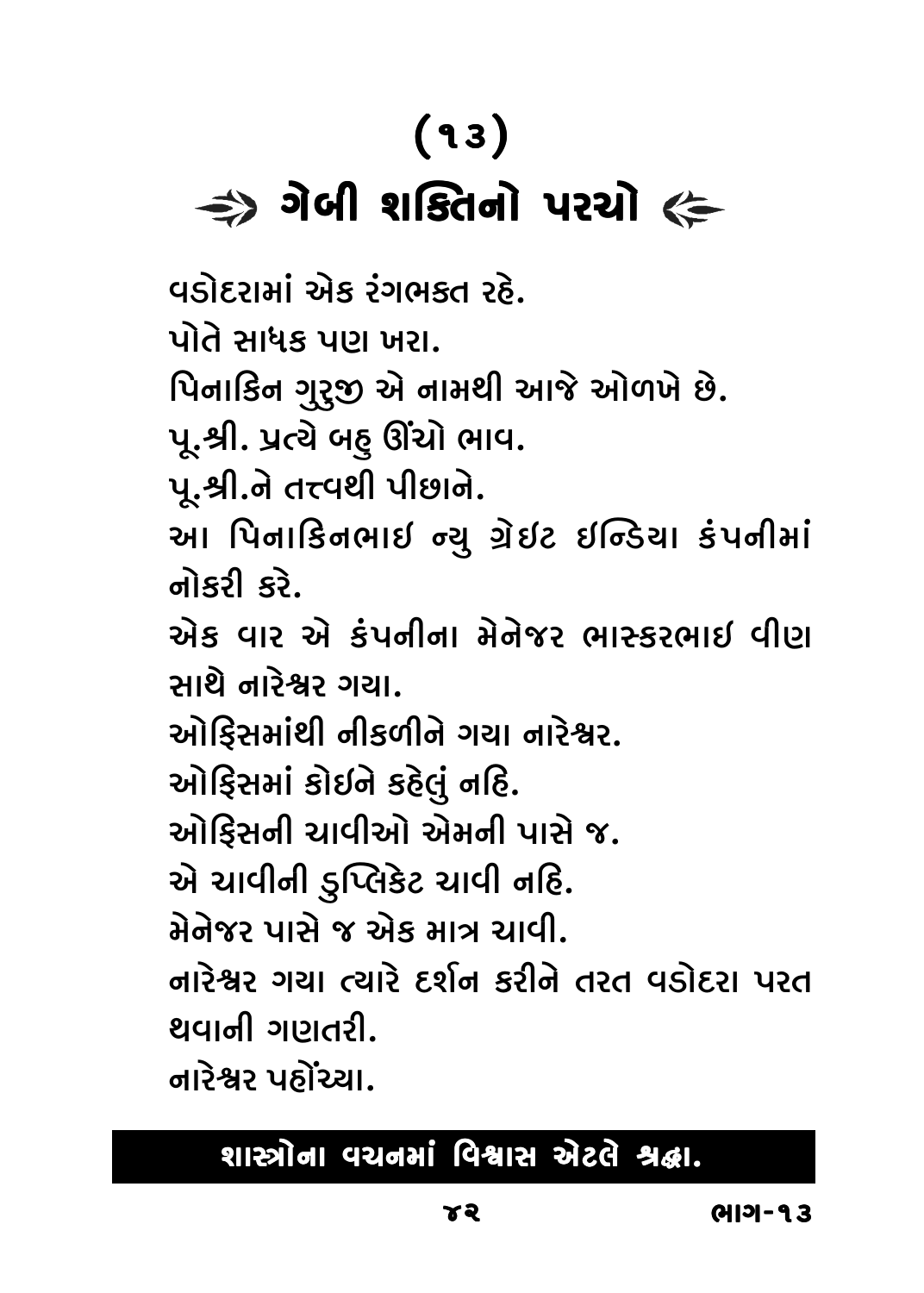સ્નાન કરીને દર્શન કર્યાં.

દર્શન કરીને શોડી વાર બેઠા.

સત્સંગ કરીને તરત ઊભા થયા.

પૂ.શ્રી. પાસે રજા માગી.

કહ્યું: "બાપજી! અમે જઈએ."

પૂ.શ્રી.એ ૐ બોલીને રજા આપવાને બદલે કહ્યું: ''બે દિવસ રોકાઈને જાવ. ઉતાવળ શું છે?''

પૂ.શ્રી.ના આગ્રહને અવગણવાનું તો ન ગમે પણ એમણે એમની મુશ્કેલી રજૂ કરી.

એમણે કહ્યું: "બાપજી! ઓફિસની ચાવીઓ અમારી પાસે છે. કોઈ બીજા પાસે ઓકિસની ચાવીઓ હોતી જ નથી. આવતી કાલે ઓકિસ તો ખોલવી જ પડે ને! અમે ના જઈએ તો ઓફિસ કેવી રીતે ખૂલે? અને કોણ ખોલે?"

આવી ગંભીર મુશ્કેલી જણાવી.

એટલે બાપજી જવા દેશે એવું પિનાકિનભાઈને લાગ્યું. પણ આ તો અવધૂતજી! ઉકેલી ન શકાય એવો કોચડો. પૂ.શ્રી.એ મર્માળું હાસ્ચ કર્યું અને બોલ્યા: "ઓહ! ચાવી તમારી પાસે છે? તે તો બહ્ સારૂ કહેવાચ! આજકાલ તો કોઈની પાસે ચાવી ઠોતી જ નથી."

#### श्रद्धा परम हुर्तल छे.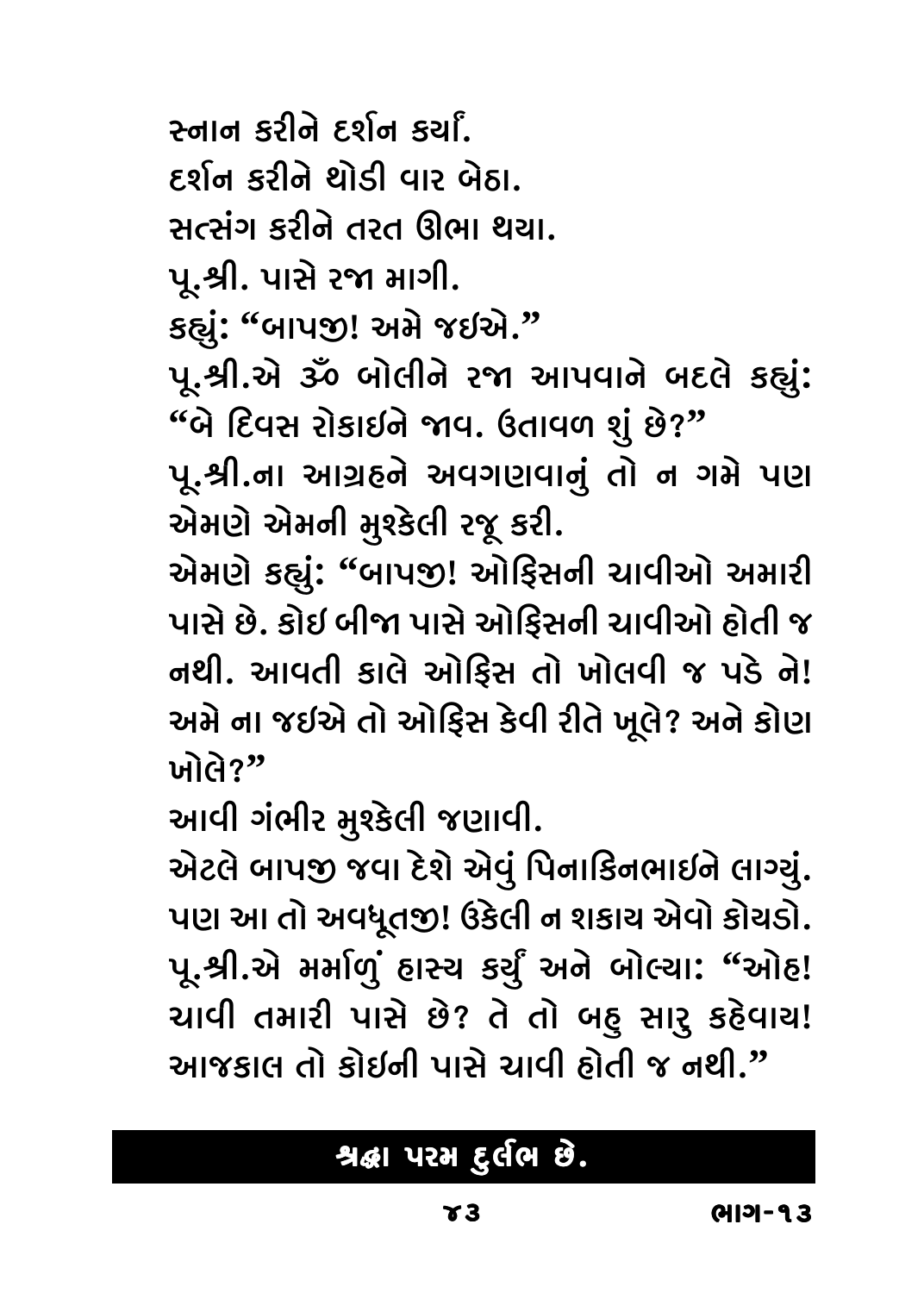પૂ.શ્રી.ની વાત સાંભળી બંને જણા નારેશ્વર રોકાઈ ગયા.<br>પૂ.શ્રી.માં અડગ ભરોસો રાખી જવાનું માંડી વાળ્યું. જે થવાનું હશે તે થશે એમ વિચાર્યું. ત્રીજે દિવસે વડોદરા પઠોંચ્યા. મનમાં તો ચિંતા, ગભરાટ અને ઉચાટ હતાં. ઓફિસે પહોંચ્યા તો ઓફિસ ખુલ્લી. ્<br>બધા કર્મચારીઓ વ્યવસ્થિત કામ કરે.<br>અગે કોઈએ એમ પણ ના પછ્યું કે તમે  $\frac{1}{2}$   $\frac{1}{2}$   $\frac{1}{2}$   $\frac{1}{2}$   $\frac{1}{2}$   $\frac{1}{2}$   $\frac{1}{2}$   $\frac{1}{2}$   $\frac{1}{2}$   $\frac{1}{2}$   $\frac{1}{2}$   $\frac{1}{2}$   $\frac{1}{2}$   $\frac{1}{2}$   $\frac{1}{2}$   $\frac{1}{2}$   $\frac{1}{2}$   $\frac{1}{2}$   $\frac{1}{2}$   $\frac{1}{2}$   $\frac{1}{2}$   $\frac{1}{2}$  જાણે કશું બન્યું જ નથી.

પિનાકિનભાઈ અને ભાસ્કરભાઈને પૂ.શ્રી.ની ગેબી ાષ્ટિતનો પરિગય મળી ગયો B»®E…Û@ fw∑{} fi¥— "}Û@.

# .

## $C^*$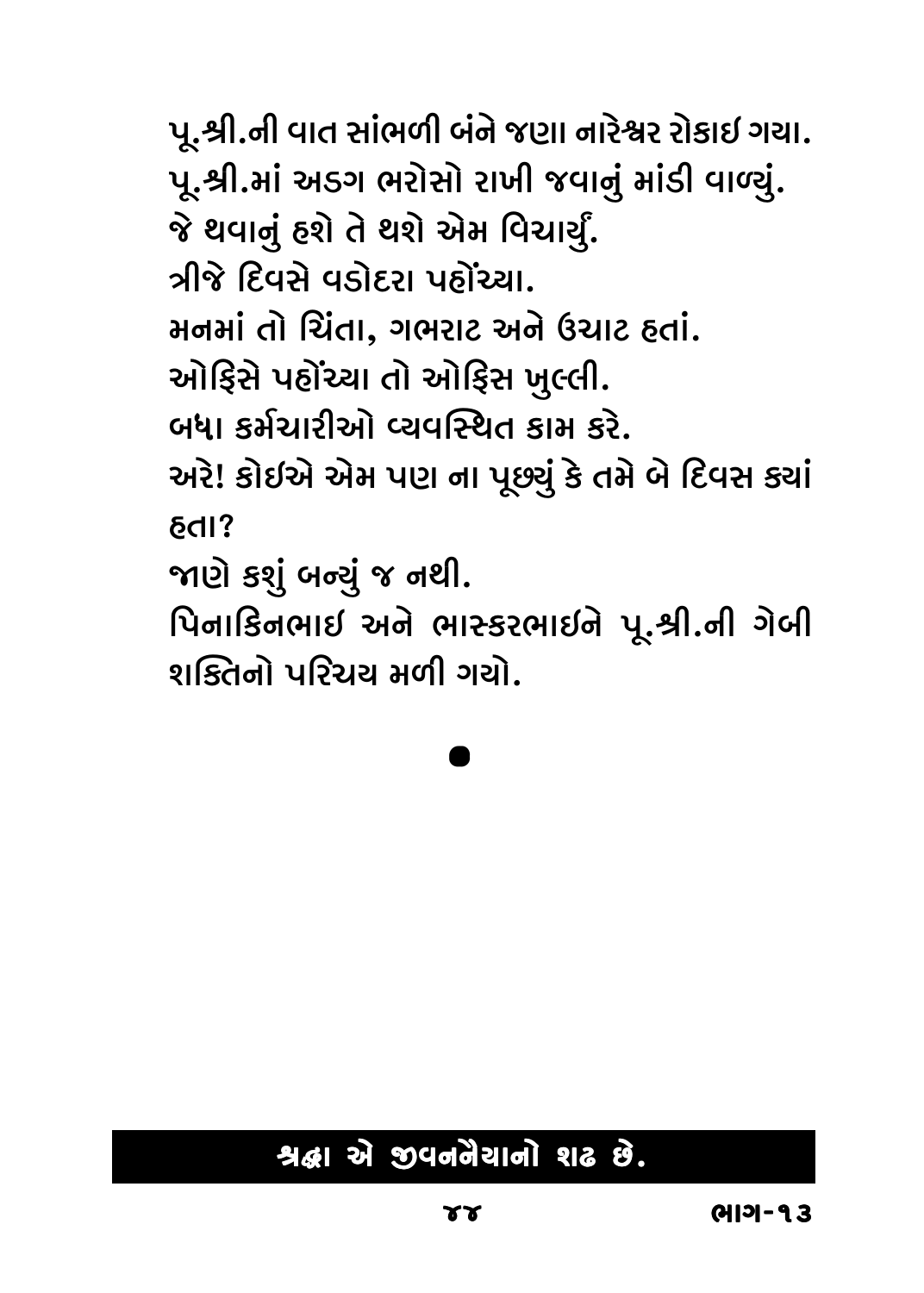## (१४)<br>⊰) તારા સિંદૂરની ચિંતા તારે નથી કરવાની ⇔  $E = \sum_{i=1}^{N} E_i$

સંસાર એટલે જ પ્રશ્નોની હારમાળા અને ચિંતાથી ભરેલું<br>બજાર

્<br>આવા ચિંતામચ હાટમાં જીવનારને કોઈ અવધૂત બાપજી<br>જેવો સમર્થ સંત મળી જાગ તો તેના જાવને ઠંડક મળે જેવો સમર્થ સંત મળી જાચ તો તેના જીવને ઠંડક મળે.<br>મુંબઈ નામે શહેર.

એમાં બોરીવલી નામનું પર્. આ બોરીવલીમાં દેવીદાસ રોડ ઉપર વાયુદેવનું મંદિર. એ મંદિર પાસેના ફલેટમાં એક રંગપ્રેમી બહેન રહે. એમનું નામ ઊર્મિલાબેન પરીખ. પતિનું નામ રમણલાલ. ત્રણ દીકરા અને એક દીકરી.

રમણભાઈ શ્રોફનું કામકાજ કરે.

સંસાર સારો ચા**લે**.

™™™™™<br>®Ωियायहेल 11 × ≥wfi™ËÛµ˜@… f\.C—.…Û «Û@¥ÛfiÛ√ &©Â∑@ËÛ√ #@\_⁄√ xO˜—

બાપજી એમને મન બાપ પણ ખરા, સદ્ગુરુ પણ ખરા આવે બગવાન પણ ખરા. #…@ I"\_Û… fo «∑Û.

# <u>શ્રદ્ધા હોય ત્યાં શંકાને સ્થાન નથી.</u><br>સ્ત્રા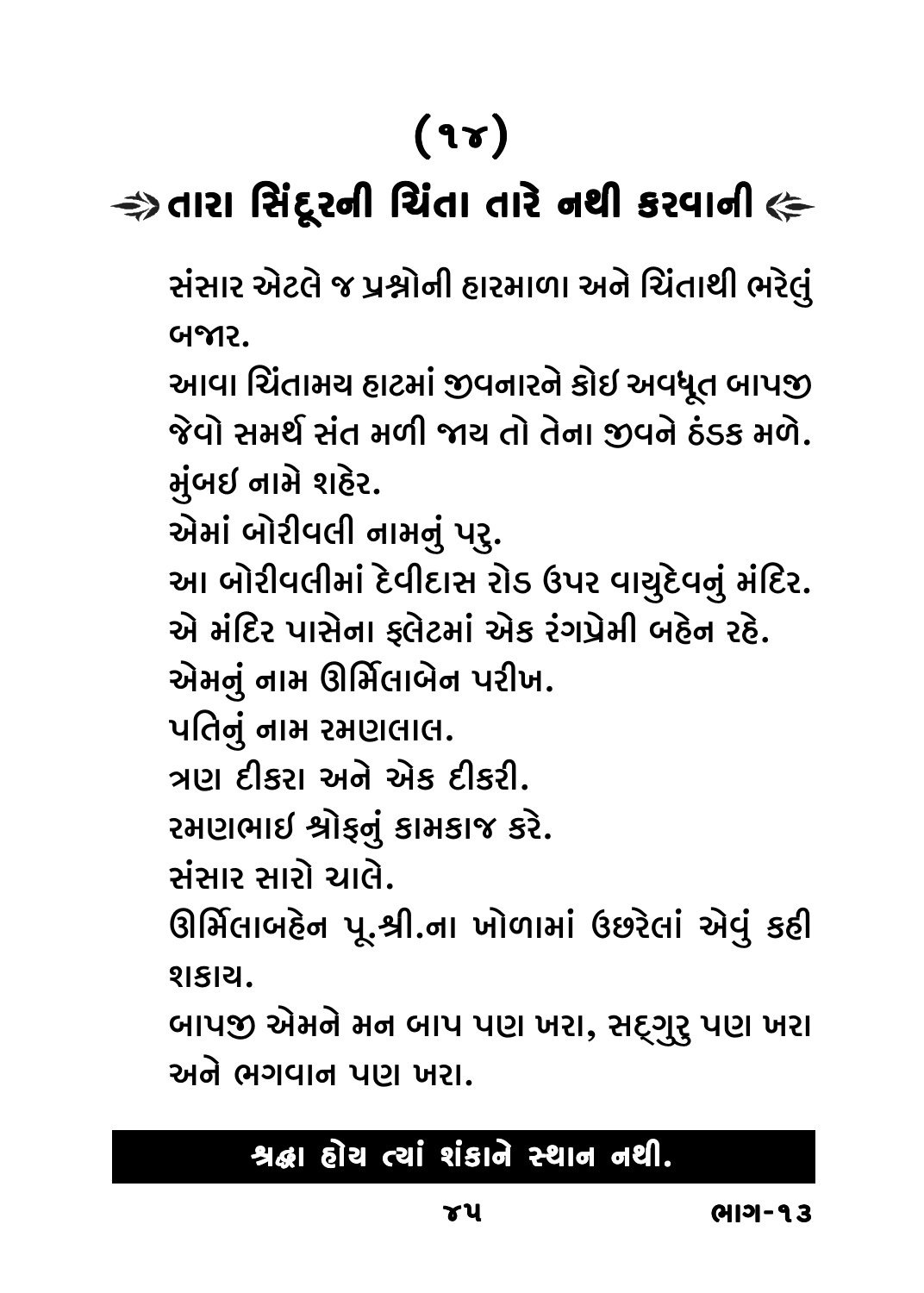બધી સમસ્ચાનું નિરાકરણ નારેશ્વરમાં મળે.<br>સને ૧૯૬૨ની સાલ.

સંવત ૨૦૧૮ના ભાદરવા સુદ એકમનો દિવસ.

 $\eta$  and a rapo  $\eta$  and  $\eta$  and  $\eta$  and  $\eta$  and  $\eta$  $\frac{\epsilon}{\epsilon}$ 

એ વખતે રમણલાલની તબિચત સારી નહિ.

મનમાં એ જ ચિંતા.

ભારતની સન્નારીને તેના પોતાના આચુષ્ય કરતાં પણ ાયમાં મહાપાર મળવા મળવા મળ્યું કરવામાં છે.<br>પતિના આચુષ્ચની ચિંતા વધારે હોચ.<br>એ આમંડ સોભાગ્યવતીના આશીર્વાદ માગતી ઠોચ છે.

પતિની તબિચત કથળતી જતી હતી.

હવે શું થશે?

ે iusfau seśin

…Û∑@U∑ f˜Û@> }Û√. f\.C—.…Û√ pOB™… xO}Ûq #@ŸOË@ µA— w{√EÛfiÛ√Z— fi⁄»®E

નારેશ્વરમાં સમય કર્યા વીતી જાય તેની ખબર પણ ના …Û∑@U∑fiÛ√ Yfi} ®}Û√ \_—E— } E@…— «µ∑ fo …Û

મુંબઈ જવાનો દિવસ આવ્યો.

<u>એ</u>ની આગલી રાતનો ૯ થી ૯-૩૦નો સમય.

 $\mu$  ) and the second second  $\mu$  and  $\mu$  and  $\mu$ formal formal on the component with a who were added.<br>Sheep

#### $\frac{1}{\sinh \theta}$ CWÛ <del>û</del><br>D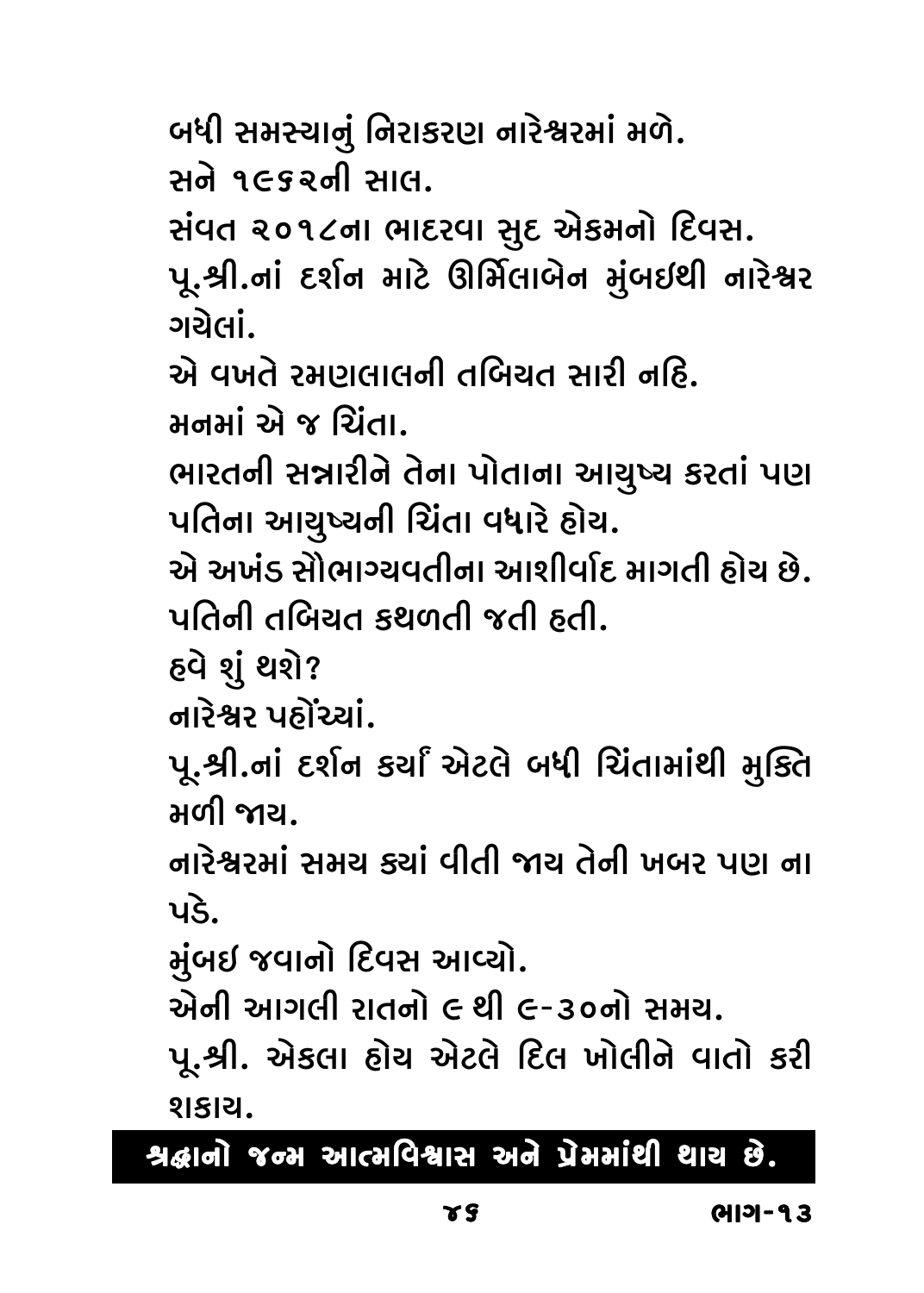ઊર્મિલાબેન ગચાં.

પૂ.શ્રી. પાસે બેઠાં.

પોતાની ચિંતા જણાવવા કંઈ બોલે તે પહેલાં જ ડૂમો ભરાઈ આવ્યો અને ઊર્મિલાબેન છૂટે મોંએ રડી પડ્યાં. પૂ.શ્રી.ની હાજરીમાં દીકરી રડે?

સાંસારિક બાપ પણ દીકરીને રડતાં ન જોઈ શકે તો આ આધ્યાત્મિક બાપ તો દીકરીને રડતાં કેવી રીતે<br>જેઈ શકે?

@\$ Bx@O? f\.C—. µÛ@º}Û: **"**≥wfi™ËÛ! E⁄√ x@Ofi ∑¤@O ©Â@? E⁄√ ટમણલાલની ચિંતા કરે છે? રમણલાલનું મોત તો હું<br>ખિસ્સામાં લઈને ફરૂં છું. ચમના દૂતો તો શું પણ ્ર<br>વિષ્ણુના પાર્ષદોની પણ તાકાત નથી કે અવધૂતની<br>વિહ્યુના દારે ત્યાં સુધી રમણવાલનો ઘાળ પણ ચિકી ના ફાટે ત્યાં સુધી રમણલાલનો વાળ પણ વાંકો કરી શકે. તારાં બધાં કાર્યો નહિ પતે ત્યાં સુધી<br>રમણલાલ રહેશે.

્<br>તારા સિંદૂરની ચિંતા તારે નથી કરવાની.''<br>બસ! અવધતે અભગવચન આપચં અને દી

બસ! અવધૂતે અભચવચન આપ્યું અને દીકરી હસતી<br>હસતી બાપના ઘરેથી મુંબઈ ગઈ.

 $\sim 700$  m  $\sim 100$  m  $\sim 200$ f\.C—. µVÔË—… Z}Û f©Â— Q ∑fioËÛË fiÈ'}⁄ fÛ~}Û.

## ्<br>रू<br>रू  $\ddot{x}$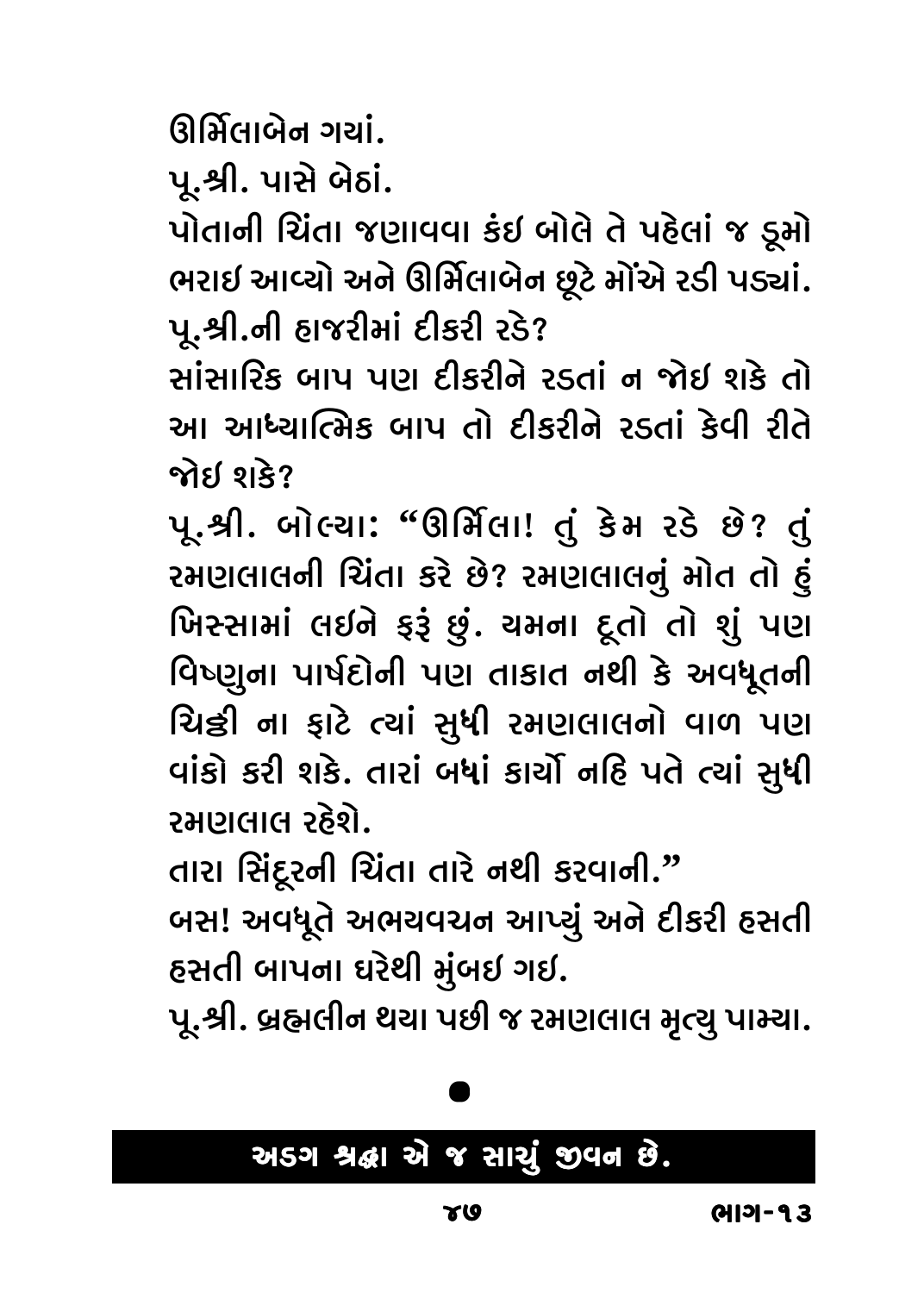## $(6)$ fV@fiY"Û\$-≥>{— fV@fiY"Û\$-≥>{—fV@fiY"Û\$-≥>{— IÛ\$!

પ્રેમનો સંબંધ અલૌકિક છે.<br>ભગવાન પત્ચેનો સાચો પ્રેમ ભગવાનને પરતંત્ર કરે. ન કરવાનું કરવા પ્રેરે. એક વાર પૂ. બાપજી વડોદરા ગચા. વડોદરામાં રામગલોલાના મહંતશ્રી રહે. પૂ.શ્રી. પ્રત્યે એમનો ભાવ ખૂબ ઊંચો. પૂ.શ્રી. રામગલોલાના મંદિરમાં ગચા. મંદિરમાં ભગવાન રામચંદ્ર અને સીતાજીની મૂર્તિ. સીતારામની મૂર્તિ ખૂબ સુંદર. પૂ.શ્રીને તો નાનપણમાં દોઢ વર્ષની ઉંમરે જ પિતાશ્રી ~<br>પાસેથી 'રામમંત્ર' મળ્યો હતો.<br>ગમ મંત્ર લામી લામીને કનમાનજીને રાટાવતા કતા રામ મંત્ર લખી લખીને દનુમાનજીને ચઢાવતા દતા.<br>સીતારામ પત્ચેનો પેમ દિવ્ય ઠતો મહંતશ્રીએ પૂ.શ્રી.ને એક હાર આપ્યો.  $\epsilon$  and the contraction  $\epsilon$  $\mathcal{L}$  $\ddot{=}$ 

# CW fi fill fow field fow field field water.<br>Taxo§. CWN B√xO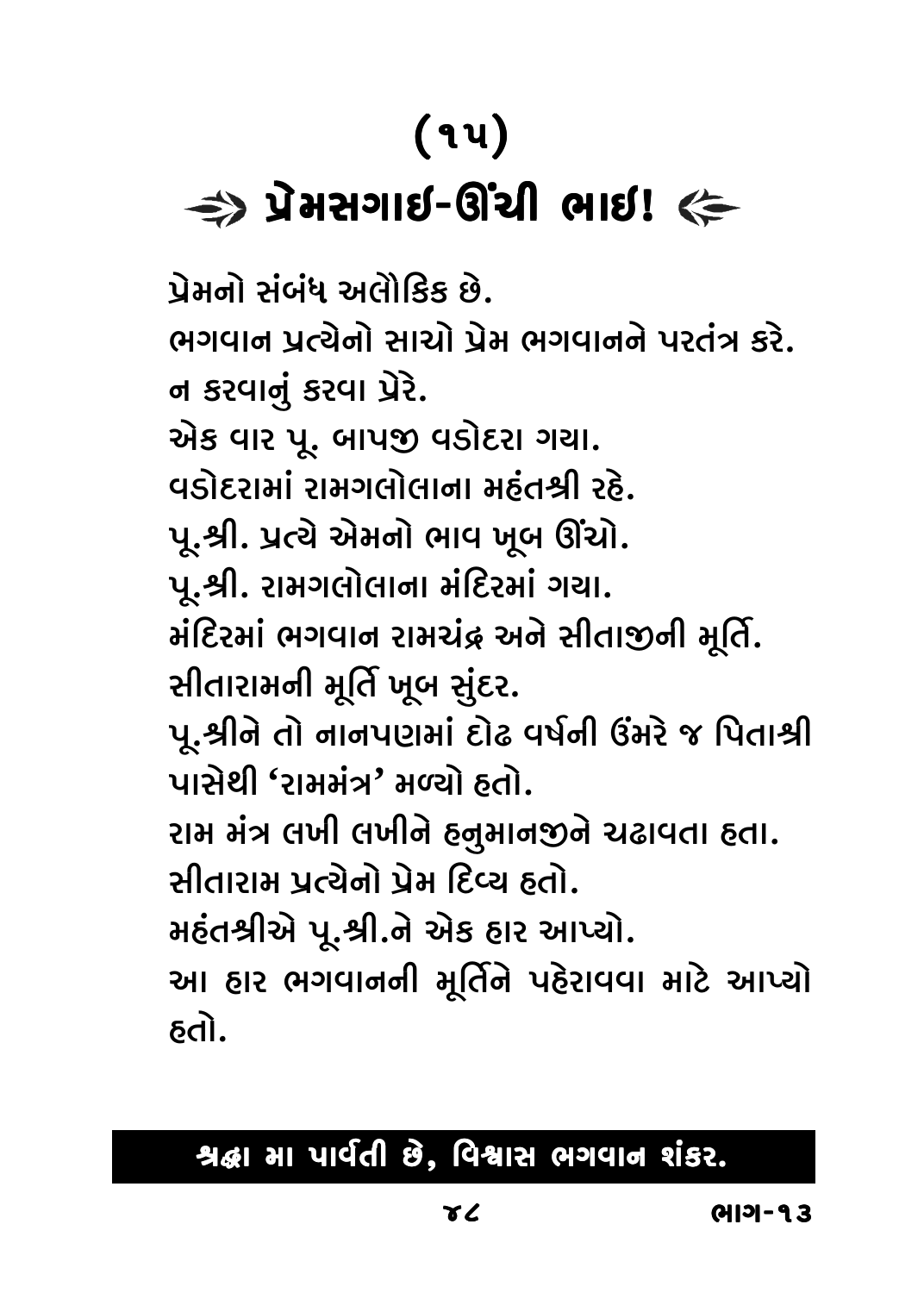પૂ.શ્રી.એ જોયું કે ભગવાનની મૂર્તિ થોડી ઊંચા<br>સ્થાને છે પૂ.શ્રી.એ હાર પહેરાવવાનો પ્રચત્ન કરી જોચો. પ્રચત્ન સકળ ના થયો. મહંતશ્રીએ આ જોયું. તરત દોડ્યા નાનું સ્ટૂલ લેવા. પૂ.શ્રી. સ્ટૂલ પર ઊભા રહે તો હાર મૂર્તિને સહેલાઈથી પ્રઠેરાવી શકે. એક તરફ મહંત સ્ટ્રલ લેવા ગયા તો બીજી તરફ પૂ.શ્રી.એ  $\alpha$ ગવાનને પેમથી પાર્થના કરી. ભગવાન પેમમાં પીગળી ગચા. મૂર્તિ નીચે ઉતરી આવી. fi\wE™ …—{@ &E∑— #Û\_—. f\.C—.#@ ˜Û∑ f˜@∑Û\_— pO—AÛ@. મૂર્તિ પાછી મૂળ જગ્યાએ જતી રહી. મૂર્તિ સ્વસ્થાને ગઈ ત્યાં જ મહંતશ્રી સ્ટૂલ લઈને આવ્યા. આવ્યા ત્યાં તો શું જોયું? મૂર્તિ ઉપર હાર પહેરાવાઈ ચૂક્યો હતો. પૂ.શ્રી.નો પ્રેમભાવ જોઈને ભગવાન નીચે આવી ગયા એની અંગત વ્યક્તિઓને જાણ થઈ. # *#* √"E [}»®E#<sup>0</sup>

# મહાથી જ એશ્વર્ય પ્રાપ્ત થાય છે.<br>™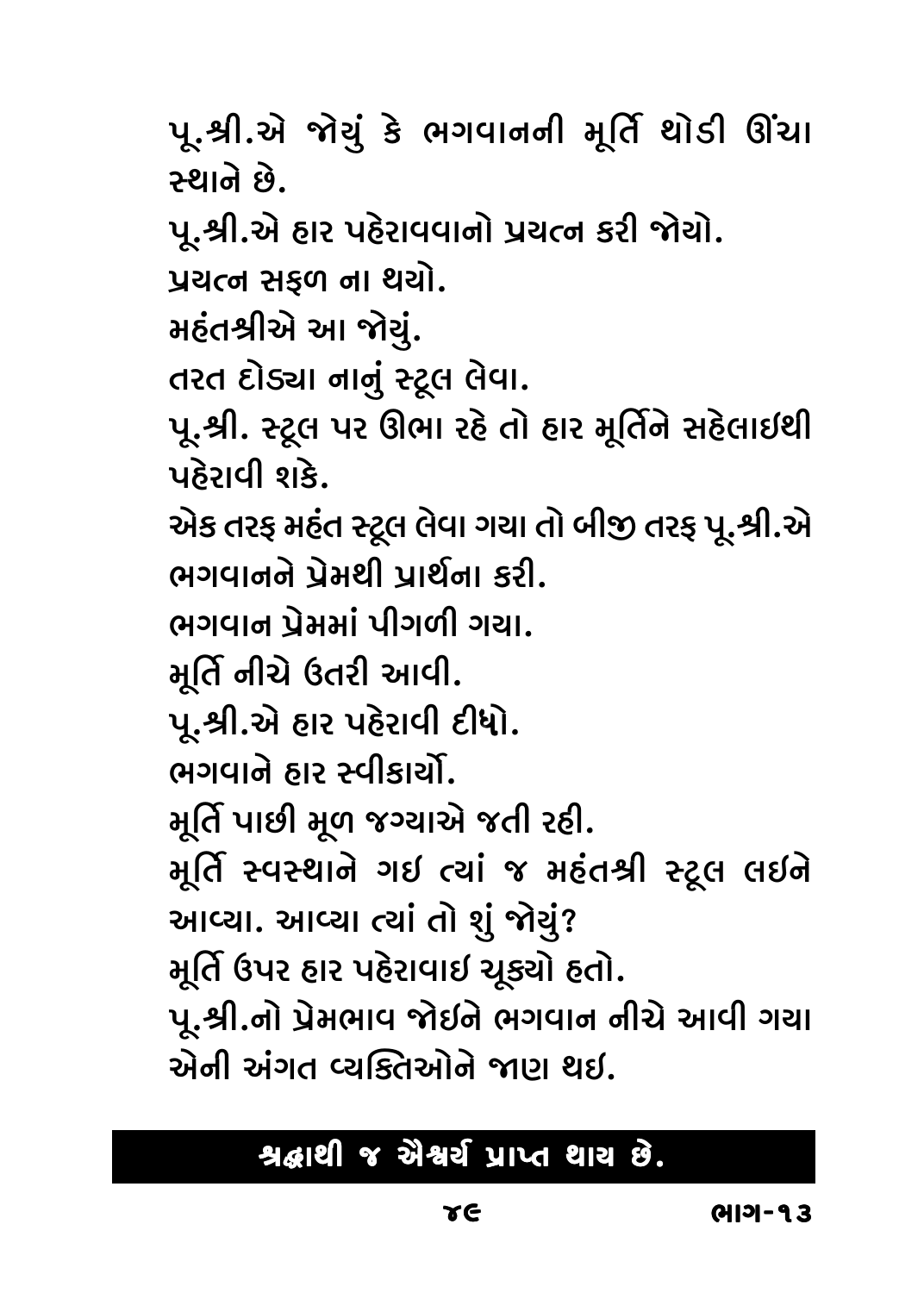ભગવાન તો આખરે ભકતને અને ભકતના ભાવને જ આધિન છે ને?<br>સાથિન છે ને?

## $(95)$

### ⇔) કડકડતી ઠંડીમાં બરફની જરૂર *९*=

ગુજરાત રાજ્યની સરહદ પૂરી થાય અને મહારાષ્ટ્રની સરહૃદ શરૂ થાચ ત્યાં નવાપુર નામનું ગામ આવેલું છે. આ ગામ રેલવે સ્ટેશનથી ઘણું દૂર.

ઈ.સ. ૧૯૫૨નો ડિસેમ્બર માસ.

સંવત ૨૦૦૯ની દત્તજચંતી.

આ દત્તજચંતીના ઉત્સવ પર અવધૂતજી નવાપુર<br>પ્રધાર્ચા પધાર્યા.

પૂ. અવધૂતજી નવાપુર પધારે એ માટે રંગભકતોએ<br>અષાઢ મઠિનામાં ચોવીસ કલાક દત્તબાવનીનો કાર્ચક્રમ રાખેલો.

્<br>અનુષ્ઠાનના જોરે અવધૂતજી ખેંચાયા.<br>ખાસ પ્રવચન ન કરનારા અવધતજાએ '

ખાસ પ્રવચન ન કરનારા અવધૂતજીએ "દત્ત ઉપાસના-એક ઊડતું પ્રવચન'' એવું પ્રવચન પણ કરેલું.<br>નવાપુરમાં આનંદ અને ઉમંગનું વાતાવરણ હતું.

### $\frac{6}{\sqrt{2}}$ CWÛ…— &fÛY…Û ΩpO}…Û 'JO Y√xOºfZ— Z\_— @\$#@. CWÛ…— &fÛY…Û ΩpO}…Û 'JO Z\_— @\$#@.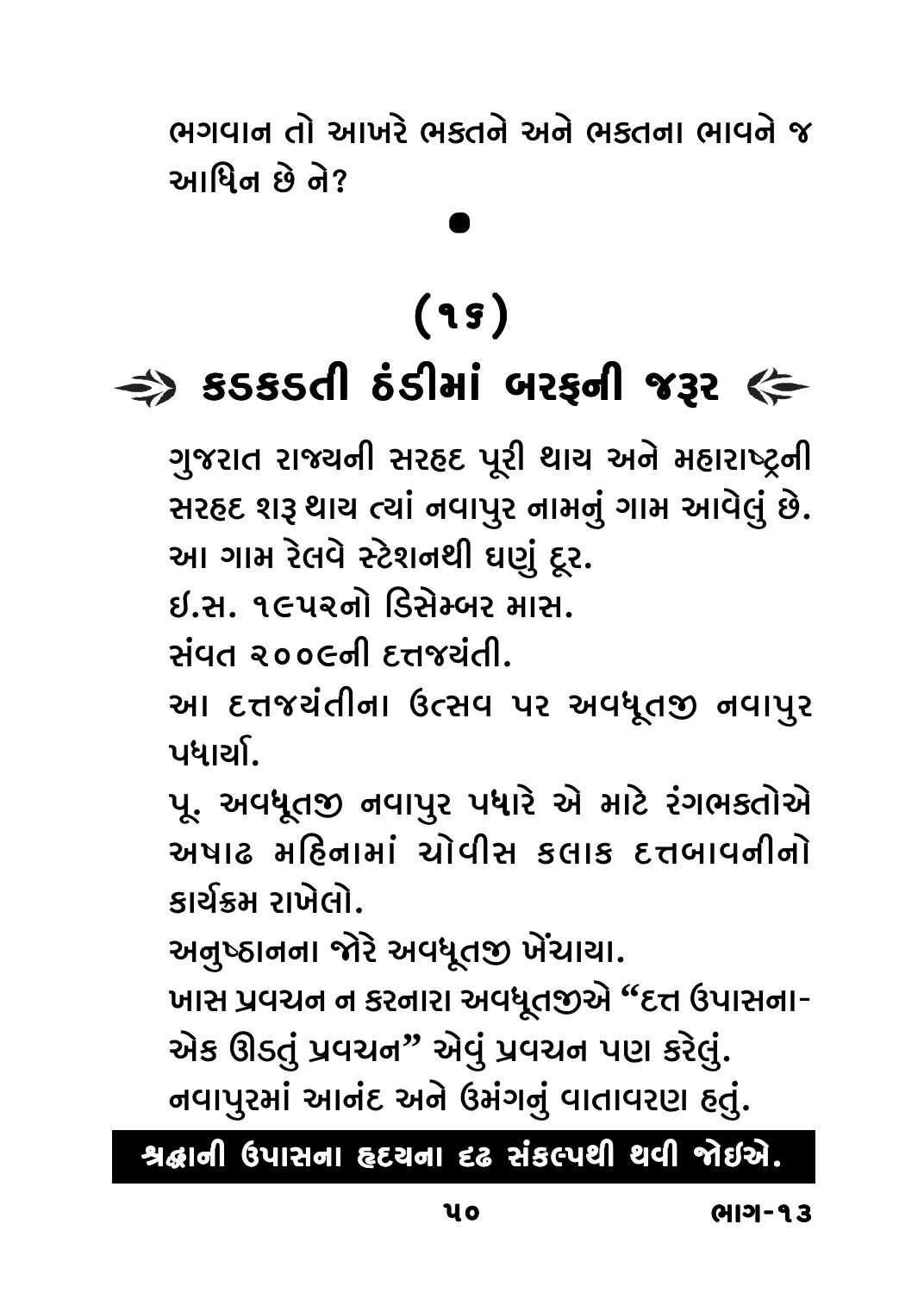દત્તજચંતીનું પર્વ હતું.<br>વઠેલી સવારથી જ ભક્તો દર્શનાર્થે લાઈનમાં ઊભા ઠતા. કિષ:પાર્થનાનો કાર્ચક્રમ પત્યો.

પૂ.શ્રી. બેઠા હતા.

થોડા ભકતો સાથે સત્સંગ ચાલતો હતો. .<br>ત્યાં પૂ.શ્રી.એ એકાએક જ પૂછ્યું: ''અર્દી બરફ મળે કે?''<br>પશ્ચ સાંભળી બધા આશ્ચર્યમાં ૬બી ગયા

પ્રશ્ન સાંભળી બધા આશ્ચર્યમાં ડૂબી ગચા.<br>કડકડતી ઠંડીમાં બરફની શું જરૂર પડી હશે?

પૂ.શ્રી. તો બરફનો કદી ઉપચોગ કરતા નથી.

્<br>છતાં ભકતે કહ્યું: ''બાપજી! બરફ સ્ટેશન ઉપર મળે.<br>ત્યાં તપાસ કરાવીએ .પણ સરતશી ભસાવળ જતી .<br>ગાડીમાં આવે; એટલે એ ગાડી આવે, પછી મળે.''<br>ગાડી આવવાનો સમય શયો હતો

ા છે.<br>પૂ.શ્રી. બધું સાંભળી રહ્યા.<br>પછી પણ કશું બોલ્યા નકિ એટ

પછી પણ કશું બોલ્ચા નહિ એટલે બે-ત્રણ ભક્તો<br>ઉપડ્યા સ્ટેશને

બરકની તપાસ કરવા.

સ્ટેશને જઈને ગાડીના સમાચાર પૂછ્યા ત્યારે જાણવા મળ્યું કે ટ્રેનને તો સોનગઢ સ્ટેશને અકસ્માત નડ્યો છે. એ બાજુથી બધો રેલવે વ્યવહાર અટકી પડ્યો છે.<br>એ બાજુથી બધો રેલવે વ્યવહાર અટકી પડ્યો છે.

# <u>ક્ષદ્ધા વિનાનો દવન, દાન અને તપ અસત્ છે. કહ્યા</u><br>પ્યા હતા હતા હતા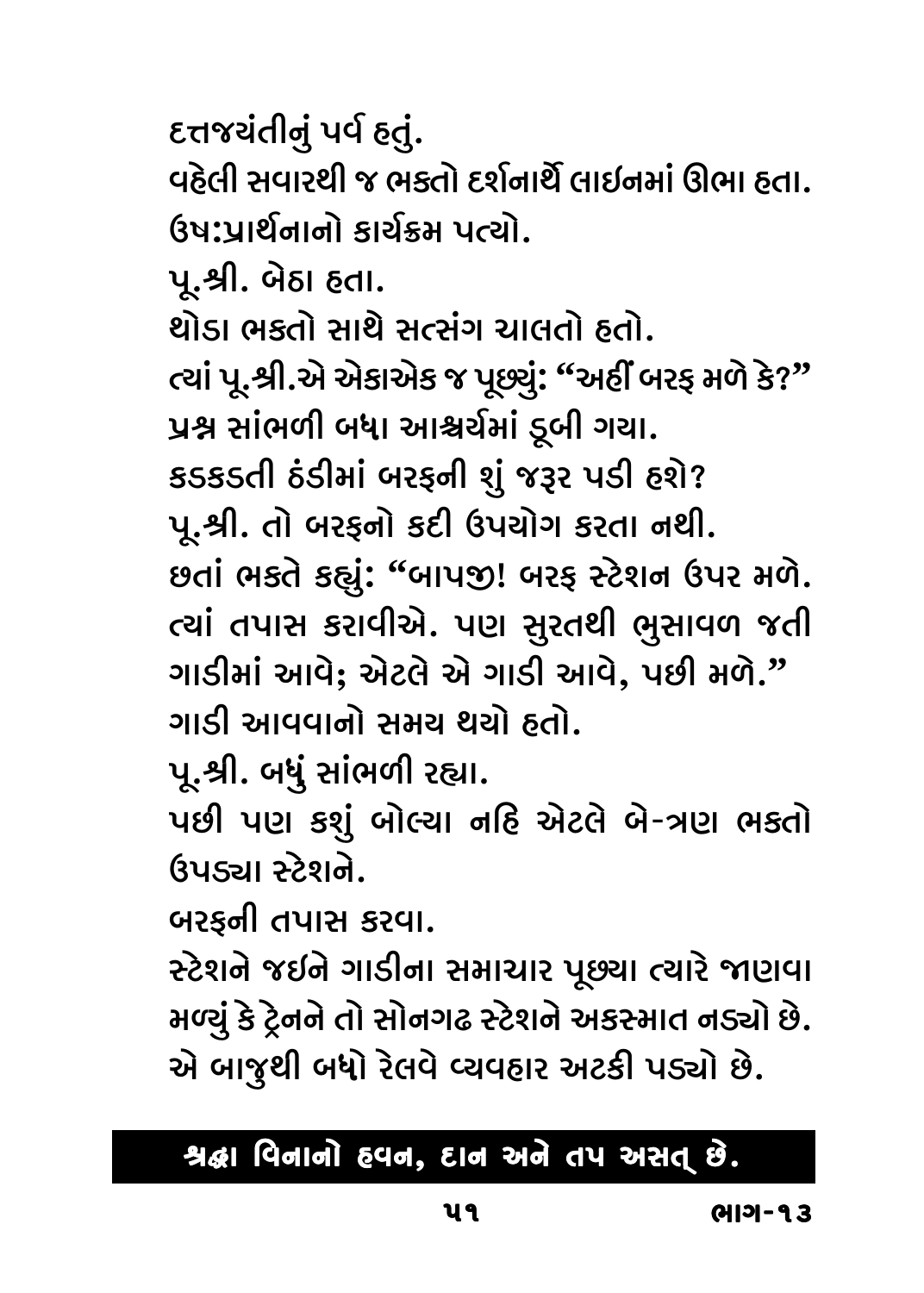આ સમાચાર મળતાં જ ભકતોને થયું કે સ્ટેશને<br>આવ્યા તો સારું થયું ને? ત્યાં જ મનમાં ઝબકારો થયો કે બાપજીએ બરફ મળે કે એવું કેમ પૂછ્યું હતું. જો બરફ વિશે ના પૂછ્યું હોત તો તો આપણને અકસ્માતની ખબર જ ના પડત. આ ટ્રેનમાં દત્તજચંતીમાં ભાગ લેવા જે ભકતો આવતા હતા તેનું શું? ~… …ુ ુ…<br>એ બધા તો સોનગઢ સ્ટેશને રખડી પડ્યા હશે ને!<br>એમને નવાપર લાવવા પડશે ને! એમને નવાપુર લાવવા પડશે ને!<br>ભક્તો ગામમાં ગચા આચોજકોને ખબર કરી. નવાપુરથી સોનગઢ વાહનો મોકલવામાં આવ્યા. …\_Ûf⁄∑Z— YÛ@…"JO \_Û˜…Û@ fiÛ@xOË\_ÛfiÛ√ #Û[}Û. <sup>µ</sup>AÛ I®EÛ@…@ …\_Ûf⁄∑ ËÛ\_\_ÛfiÛ√ #Û[}Û. .<br>કરી એમાંથી આ બધી ચોજના ઊભી થઈ ત્યારે બધા<br>ભાવક બની ગયા ભાવુક બની ગચા.<br>પૂ.શ્રી. પોતાના ભકતોની કેટલી ચિંતા કરે છે? ્ર<br>એમને દૂર રહ્યા રહ્યા પણ બધી વાતની ખબર પડી<br>જગ છે તેનો અનુભવ શરો જાચ છે તેનો અનુભવ થચો.<br>દત્તજચંતીનો ઉત્સવ આનંદથી પૂરો થચો.  $\rho$  and  $\gamma$   $\gamma$ 

## \_<br>1<br>นล  $\frac{1}{2}$   $\frac{1}{2}$   $\frac{1}{2}$   $\frac{1}{2}$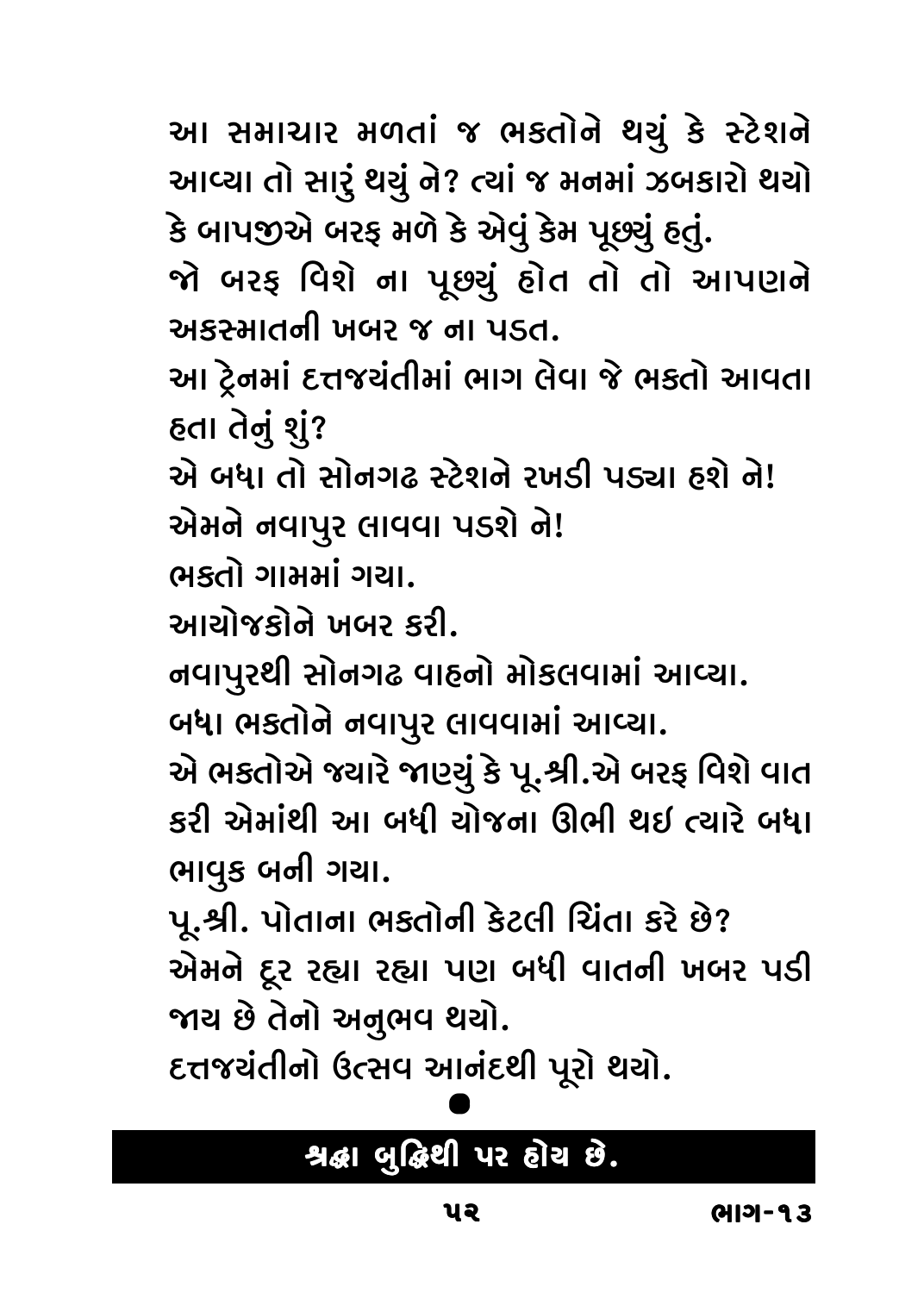## (૧७)<br>⇔ ભકત-ભાવના સંતોષી ⇔ I™E-IN Y

µ—Ë—fiÛ@∑Û …Ûfi…⁄√ "Ûfi. #@…— fÛY@ EËÛ@A …Ûfi…⁄√ #@xOpOfi …Û…⁄√ "Ûfi. <u>નામ એનું રવલાઇ દેસાઈ.</u> અનાવિલ બ્રાહ્મણ. પૂ.શ્રી. પર રવુભાઈને ખૂબ ભાવ. ્ર<br>એમના ભાગ્યનું પાંદડું પૂ.શ્રી.એ એવું ફેરવ્યું કે ધનની<br>રેલમછેલ કઠેવારા એવી સ્થિતિએ પહોંચી ગયા એમના સંતાનોમાં એક દીકરો અને ત્રાગ દીકરી. મોટી દીકરી માટે વર શોધે.<br>એન્જિન્ચર જમાઈ મળે એવં શોધે એન્જિન્ચર જમાઈ મળે એવું શોધે.<br>રવુભાઈનું સ્નેહીઓનું વર્તુળ મોટું. −ુ…– ુ − ∙ૄ−…<br>બધા દીકરી માટે વર શોધે પણ આવો એન્જિન્ચર વર<br>શોધવામાં સફળતા ના મળે શોધવામાં સફળતા ના મળે.<br>રવુભાઈ થોડા નિરાશ થઈ ગયા. મનમાં થયું કે શું મારી આટલી ઈચ્છા પૂરી નહિ થાચ? ઈચ્છા મનમાં ને મનમાં રહી જશે કે શું?  $\frac{1}{\sqrt{2}}$ 

# CWÛ \_"∑…Û@ fiÛoY xOB⁄√ QÂ xO∑— BxOEÛ@ …Z—. CWÛ \_"∑…Û@ xOB⁄√ xO∑— BxOEÛ@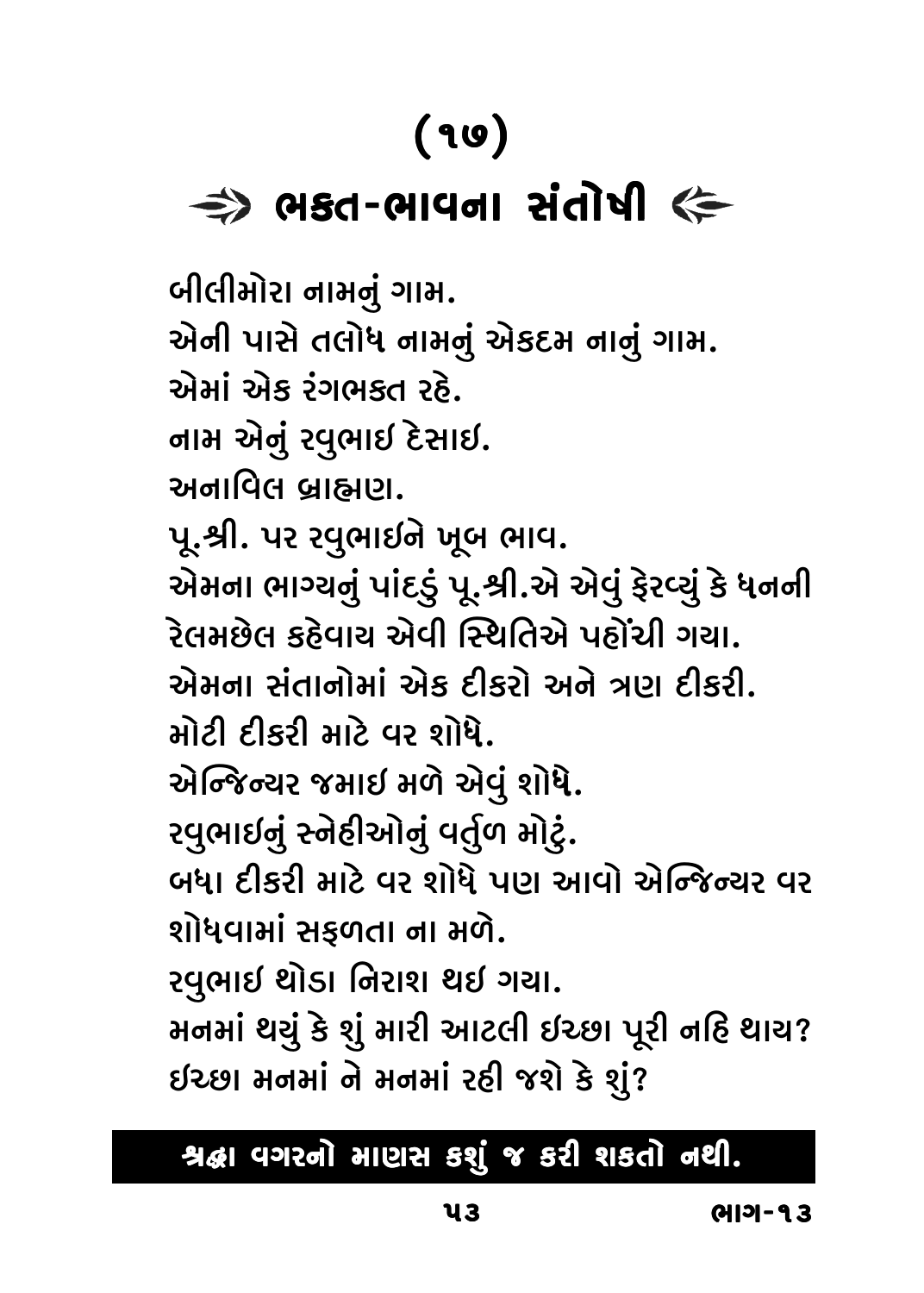્<br>અવધૂતજી સુરત પધાર્ચા છે. એમનો મુકામ ઠાકોરભાઈ<br>મીઠાડ(વાળાને ત્યાં છે

રવુભાઈ તો બપોરની ત્રણની લોકલમાં બેસી સુરત ગચા ્ર<br>અને ત્યાંથી પહોંચ્યા સીધા ઠાકોરભાઈ મીઠાઈવાળાને<br>ઘરે

પૂ.શ્રી.નો મુકામ ઠાકોરભાઈના ઘરે બીજે માળે હતો.  $\epsilon$ ર્શન માટે ભારે ભીડ હતી.

 $\sim$  matrices in the  $\sim$  $\overline{C}$ ચઢ્યું.<br>આટલી લાંબી લાઈનમાં કચારે નંબર આવશે?

દર્શન થશે કે દર્શન કર્યા વગર જ પાછું ફરવું પડશે? મનોમંથન ચાલુ હતું ત્યાં એમના કાને અવાજ આવ્યો: <sub>.</sub><br>''રવુભાઈ કોણ છે? પૂ.શ્રી. એમને ઉપર બોલાવે છે.''<br>રવભાઈને મહેલાં તો શરાં કે આ ભમણા છે મણ ૨વુભાઈને પહેલાં તો થચું કે આ ભ્રમણા છે પણ<br>બીજી વારની બૂમથી ખાતરી થઈ. fioÛ ©Â@ fo

પણ રવુભાઈ તો ઘણા હોચ ને! પોતાના જેવા સામાન્ચ ભકતને તો કોણ બોલાવે? અને પોતે આવ્યા છે એ સમાચાર પણ કર્યા મોકલ્ચા છે? Yê û û∑ fiû@xO

# fiÛ¥ÛfiÛ√ ∑˜@ËÛ µ {Û fiÛ¥ÛfiÛ√ ∑˜@ËÛ µ {Û **'**fiÛ**'**…— CWÛZ— \_ÛŸO Q⁄Â#@ ©Â@. …— CWÛZ— \_ÛŸO Q⁄Â#@ ©Â@.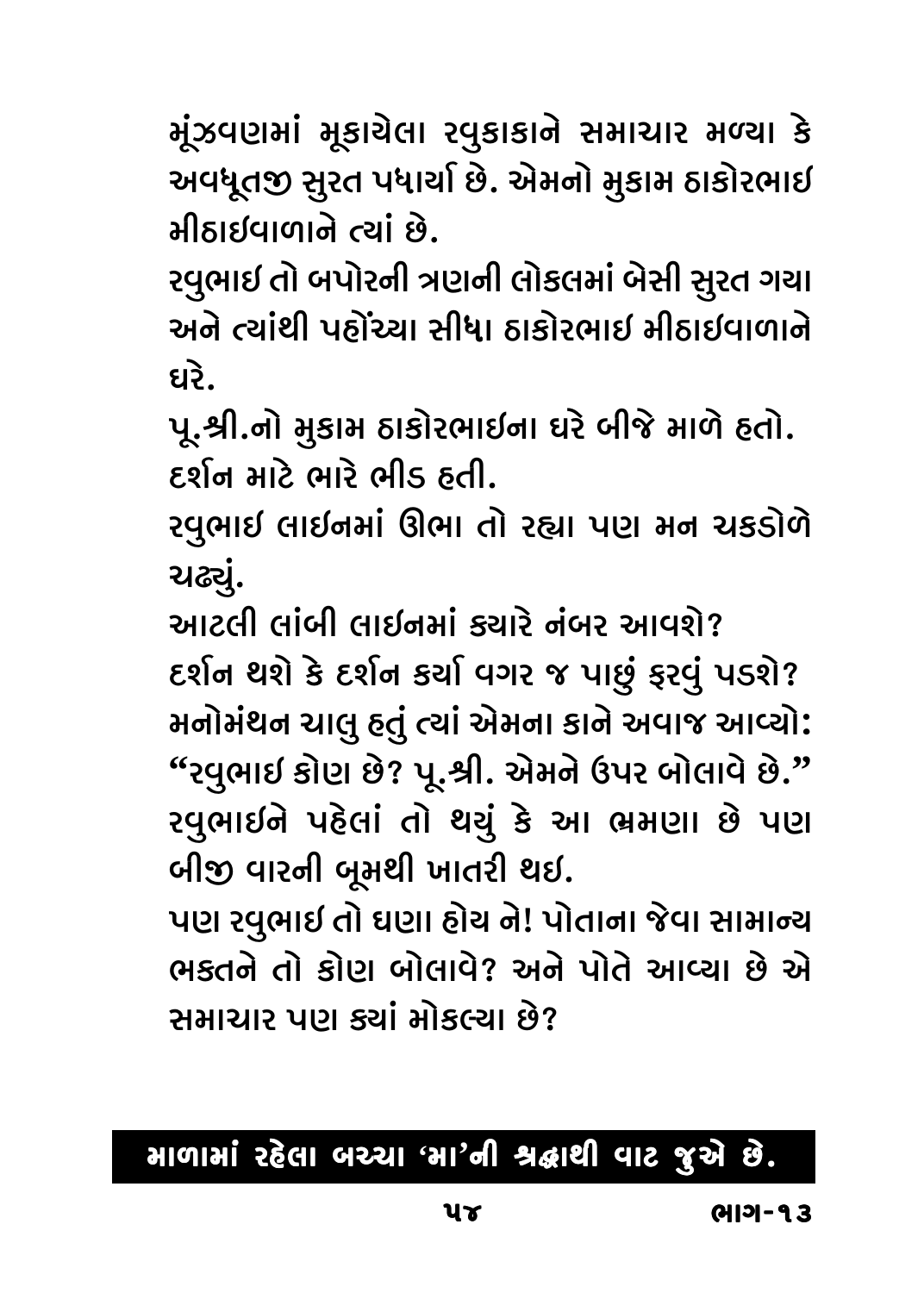ત્યાં તો સેવકે પાછી બૂમ પાડી: ''બીલીમોરાથી આવેલા રવુભાઈને પૂ.શ્રી. બોલાવે છે." આ સાંભળતાં જ રવુભાઈ ભાવુક થઈ ગયા. આંખમાંથી આંસુની ધારા વહેવા લાગી. રડતા રડતા ઉપર ગયા અને પૂ.શ્રી.ને પગે લાગ્યા. રવુભાઈને રડતા જોઈને પૂ.શ્રી. બોલ્ચા: ''રવુભાઈ! મૂંઝાઓ છો કેમ? તમારી દીકરીને એજિન્ચર વર જ મળશે અને આ જ વર્ષે તેનાં લગ્ન પણ થઇ જશે.'' રવુભાઈની મૂંઝવણ દૂર થઈ ગઈ. રવભાઈ પ્રસાદ લઈને બીલીમોરા પહોંચ્યા. થોડા સમયમાં જ દીકરીનાં વેવિશાળ એન્જિન્ચર

સાથે થયા અને પૂ.શ્રી.ના કહ્યા મુજબ એ જ વર્ષે લગ્ન પાગ થઈ ગયાં.

ભકતની ભાવના સંતોષી એટલે તો પૂ.શ્રીને શરાગાગત વત્સલ કઠીએ છીએ ને!

### <u>બુદ્ધિ પંગુ છે જ્યારે શ્રદ્ધા સર્વ સમર્થ છે.</u>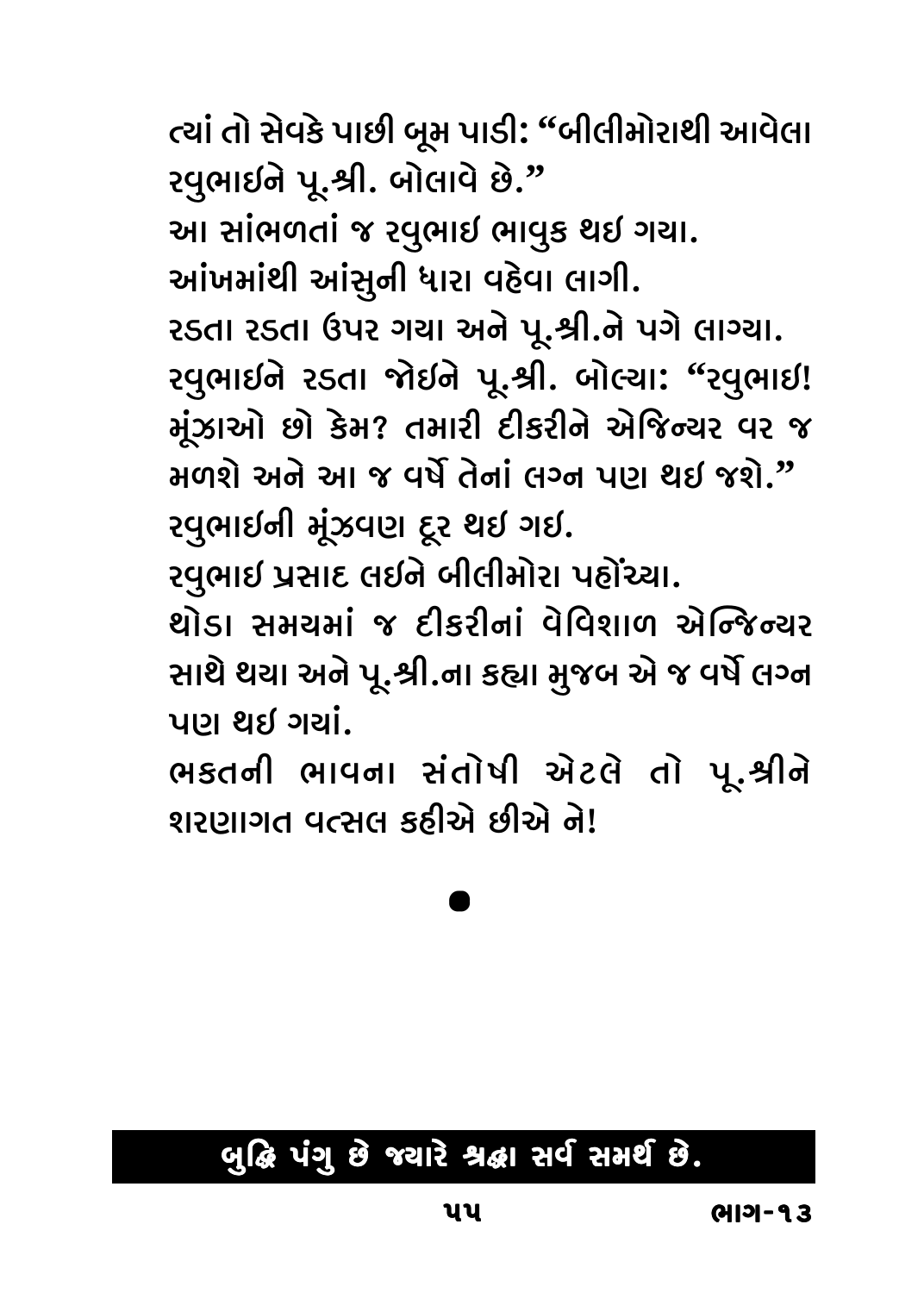## (૧૮)<br>ثو કુરીતિ વાચાલં *(*چـ fi\x√O xO∑Û@wE \_Û{ÛË√ xO∑Û@wE  $\sim$

સને ૧૯૬૩-૬૪નું વર્ષ.<br>ફંજરાવ નામનું ગામ. ત્રિભોવનદાસ શાહને ત્યાં પૂ.શ્રી.નો મુકામ. શેઠ ત્રિભોવનદાસ સુખી એટલે પૂ.શ્રી.નો મુકામ <u>દબદબાભર્ચો થાચ.</u> .<br>ખેતરમાં બાંધેલી કુટિરમાં પણ સફાઈ અને પવિત્રતા<br>જગ્નો તો મન મૂકેદી ઊદે એવાં જુઓ તો મન મહેંકી ઊઠે એવાં.<br>પૂ.શ્રી. ખેતરના કુવા પર બપોરે સ્નાન કરવા ગયા. એ દરમ્યાન એક બહેન દર્શનાર્થે આવ્યાં. સાથે પાંચ વર્ષનો પુત્ર. પૂ.શ્રી.ની રાહ જોવા લાગ્યા. કોઈ મુંઝવણ હશે એમ લાગે. xOÛ@\$ fi\√•\_o ˜B@ #@fi ËÛ"@. f\.C—. Õ…Û… xO∑—…@ fAÛ}Û™ #…@ #ÛY… f∑ µ@sOÛ એટલે પેલાં બહેન એના પુત્ર સાથે ઊઠ્યાં.<br>પૂ.શ્રી.ને ભાવથી પગે પડ્યાં અને પાછાં પોતાની જગાએ જઈને બેસી ગયાં. Q" (2000)<br>Q" (2000) (2000) (2000) (2000) (2000)<br>Q" (2000) (2000) (2000) (2000) (2000)

# મહ્યા એ જ્ઞાનનો પ્રાણકોશ છે.<br>પક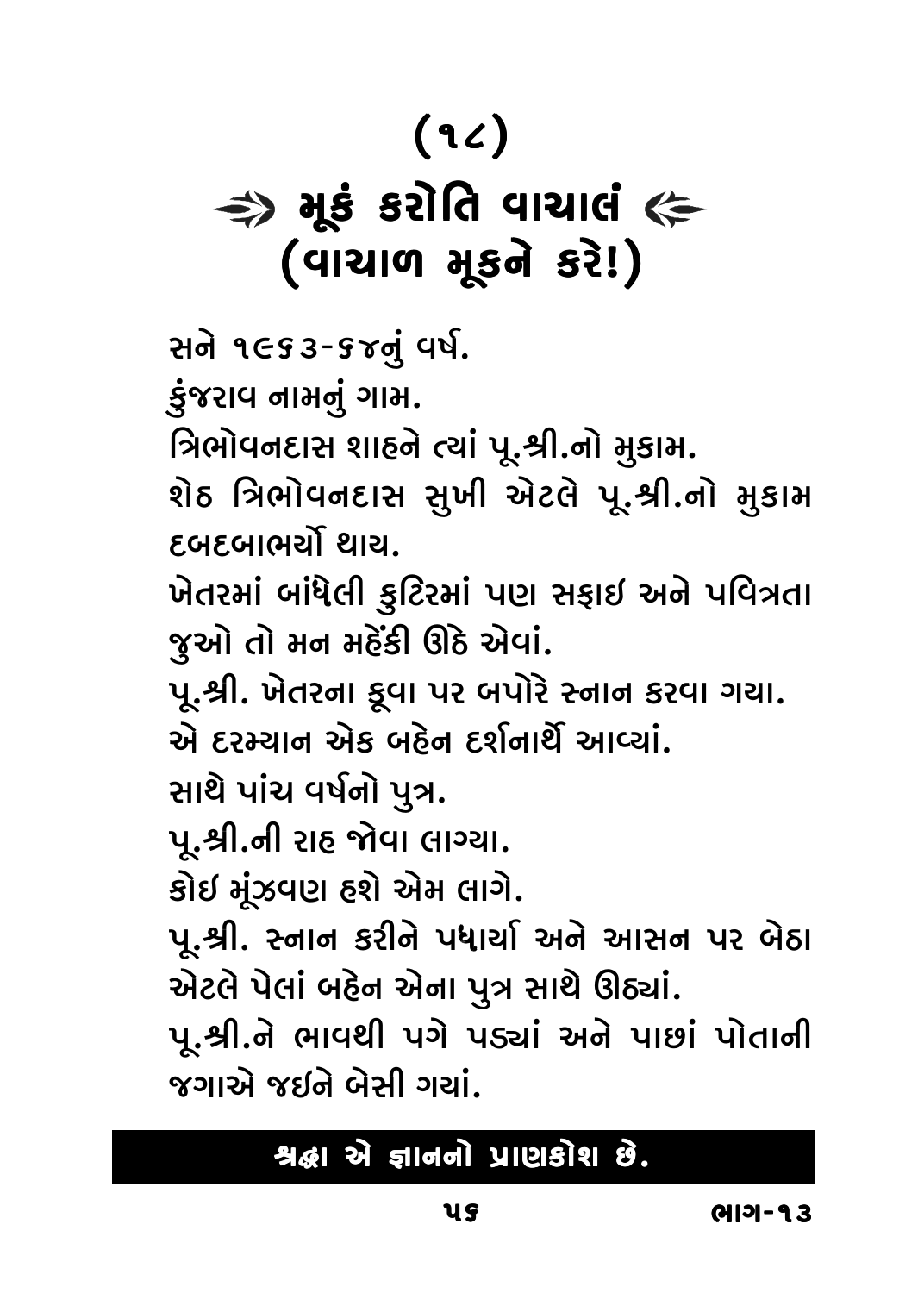f∑√E⁄ µ@sOÛ f©Â— #@fio@ #@xOpOfi ∑¤O\_Û fiÛ√g⁄√.  $\frac{\alpha}{\alpha}$  in  $\frac{\alpha}{\alpha}$  ,  $\frac{\alpha}{\alpha}$  in  $\frac{\alpha}{\alpha}$  in  $\frac{\alpha}{\alpha}$ 

<sub>ાખ્ડ</sub>ા.<br>પૂ.શ્રી.એ પૂછ્યું: ''બહેન! કેમ રડો છો? શું પ્રશ્ન છે?''<br>આ સાંભૂળીને બકેન જોરશી રડવા લાગ્યાં

.<br>બાપજીએ કહ્યું: "બહેન! કશું બોલશો નહિ ને રડ્યા<br>કચ્છો તો એનાથી પ્રશ્નનો ઉકેલ શોડો આવવાનો છો? xO∑BÛ@ EÛ@ #@…ÛZ— fVÀ…Û@ &x@OË ZÛ@¤OÛ@ #Û\_\_Û…Û@ ©ÂÛ@? µÛ@ËBÛ@ EÛ@ &fÛ} BÛ@AÛ} …@!**"**

પૂ.બાપજીનું આશ્વાસન સાંભળીને બહેન ધ્રુસકે ધ્રુસકે<br>રડવા લાગ્યાં

પૂ.શ્રી. કશું જ બોલ્ચા નહિ.

થોડીવાર પછી બહેન બોલ્યાં: બાપજી! મારો આ દીકરો પાંચ વર્ષનો થયો પણ હજી બોલતો નથી.

બહેનને મન જે ગંભીર સમસ્યા હતી તેને હળવી µ˜@……@ fi… QÂ@ "√I—∑ YfiÕ}Û ˜E— E@…@ ˜¥\_— µ…Û\_\_Û…Û ˜@E⁄Z— f\.C—. µÛ@º}Û: **"**#∑@! …Z— µÛ@ËEÛ@

એમાં આટલું બધું રડવાનું હોચ?<br>નથી બોલતો તો ખોટું શું છે? સારૂં છે.

…Z— µÛ@ËEÛ@ EÛ@ «Û@Ÿ⁄√O B⁄√ ©Â@? YÛ∑⁄√ ©Â@. #…Û}ÛY fiÛ≠… fÛ¥@ ©Â@.**"**

જેમને બોલતાં આવડે છે તેઓ મોેન પાળવા ધમપછાડા<br>કરે છે અને તેમ છતાં મોેન પાળી શકતા નથી. xO∑@ ©Â@ #…@ E@fi ©ÂEÛ√ fiÛ≠… fÛ¥— BxOEÛ …Z—.

# અવિચલ શ્રદ્ધા એ વિજયની પૂર્વશરત છે.<br>પણ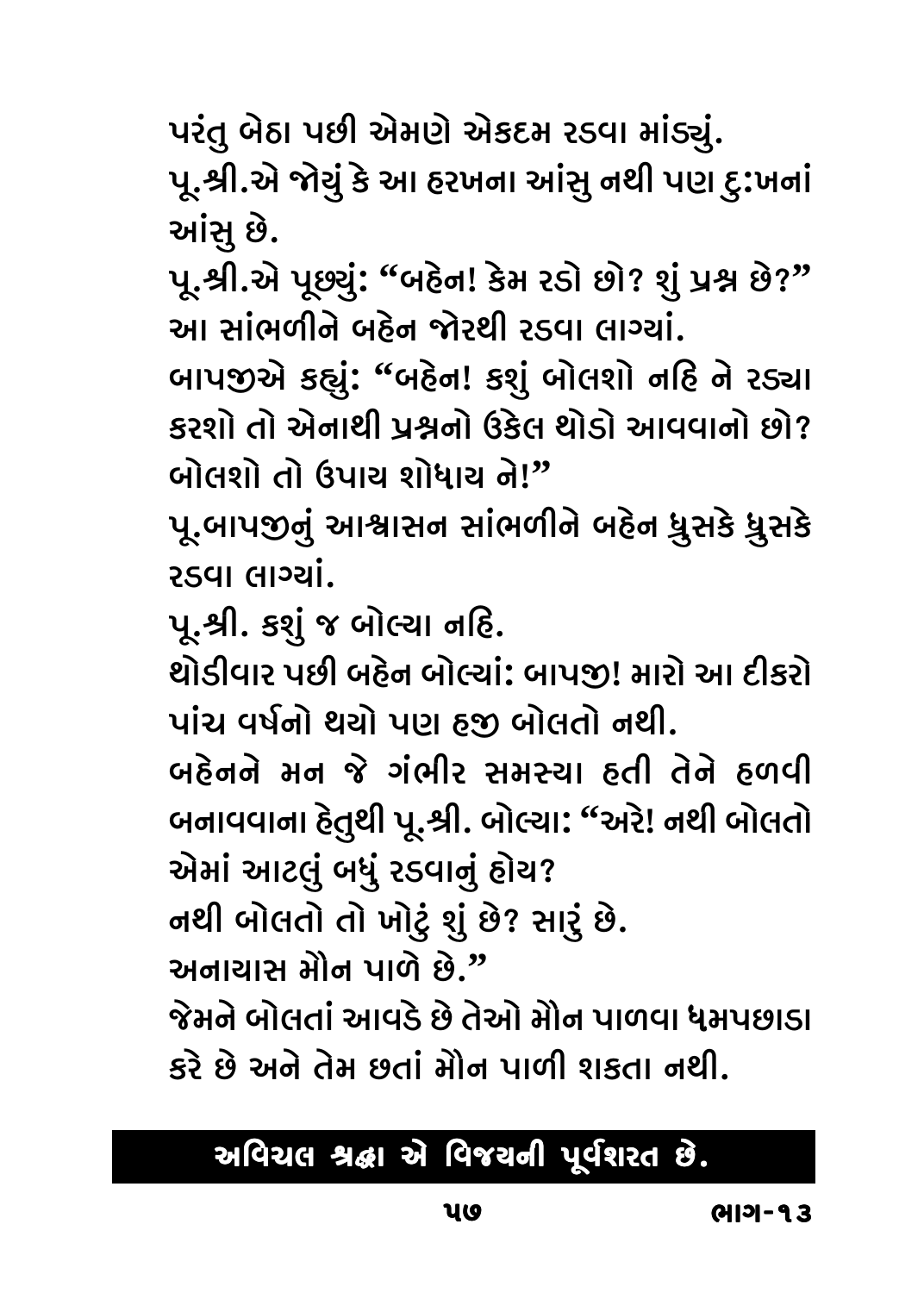જ્યારે તમારા દીકરા પર તો ભગવાનની અસીમ કૃપા છે કે જન્મથી જ મોન પાળે છે.

પેલાં બઠેન તો આ જવાબ સાંભળીને દંગ જ થઈ ગયા. ઉપાચ બતાવવાનો તો દૂર રહ્યો પણ મહારાજે તો એને ભગવાનની કૃપા ગણાવી દીધી.

પછી પૂ.શ્રી.એ બદેનને કહ્યું: "આણંદના બજારમાં ડી.એન. હાઈસ્કૂલની સામે એક બુક સ્ટોલ છે.

ત્યાંથી વિષ્ણૂ સહસ્રનામની ચોપડી લેજો.

મોટા અક્ષરવાળી લેજો એટલે તમને પાઠ કરતા ફાવશે<mark>.</mark> તમે એનો રોજ પાઠ કરજો.

ભગવાન બધું સારૂં કરશે."

પછી પૂ.શ્રી. કુંજરાવથી અજુપુરા થઈને આણંદ આવ્યા ત્યારે જશુભાઈ દેસાઈ (દેસાઈ ઓટોમોબાઈલવાળા)ને ત્યાં પેલા બહેન પૂ.શ્રી.નાં દર્શને પુત્રને લઈને પાછાં આવ્યાં ઠતાં.

પરંતુ આ વખતે એમના મોં પર પ્રસન્નતા હતી.

પૂ.શ્રી.ને પગે લાગ્યાં અને આનંદના સમાચાર આપ્યા: "બાપજી! હવે આપની કૃપાથી આ બાબો બોલે છે." પૂ.શ્રી.એ કહ્યું: "આપણા વિષ્ણુ ભગવાન ખૂબ દચાળુ છે.

#### श्रद्धा ज्ञानयुक्ष्त અને વિવેકપૂર્ણ होવी જોઇએ.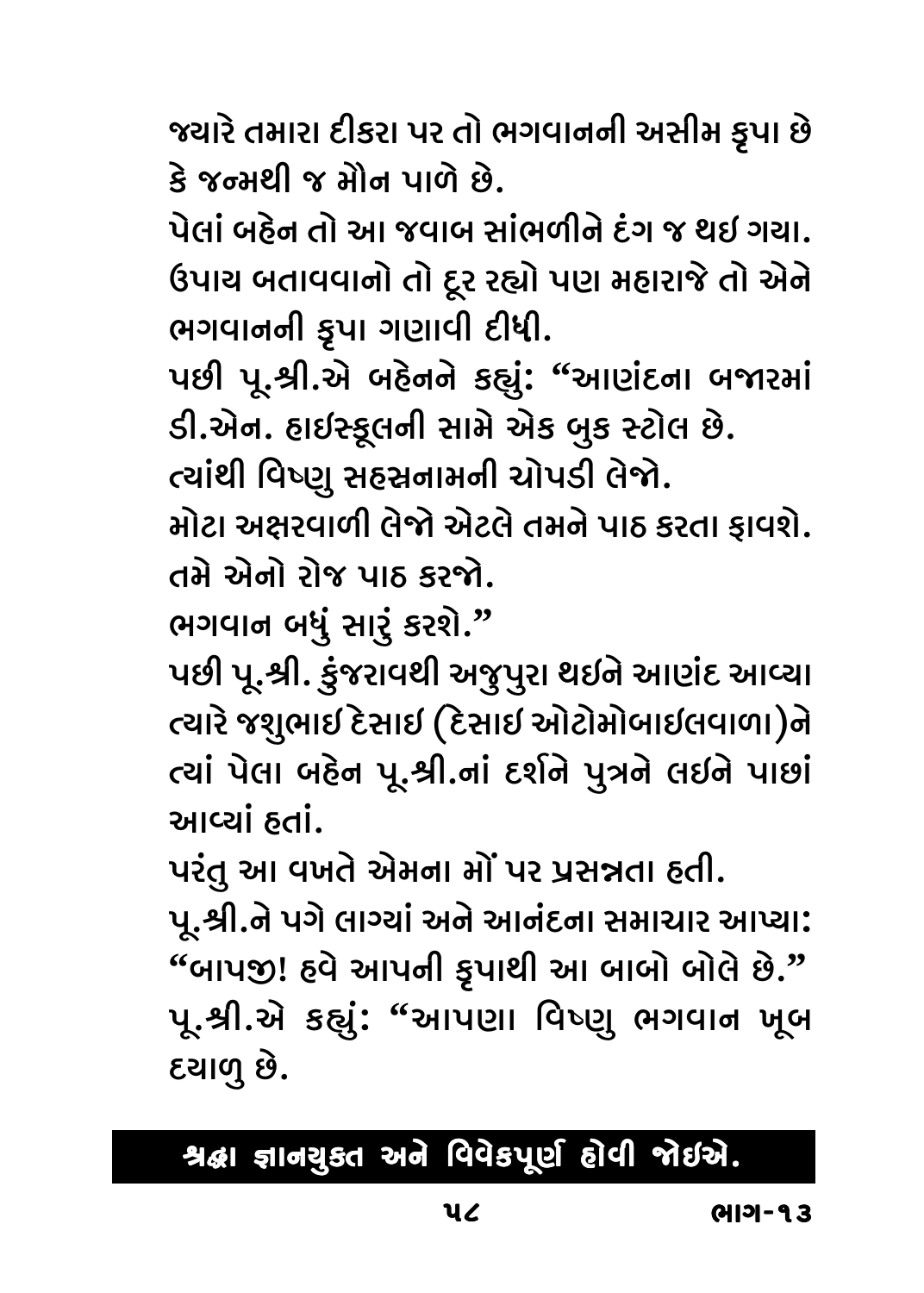તમે વિષ્ણુ સહસ્ર નામના પાઠ ચાલુ જ રાખજો.'' 'મૂકં કરોતિ વાચાલં - વાચાળ મૂકને કરે' એ શ્લોક ચરિતાર્થ થયો.

## $(9e)$

### $\Rightarrow$  સાધુ જીવન- સાદું જીવન  $\Leftarrow$

"Simple living and high thinking" એ સાધુજીવનનું લક્ષણ છે.

"વિચાર ઊંચા જીવન સાદું

એવું જીવે સાચો સાધુ"

પૂ.શ્રી. એ અર્થમાં સાચા સાધુ હતા.

પ્રભુની પ્રાપ્તિના પંથનો પથિક સાદો હોય, સીધો હોય અને સરળ ઠોચ.

ખાવાનું સાદું, પહેરવાનું સાદું અને જીવન જીવવાનું પણ સાદે.

ગાંધીવિચારની પણ અસર ખરી.

પૂ.શ્રી. માટે ભકતો કંઈ ને કંઈ લાવે.

જેવી જેની શક્તિ અને જેવી જેની ભક્તિ તેવી વસ્તુ લાવે.

#### श्रद्धा पथ्थरभां परभेश्वर प्रगटापे छे.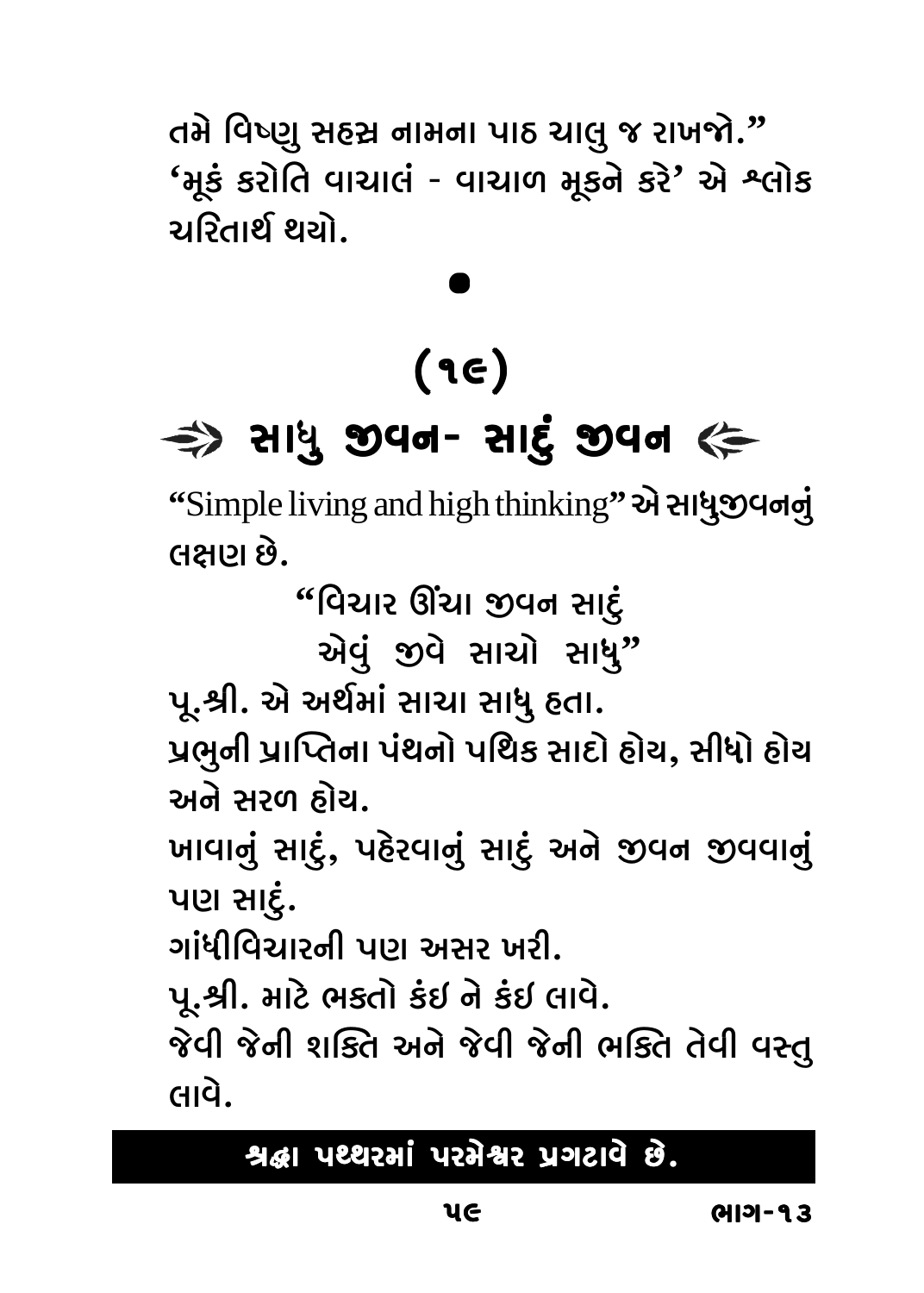એક વાર એક ભકત પૂ.શ્રી. માટે સરસ મઝાનો<br>મોંઘો ગાલીચો લઈ આવ્યા અને પૂ.શ્રી.ને અર્પણ કર્યો. પૂ.શ્રી.એ એના આગ્રહવશ સ્વીકાર્યો પણ કદી વાપર્ચો નહિ.

સાધુના આશ્રમમાં ગાલીચો પથરાચ તો એનું સાધુત્વ<br>લાજે

.<br>ا**اد**الہ M" w TILE © ∑ ∑O E Û FIN E ÛN DE Û Z

ઠવે પાછો જંગલમાં પણ ભોગવિલાસ?

\_<br>પૂ.શ્રી.એ કહ્યું: ''સાધુને આ ના શોભે. દેશના ગરીબ<br>લોકોને લે ટંક પરતું ખાવાનું પણ ના સળતું કોચ આ સાધુ ગાલીચો વાપરે તો એ ઢોંગી સાધુ કહેવાય.<br>આધુ મોજ કરે તો લોકો શું ધડો લેશે?''

સાધુ મોજ કરે તો લોકો શું ધડો લેશે?''<br>કોઈ ભકતે ભૂલમાં એ ગાલીચો પાથર્ચો તો પૂ.શ્રી.એ .<br>ઉપડાવી લીધો અને એને બદલે ખાદીની ચાદર<br>પ્રશ્રગવી દીધી પથરાવી દીધી.

પૂ.શ્રી. આ બધું લોકોને બતાવવા માટે નો'તા કરતા<br>પણ હૃદયથી કરતા હતા.

લીજાના સુખે સુખી અને બીજાના દુ:ખે દુ:ખી થનારા આવા સંતો જ સમાજના સુખનું સંવર્ધન કરે છે.<br>આવા સંતો જ સમાજના સુખનું સંવર્ધન કરે છે.

# ્યદ્ધા ધર્મનો આત્મા છે.<br>ક૦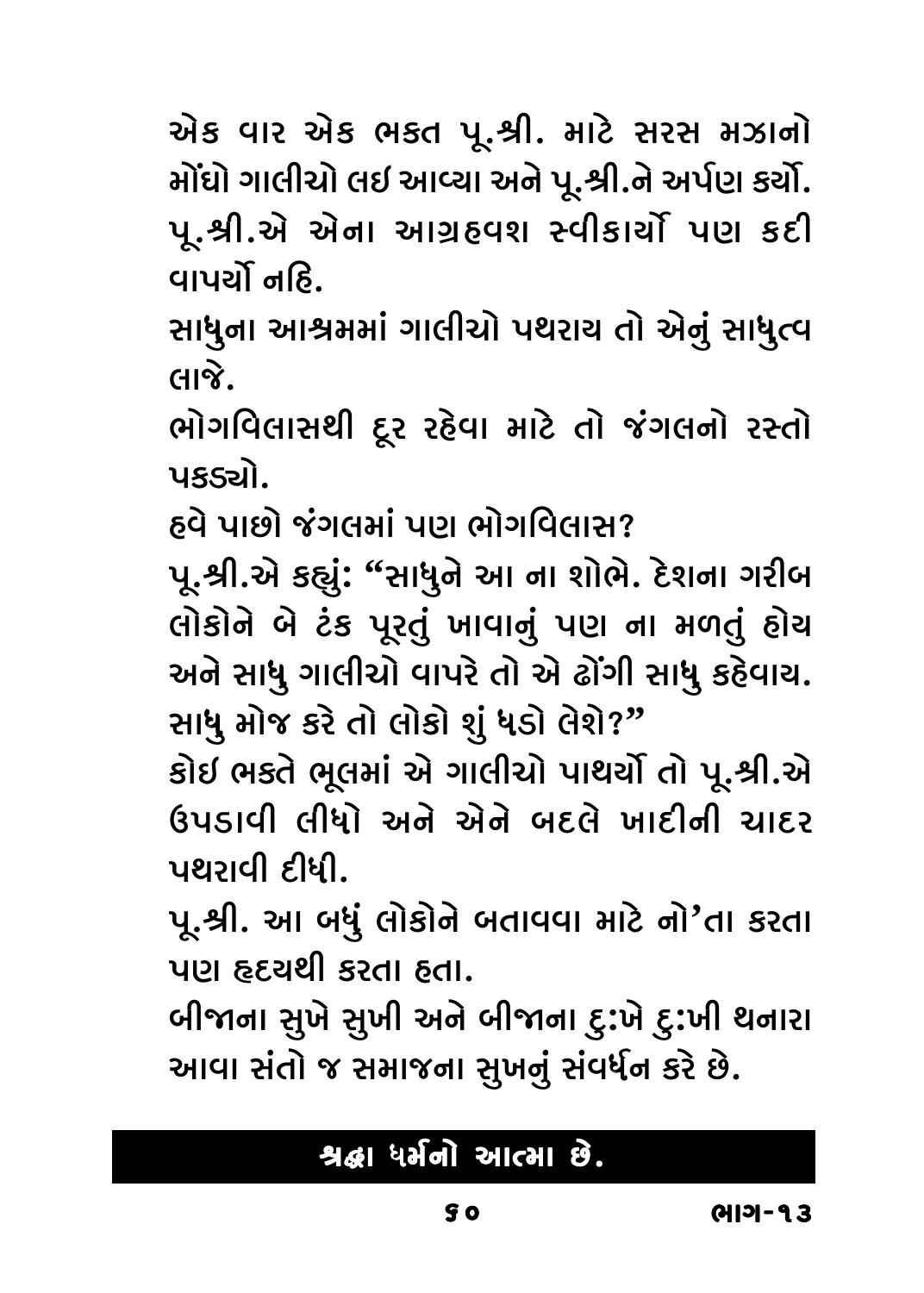હે બાળકો! આપણે પણ સાદું જીવીએ અને આપણું સુખ બધાને વહેંચીએ અને બીજાના દુ:ખમાં ભાગ પડાવીએ.

સાદાઈ અને સ્વચ્છતા હોચ ત્યાં જ પરમેશ્વર પણ હોચ એ ઠંમેશાં ચાદ રાખજો.

## $(a)$  $\Rightarrow$  वाम हभारो वामी એક  $\Leftrightarrow$

પ.પૂ. રંગદાદાના ઈષ્ટદેવ ભગવાન દત્તાત્રેય. દત્ત શબ્દની એમની સમજ એવી વિશાળ કે બધા દેવો, સંપ્રદાચો અને મહાપુરૂષોનો એમાં સમાવેશ થઈ જાય. એમણે દત્તભગવાનના સ્તોત્રો અને ભજનો રચ્ચાં.

પણ સાથે ભગવાન કૃષ્ણ, ભગવાન રામ, ગણપતિ, માતાજી વગેરેનાં પણ સ્તોત્રો અને ભજનો રચ્ચાં. પૂ.શ્રી. જ્યાં પણ મુકામ કરે ત્યાંના સ્થાન દેવતાનાં પણ સ્તોત્ર રચે અને એ દ્ભારા પોતાના ભક્તોને પણ આવી વિશાળ દષ્ટિ અપનાવવાનું સૂચવે. સંકુચિતતા ઘાતક નીવડે છે.

એક વાર પૂ.શ્રી.નો મુકામ ખેડાના સોમનાથ મંદિરમાં.

| श्रीक्षा अभृततत्त्वाने भागत हरे छे. |                |
|-------------------------------------|----------------|
|                                     | <u> ભાગ-૧૩</u> |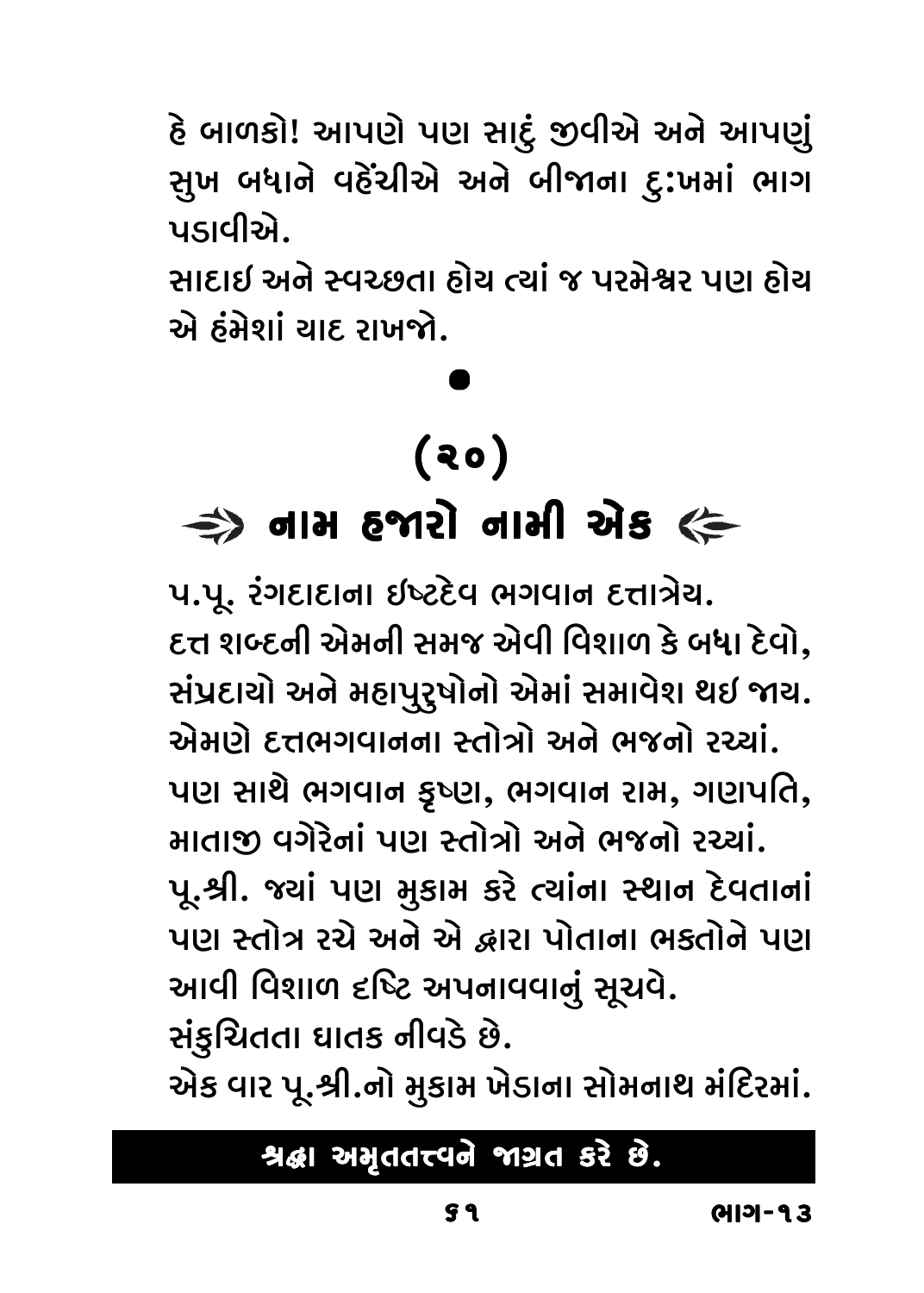ભગવાન મહાદેવનું મંદિર.<br>રાત્રે ભજન કીર્તન થાચ

∑ÛL@ IQÂ… xOflE™… ZÛ}. fiÛÕE∑ Y⁄fi…IÛ\$ A\… "\_∑Û\_@.

.<br>ધૂનના શબ્દો હતા:<br>ધૂનના શબ્દો હતા:

**"**IQ ∑@ fi…Û, IQ ∑@ fi…Û, pO˙ wpO"√µ∑ IQ ∑@ fi…Û.**"** f\.C—.#@ pO˙pOBxO …Ûfi…⁄√ µÛ\_—Y Ë—ŸO—…⁄√ ÕEÛ@L ∑{@Ë⁄√. **'**I\_I}˜Û∑xO C—˜w∑, fVofi⁄√ \_Û∑√\_Û∑**'** #@\_— µÛ\_—Y

એની શરૂઆતની વીસ લીટીનો પહેલો અક્ષર લઈએ #@…— BT#ÛE…— \_—Y Ë—ŸO—…Û@ f˜@ËÛ@ #Æ∑ Ë\$#@ EÛ@ **'**IQÂ ∑@ fi…Û**'**\_Û¥— A\… µ…@.

મુ. સુમનભાઈ આ ધૂન ગાતા હતા.

તબલા અને મંજીરાના તાલે ધૂન જામી હતી.

આ ધૂન જાણીતી હતી.<br>પૂ.શ્રી.ના મનમાં વિચાર આવ્યો કે આ સ્થાનના ૂ<br>અધિષ્ઠાતા દેવ તો મહાદેવ છે.<br>એમને કેમ ભલાગ?

એમને કેમ ભૂલાય?<br>એમનું સ્મરણ થવું જોઈએ.

~~ુ~~~~~~<sub>...</sub><br>એટલે ચાલુ ધૂને પૂ.શ્રી. શબ્દ આપતા જાય અને

# આસ્તિકતા શ્રદ્ધાથી સાધ્ય બને છે.<br>કર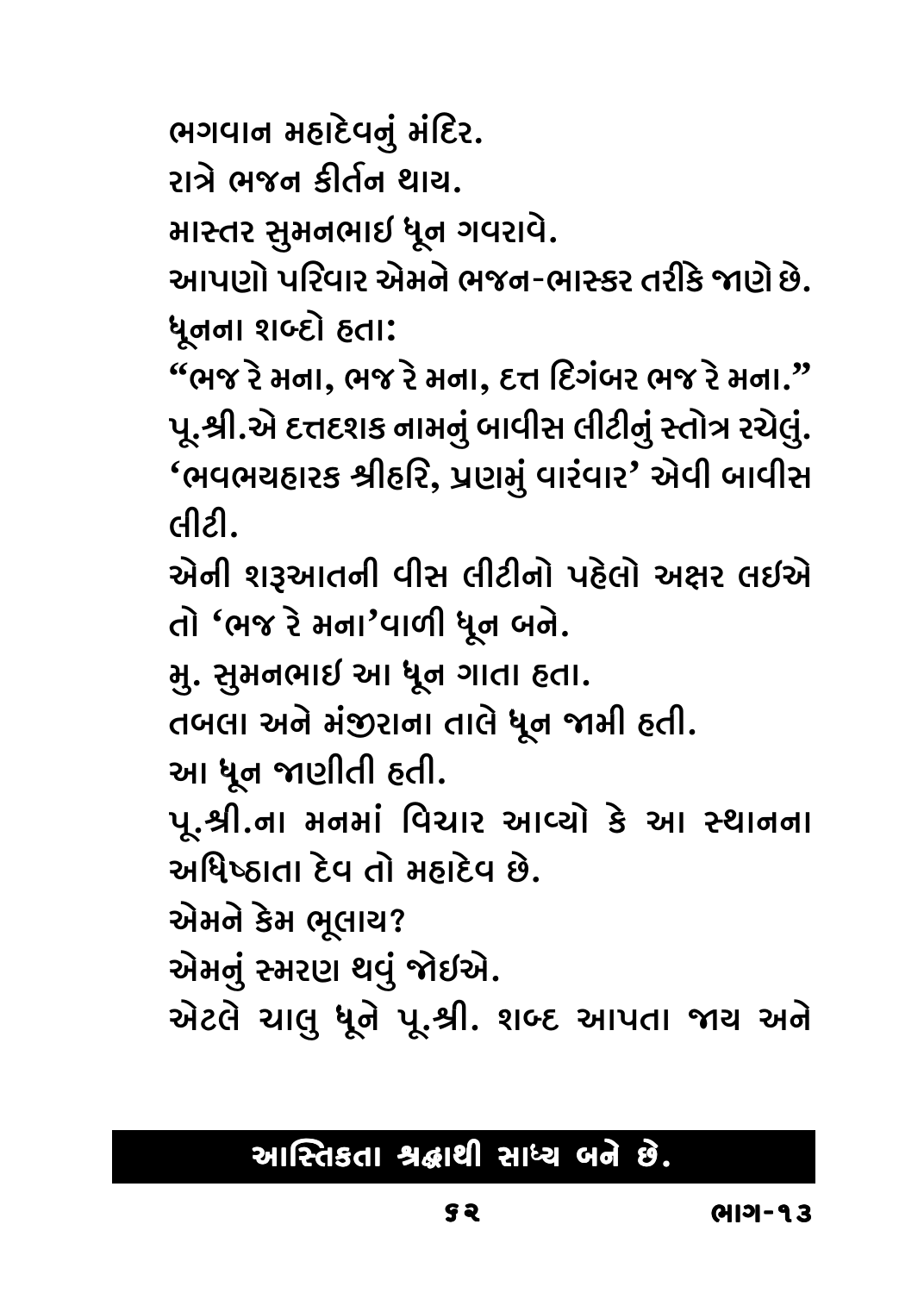મુ. સુમનભાઈ ધૂન ગવરાવતા જાચ.

, બહેર કે મુવા બહેર કે મુવા દવ્ય દિગુંભર બહેર કે મુવા, કમુ ધૂન ભકતો ઝીલે ત્યારે પૂ.શ્રી.એ શબ્દો આપ્યા: "સામ્બ સદાશિવ."

એટલે સુમનભાઈએ ધૂન ગવરાવી:

''ભજ રે મના ભજ રે મના સામ્બ સદાશિવ ભજ રે મના.'' એ જ રીતે 'કૃષ્ણ કલાનિધિ' અને 'રામ રમાપતિ' શબ્દો આપ્યા. અને સુમનભાઈએ એ રીતે ધૂન ગવરાવી પણ ખ੨ੀ⊹

ભગવાનનાં નામો ભલે અનેક ઠોચ પાગ ભગવાન તો એક જ ઠોચ ને!

> નામ હજારો નામી એક. રૂપ કરોડો રૂપી એક.

### गास्तिडता सेटले श्रद्धा पिनानी जोद्धिडता.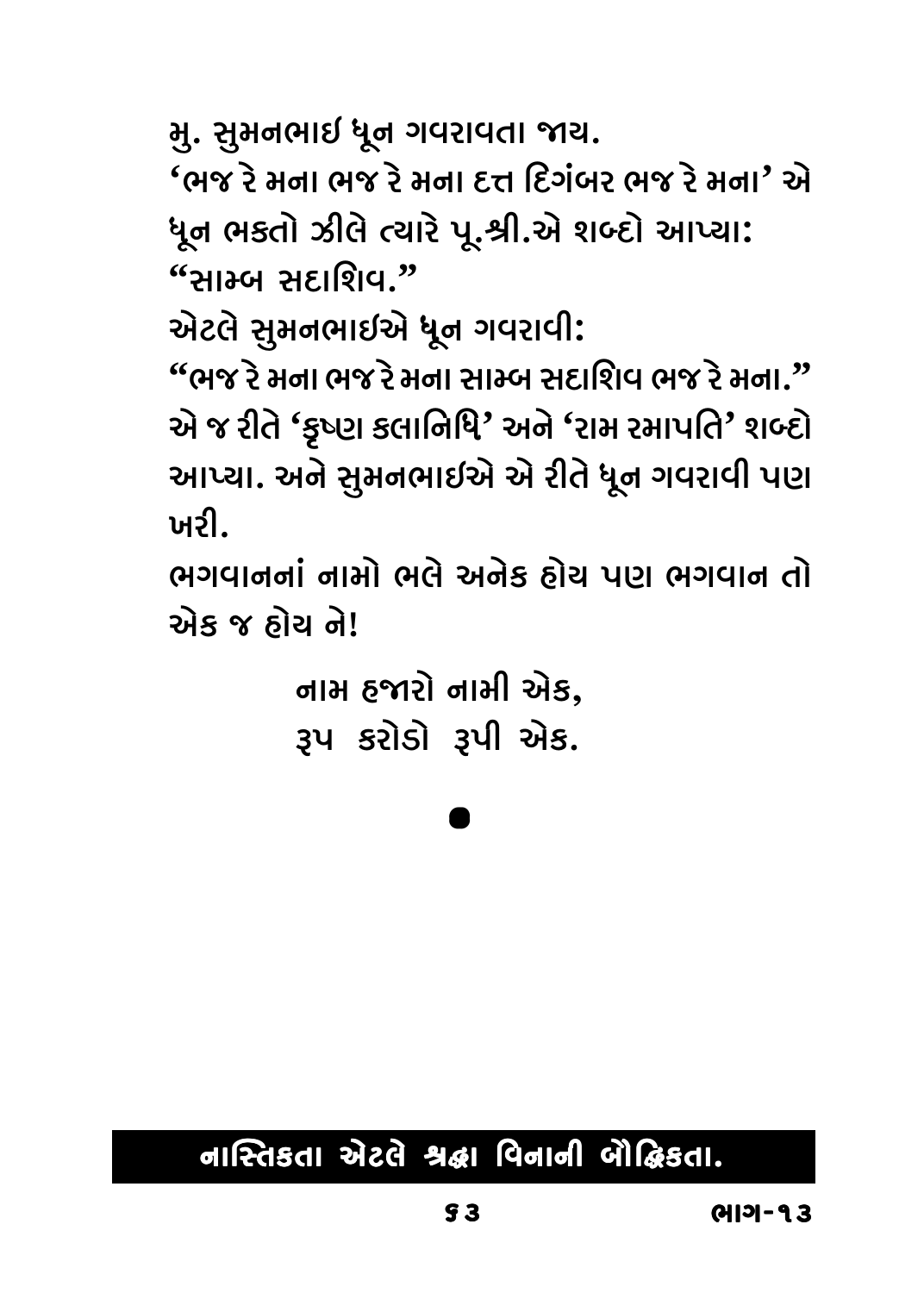## $\sum_{n=1}$ QÂ…EÛ pO\_fwE Y√EÛ@ Y√EÛ@QÂ…EÛ pO\_fwE Y√EÛ@≈}Û

ાલ્ટ હું …………… છૂં …….<br>પૂ.શ્રી. એ ગામમાં પધાર્યા.<br>મકામ કુનમાનજના મંદિરમાં મુકામ હનુમાનજીના મંદિરમાં.<br>પૂ.શ્રી.નો મુકામ હોય એટલે દર્શનાર્થીની ભીડ તો હોય ્<br>જ પણ સાથે હોય ધૂન અને ભજન-કીર્તનની રમઝટ.<br>ભૂગ! આનંદ ઉલ્લાસનું વાતાવરાગ હતું બસ! આનંદ ઉલ્લાસનું વાતાવરણ હતું.<br>શુક્રવારનો દિવસ હતો. <u>ભજન-કીર્તન પત્યાં.</u> IQÂ…-xOflE™… f'}Û√. I®EÛ@ µAÛ ŸOÛ@¥@ \_¥—…@ µ@sOÛ ˜EÛ. એક ભકતે કહ્યું: ''બાપજી! આપ મને મંજૂરી આપો તો મારા મનની ઈચ્છા કઠું." પૂ.શ્રી. બોલ્યા**: '**'કઠો.'' એ ભકતે કહ્યું: ''બાપજી! મને એવો વિચાર આવ્યો<br>કે કાલે શનિવાર છે, હનુમાનજીનો વાર છે. તો હનુમાનચાલીસાના સ્તોત્રથી હનુમાનજી ઉપર … −ુ<br>અખંડ તેલધારાથી અભિષેક કરીએ. દરેક ભકત<br>પોતાની શક્તિ મજબ તેલ લાવે " પોતાની શક્તિ મુજબ તેલ લાવે."

# I"\_Û…fiÛ√ #¤O" CWÛ u\_……@ u\_\_Û QÂ@\_⁄√ µ…Û\_@ ©Â@. CWÛ u\_……@ u\_\_Û µ…Û\_@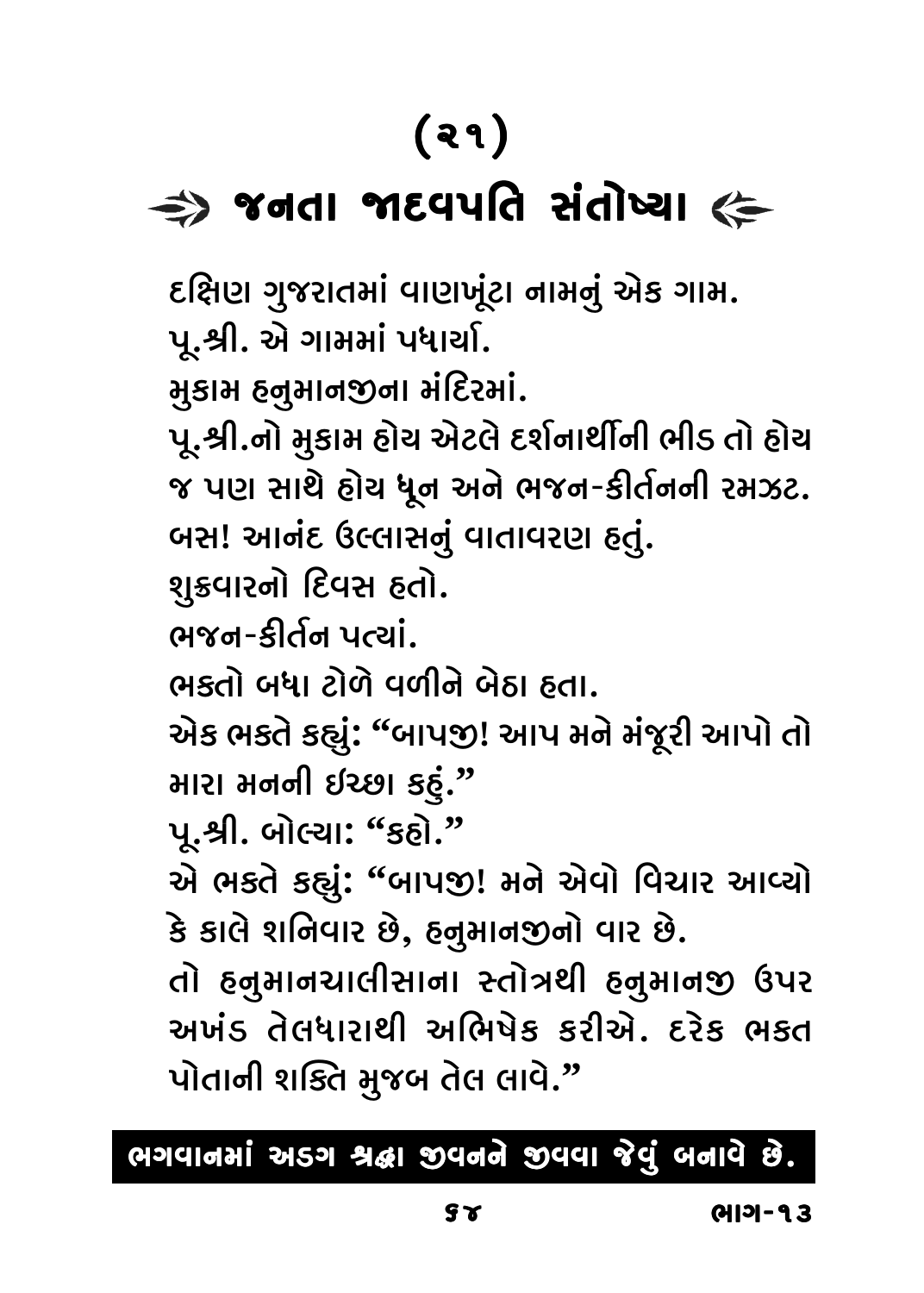અવધૂતજીએ એમના વિચારને મંજૂરી આપી.<br>પોતે જ અભિષેક કરશે એવં પણ જાહેર કર્યં. શબિવારને દિવસે સવારથી જ ભક્તોની ભીડ જામી. હાથમાં તેલની વાડકી કે તેલની તપેલી. <u>શક્તિ મ</u>ુજબ તેલ લાવ્યા.

અવધૂતજીના હાથે આપણા તેલથી અભિષેક થાચ તો<br>એના જેવં પાગ્ય બીજું શં?

—… ૅુ ુઁઁૻ ૅુ ુઁ<br>અવધૂતજી ખુરશીમાં બેઠા. પાસે મોટું તપેલું.<br>ભક્તો તપેલામાં પોતાનું તેલ રેડે

પછી અવધૂતજી બોલ્યા: ''તમે બધા હનુમાનચાલીસાનું<br>ગાન, કરો, અને, કં, કનુમાનજીના, રારાગ, પર, તેલનો આભિષેક કરું છું.''<br>અભિષેક કરું છું.''<br>ભક્તોએ તો કુનમાનસાલીસાના ગાનશી ગુગન ગુજાવી

ISE ENDED EN OUT દીધું.

અવધૂતજીએ જોચું તો મોટું તપેલું તેલથી ભરાઈ ગયું છે. એમણે એક વાડકીમાં થોડું તેલ લીધું.<br>હનુમાનજીના ચરણકમળ પર તેલથી અભિષેક કરવા

˜…⁄fiÛ…u…Û {∑oxOfi¥ f∑ E@ËZ— #wI∆@xO xO∑\_Û

 $\epsilon$ أبار وين ~ુ<br>ભકતોએ જોચાં. I®EÛ@#@ @}Û√.

# CWÛ w\_…Û xOËÛ…⁄√ ∑˜Õ} YfiQÂ\_⁄√ B®} …Z—. CWÛ w\_…Û ∑˜Õ} YfiQÂ\_⁄√ B®}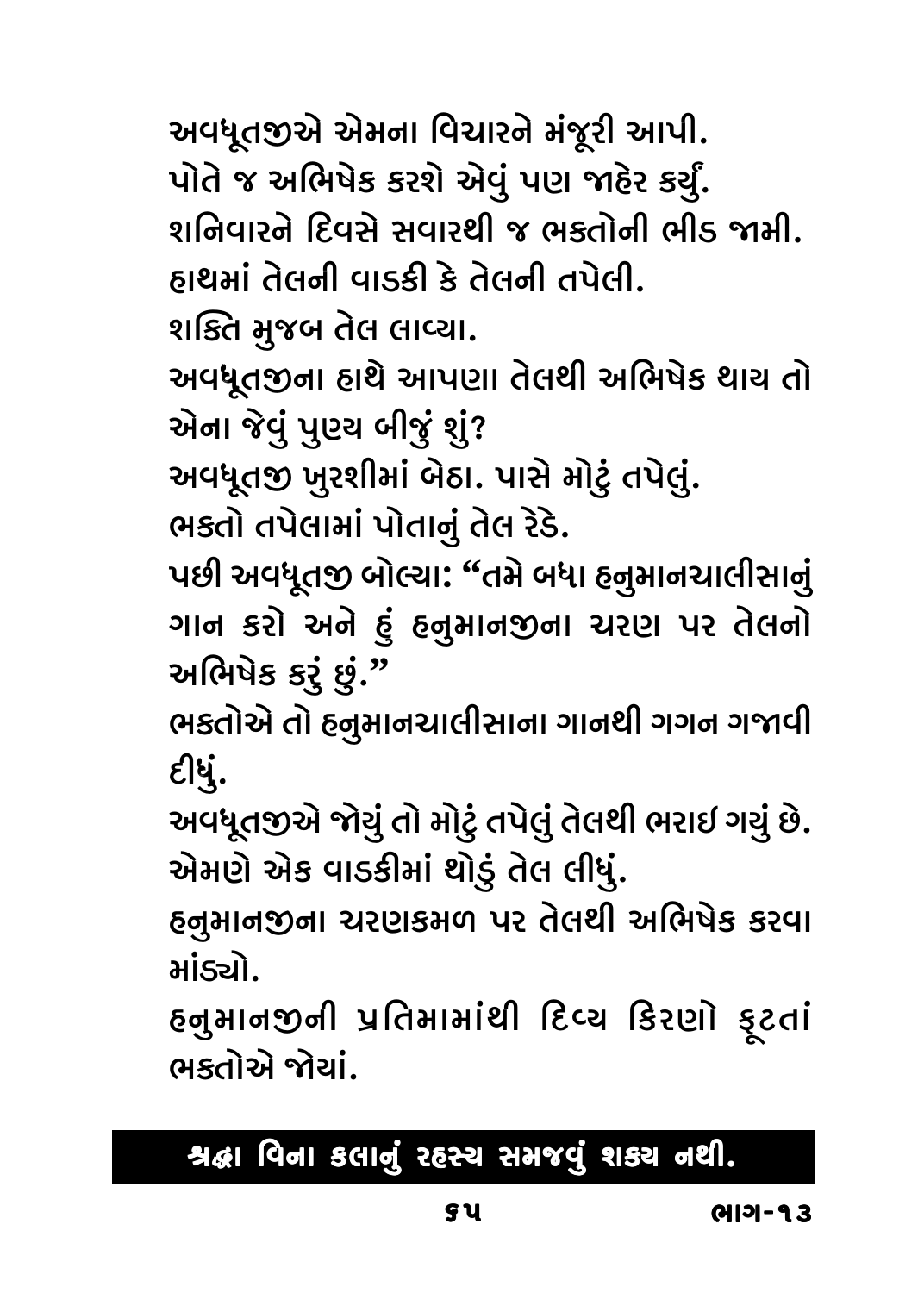હનુમાનજીની પ્રતિમા પણ હસુ હસુ થઈ રહી હતી.<br>હનુમાનચાલીસાના પાઠ પુરા થચા.

પૂ.શ્રી.એ મંદિરના પૂજારીને બોલાવ્યા.

એક મોટી તપેલી મંગાવી.

પાંચ શેર (અઢી કિલો) જેટલું તેલ પૂજારીને આપ્યું. પછી પૂ.શ્રી.એ ગામના સરપંચ, મુખી અને આગેવાનોને બોલાવીને કહ્યું કે જેને ટીપું તેલ નથી મળતું એવા ગરીબોના ઝુંપડે ઝુંપડે જઈને સરખે ભાગે આ તેલની <u>વહેંચાગી કરાવી દો.</u>

\_˜@>{o— xO∑Û\_— pOÛ@. <sup>µ</sup>AÛ…@ #ÛŒ}™ Z}⁄√ #…@ #…˜pO #Û…√pO Z}Û@.

ગામના જુવાનોને ઝૂંપડે ઝૂંપડે તેલ વહેંચવા મોકલ્ચા.<br>ગરીબોના ઘરે તો આજે જાણે દિવાળીનો તઠેવાર ∑—µ∑™∑™∑™∑™∑™©™©™™™™©™≥

્ર<br>બધાએ અંતરથી આશીર્વાદ આપ્યા.<br>જનસેવા એ જ પ્રભસેવા છે એ મંગ

્ર<br>'જનતા જ જાદવપતિ છે' અને એની આંતરડી ઠરે<br>એવં કાર્ય એ જ સારાં પૂજન છે એવં લોકોએ જોયું અને એવું કાર્ચ એ જ સાચું પૂજન છે એવું લોકોએ જોચું અને<br>લોકો સમજ્યા

સાચા સંતો બોલ્ચા વિના સમાજમાં આ રીતે સંસ્કારનું સિંચન કરે છે. wY√{… xO∑@ ©Â@.

## <u>.</u><br>पाए<br>इड  $\epsilon$   $\sim$   $\frac{6}{9}$   $\epsilon$   $\sim$   $\frac{6}{9}$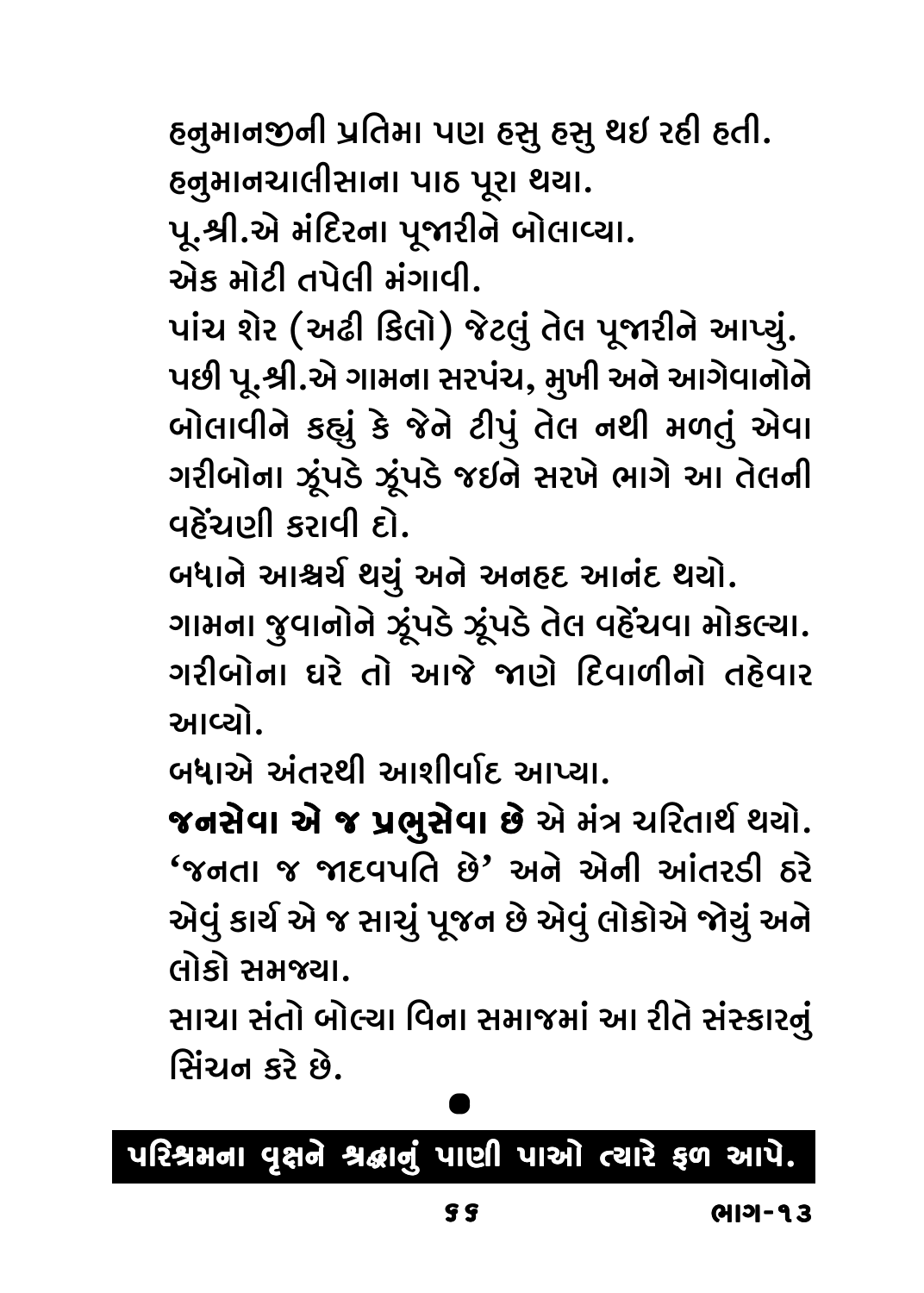## $\sqrt{2}$  $\frac{1}{2}$

વડોદરાથી ૨૦ કિલામીટર દૂર એક ગામ.<br>એ ગામનું નામ પોર. એમાં એક બ્રાહ્મણ રહે. ચંદ્ભાઈ એનું નામ. આ ચંદુલાલનો કંઠ ખૂબ સારો. -<br>અવધૂતજીનાં ભજનો ગાચ.<br>પૂર્વ કર્મના ગોગશી એમને જૂદર પૂર્વ કર્મના ચોગથી એમને જઠરનો રોગ થયો.<br>ખાવાનું ભાવે નહિ અને ખાચ તો તે પચે નહિ. પેટમાં ગરબડ થાય અને પેટમાં એવી ચૂંક (શૂલ) ઉપડે  $\hat{B}$  ਨੇ?lਗ ਨੇ?lਗ थ $\hat{B}$  ਅચ. ચંદ્લાલે દેશી દવાઓ કરી. પેદ્યોને બતાવ્યું પણ સારૂં થયું નહિ. આચુર્વેદે કામ ન કર્યું તો દાકતરને બતાવ્યું. એલોપથીની દવા કરી તો પણ દર્દ ગચું નહિ. ચંદ્દલાલ એકદમ નિરાશ થઈ ગયા, હતાશ થઈ ગયા. શટીર દૂબળું પડી ગયું. જીભ ઉપરથી સ્વાદ જતો રહ્યો.  $\tilde{\mathcal{L}}$  and  $\tilde{\mathcal{L}}$  and  $\tilde{\mathcal{L}}$  $\sum_{i=1}^{n}$   $\sum_{j=1}^{n}$   $\sum_{j=1}^{n}$   $\sum_{j=1}^{n}$ 

# શ્રદ્ધા એ માનવજીવનની ઉત્તમ મૂડી છે.<br>ઉ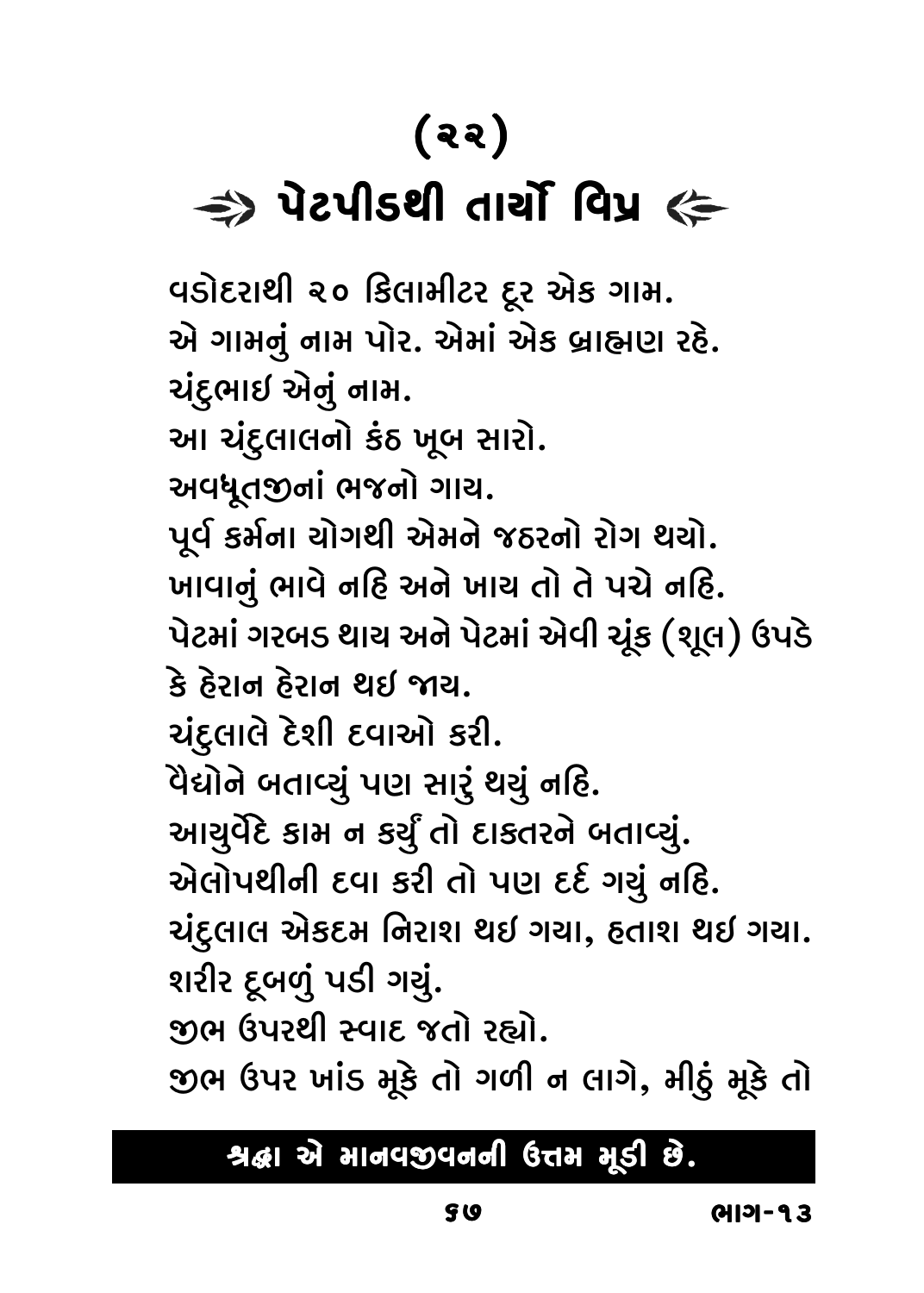ખારું ન લાગે કે મરચાનો ભૂકો મૂકે તો તીખો ન લાગે.<br>ઊંઘ જતી ગ્ર્દી આખો દિવસ બેચેનીમાં જાચ. હવે શું કરવું? જીવન જ અકારૂં થઈ પડ્યું. એક દિવસ રાતે પથારીમાં પડ્યા છે. @ંધ આવતી <sup>બ</sup>થી મન વિચાર-ચકડોળે ચઢ્યું. મનમાં હ્વાશાની લાગણી જન્મી. પણ ભગવાનનું કરવું તે એમની નજર દિવાલ પર પડી. fo I"\_Û……⁄√ xO∑\_⁄√ E@ #@fi…— …QÂ∑ wpO\_ÛË f∑ f¤O—. wpO\_ÛË f∑ #\_A\Eu…— ©Âµ— ËŸOxOE— ˜E—. છબીમાં અવધૂતજીના મોં પર હાસ્ચ હતું.<br>એક ઠાથ ઊંચો ઠતો અને આશીર્વાદ આપતો ઠતો. ્ટ્રેન્ટ્રેન્ટ્રેન્ટ્રેન્ટ્રેન્ટ્રેન્ટ્રેન્ટ્રેન્ટ્રેન્ટ્રેન્ટ્રેન્ટ્રેન્ટ્રેન્ટ્રેન્ટ્રેન્ટ્રેન્ટ્રેન્ટ્રેન્ટ<br>અંદુલાલને થયું કે અરે! અવધૂતજી જેવા સમર્થ સંતને<br>એડીને કં બીજે બધે ભટક્યો એ મારી ભલ છોડીને ઠું બીજે બધે ભટક્યો એ મારી ભૂલ.<br>એવી ભૂલ મારાથી થઇ જ કેમ? અરે! ગંગાને કિનારે રહીને હં તરસે મરતો રહ્યો? એમણે બીજે દિવસે નારેશ્વર જવાનું નક્કી કર્યું. <u>બીજે દિવસે ઊઠ્યા.</u> લારેશ્વર જવાની તૈયારી કરી.

# ે કે શ્રદ્ધા! આગે હૃદચમાં વસી અમને શ્રદ્ધામય બનાવ.<br>દિવસાહ હિન્દિ હતા હતુ

…Û∑@U∑ QÂ\_Û…— E≠}Û∑— xO∑—.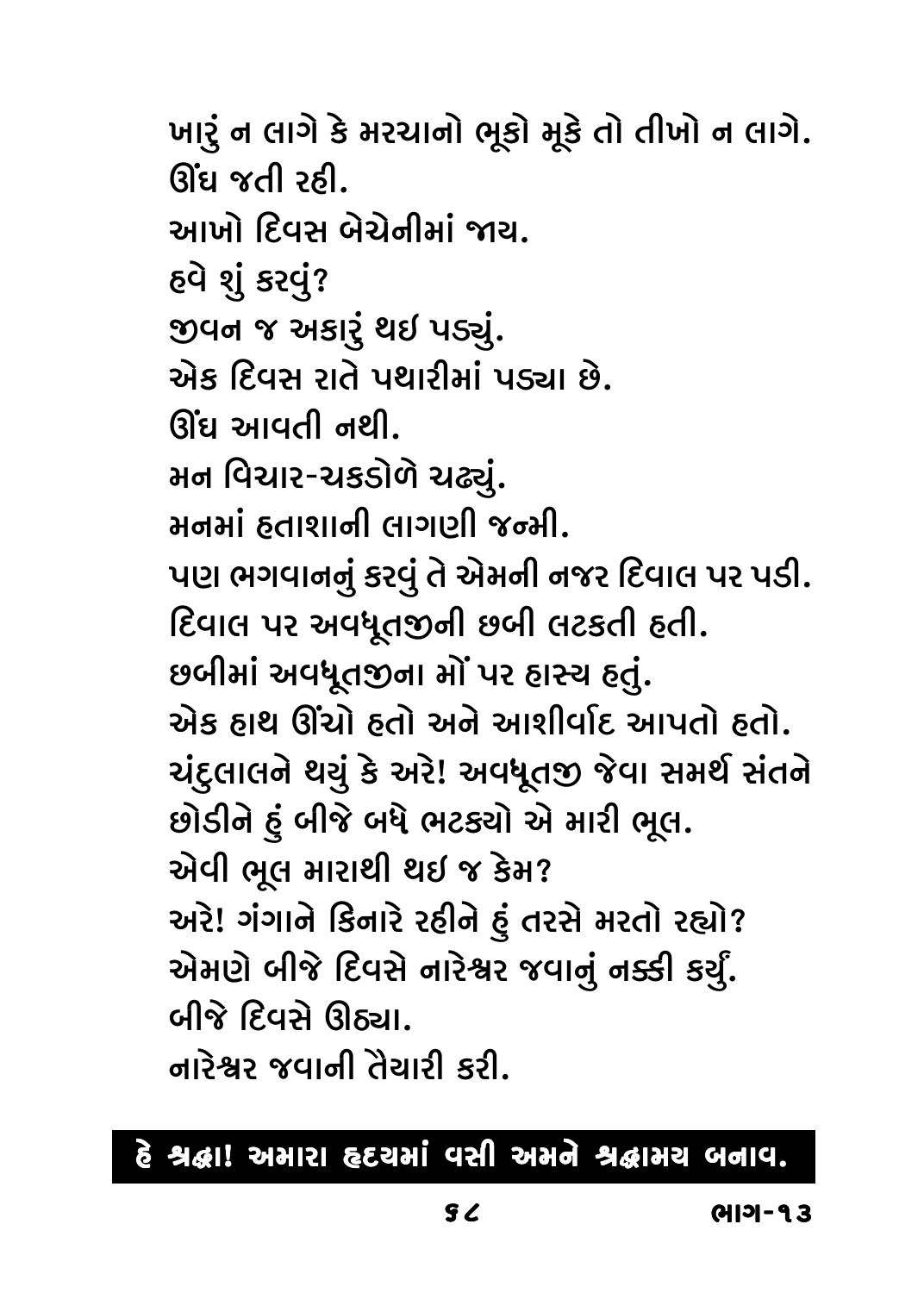ત્યાં એમને ખબર પડી કે બાપજી તો નારેશ્વર નથી.<br>બાપજી તો દત્તજચંતીનો ઉત્સવ હોવાથી સુરાશામળ  $\overline{O}$  DO  $\overline{O}$  DO  $\overline{O}$ 

ચંદુભાઈ તો ઉપડ્યા સુરાશામળ.

પૂ.શ્રી.નાં ચરણોમાં ફળ-ફલ અર્પણ કર્યાં.

્<br>દંડવત પ્રણામ કર્યા અને ભીની આંખે p√O¤O\_E≤ fVoÛfi xO}Û™ #…@ I—…— #Û√«@ f\.C—.…Û√

પૂ.શ્રી. પાસે બેઠા અને પછી પોતાના દુ:ખની વાત કહી. વાત કરતાં કરતાં રડવા લાગ્યા.

.<br>ચંદુલાલે કહ્યું: ''બાપજી! હું તો આપને શરણે આવ્યો છું.<br>આપ જ મને તારનાર છો <sup>?</sup>' <u>આપ જ મને તારનાર છો.</u>"

પૂ.અવધૂતજીએ ચંદુભાઈને કહ્યું: ''અરે ચંદુભાઈ!<br>તમને કંઈ થચું નથી. ગભરાવ છો કેમ? પાચનશક્તિ મંદ પડી ગઈ છે એનું પરિણામ છે. હું કહું તે ઉપાચ કરો. ્<br>એક અઠવાડિયામાં સારું થઇ જશે. ચિંતા ના કરશો.''<br>એમ કઠીને પૂ.થી એ એમને ઉપણ બતાવ્યો

એમ કહીને પૂ.શ્રી.એ એમને ઉપાચ બતાવ્યો.<br>સવારના પહોરમાં નરણે કોઠે (ખાલી પેટે)એક ગ્લાસ ગરમ પાણીમાં લીંબુ નીચોવીને પી જવું. લીંબુનું "∑fi fÛo—fiÛ√ Ë—>µ⁄ …—{Û@\_—…@ f— QÂ\_⁄√. Ë—>µ⁄…⁄√ fÛo— f—AÛ f©Â— µ@-Lo xOËÛxO xOB⁄√ Ë@\_⁄√ …w˜. બે-ત્રણ કલાક પછી ચા-દૂધ લેવાં.

## $\overline{\mathbf{S}}$ ધિના ફળ કડવાં હોય છે.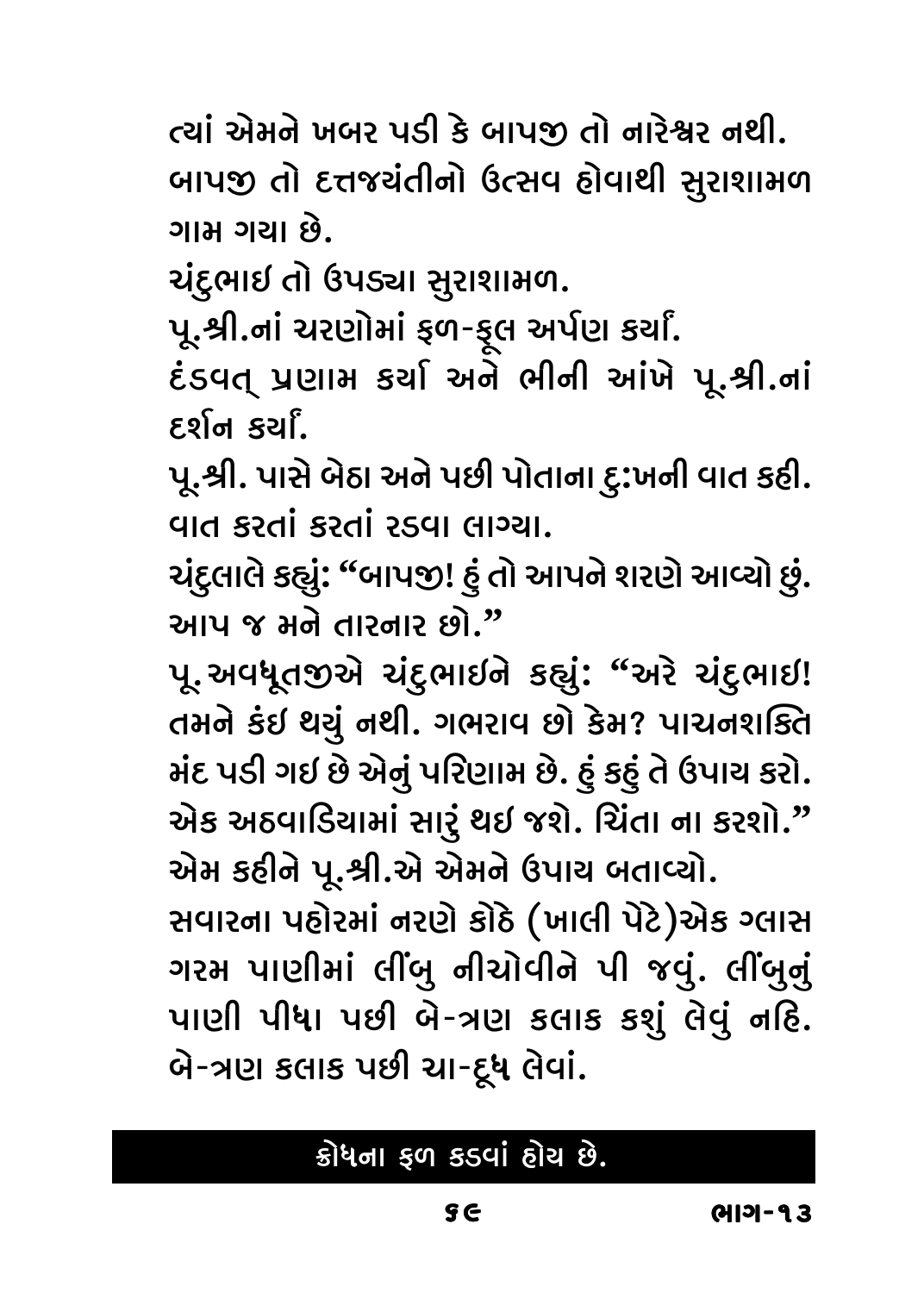્ર<br>પ.શ્રી.ની રજા લઈ પાછા પોર આવ્યા. બીજે દિવસથી ઉપચાર શરૂ કર્યો. ત્રણ દિવસ થયા ન થયા ત્યાં ખાવાની રૂચિ થવા લાગી.  $\mathfrak{g}$ ભમાં સ્વાદ આવ્યો.

શરીરમાં શક્તિનો સંચાર થયો અને ચંદુભાઈ <u>સાજાસમા થઈને ઘરના કામકાજમાં પરોવાઈ ગયા અને</u> YÛYfiÛ Z\$…@ n∑…Û xOÛfixOÛQÂfiÛ√ f∑Û@\_Û\$ "}Û #…@ #\_A\Eu…Û√ IQÂ…Û@ ËËxOÛ∑—…@ "ÛEÛ Z\$ "}Û.

## $(33)$  $\Rightarrow$  ખેલદીલીભરી દિલગીરી  $\Leftarrow$

જે પર (બીજા)નો વિચાર કરે તેને જ પરબ્રહ્મ મળે. પોતાને કારણે કોઈને તકલીફ ન પડવી જોઈએ એવું આપણા રંગદાદા માને.

પરિસ્થિતિનો બારિકાઈથી વિચાર કરે અને પોતાના  $\mathbb P$ שוטכא  $\mathbb S$ פוא אומכ עצי עטן ומכונכ ווי בוכחות דיוכיר  $^{6}$  finds  $^{6}$ 

પૂ. રંગદાદાના એક મિત્ર.  $\alpha$   $\sim$   $\alpha$   $\sim$   $\alpha$   $\sim$ 

કોધ એ શાંતિના મૃત્યુની કાળોતરી છે.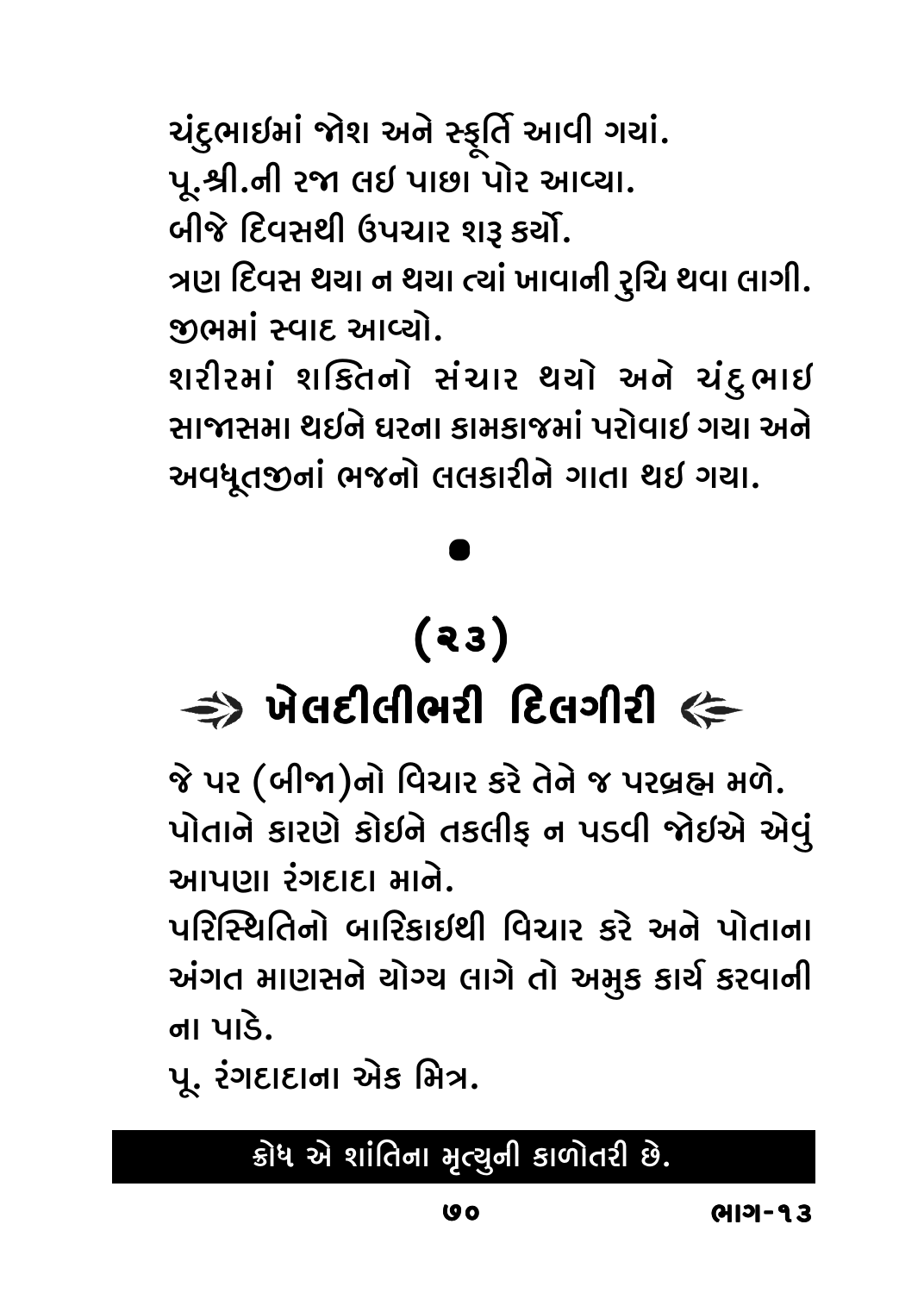અંબાલાલ વ્યાસ એમનું નામ.<br>પૂ.શ્રી.ને એમને માટે ઘણું માન.

 $f(\mathcal{H})$  નવ્રતા વર્ષની વાત છે.

પૂ.શ્રી. ભરૂચમાં હતા.

શ્રીગુરૂમૂર્તિચરિત્ર છપાવવાનું કામકાજ ચાલતું હતું.

મુ. અંબાલાલભાઈની ઈચ્છા ભરૂચ પૂ.શ્રી.ને મળવા જવાની **હતી** 

પરંતુ પૂ.શ્રી.એ એમને ભરૂચ ન આવશો એવું લખ્યું. f∑√E⁄ f\.C—.#@ #@fi…@ IT{ … #Û\_BÛ@ #@\_⁄√ ˈ}⁄√. fÛ@EÛ…Û wfV} wfiL…@ **'**…Û**'** Ë«\_Û…⁄√ EÛ@ …w˜ "~}⁄√ ˜Û@} એમને ભરૂચ આવવાની કેમ ના કહી? પત્રમાં દર્શાવેલાં કારણો જોઈએ:

- (૧) ઠું અઠીંચાં ગાંડા મહારાજે પ્રૂફ વાંચવા મોકલેલા બ્રહ્મચારી તરીકે ઓળખાઉં છું અને એ રીતે જ રહેવા માગું છું. મારી એ કિંમતમાં તમારા \_\_<br>આવવાથી વધારો કે ઘટાડો થાચ એવું હું નથી<br>ઘટછુતો .માટે તમે અહીં આવવાનો વિચાર માંડી વાળશો એવી પ્રાર્થના છે.
- ્રિયો છે છે છે છે આ આ આ આ આવેલી (૨) બીજું હું હાથે રાંધતો હોત અથવા વારાફરતી<br>જો જો કહે કહે જો જો હોત તે હોત તે કોઈ લાંધો ન જુદે જુદે ઘરે ભિક્ષા કરતો હોત તો કોઈ વાં<mark>ધો</mark> ન

## ક્રોધની ચિનગારી શાંત જીવનને ભસ્મીભૂત કરી નાંખે છે.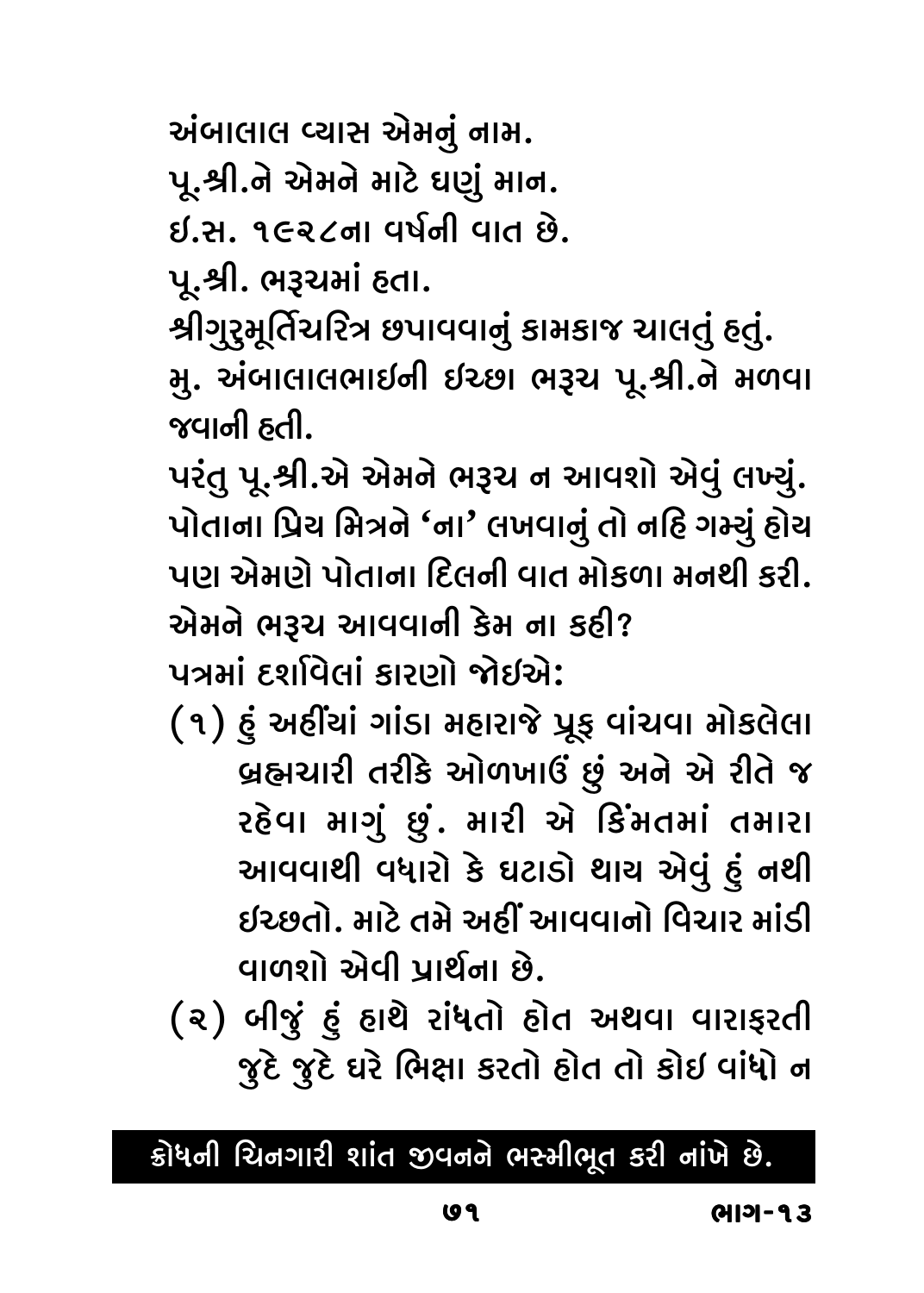આવત. એટલે કે એવા અનુકૂળ સંજોગો હોત તો મિત્રણ લા વાણ ખુબલી

- (૩) હું કલ્ચાણજીભાઈને ત્યાં જ ભિક્ષા કરૂં છું એટલે મારે તમને પણ ત્યાં જ લઈ જવા પડે, જે મને ઠીક નથી લાગતું.
- (૪) કલ્યાણજીભાઈને અને મારે આ પહેલો જ પ્રસંગ છે. તેઓ ભાવિક છે, ઉદાર છે, સાધુસંતોની જીગરથી સેવા કરવાવાળા છે. સ્વામીમહારાજના પરમ શિષ્ચ છે પણ મારા સ્વભાવ પ્રમાણે એમના પર જેમ બને તેમ ઓછો બોજો પડે એવું હું ઇચ્છું છું.
- (૫) તમારી વ્યવસ્થા હું બીજે કરાવી શકું અથવા તમે જાતે પણ બીજે વ્યવસ્થા કરી શકો એમ છો એ હું સારી રીતે જાણું છું. પણ તેમ કરવાથી કલ્યાણજીભાઈનું મન દુભાચ જે મને ચોગ્ચ નથી લાગતું.
- ( ૬ ) તેઓ તમને પણ પોતાને ત્યાં જ ભોજન કરવાનો આગ્રહ કરે ને પૈસા વગેરે કંઈ લે નહિ અને આપવા ચોગ્ચ પણ લાગે ન્નઠિ.

## ગુસ્સો કરનાર ગુમાવે છે. પ્રેમ કરનાર પામે છે.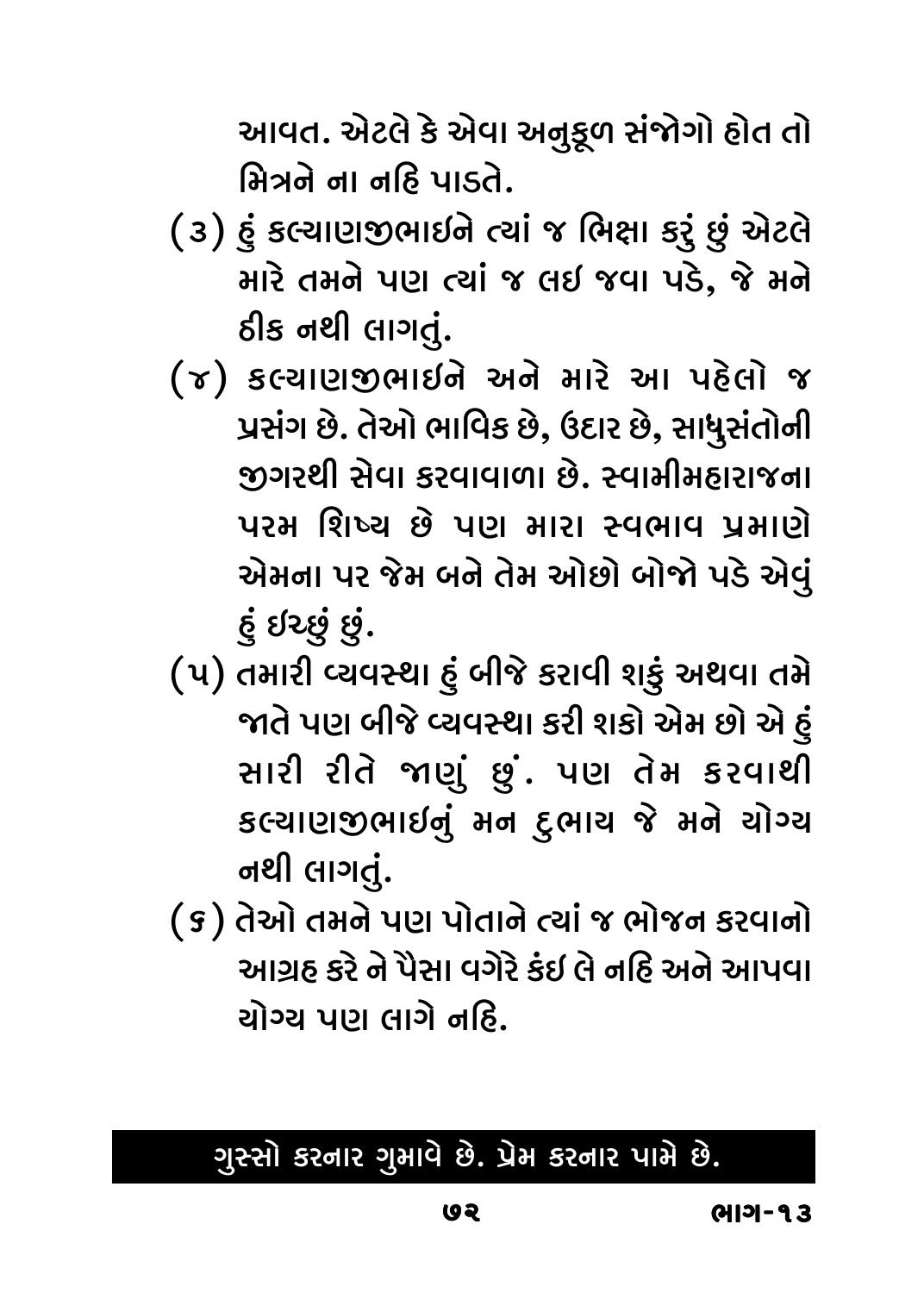તમે મારી આ લાચારીની પ્રાર્થના મંજૂર રાખી અહીં<br>આવવાનું માંડી વાળશો.

્……ુ<br>એકાદ દિવસ મળવા પૂરતું આવો તો વાંધો નથી પણ<br>એમ નકામા પેમા નાખી દેવા ઠીક નથી

પરમાત્માની ઈચ્છા ઠશે ત્યારે મળી શકાશે.

.<br>ત્યાં સુધી ભગવાનનું ભજન કરો.<br>બાળસિત્રો! જોચં તે! આપણે જ્યાં પણ ૭

બાળમિત્રો! જોચું ને! આપણે જ્યાં પણ જઈએ ત્યાં<br>બીજાનો વિચાર કરીએ; બીજાને બોજારૂપ ન બનીએ, µ—…Û@ w\_{Û∑ xO∑—#@; µ—…@ µÛ@Tf … µ…—#@, &fÛwATf … µ…—#@ #@ QÂ YÛ{⁄√ Y'xOfi™ ©Â@.

 $\tilde{B}$ મ હોય છે. આ માટેલા દિવે દિલગીરી દગસ્ત દર્ગ  $\frac{1}{2}$ 

.

## $\ddot{\bullet}$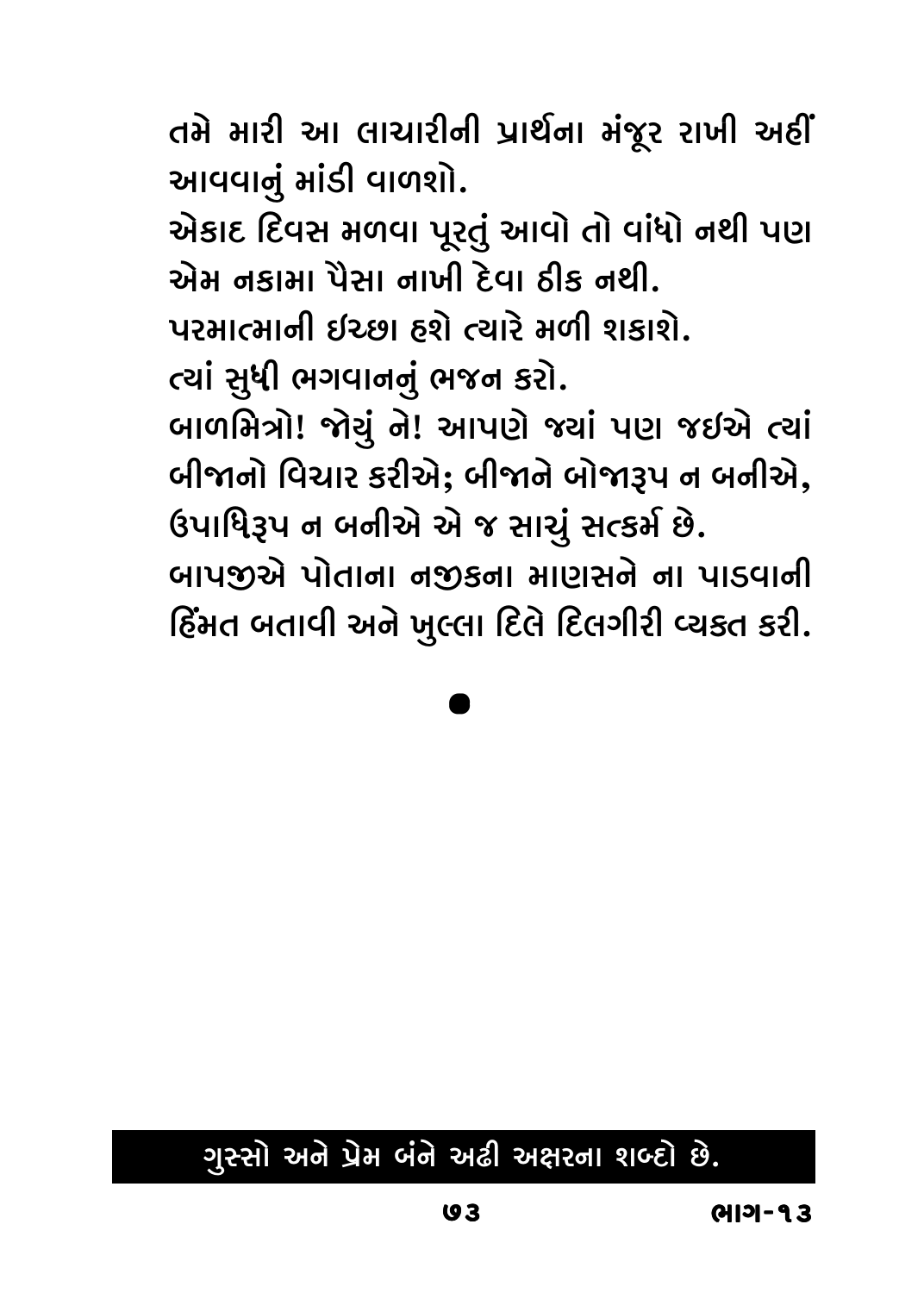# (24)

સંતોને પોતાના પ્રાણ કરતાં પણ પોતાના સિદ્ધાંતો ્લિયારે વહાલા હોચ છે.<br>વધારે વહાલા હોચ છે.<br>વધારે વહાલા હોચ છે.

#@fi…Û wYWÛ√EÛ@…⁄√ fÛË… … ZÛ} EÛ@ #@fi…@ #…˜pO

દુ:ખ થાય.<br>ઘણીવાર નજીકના ગણાતા લોકોથી જ સંતને અનહદ અસંતોષ થાચ છે.

માણસો ભેગા થાચ એટલે પશ્ચો તો થાચ જ.

્રાજ્યમાં આ બીબી કરવા આ આપવા છે.<br>બધાંનાં મન અને મતિ, સ્વભાવ અને સમજ જુદાં જુદાં<br>હોચ છે

~~~~~<br>આ બર્ધાને સાથે રાખી, બર્ધાનો સારામાં સારો ઉપયોગ<br>કરે અને બધાં ઘરૂરો સમેળ રાખે તે જ સારોો નેતા કરે અને બધાં વચ્ચે સુમેળ રાખે તે જ સાચો નેતા.

બધાંમાં શક્તિ હોચ છે, કામ કરવાની ઈચ્છા પણ<br>હોચ છે, પોતાના સદ્ગુરૂ પ્રત્યે ભાવના પણ હોચ છે પરંતુ એનું ચોગ્ય રીતે સંકલન થવું જોઈએ.

——<br>આ બધાંની શક્તિને ચોગ્ચ રીતે પ્રચોજવાની શક્તિને<br>જ નેતાગીરી કઠેવામાં આવે છે QÂ …@EÛ"—∑— xO˜@\_ÛfiÛ√ #Û\_@ ©Â@.

## ગુસ્સો કાપે, પ્રેમ આપે.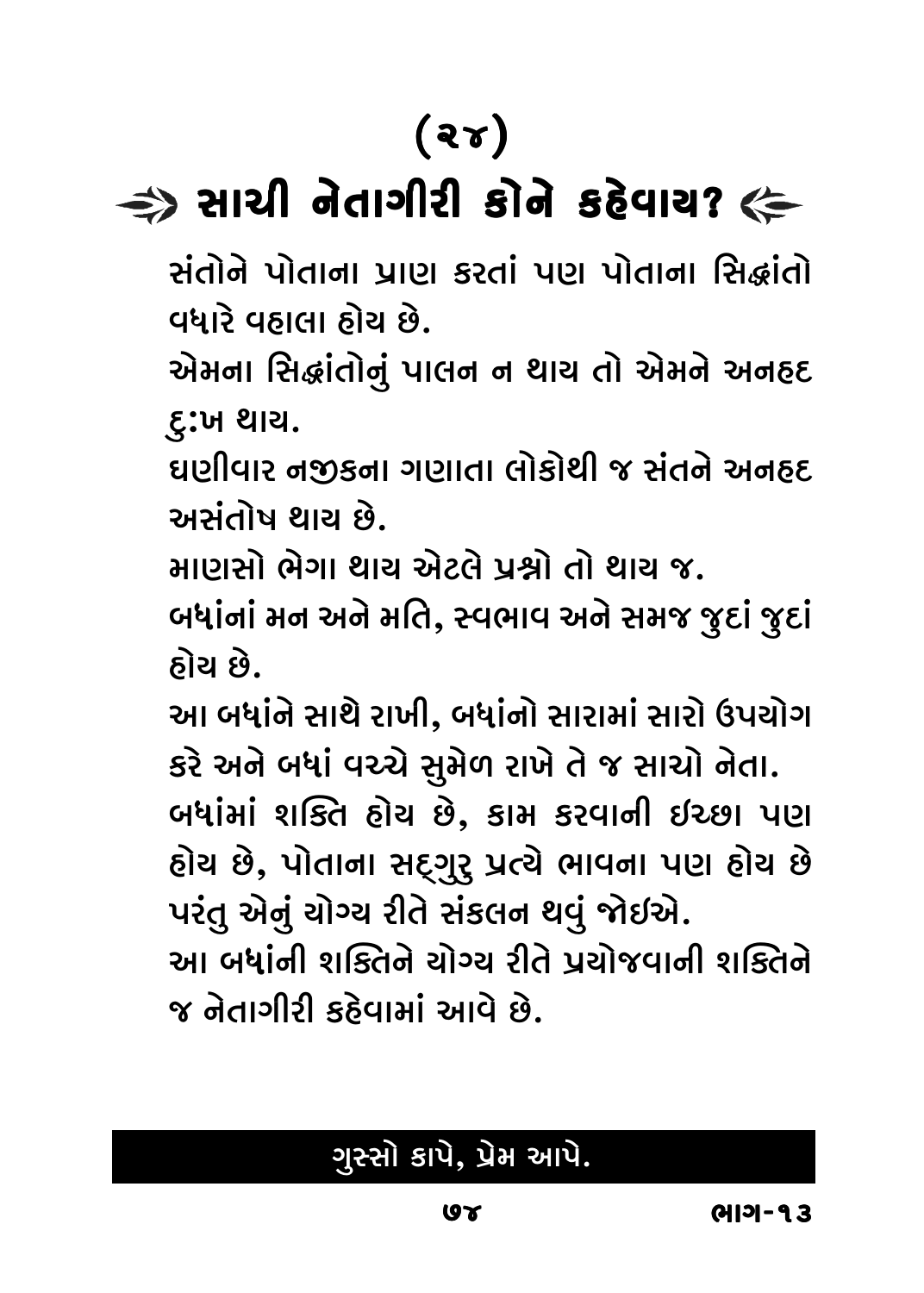પૂ.શ્રી.એ એક ભકતને દત્તજચંતીના સંદર્ભમાં<br>જવાબ૩પે પત્ર લખેલો. એમાં નેતાગીરી અંગે માર્ગદર્શન QÂ∑ E Ê Ê Ê ÎNTERNAMENTA FRANCIS E Û DE Û DE Û DE

્…<sub>...</sup>...<br>પૂ.શ્રી.એ લખ્યું: "આ જચંતીમાં અનેક જણની<br>કઝિયદ આવી આ બધાંનું કાગગ?</sub> ફરિચાદ આવી. આ બધાંનું કારણ?

કારણ એટલું જ કે બધાંએ બનતી સેવા કર્યા છતાં નમ્રતાને બદલે અહંકાર વધારી પોતાને આગેવાન<br>માન્ચો

પણ સૌથી મોટો આગેવાન તે કે જે સૌથી મોટો સેવક ્<br>કોચ; સોથી વધુ કરી છૂટતો હોચ, સહી શકતો હોચ.<br>આ સત્યનું સ્મરણ કોઈને પણ ના રહાં <sup>??</sup>

આ સત્યનું સ્મરણ કોઈને પણ ના રહ્યું.''<br>પૂ.શ્રી.એ નેતાગીરીના કચા સિદ્ધાંતો સુચવ્યા?

9. સાચો નેતા નમ્ર હોચ. માથું ઠંડુ, હાથ પગમાં ગરમી. ર. સાચો નેતા સોેથી મોટો સેવક ઠોચ. સાચો સેવક ત્યાગ કરવામાં પહેલો, સુખ ભોગવવામાં છેલ્લો. ે. સાચો નેતા સહુથી વધુ કામ કરે. વધુ સહન કરે.<br>બીજાને મોટા કરીને આગળ કરે તે સાગો નેતા ∙<br>કો આવામાં જગલો અને માલ ખાવામાં ભગલો.<br>'માર ખાવામાં જગલો અને માલ ખાવામાં ભગલો એવી વૃત્તિથી કામ ન લેવાચ.<br>નિઃસ્વાર્થી વ્યક્તિ જ સાર્યો નેતા બની શકે

w…:Õ

# آلاءُ) કોધી માણસનું મન એ દારૂગોળાથી ભરેલું ઘર છે.<br>હવા હિ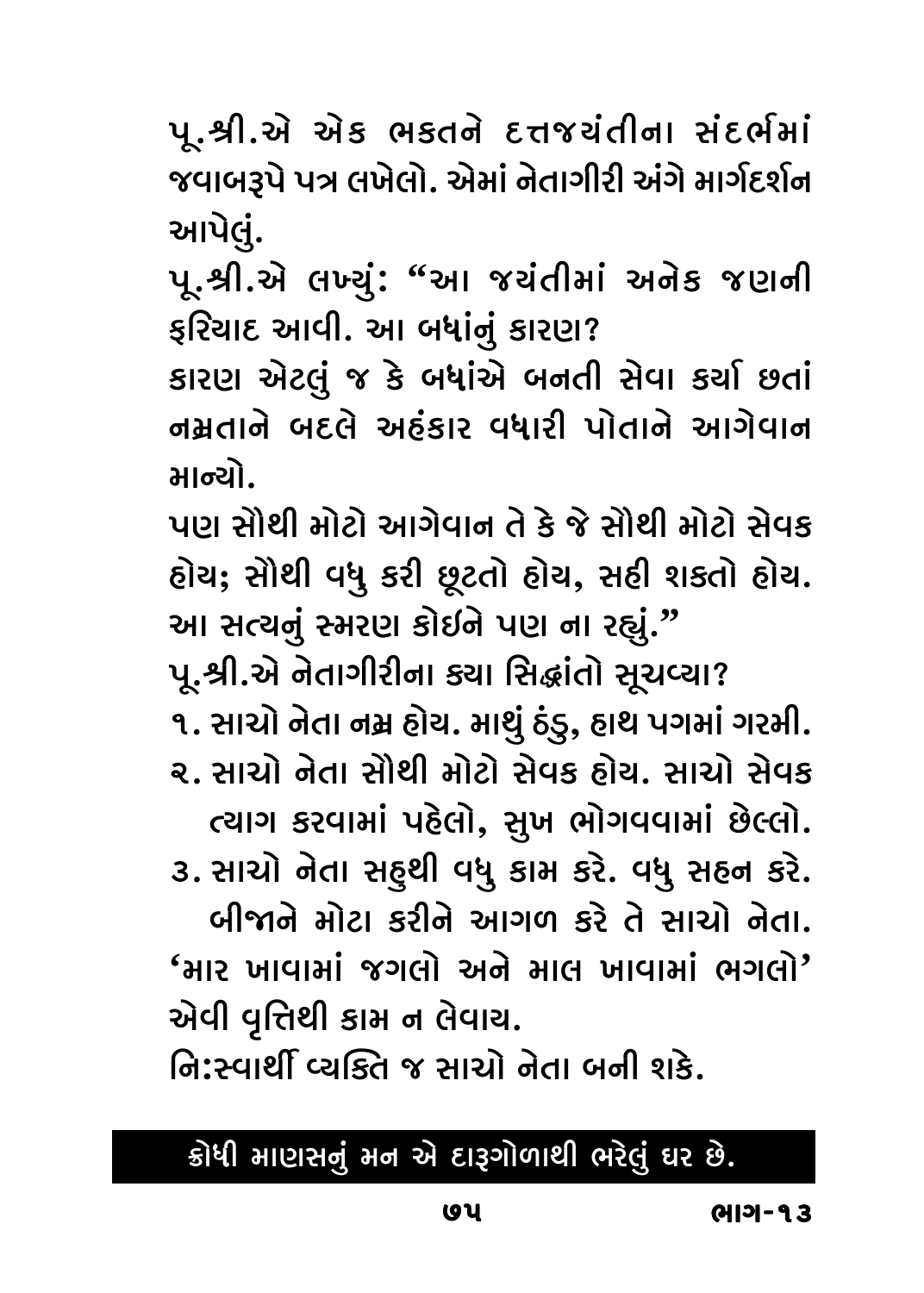પૂ.શ્રી.ને બધાંનાં વર્તનથી ઘણું દુ:ખ થયું.<br>એમણે તો અંતર્દર્શન જ કર્યં. #@fio@ EÛ@ #√Ep™OB™… QÂ xO}⁄q. fÛ@EÛ…— I\Ë #…@ «Ûfi— BÛ@A\_Û…— EfÛY xO∑—. એમણે લખ્યું: ''પણ મને મારી તપશ્ચર્યામાં જ ખામી<br>લાગે છે કે હું **હજી આઠ આનીએ મારા સિ**દ્ધાંતો ્ર<br>બે-પાંચ જણાને પણ પૂરા ઠસાવી શકતો નથી.''<br>કે બાળકો! આપણને જેને માટે પેમ કોચ, માન કોચ હે બાળકો! આપણને જેને માટે પ્રેમ હોચ, માન હોચ,<br>ભાવ હોચ એના સિદ્ધાંતો પાળીએ અને એમની ા આ પણ બીટી આ બીટી છે.<br>વિચારધારા પ્રમાણે જીવન જીવીએ તો જ એના અંગત<br>ગણાઈએ માર્ચને! "oÛ\$#@. «T√…@!

## (૨૫)

 $\sum_{n=1}^{\infty}$  $\mathbb{R}$ 

YÛfiÛ…⁄√ fi… #…@ fiÛ… ¥\_—…@ fÛ@EÛ…Û wYWÛ√EÛ@ fÛ¥\_Û…⁄√ xOÛfi #n∑⁄√ ©Â@ f∑√E⁄ #\_A\Eu fiÛŸ@O EÛ@

#@xOpOfi Y˜QÂ ©Â@.  $\epsilon$  $\overline{a}$ 

## કોધ કાંટાની જેમ વાગે છે અને સામાના મનને વીંધે છે.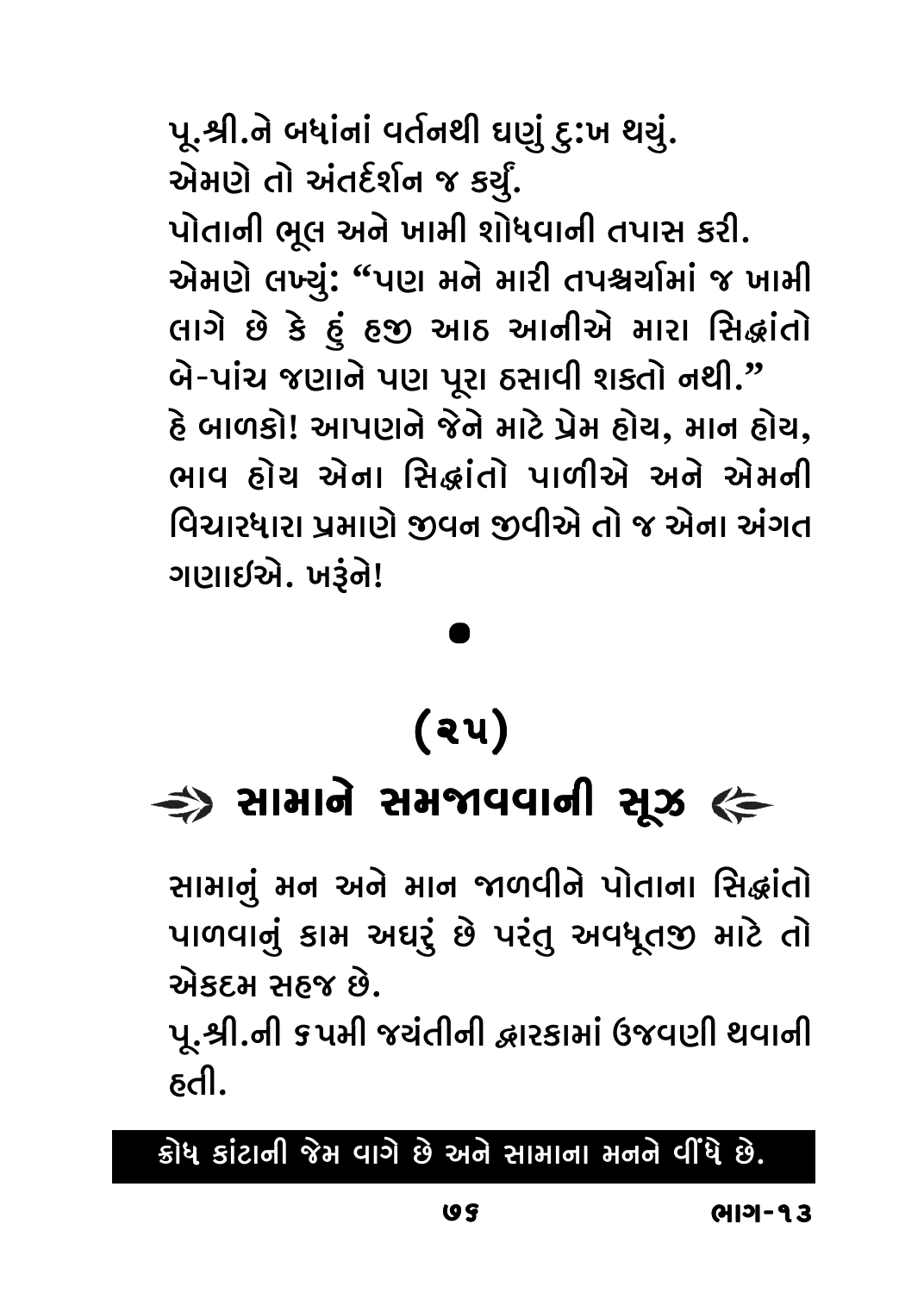રાજપીપળાના નિવાસી શ્રી મગનલાલ પાદરીઆ <u>ଥ</u>ିଙ୍କଧାର 6dL

પૂ.શ્રી. કાર્તિક માસની સુદ ચોથની વહેલી સવારે . હ્રારકા જવા નીકળ્યા

લારેશ્વર રોડ સ્ટેશનથી ગાડી પકડવાની હતી.

કોરલથી ગાડી આવી.

પૂ.શ્રી. ગાડીમાં બેઠા અને ગાડી મિયાગામ-કરજણ જવા ઉપડી.

વચ્ચે ચોરંદા સ્ટેશન આવ્યું.

ي<br>أو ادامه اعداد الله ال  $f\in\mathbb{R}^N$ 

ગામડાના લોકો ભાવથી ભરેલા ઠોચ અને આ તો હારકાની જાત્રા ગણાય.

દ્વારકા એટલે સાત પુરી પૈકીની એક પુરી.

ચોરંદા સ્ટેશને ભકતોની સારી એવી ભીડ હતી.

સેવામાં ભજન-ભાસ્કર સુમનભાઈ પુરોહિત હતા.

સુમનભાઈએ પાદુકા આગળ ધરી.<br>સુમનભાઈએ પાદુકા આગળ ધરી.<br>ભક્તોએ પ્રાપ્તાદાર ૃશ્ચીકૂળ વગેરે મૂકીને શ્વતા-ા

ભકતોએ પુષ્પહાર, શ્રીફળ વગેરે મૂકીને શ્રદ્ધા-ભાવ<br>વ્યકત કર્યા. [}®E xO}Û™.

# YfiQÂo…Û@ #IÛ\_ #@ ∏OÛ@ YfiQÂo…Û@ #IÛ\_ A…⁄√ Y∑…Ûfi⁄√ ©Â@.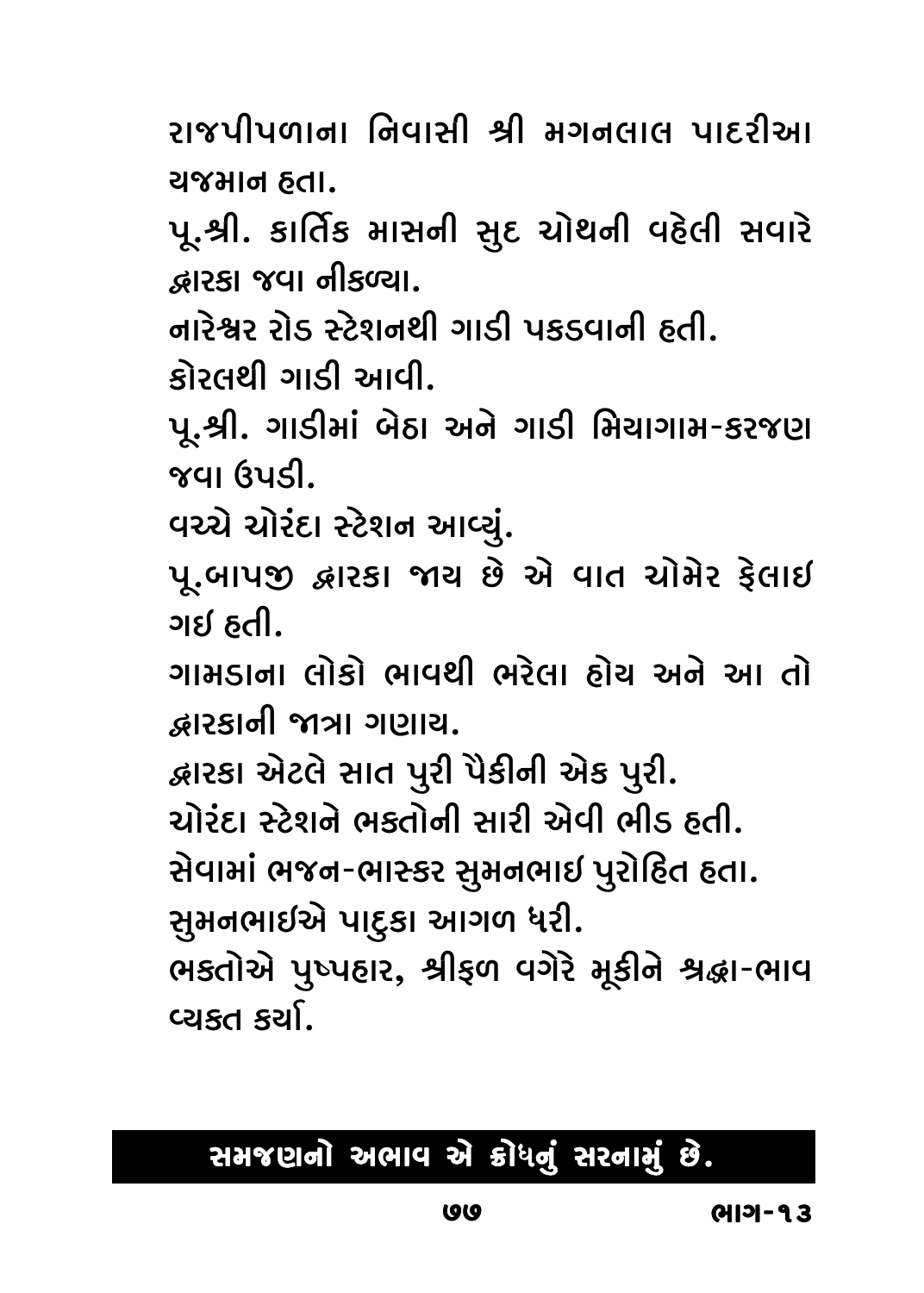એમાં એક વૃદ્ધ માજી હતાં. તેમણે ગજવામાંથી<br>બે ૩પિયા કાઢ્યા.

એમની ઈચ્છા એ બે રૂપિયા પાદુકા ઉપર મૂકવાની હતી. સુમનભાઈએ પેસા મૂકવાની ના પાડી. એમને બે રૂપિયા મુકતાં અટકાવ્યાં.

્<br>વૃ*દ્ધ* માજીએ પડકાર ફેંક્યો: ''ના કેમ કહો છો?''<br>''બાપજ પેંઞાને અડતા નથી. બાપજને પેંગ **"બાપજી પૈસાને અડતા નથી. બાપજીને પૈસા ન** ખપે.'' સુમનભાઈએ ધીમેથી કહ્યું.<br>માજ઼ કંઈ ગાંજચાં જાચ એવાં ન ઠતાં.

fiÛu x√O\$ "Û√ƒ}Û√ } #@\_Û√ … ˜EÛ√. #@fio@ xO·⁄√: **"**x@Ofi …Û «f@? LÛ#@ \_ ©ÂÛ@ E@ f≠YÛ તો આપીએ જ તો! સકન તો કરવા જ પડે ને!''<br>માજીની દલીલનો સુમનભાઈ શું જવાબ આપે? fiÛu…— pOË—Ë…Û@ Y⁄fi…IÛ\$ B⁄√ QÂ\_Ûµ #Ûf@? #\_A\Eu…@ ËÛa}⁄√ x@O ˜\_@ E@fio@ QÂ fiÛu…@ Yfi\_\_Û

અવધૂતજી સમજાવે પછી સામો કેમ ના સમજે?<br>આ બાપજાએ કહ્યું: ''સાં, તમારી વાત સાવ સાર પૂ. બાપજીએ કહ્યું: ''મા, તમારી વાત સાવ સાચી છે.<br>જાત્રાએ જનારને પૈસા આપવા જ જોઈએ. પણ હં તો

@ રાટકાના રણછોડરાયનો મહેમાન થઈને જાઉં છું. <u>આખા બ્રહ્માંડનો નાથ લ્રારકાનાથ જ મારો</u> ખજાનચી છે. એટલે તમે બીજી કોઈ પણ રીતે પરાર્થે «…{— ©Â@. #@ŸOË@ Efi@ µ—u xOÛ@\$ fo ∑—E@ f∑ÛZ@™

# ે કોંધ મળે સાવ મફતમાં, પાડે આફતમાં.<br>જૂ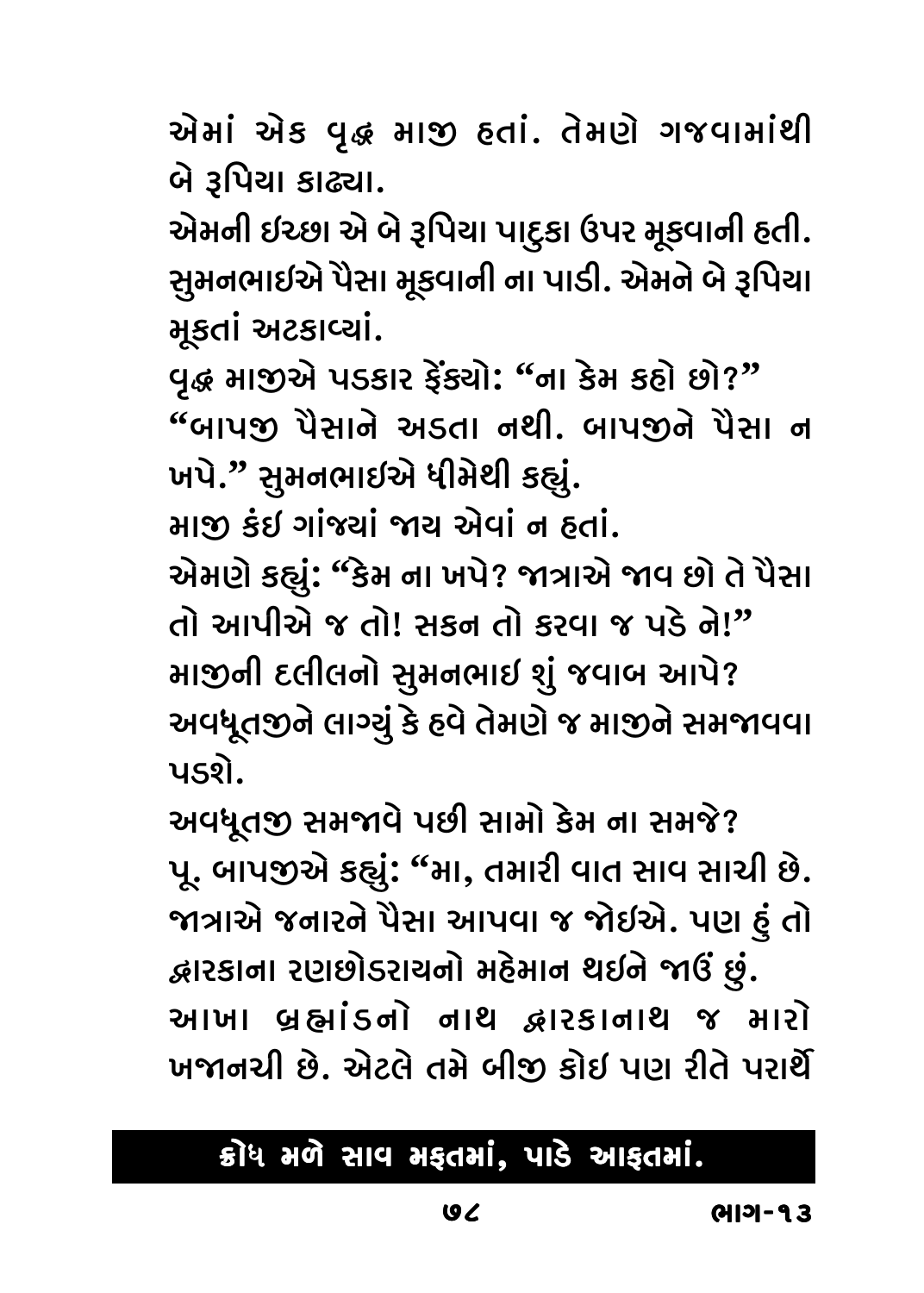વાપરશો તો પણ એ ભગવાનના ખજાનામાં જમા થશે અને તમારી ઇચ્છા પમાણે મને પણ એનો લાભ મળશે. હું જાત્રા નિમિત્તે જતો નથી.

મને દ્વારકાનાથ બોલાવે છે માટે જાઉં છું."

પૂ.શ્રી.ને કે પાદુકાને પૈસા અડે તો તેઓ ઉપવાસ કરે છે એ વાત માજી જાણતાં ન હતાં એટલે એમનો પણ શું દોષ?

આપણી સંસ્કૃતિમાં તો સંત પાસે ખાલી હાથે ન જવાય, જાત્રાએ જનારને સકનના પૈસા આપવા જોઇએ એવા સંસ્કાર ગળથૂથીમાંથી મળતા હોચ છે.

સામી વ્યક્તિની ભાવનાને ઠેસ પહોંચાડ્યા વગર, પોતાના સિદ્ધાંતોને અકબંધ જાળવી રાખવાની આવડત આપણને અવધૂતજીએ આ રીતે શિખવાડી છે.

## <u>કોધ રોગ છે, પ્રેમ એોષધિ છે. કોધ મારે, પ્રેમ તારે.</u>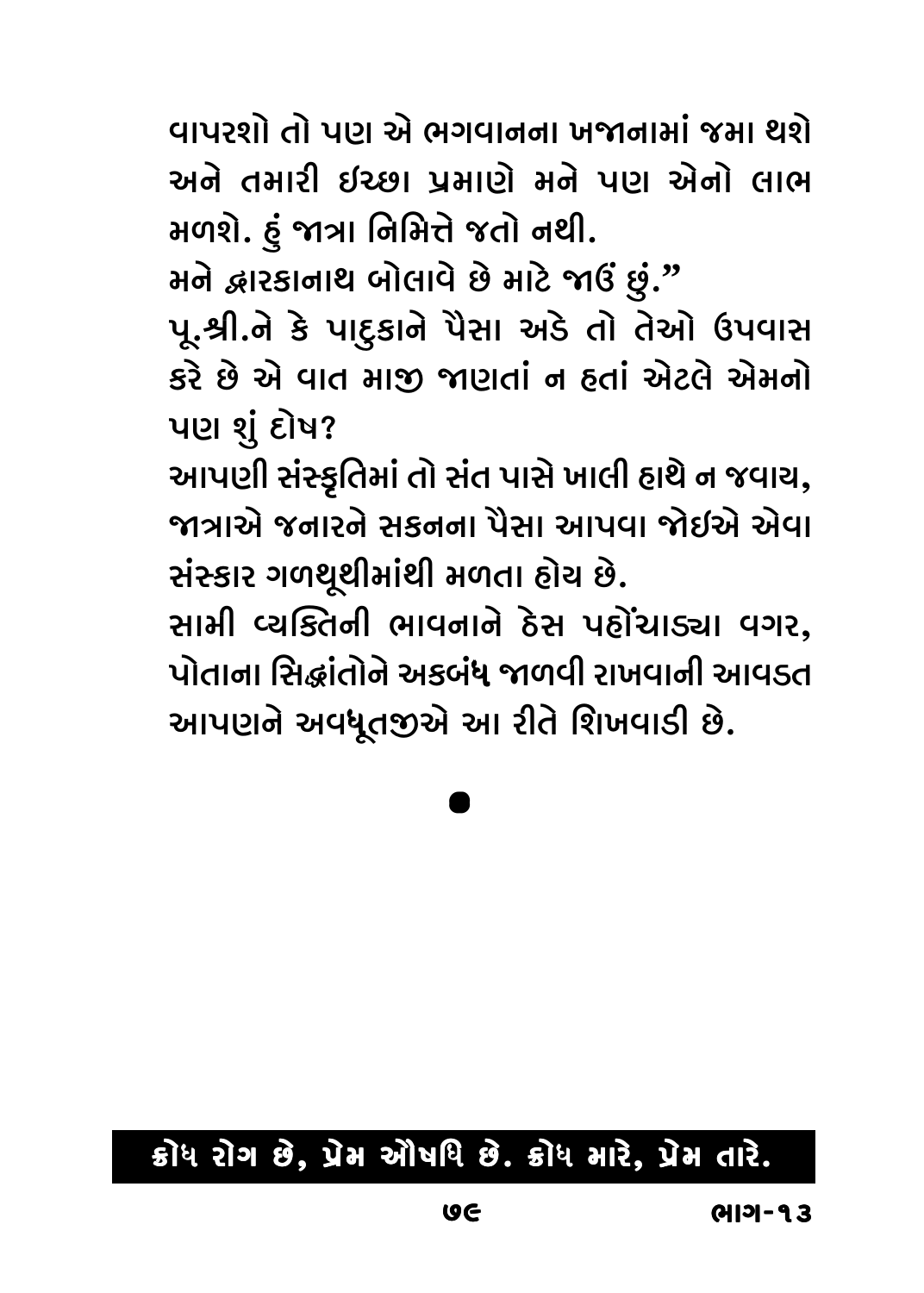(અનુસંધાન ટાઇટલ પેજ ૪ નું ચાલુ)

અમૂર્તમૂર્તસુન્દરં શ્રિયા પરાસ્તસુન્દરં તડિત્પતીશશ્યામલં હતોપસન્નહન્મલમુ દુરક્ષવિદિષં વિષાર્તિનાશનં સુધાશનં કદા સ્મરામિ ચેતસા મનોતિગં નુ હાંજસા

દિગન્તવિશ્રુતાભિધં નિરસ્તત્રસ્તસદ્દિભદમ્ અલભ્યદેશિકોકિતલભ્યમુકત્યલભ્યમુક્તિદમ્ । જગત્સદેકકારણં ભવાભવૌઘવારણં કદા નુ 'રંગ' રંગમુક્તમંગમુક્તમાશ્રયે  $II \in II$ 

## રંગ અવધૂત

(ટોટિલ પાસે અરણ્યેશ્વરમાં પૂ.શ્રીનાં મુકામ હતો ત્યારે 'મા' નર્મદાના પાણી હિલોળે ચઢ્યા હતા. મંદિરની ચારે બાજુ પાણી ફરી વળ્યા હતા. ત્યારે પૂ.શ્રીએ રતનલાલ મહાત્માને કહ્યું હતું: "મેં 'મા'ની પરિક્રમા કરી હતી તો આજે 'મા' મારી પ્રદક્ષિણા કરવા આવી છે. પછી આ સ્તોત્ર રચ્યું. વાંચો પ્રસંગ નં. ૨૫)